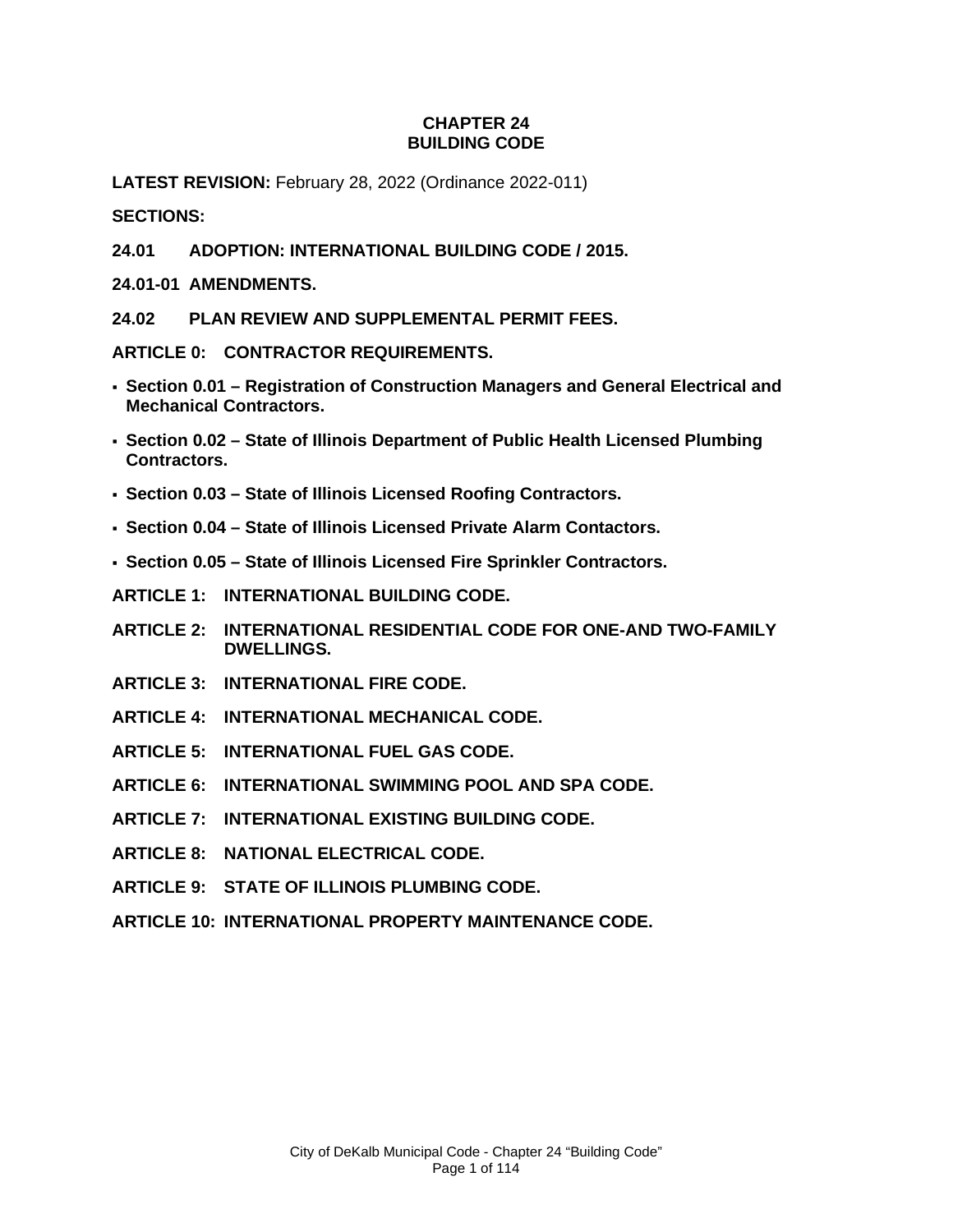# **24.01 ADOPTION: INTERNATIONAL BUILDING CODE / 2015.**

- a) There is hereby adopted by reference as the Building Code for the City of DeKalb, the Seventeenth Addition of the International Code Council (ICC) Building Codes/2015, one copy of such rules and regulations in book form has been filed in the office of the Building Division for use and examination by the public at least thirty days prior to the adoption of this Ordinance and shall there be kept available for public use, inspection and examination. The Building Code for the City of DeKalb shall: regulate the erection, construction, enlargement, alteration, repairs, moving, removal, demolition, conversion, remodeling, occupancy, equipment, use, height, area and maintenance of all buildings and/or structures in the incorporated limits of the City of DeKalb; and shall provide for all things and matters set forth in it as though they were set out fully here and shall be in all respects a self-executing document, except that Section 103 of said Building Code shall be governed and controlled as provided in the Municipal Code, Chapter 3, "City Administration."
	- **International Building Code 2015 Edition**
	- International Residential Code for One-and Two-Family Dwellings 2015 Edition
	- **International Fire Code 2015 Edition**
	- International Plumbing Code 2015 Edition (Chapter 11 For Roof Drainage Only)
	- **International Mechanical Code 2015 Edition**
	- **International Fuel Gas Code 2015 Edition**
	- International Swimming Pool and Spa Code 2015 Edition
	- International Existing Building Code 2015 Edition
	- International Property Maintenance Code 2015 Edition
	- National Electrical Code 2014 Edition
	- · Illinois Plumbing Code 2014
	- **Illinois Energy Conservation Code 2015 Edition**
	- $\cdot$  Illinois Accessibility Code 1997 Edition
	- Illinois Radon Resistant Construction Act 2013 Edition
	- Illinois Elevator Safety Act 2007 Edition
	- Illinois Smoke Detector Act 1987 Edition
	- Illinois Carbon Monoxide Alarm Detector Act 2007 Edition

# **24.01-01 AMENDMENTS.**

- Article 0: Contractors
- Article 1: International Building Code
- Article 2: International Residential Code for One-and Two-Family Dwellings
- Article 3: International Fire Code
- Article 4: International Mechanical Code
- Article 5: International Fuel Gas Code
- Article 6: International Swimming Pool and Spa Code
- Article 7: International Existing Building Code
- Article 8: National Electrical Code
- Article 9: State of Illinois Plumbing Code
- Article 10: International Property Maintenance Code

# **24.02 PLAN REVIEW AND SUPPLEMENTAL PERMIT FEES.**

a) The fee to be charged for a site improvement permit to install the required private and public infrastructure land improvements, with the exceptions noted, shall be in accordance with City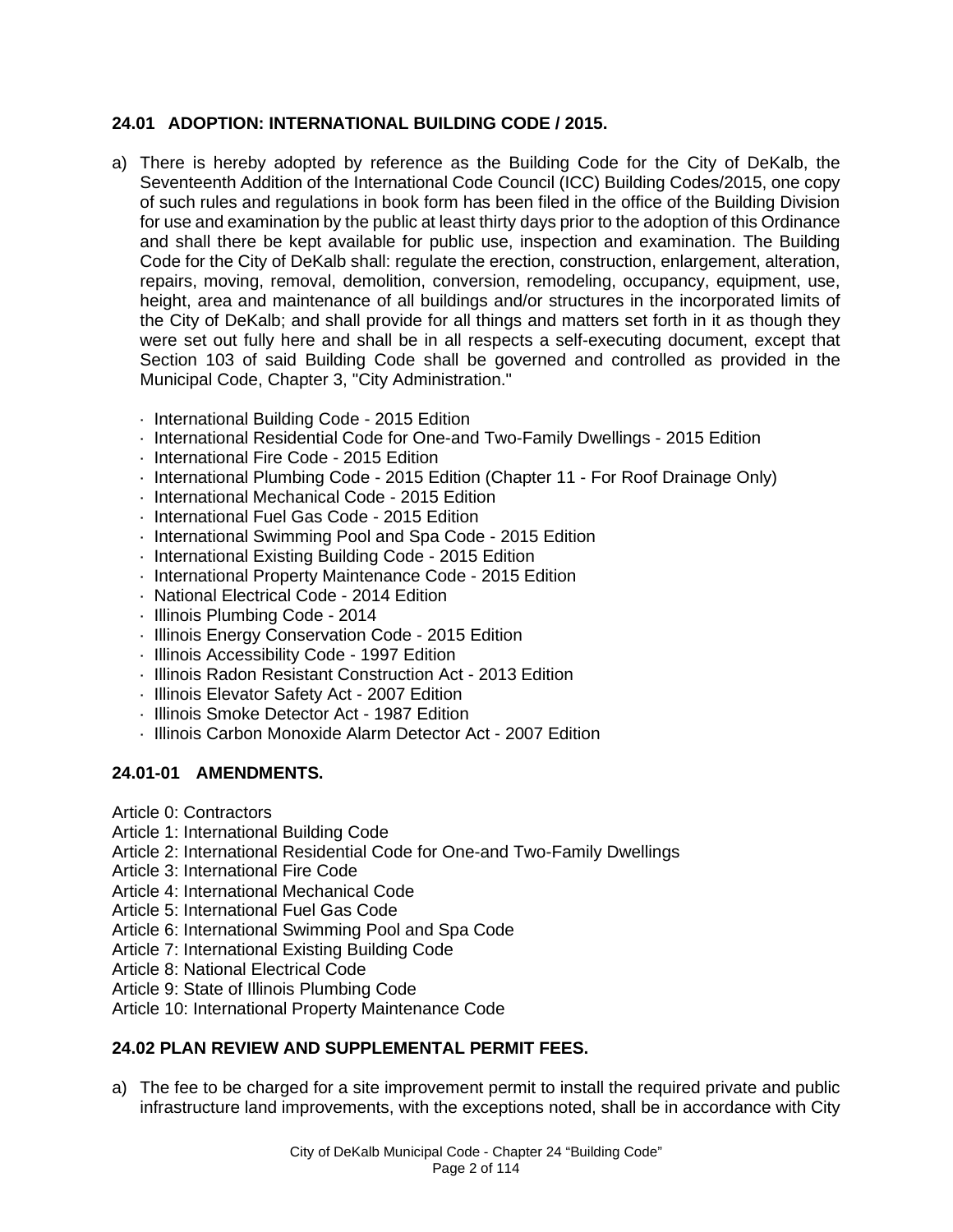of DeKalb Municipal Code requirements and the then-current policies of the Community Development and Public Works Departments.

- b) If the engineering review results in a list of corrections which are not shown on the revised site plan, an additional review fee may be assessed on a time and material basis.
- c) In the event that construction work commences before a permit has been reviewed, paid for, and issued, the fees charged will be double the applicable amounts listed herein.
- d) In the event a structure is occupied before an Occupancy Inspection is performed and an Occupancy Certificate has been granted, the permit applicant shall be fined not less than Two Hundred Fifty Dollars (\$250.00) per day for each day the structure is illegally occupied.
- e) If an inspector(s) responds to an inspection scheduled by an applicant and the applicant is not ready for the inspection, the permit applicant shall be required to pay a One Hundred Dollar (\$100.00) fee per inspector before a re-inspection will be scheduled.
- f) Whenever a permit applicant, requests the Community Development Department to inspect a structure to determine compliance with the City's Code's for the purpose of issuing a Temporary or Final Occupancy Certificate, the provisions according to the then-current Temporary and Final Occupancy Inspection Fee Schedule shall apply.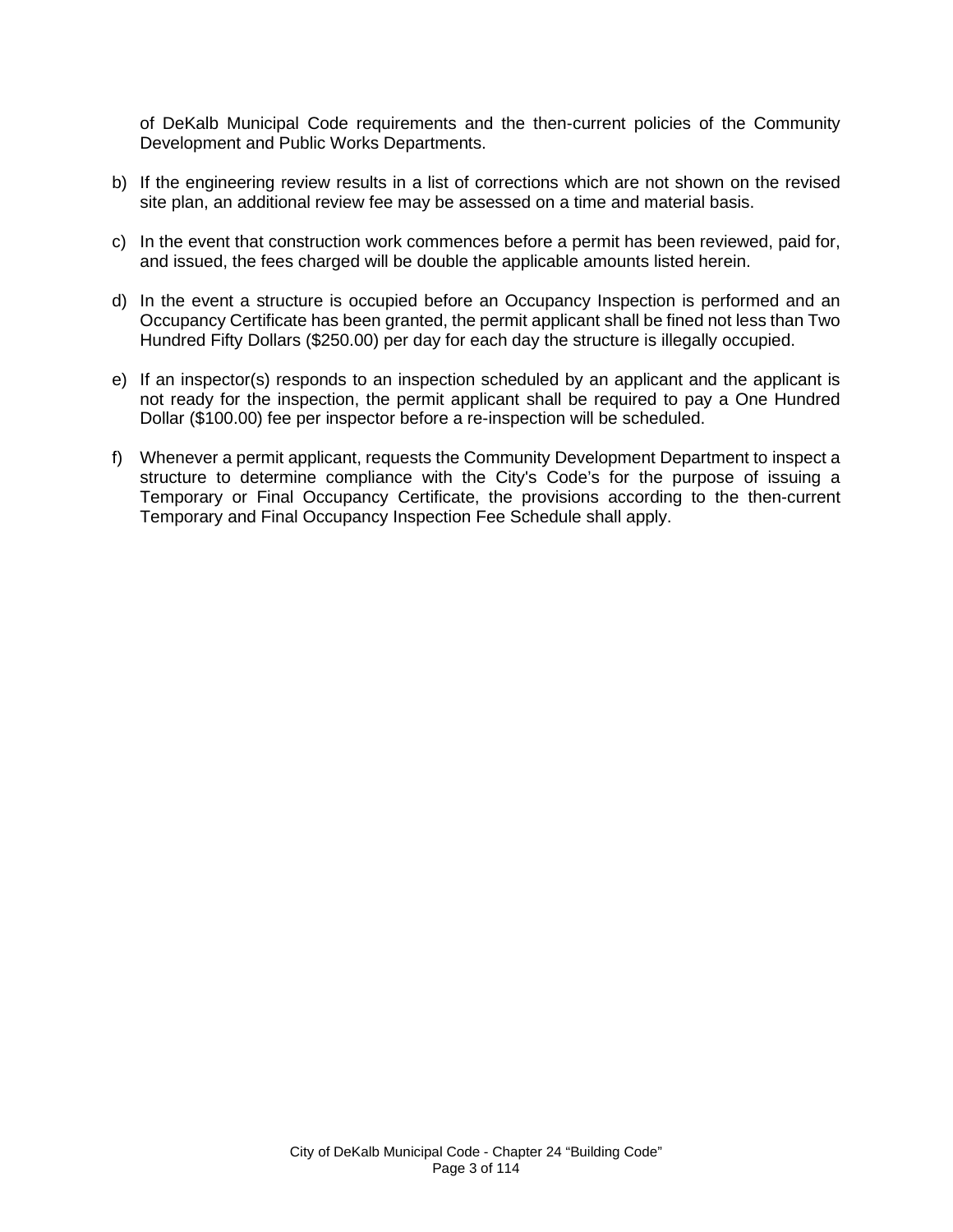### **ARTICLE 0 CONTRACTOR REQUIREMENTS**

The following sections of the Building Code for the City of DeKalb, Illinois, are hereby added as follows:

### **0.01 REGISTRATION OF CONSTRUCTION MANAGERS AND GENERAL, ELECTRICAL AND MECHANICAL CONTRACTORS.**

- a) Contractor Registration Required: General Contractors, Electrical Contractors and Mechanical Contractors (as defined below) shall be required to register with the City of DeKalb pursuant to the requirements of this Section 0.01. Registration shall be required for any individual, firm or corporation engaged in the businesses described below. A single registration shall suffice for any employee of a registered company. Registration shall not indicate any endorsement of quality or ability of a registered contractor by the City.
	- 1. General Contractor / Construction Manager: Any person, firm or corporation that performs any building repair, installation, construction, or work that requires a building permit, and any Construction Manager who holds a prime contract and subcontracts for construction of any building repair, installation, construction, or work that requires a building permit. Notwithstanding the foregoing, General Contractor registration shall not be required for an owner, self-performing work that requires a building permit on his or her own single-family, owner-occupied structure. General Contractor registration is also not required for any person who is registered as a Mechanical or Electrical Contractor, provided that such party is solely performing Mechanical or Electrical Contractor work.
	- 2. Electrical Contractor: Any person, firm or corporation that performs any manner of electrical wiring, repair, installation, or work that requires a building permit, other than an owner, lawfully self-performing work on his or her own single-family, owner-occupied structure.
	- 3. Mechanical Contractor: Any person, firm or corporation that performs any manner of heating, ventilation, air-conditioning or mechanical system repair, installation or work that requires a building permit, other than an owner, lawfully self-performing work on his or her own single-family, owner-occupied structure.
- b) Registration Requirements:

Registration shall require compliance with the following standards:

1. Registration shall be in form and content acceptable to the Community Development Director and shall have contact information for the Contractor and key personnel employed thereby who will be performing the work within the City of DeKalb. Registration shall require the payment of a \$50.00 initial application fee and shall be effective on a calendar year basis. Renewal of an existing registration shall require payment of a \$50.00 annual renewal fee and completion of a renewal application in form and content acceptable to the Community Development Director. Renewals shall be performed during or within 60 days of the end of the then-current term of registration. The failure to renew registration within such period shall terminate registration and shall require a new registration.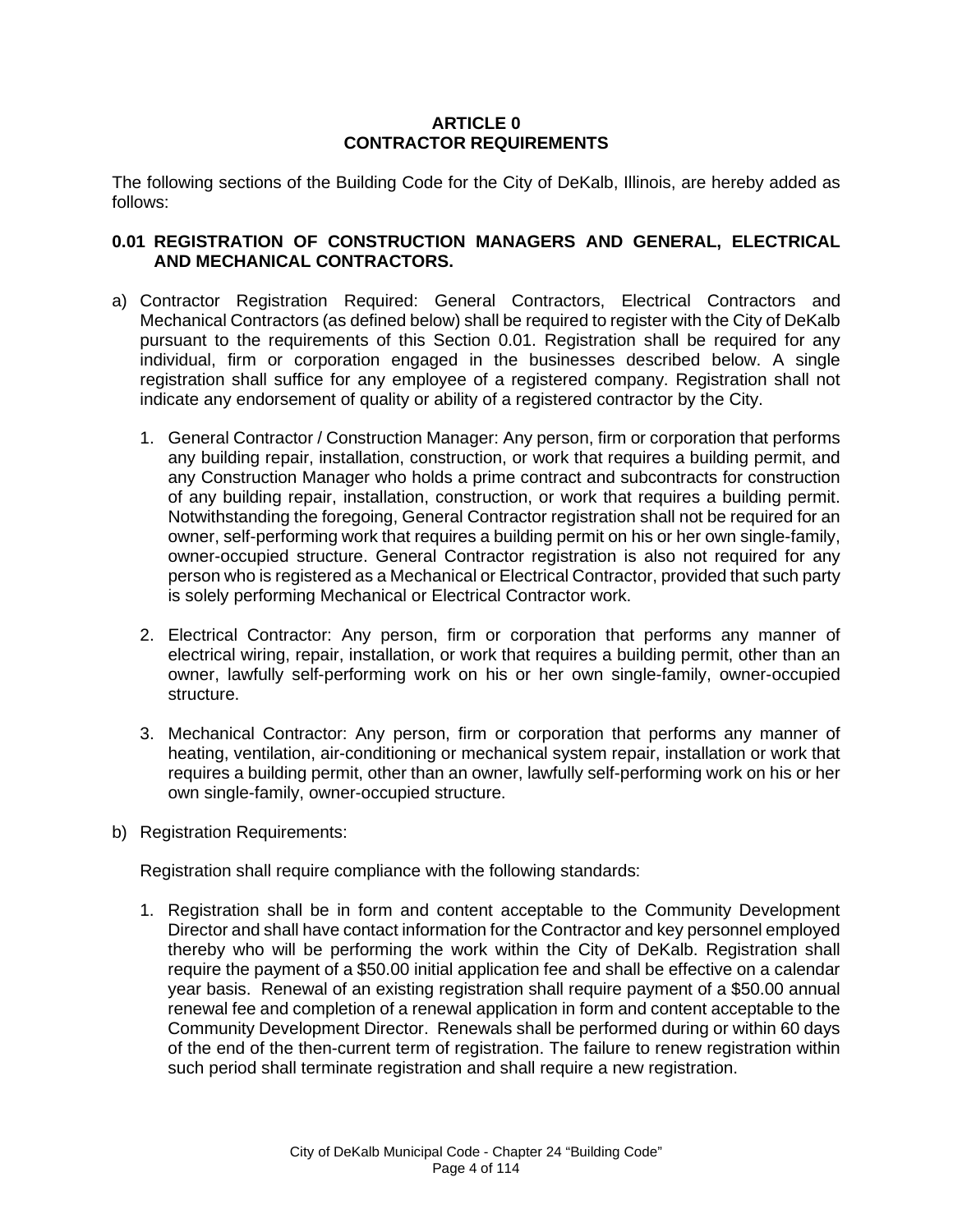2. Applicants shall be required to provide proof of minimum insurance coverage for the full period of registration, indicating that the applicant has: a) Commercial General Liability insurance coverage with minimum policy limits of \$100,000 per person / \$300,000 per occurrence; b) Automobile insurance with minimum policy limits in excess of then-current state requirements; and c) Workers Compensation insurance with minimum policy limits in excess of then-current state requirements. All shall be from insurers licensed to transact business in the State of Illinois. Sole proprietorships may demonstrate compliance with Workers Compensation insurance with exemption of the owner where permitted by law.

### **0.02 STATE OF ILLINOIS DEPARTMENT OF PUBLIC HEALTH LICENSED PLUMBING CONTRACTORS.**

- a) All planning and designing of plumbing systems shall be performed only as defined by the Illinois State Plumbing Code (2014) and the City of DeKalb Plumbing Regulations.
- b) The inspection of plumbing and plumbing systems shall be performed only by the plumbing inspector of the City of DeKalb, as defined by the Illinois State Plumbing Code or, in his absence, by a licensed plumber appointed by the City Manager.
- c) Nothing herein contained shall prohibit the excavators who are installing mains in new subdivisions from installing SDR-26 ASTM 3034-1998 sanitary laterals to the property line. In subdivisions or in new commercial and industrial projects involving main extensions through easements on private property, excavators may run the SDR-26 piping from the street main and then from manhole to manhole (every 400 feet) until reaching the last manhole outside the building.
- d) Nothing herein contained shall allow back-to-back tub or shower installations that prevent access to fixtures when in need of repair.
- e) Nothing herein contained shall prohibit the owner occupant of a single-family residence or the owner of a single-family residence under construction for his/her occupancy, from himself/herself planning, installing, altering or repairing the plumbing system of such residence.
- f) For purposes of this subsection, a person shall be considered an "occupant" if and only if he/she has taken possession of and is living in the premises as his/her bona fide sole and exclusive residence, or in the case of an owner of a single family residence under construction for his/her occupancy, he/she expects to take possession of and live in the premises as his/her bona fide sole and exclusive residence, and he/she has a current intention to live in such premises as his/her bona fide sole and exclusive residence for a period of not less than two (2) years after the completion of the plumbing work performed pursuant to the authorization of this subsection or, in the case of the owner of a single family residence under construction for his/her occupancy, for a period of not less than two (2) years after the completion of construction of the residence. Failure to possess and live in the premises as a sole and exclusive residence for a period of two (2) years or more shall create a rebuttable presumption of a lack of such intention to occupy.
- g) Neither a tenant nor a landlord may perform plumbing work as defined by the Illinois State Plumbing Code.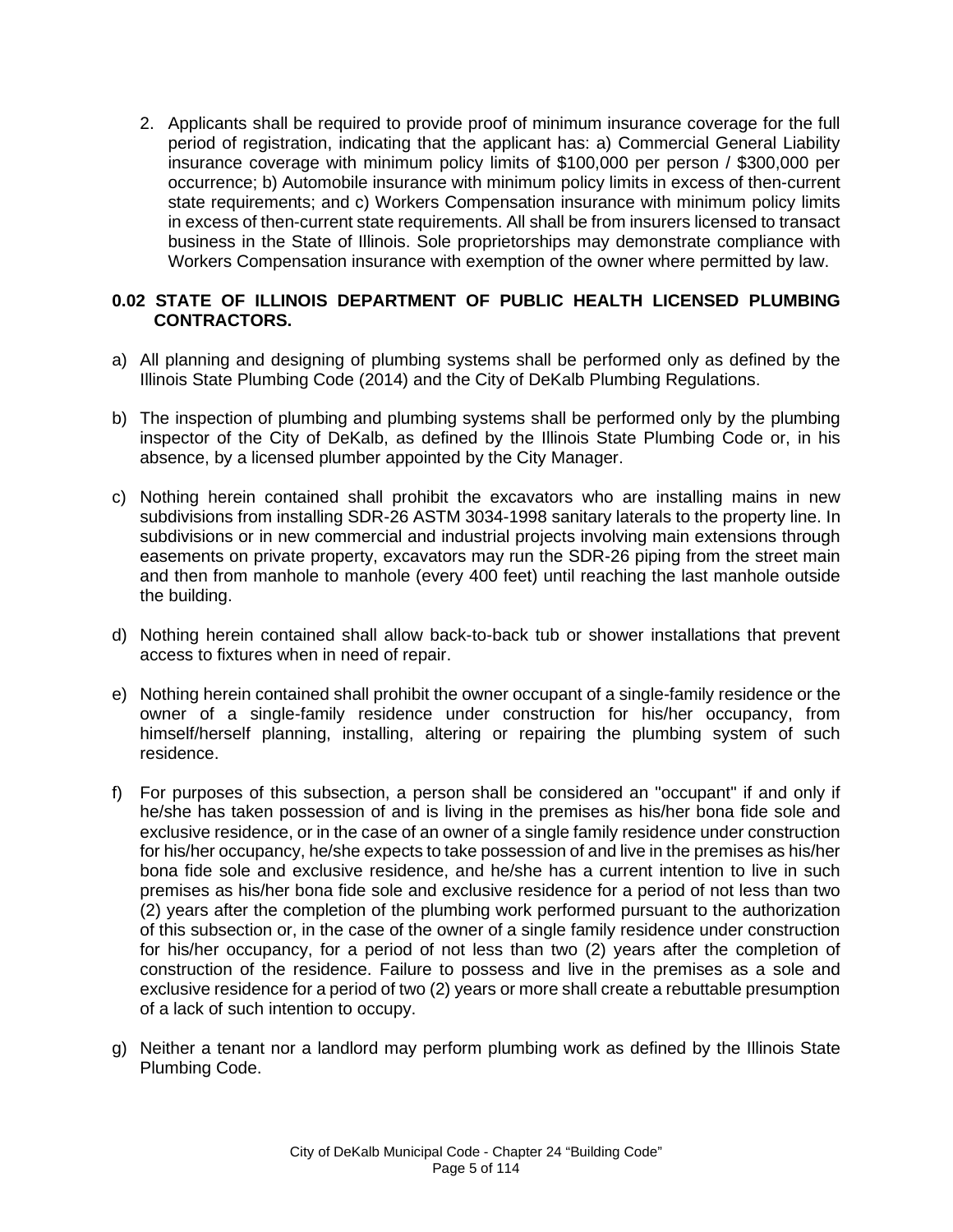h) Contractors who are State Licensed under this Section shall provide the City with a copy of their State-issued license and shall provide the City with contact information in form and content acceptable to the Community Development Director.

# **0.03 STATE OF ILLINOIS LICENSED ROOFING CONTRACTORS.**

All Roofing Contractors shall meet the requirements of the State of Illinois Roofing Industry Licensing Act. Contractors who are State-licensed under this Section shall provide the City with a copy of their State-issued license and shall provide the City with contact information in form and content acceptable to the Community Development Director.

# **0.04 STATE OF ILLINOIS LICENSED PRIVATE ALARM CONTRACTORS.**

All Fire Alarm Contractors shall meet the requirements of the Private Fire Alarm Contractors Licensing Act. Contractors who are State-licensed under this Section shall provide the City with a copy of their State-issued license and shall provide the City with contact information in form and content acceptable to the Community Development Director.

# **0.05 STATE OF ILLINOIS LICENSED FIRE SPRINKLER CONTRACTORS.**

All Fire Sprinkler Contractors shall meet the requirements of the Fire Sprinkler Contractor's Licensing Act. Contractors who are State-licensed under this Section shall provide the City with a copy of their State-issued license and shall provide the City with contact information in form and content acceptable to the Community Development Director.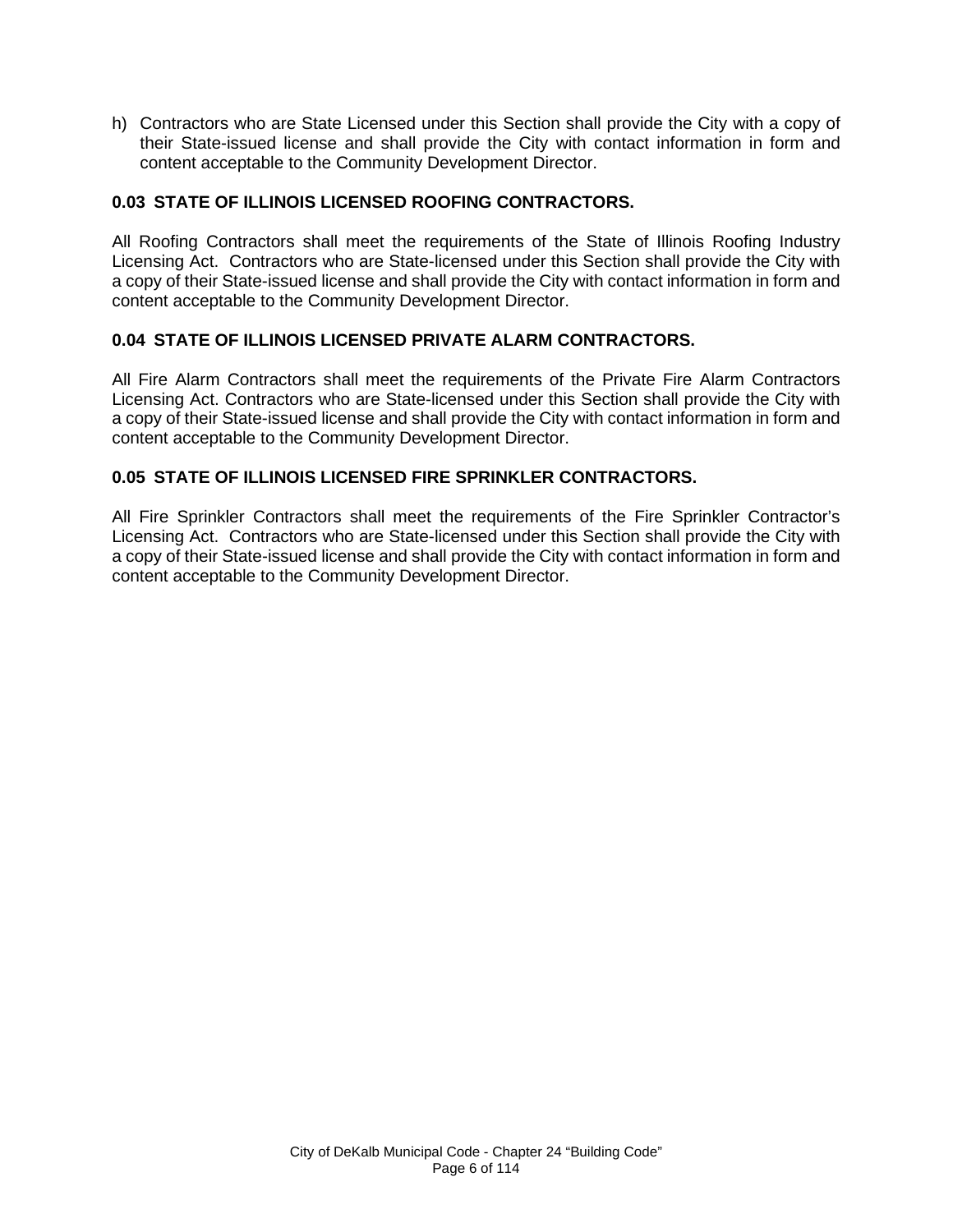### **ARTICLE 1 INTERNATIONAL BUILDING CODE**

The following sections of the International Building Code, 2015 edition are hereby revised as follows:

In all Chapters and Sections, where "name of jurisdiction" and/or "chief appointing authority of the jurisdiction" is written, insert "City of DeKalb".

In all Chapters and Sections where "code official" is written, insert "Chief Building Official."

In all Chapters and Sections where "Department of Building Safety" is written, insert "Building Division."

**101.4.3 Plumbing.** Amended as follows: The provisions of the *International Plumbing Code* shall apply only to Chapter 11 Storm Drainage and Section 403.3.2 Prohibited toilet room location. Toilet rooms shall not open directly into a room used for the preparation of food for service to the public.

**101.4.6 Energy.** Amended as follows: The provisions of the Illinois Energy Conservation Code - 2015 Edition shall apply to all matters governing the design and construction of buildings for energy efficiency.

**103.1 Creation of Enforcement Agency.** Amended as follows: Chief Building Official. The Chief Building Official, or his/her designee, shall be known as the "Chief Building Official." The Building Division shall be responsible for the interpretation and enforcement of this Code and shall be known as the "Building Division" in this Code.

**(B) 105.2, 1.** One-story detached accessory structures without foundations, used as tool and storage sheds, playhouses and similar uses, provided the floor area is not greater than 120 square feet. Such exempt structures shall comply with all zoning and municipal codes.

**(B) 105.2, 2.** Fences under 3 feet in height. Such fences shall comply with setbacks, locations, and all provisions of the City of DeKalb Municipal Code.

**(B) 105.2, 4.** Retaining walls that are not over 4 feet in height measured from the lowest point of finish grade to the top of the wall, unless supporting a surcharge or impounding Class I, II or IIIA liquids.

**(B) 105.2, 6.** Private sidewalks not more than 30 inches (762 mm) above adjacent grade, and not over any basement or story below and are not part of an accessible route. Private sidewalks shall comply with setbacks, locations, and all provisions of the City of DeKalb Municipal Code.

**(B) 105.2, 9.** Prefabricated swimming pools accessory to a Group R-3 occupancy that are less than 24 inches (610 mm) deep, are not greater than 5,000 gallons (18 925 L) and are installed entirely above ground. Such pools shall comply with setbacks, locations, and all provisions of the City of DeKalb Municipal Code.

**(B) 105.2, 10.** Shade cloth structures constructed for nursery or agricultural purposes, not including service systems. Such structures shall comply with setbacks, locations, and all provisions of the City of DeKalb Municipal Code.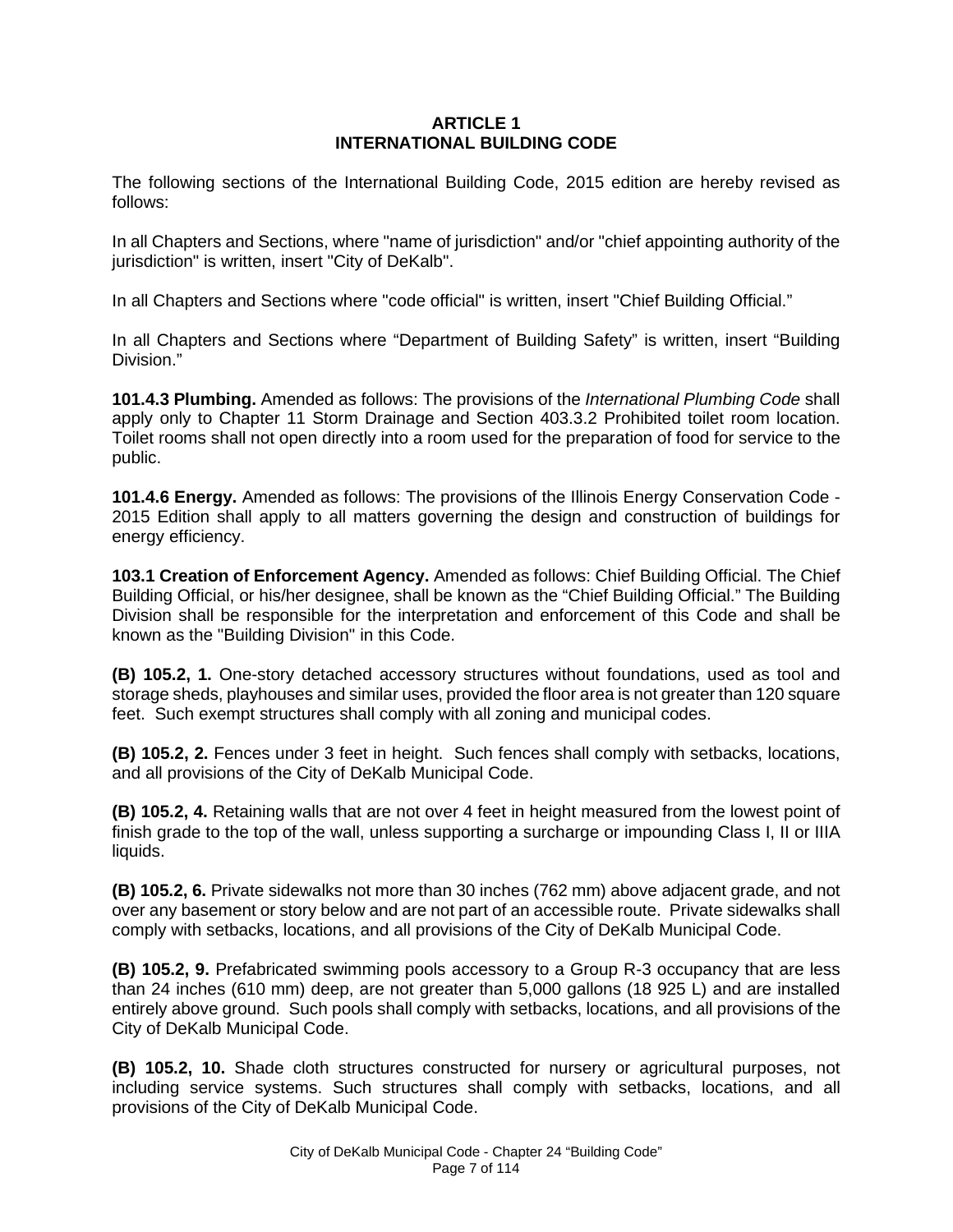**(B) 105.2, 11.** Swings and other playground equipment accessory to detached one- and twofamily dwellings. Swings and other playground equipment shall comply with setbacks, locations and all provisions of the City of DeKalb Municipal Code.

**(B) 105.2, 12.** Awnings shall comply with applicable provisions of the City of DeKalb Municipal Code.

**(E) 105.2.** Provisions of the presently adopted edition of the NEC shall govern code requirements related to electrical installation.

**(P) 105.2, 1.** Plumbing work requiring a permit shall be as prescribed by the Illinois Department of Public Health (IDPH) within the 2014 Illinois State Plumbing Code.

**(P) 105.2, 2.** Plumbing work requiring a permit shall be as prescribed by the Illinois Department of Public Health (IDPH) within the 2014 Illinois State Plumbing Code.

**109.2 Schedule of Permit Fees.** Amended as follows: The fees for each plan examination, building permit and inspections, and administrative costs associated with the issuance and supervision of permits shall be as prescribed in Schedules A through D below.

Schedule A – New Construction Building Fees

One & Two-Family Dwellings

Schedule B – Minor & Miscellaneous Permit Building Fees

One & Two-Family Dwellings

Schedule C – New Construction & Additions Building Fees

Multi-Family (3+ Units), Commercial, Industrial, Institutional & Detached Garages

Schedule D – Minor & Miscellaneous Building Fees

Multi-Family (3+ Units), Commercial, Industrial & Institutional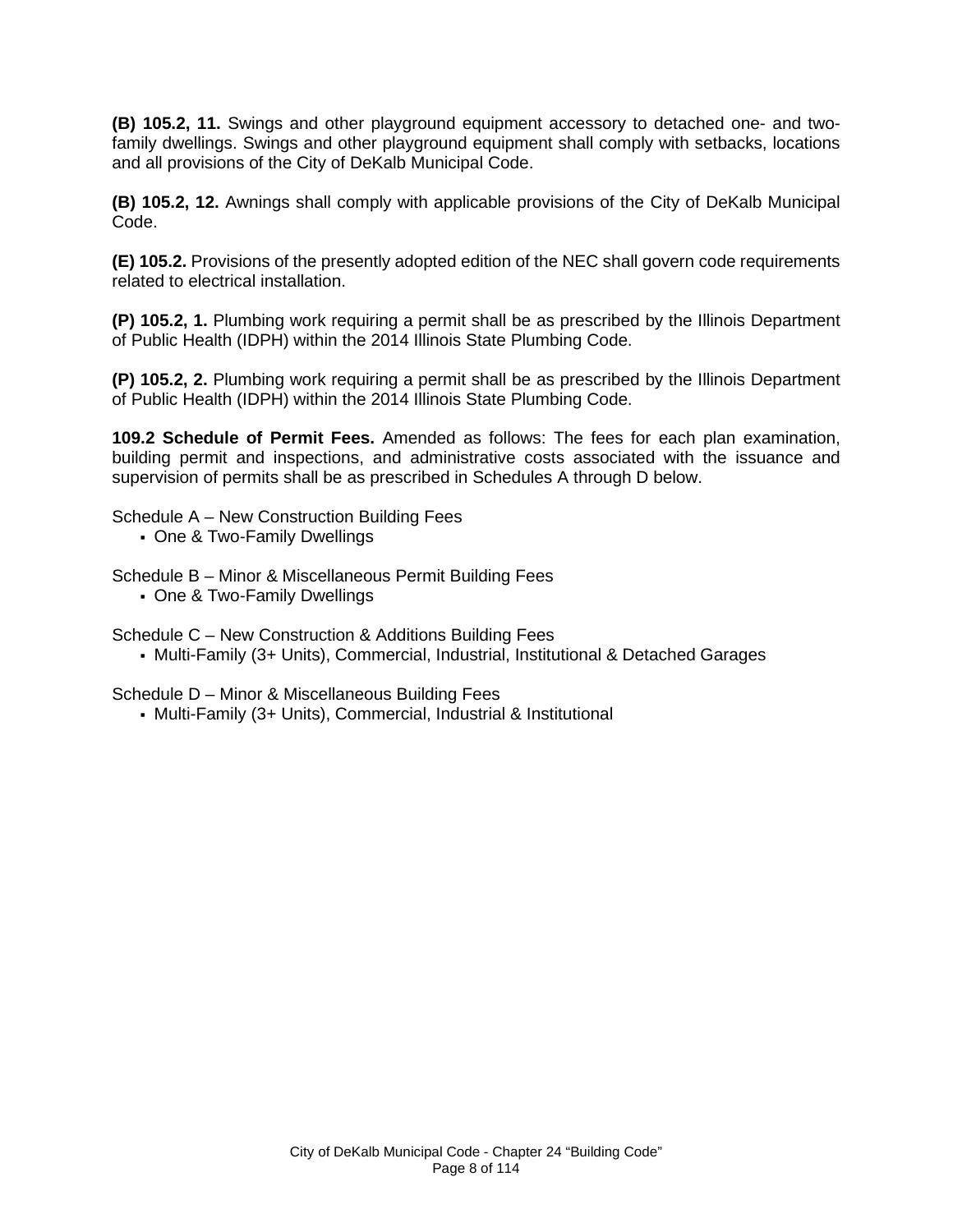| <b>SCHEDULE "A" NEW CONSTRUCTION BUILDING FEES</b><br>ONE & TWO FAMILY DWELLINGS (Single Family Detached & Duplexes) |                                                                                                   |                |          |                                                                                                          |                |                                                      |                        |           |                |                                                                         |                                                      |                |          |                |
|----------------------------------------------------------------------------------------------------------------------|---------------------------------------------------------------------------------------------------|----------------|----------|----------------------------------------------------------------------------------------------------------|----------------|------------------------------------------------------|------------------------|-----------|----------------|-------------------------------------------------------------------------|------------------------------------------------------|----------------|----------|----------------|
|                                                                                                                      |                                                                                                   |                |          |                                                                                                          |                |                                                      |                        |           |                |                                                                         |                                                      |                |          |                |
|                                                                                                                      |                                                                                                   |                |          |                                                                                                          |                |                                                      | <b>January 1, 2016</b> |           |                |                                                                         |                                                      |                |          |                |
|                                                                                                                      |                                                                                                   |                |          |                                                                                                          |                |                                                      |                        |           |                |                                                                         |                                                      |                |          |                |
|                                                                                                                      |                                                                                                   |                |          | Building & Engineering Plan (Land Drainage Alteration) Review Fee                                        |                |                                                      |                        |           |                |                                                                         |                                                      |                | \$       | 300.00         |
|                                                                                                                      |                                                                                                   |                |          |                                                                                                          |                |                                                      |                        |           |                | (These fees must accompany the permit application at time of submittal) |                                                      |                |          |                |
|                                                                                                                      |                                                                                                   |                |          | Fee Schedule based on square footage that consists of living space and garages & includes the following: |                |                                                      |                        |           |                |                                                                         |                                                      |                |          |                |
|                                                                                                                      |                                                                                                   |                |          | a. BUILDING INSPECTION FEES.                                                                             |                |                                                      |                        |           |                |                                                                         |                                                      |                |          |                |
|                                                                                                                      |                                                                                                   |                |          | b. HVAC (furnace & fireplace, factory or non-factory design (masonry), and includes up to                |                |                                                      |                        |           |                |                                                                         |                                                      |                |          |                |
|                                                                                                                      |                                                                                                   |                |          | four heating appliances and/or air conditioner.                                                          |                |                                                      |                        |           |                |                                                                         |                                                      |                |          |                |
|                                                                                                                      |                                                                                                   |                |          | c. SEWER - One sanitary sewer tap AND one 6" storm sewer tap.                                            |                |                                                      |                        |           |                |                                                                         |                                                      |                |          |                |
|                                                                                                                      |                                                                                                   |                |          | d. WATER SERVICE - One 1" water service tap AND one 3/4" water meter, and an unmetered water rate.*      |                |                                                      |                        |           |                |                                                                         |                                                      |                |          |                |
|                                                                                                                      |                                                                                                   |                |          | e. WATER CAPITAL FEE - One 1" service.*                                                                  |                |                                                      |                        |           |                |                                                                         |                                                      |                |          |                |
|                                                                                                                      |                                                                                                   |                |          | f. PLUMBING - Maximum of 18 fixtures.                                                                    |                |                                                      |                        |           |                |                                                                         |                                                      |                |          |                |
|                                                                                                                      |                                                                                                   |                |          | g. ELECTRICAL - One electric service up to 200 AMP.                                                      |                |                                                      |                        |           |                |                                                                         |                                                      |                |          |                |
|                                                                                                                      |                                                                                                   |                |          |                                                                                                          |                |                                                      |                        |           |                |                                                                         |                                                      |                |          |                |
|                                                                                                                      | h. DRIVEWAY and CURB CUT (one of each).<br>i. UNFINISHED BASEMENT, SLAB ON GRADE, or CRAWL SPACE. |                |          |                                                                                                          |                |                                                      |                        |           |                |                                                                         |                                                      |                |          |                |
|                                                                                                                      | See "Fee Schedule - Additional," for additions other than those noted in above schedule.          |                |          |                                                                                                          |                |                                                      |                        |           |                |                                                                         |                                                      |                |          |                |
| <b>BUILDING FEE SCHEDULE (based on square footage):</b>                                                              |                                                                                                   |                |          |                                                                                                          |                |                                                      |                        |           |                |                                                                         |                                                      |                |          |                |
| <b>SQUARE FEET</b><br><b>SQUARE FEET</b><br><b>SQUARE FEET</b>                                                       |                                                                                                   |                |          |                                                                                                          |                |                                                      |                        |           |                |                                                                         |                                                      |                |          |                |
|                                                                                                                      |                                                                                                   |                |          | <b>FEE</b>                                                                                               |                |                                                      |                        |           | <b>FEE</b>     |                                                                         |                                                      |                |          | <b>FEE</b>     |
|                                                                                                                      |                                                                                                   |                |          |                                                                                                          | 3,601          | $\overline{\phantom{a}}$                             | 3,700                  | \$        | 4,706          | 6,801                                                                   | $\overline{\phantom{a}}$                             | 6,900          | \$       | 5,339          |
|                                                                                                                      |                                                                                                   |                |          |                                                                                                          | 3,701          | $\overline{\phantom{a}}$                             | 3,800                  | \$        | 4,726          | 6,901                                                                   | $\overline{\phantom{a}}$                             | 7,000          | \$       | 5,359          |
|                                                                                                                      |                                                                                                   |                |          |                                                                                                          | 3,801          | $\blacksquare$                                       | 3,900<br>4,000         | \$<br>\$  | 4,745          | 7,001<br>7,101                                                          | $\overline{\phantom{a}}$<br>$\overline{\phantom{a}}$ | 7,100          | \$<br>\$ | 5,378          |
|                                                                                                                      |                                                                                                   |                |          |                                                                                                          | 3,901<br>4,001 | $\blacksquare$                                       | 4,100                  | \$        | 4,765<br>4,785 | 7,201                                                                   | $\blacksquare$                                       | 7,200<br>7,300 | \$       | 5,398<br>5,418 |
| 850                                                                                                                  | ۱.                                                                                                | 1,000          | \$       | 4,172                                                                                                    | 4,101          | $\blacksquare$                                       | 4,200                  | \$        | 4,805          | 7,301                                                                   | $\overline{\phantom{a}}$                             | 7,400          | \$       | 5,438          |
| 1,001                                                                                                                | $\overline{\phantom{a}}$                                                                          | 1,100          | \$       | 4,191                                                                                                    | 4,201          | $\blacksquare$                                       | 4,300                  | \$        | 4,825          | 7,401                                                                   | $\blacksquare$                                       | 7,500          | \$       | 5,458          |
| 1,101                                                                                                                | $\blacksquare$                                                                                    | 1,200          | \$       | 4,211                                                                                                    | 4,301          | $\blacksquare$                                       | 4,400                  | \$        | 4,844          | 7,501                                                                   | $\overline{\phantom{a}}$                             | 7,600          | \$       | 5,477          |
| 1,201                                                                                                                | $\blacksquare$                                                                                    | 1,300          | \$       | 4,231                                                                                                    | 4,401          | $\blacksquare$                                       | 4,500                  | \$        | 4,864          | 7,601                                                                   | $\overline{\phantom{a}}$                             | 7,700          | \$       | 5,497          |
| 1,301                                                                                                                | $\blacksquare$                                                                                    | 1,400          | \$       | 4,251                                                                                                    | 4,501          | $\blacksquare$                                       | 4,600                  | \$        | 4,884          | 7,701                                                                   | $\blacksquare$                                       | 7,800          | \$       | 5,517          |
| 1,401                                                                                                                | $\overline{\phantom{a}}$                                                                          | 1,500          | \$       | 4,271                                                                                                    | 4,601          | $\blacksquare$                                       | 4,700                  | \$        | 4,904          | 7,801                                                                   | $\blacksquare$                                       | 7,900          | \$       | 5,537          |
| 1,501                                                                                                                | $\overline{\phantom{a}}$                                                                          | 1,600          | \$       | 4,290                                                                                                    | 4,701          | $\blacksquare$                                       | 4,800                  | \$        | 4,923          | 7,901                                                                   | $\overline{\phantom{a}}$                             | 8,000          | \$       | 5,556          |
| 1,601                                                                                                                | $\overline{\phantom{a}}$                                                                          | 1,700          | \$       | 4,310                                                                                                    | 4,801          | $\overline{\phantom{a}}$                             | 4,900                  | \$        | 4,943          | 8,001                                                                   | $\overline{\phantom{a}}$                             | 8,100          | \$       | 5,576          |
| 1,701                                                                                                                | $\overline{\phantom{a}}$                                                                          | 1,800          | \$       | 4,330                                                                                                    | 4,901          | $\blacksquare$                                       | 5,000                  | \$        | 4,963          | 8,101                                                                   | $\overline{\phantom{a}}$                             | 8,200          | \$       | 5,596          |
| 1,801                                                                                                                | $\blacksquare$                                                                                    | 1,900          | \$       | 4,350                                                                                                    | 5,001          | $\blacksquare$                                       | 5,100                  | \$        | 4,983          | 8,201                                                                   | $\blacksquare$                                       | 8,300          | \$       | 5,616          |
| 1,901                                                                                                                | $\overline{\phantom{a}}$                                                                          | 2,000          | \$       | 4,370                                                                                                    | 5,101          |                                                      | 5,200                  | \$        | 5,003          | 8,301                                                                   | $\overline{\phantom{a}}$                             | 8,400          | \$       | 5,636          |
| 2,001                                                                                                                | ٠                                                                                                 | 2,100          | \$       | 4,389                                                                                                    | 5,201          | $\overline{\phantom{a}}$                             | 5,300                  | <u>\$</u> | 5,022          | 8,401                                                                   | $\overline{\phantom{a}}$                             | 8,500          | \$       | 5,655          |
| 2,101                                                                                                                | $\qquad \qquad \blacksquare$                                                                      | 2,200          | \$       | 4,409                                                                                                    | 5,301          | $\overline{\phantom{a}}$                             | 5,400                  | \$        | 5,042          | 8,501                                                                   | $\qquad \qquad \blacksquare$                         | 8,600          | \$       | 5,675          |
| 2,201                                                                                                                | $\blacksquare$                                                                                    | 2,300          | \$       | 4,429                                                                                                    | 5,401          | $\overline{\phantom{a}}$                             | 5,500                  | \$        | 5,062          | 8,601                                                                   | $\blacksquare$                                       | 8,700          | \$       | 5,695          |
| 2,301                                                                                                                | $\overline{a}$                                                                                    | 2,400          | \$       | 4,449                                                                                                    | 5,501          | $\overline{\phantom{a}}$                             | 5,600                  | \$        | 5,082          | 8,701                                                                   | $\blacksquare$                                       | 8,800          | \$       | 5,715          |
| 2,401                                                                                                                | $\overline{\phantom{a}}$                                                                          | 2,500          | \$       | 4,468                                                                                                    | 5,601          | $\overline{\phantom{a}}$                             | 5,700                  | \$        | 5,101          | 8,801                                                                   | $\blacksquare$                                       | 8,900          | \$       | 5,734          |
| 2,501                                                                                                                | $\blacksquare$                                                                                    | 2,600          | \$       | 4,488                                                                                                    | 5,701          |                                                      | 5,800                  | \$        | 5,121          | 8,901                                                                   | $\blacksquare$                                       | 9,000          | \$       | 5,754          |
| 2,601                                                                                                                | $\blacksquare$                                                                                    | 2,700          | \$       | 4,508                                                                                                    | 5,801          | $\overline{\phantom{a}}$                             | 5,900                  | \$        | 5,141          | 9,001                                                                   | $\overline{\phantom{a}}$                             | 9,100          | \$       | 5,774          |
| 2,701                                                                                                                | $\blacksquare$                                                                                    | 2,800          | \$       | 4,528                                                                                                    | 5,901          |                                                      | 6,000                  | \$        | 5,161          | 9,101                                                                   | $\overline{\phantom{a}}$                             | 9,200          | \$       | 5,794          |
| 2,801                                                                                                                | $\overline{\phantom{a}}$                                                                          | 2,900          | \$       | 4,548                                                                                                    | 6,001          | $\overline{\phantom{a}}$                             | 6,100                  | \$        | 5,181          | 9,201                                                                   | $\overline{\phantom{a}}$                             | 9,300          | \$       | 5,814          |
| 2,901                                                                                                                | $\overline{\phantom{a}}$                                                                          | 3,000          | \$<br>\$ | 4,567                                                                                                    | 6,101          | $\overline{\phantom{a}}$                             | 6,200                  | \$<br>\$  | 5,200          | 9,301                                                                   | $\blacksquare$                                       | 9,400          | \$<br>\$ | 5,833          |
| 3,001                                                                                                                | $\blacksquare$                                                                                    | 3,100          | \$       | 4,587<br>4,607                                                                                           | 6,201          | $\overline{\phantom{a}}$                             | 6,300                  | \$        | 5,220          | 9,401                                                                   | $\overline{\phantom{a}}$                             | 9,500          | \$       | 5,853          |
| 3,101<br>3,201                                                                                                       | $\blacksquare$<br>$\overline{\phantom{a}}$                                                        | 3,200<br>3,300 | \$       | 4,627                                                                                                    | 6,301<br>6,401 | $\overline{\phantom{a}}$<br>$\overline{\phantom{a}}$ | 6,400<br>6,500         | \$        | 5,240<br>5,260 | 9,501<br>9,601                                                          | $\overline{\phantom{a}}$<br>$\overline{\phantom{a}}$ | 9,600<br>9,700 | \$       | 5,873<br>5,893 |
| 3,301                                                                                                                | $\overline{\phantom{a}}$                                                                          | 3,400          | \$       | 4,646                                                                                                    | 6,501          | $\overline{\phantom{a}}$                             | 6,600                  | \$        | 5,279          | 9,701                                                                   | $\overline{\phantom{a}}$                             | 9,800          | \$       | 5,912          |
| 3,401                                                                                                                | $\overline{\phantom{a}}$                                                                          | 3,500          | \$       | 4,666                                                                                                    | 6,601          | $\overline{\phantom{a}}$                             | 6,700                  | \$        | 5,299          | 9,801                                                                   | $\blacksquare$                                       | 9,900          | \$       | 5,932          |
| 3,501                                                                                                                | l –                                                                                               | 3,600          | \$       | 4,686                                                                                                    | 6,701          | $\blacksquare$                                       | 6,800                  | \$        | 5,319          | 9,901                                                                   | $\overline{\phantom{a}}$                             | 10,000         | \$       | 5,952          |
|                                                                                                                      |                                                                                                   |                |          | * - Any subsequent increase shall be an additional cost.                                                 |                |                                                      |                        |           |                | $10,000 +$                                                              |                                                      |                | \$       | 5,978          |
|                                                                                                                      |                                                                                                   |                |          |                                                                                                          |                |                                                      |                        |           |                |                                                                         |                                                      |                |          |                |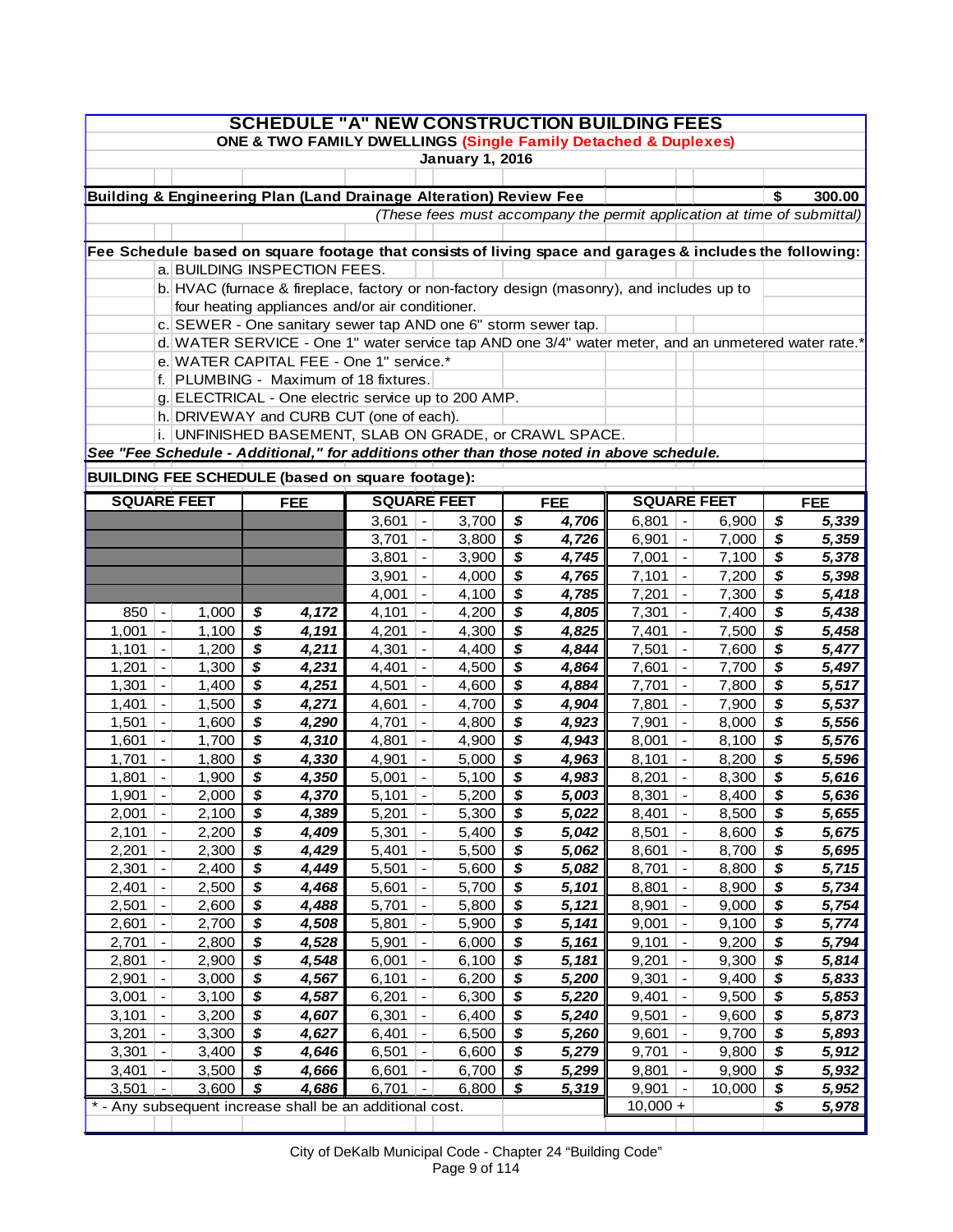|    | <b>FEE SCHEDULE - ADDITIONAL</b>                                                     |             |
|----|--------------------------------------------------------------------------------------|-------------|
|    | First electric service 201 - 400 AMP                                                 | \$<br>75    |
|    | First electric service 401 AMP and up                                                | \$<br>150   |
|    | First 1-1/2" water service tap and 3/4" water meter                                  | \$<br>150   |
|    | First 1-1/2" water capital fee                                                       | \$<br>2,987 |
|    | Plumbing - more than 18 fixtures<br>(fee per fixture)                                | \$<br>10    |
|    | Second 1" water service tap AND one 3/4" water meter                                 | \$<br>619   |
|    | Second 1" water capital fee                                                          | \$<br>2,393 |
|    | Second unmetered water rate                                                          | \$<br>10    |
|    | Second sanitary sewer tap                                                            | \$<br>60    |
|    | Second storm sewer tap<br>(fee per 1" diameter)                                      | \$<br>10    |
|    | Second electric service up to 200 AMP                                                | \$<br>75    |
|    | Second electric service 201 - 400 AMP                                                | \$<br>150   |
|    | Second electric service 401 - 800 AMP                                                | \$<br>300   |
|    | (fee per appliance)<br>HVAC-more than 4 heating or A/C appliances                    | \$<br>60    |
|    | Second driveway and curb cut                                                         | \$<br>130   |
|    | Lawn Sprinkler                                                                       | \$<br>60    |
|    | Alarm or Security System                                                             | \$<br>75    |
|    |                                                                                      |             |
|    | <b>MISCELLANEOUS NOTES</b>                                                           |             |
|    | Items that require a separate minor permit application submittal will be as follows: |             |
|    | Fence                                                                                |             |
|    | Deck, Patio or Porch (Open - Brick or Concrete)                                      |             |
|    | Swimming Pool, Hot Tub or Spa                                                        |             |
|    | Accessory Building (Shed or Gazebo)                                                  |             |
|    | Garage (Detached)                                                                    |             |
|    |                                                                                      |             |
|    | <b>INSPECTIONS/REINSPECTIONS</b>                                                     |             |
| \$ | 60   Inspection-Electrical                                                           |             |
| \$ | 60 Inspection-Engineering                                                            |             |
| \$ | 60 Inspection-Fire Prevention                                                        |             |
| \$ | 60   Insepction-HVAC                                                                 |             |
| \$ | 60   Inspection-Insulation                                                           |             |
| \$ | 60 Inspection-Plumbing                                                               |             |
| \$ | 60 Inspection-Structural                                                             |             |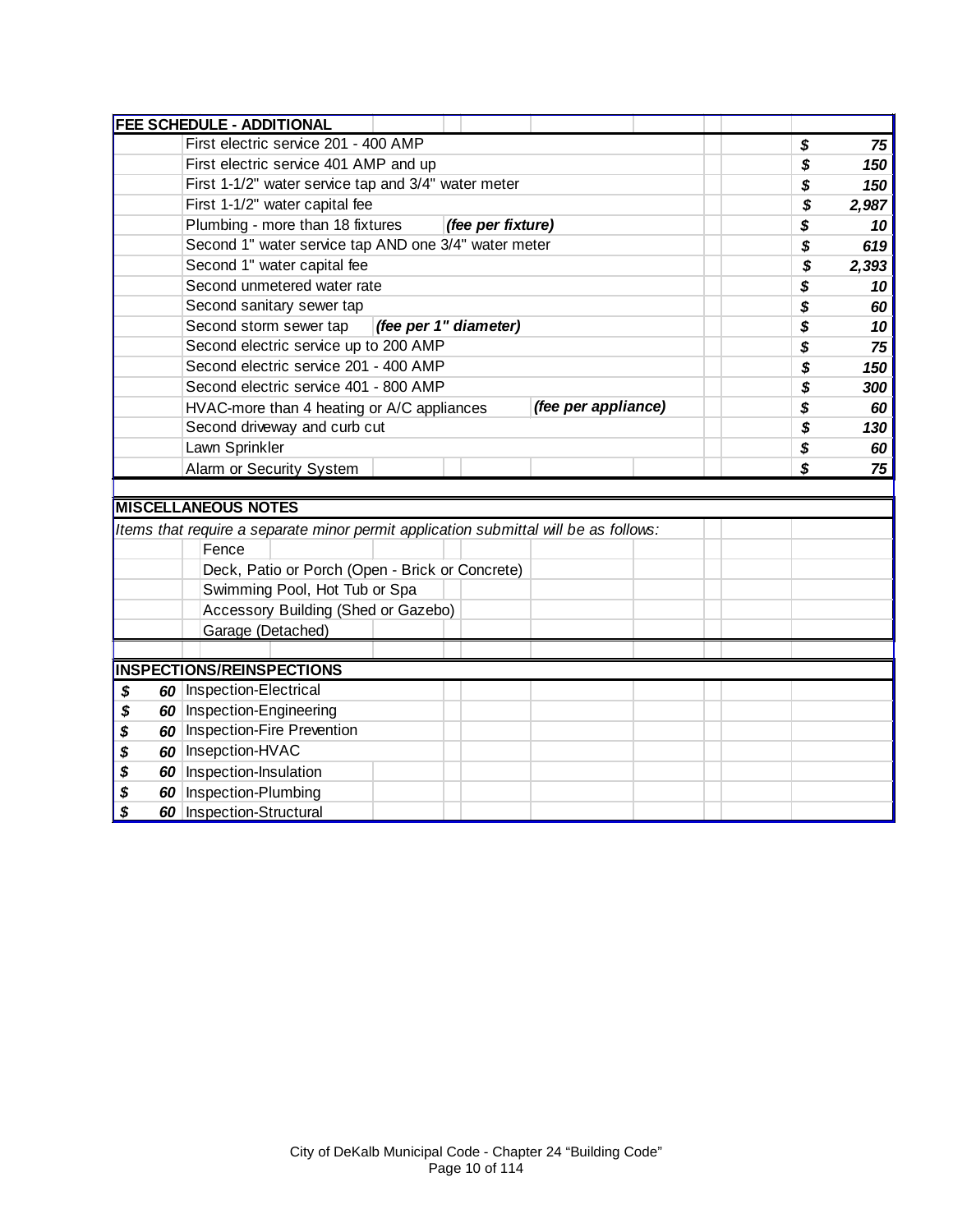|          |                                                | <b>SCHEDULE "B" MINOR &amp; MISCELLANEOUS PERMIT BUILDING FEES</b>           |  | ONE & TWO FAMILY DWELLINGS (Single Family Detached & Duplexes) |          |       |                                               |                                                                 |                 |                          |
|----------|------------------------------------------------|------------------------------------------------------------------------------|--|----------------------------------------------------------------|----------|-------|-----------------------------------------------|-----------------------------------------------------------------|-----------------|--------------------------|
|          |                                                |                                                                              |  | <b>January 1, 2016</b>                                         |          |       |                                               |                                                                 |                 |                          |
|          |                                                |                                                                              |  |                                                                |          |       |                                               |                                                                 |                 |                          |
|          |                                                |                                                                              |  | <b>ADDITIONS/ALTERATIONS</b>                                   |          |       |                                               |                                                                 |                 |                          |
|          |                                                |                                                                              |  |                                                                |          |       |                                               |                                                                 |                 |                          |
|          |                                                | <b>ADDITIONS</b><br>(Includes roofed porches, decks & patios)                |  |                                                                |          |       |                                               | <b>ALTERATIONS/REMODELING</b><br>(Includes interior demolition) |                 |                          |
|          |                                                |                                                                              |  |                                                                |          |       | 60 Minimum Base Fee, PLUS                     |                                                                 |                 |                          |
| \$<br>\$ |                                                | 120 Minimum Base Fee, PLUS<br>0.10 Per Sq. Ft. of Floor Space as a Footprint |  |                                                                | \$<br>\$ |       | 0.05 Per S.F. of Floor Space as a Footprint   |                                                                 |                 |                          |
|          |                                                |                                                                              |  | PLUS any applicable HVAC, Electrical, Plumbing or Water Fees   |          |       |                                               |                                                                 |                 |                          |
|          |                                                |                                                                              |  |                                                                |          |       |                                               |                                                                 |                 |                          |
|          |                                                |                                                                              |  | HVAC, ELECTRICAL, PLUMBING, WATER SERVICE & SEWER/SANITARY     |          |       |                                               |                                                                 |                 |                          |
|          |                                                |                                                                              |  |                                                                |          |       |                                               |                                                                 |                 |                          |
|          |                                                | <b>HVAC</b>                                                                  |  |                                                                |          |       |                                               | <b>ELECTRICAL</b>                                               |                 |                          |
|          |                                                | Additions/Alterations, Change-Outs & Retrofits                               |  |                                                                |          |       | Additions/Alterations, Change-Outs & Upgrades |                                                                 |                 |                          |
|          |                                                |                                                                              |  |                                                                |          |       |                                               |                                                                 |                 |                          |
| \$       |                                                | 60 Air Conditioner, Furnace, or Both                                         |  |                                                                | \$       |       | 75   Inspection Fee (5 openings)              |                                                                 |                 |                          |
| \$       |                                                | 60 Ductwork Only                                                             |  |                                                                | \$       |       | 75 Alarm/Security System                      |                                                                 |                 |                          |
| \$       |                                                | 60 Fireplace                                                                 |  |                                                                | \$       |       | 75 Up to 200 AMPS                             |                                                                 |                 |                          |
|          |                                                |                                                                              |  |                                                                | \$       |       | 150 201 to 400 AMPS                           |                                                                 |                 |                          |
|          |                                                | <b>PLAN REVIEW</b>                                                           |  |                                                                | \$       |       | 225 400 AMPS or Over                          |                                                                 |                 |                          |
| S        |                                                | 60.00 Plan Review - Misc.                                                    |  |                                                                |          |       |                                               |                                                                 |                 |                          |
|          |                                                | <b>PLUMBING</b>                                                              |  |                                                                |          |       |                                               | <b>WATER SERVICE</b>                                            |                 |                          |
|          | Additions/Alterations, Change-Outs & Retrofits |                                                                              |  |                                                                |          |       |                                               | <b>Upgrades &amp; Replacements</b>                              |                 |                          |
|          |                                                |                                                                              |  |                                                                |          |       |                                               |                                                                 |                 |                          |
| \$       |                                                | 60   Inspection Fee (5 fixtures)                                             |  |                                                                | \$       |       | 60 Minimum Inspection Fee (Taps & Meters      |                                                                 |                 |                          |
| \$       |                                                | 10 Per Fixture Over 5 fixtures                                               |  |                                                                |          |       | ONLY), PLUS                                   |                                                                 |                 |                          |
| \$       |                                                | 60 Water Heater, Softener, or Both                                           |  |                                                                |          |       | Water / Fire Tap & Retap                      |                                                                 |                 | <b>Water Capital Fee</b> |
|          |                                                | (gas or electric)                                                            |  |                                                                | \$       | 225   | 3/4"                                          |                                                                 | \$              | 1,340                    |
|          |                                                |                                                                              |  |                                                                | \$       | 300   | 1"                                            |                                                                 | \$              | 2,393                    |
|          |                                                | <b>STORM SEWER</b>                                                           |  |                                                                | \$       | 450   | $1 - 1/2"$                                    |                                                                 | \$              | 5,380                    |
|          |                                                | Repair/Replacement & Upgrades                                                |  |                                                                | \$       | 600   | 2"                                            |                                                                 | \$              | 9,566                    |
| \$       |                                                | 60 up to $6"$                                                                |  |                                                                | \$       | 900   | 3"                                            |                                                                 | \$              | 21,521                   |
| \$       |                                                | $120$ 6" - 12"                                                               |  |                                                                | \$       | 1,200 | 4"                                            |                                                                 | \$              | 38,261                   |
| \$       |                                                | 240 over 12"                                                                 |  |                                                                | \$       | 1,800 | 6"                                            |                                                                 | \$              | 45,553                   |
|          |                                                |                                                                              |  |                                                                | Ÿ        | 2,400 | 8"                                            |                                                                 | \$              | 45,553                   |
|          |                                                | <b>SANITARY SEWER</b>                                                        |  |                                                                | \$       | 3,000 | 10"                                           |                                                                 | \$              | 45,553                   |
|          |                                                | Repair/Replacement & Upgrades                                                |  |                                                                | \$       | 3,600 | 12"                                           |                                                                 | \$              | 45,553                   |
| \$       |                                                | 60 $Up$ to 6"                                                                |  |                                                                |          |       |                                               |                                                                 |                 |                          |
| \$       |                                                | $120$ 6" - 12"                                                               |  |                                                                |          |       |                                               | <b>Water Meter</b>                                              |                 |                          |
| \$       |                                                | 150 Over 12"                                                                 |  |                                                                | \$       | 277   | 5/8"                                          |                                                                 |                 |                          |
|          |                                                | <b>INSPECTIONS/REINSPECTIONS</b>                                             |  |                                                                | \$       | 319   | 3/4"                                          |                                                                 |                 |                          |
| \$       |                                                | 60   Inspection-Electrical                                                   |  |                                                                | \$       | 340   | 1"                                            |                                                                 |                 |                          |
| \$       |                                                | 60 Inspection-Engineering                                                    |  |                                                                | \$       | 632   | $1 - 1/2"$                                    |                                                                 |                 |                          |
| \$       |                                                | 60   Inspection-Fire Prevention                                              |  |                                                                | \$       | 1,902 | 2"                                            |                                                                 | * For Turbo or  |                          |
| \$       |                                                | 60 Insepction-HVAC                                                           |  |                                                                | \$       | 2,314 | $3" *$                                        |                                                                 | specialty meter |                          |
| \$       |                                                | 60   Inspection-Insulation                                                   |  |                                                                | \$       | 3,523 | $4" *$                                        |                                                                 |                 | prices see Water         |
|          |                                                |                                                                              |  |                                                                |          |       |                                               |                                                                 |                 |                          |
| \$<br>\$ |                                                | 60   Inspection-Plumbing<br>60   Inspection-Structural                       |  |                                                                | \$       | 4,430 | $6" *$<br>Actual Cost 8", 10" or 12"          |                                                                 |                 |                          |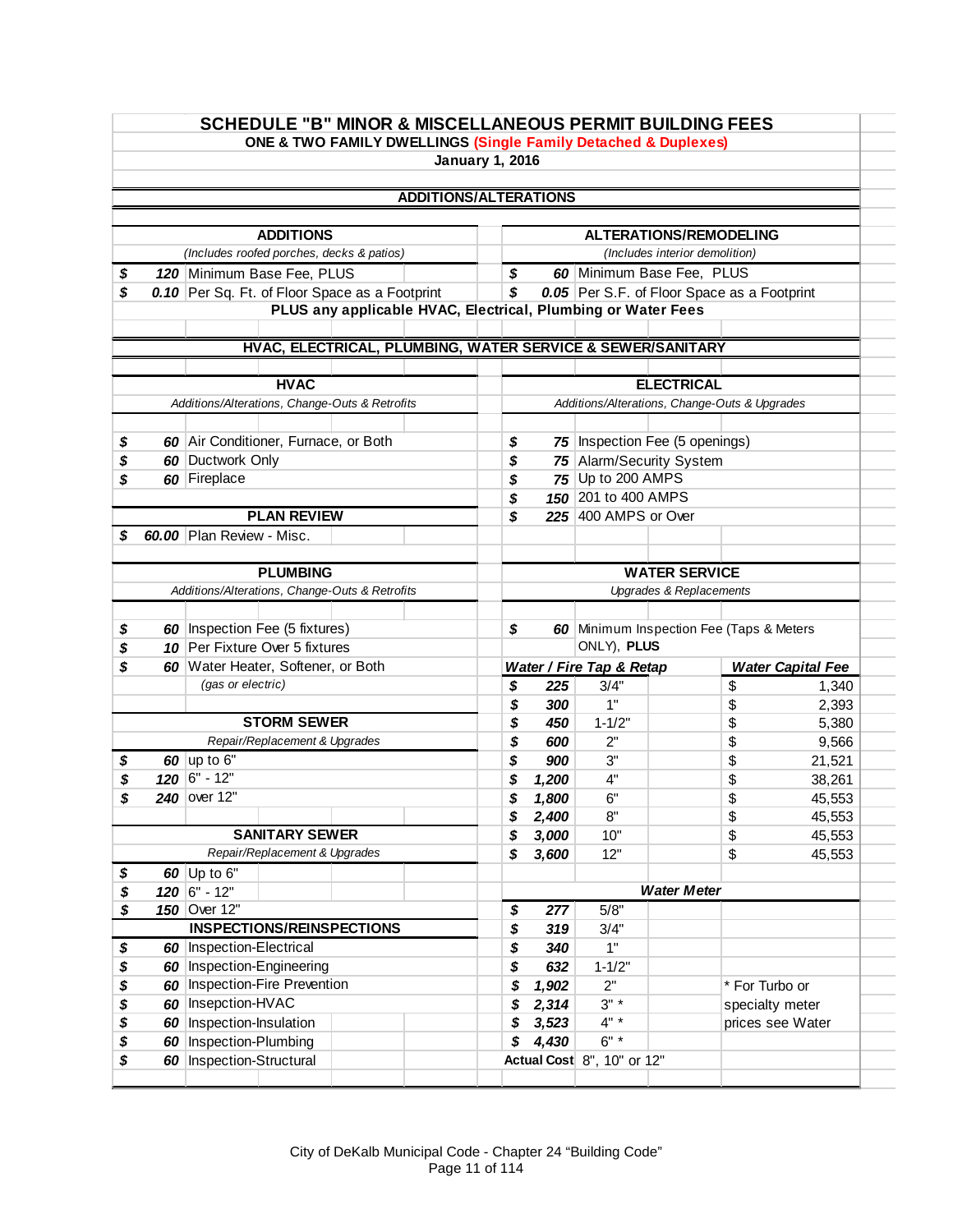|    | <b>GARAGES &amp; ACCESSORY STRUCTURES</b>                     |    |     |                                  |                                |                                                |
|----|---------------------------------------------------------------|----|-----|----------------------------------|--------------------------------|------------------------------------------------|
|    | <b>GARAGES</b> (Detached)                                     |    |     |                                  |                                | <b>ACCESSORY STRUCTURES (Sheds or Gazebos)</b> |
| \$ | 120 Single Stall<br>(includes Site Drainage Fee)              | \$ |     | 45 120 sq ft and under           |                                |                                                |
| \$ | 45 Each Additional Car Space, or portion thereof              | \$ |     | 60 over 120 sq ft                |                                |                                                |
|    | PLUS, if applicable                                           |    |     |                                  |                                | PLUS any applicable HVAC, Electrical, Plumbing |
|    | 45 Electrical Inspection Fee                                  |    |     |                                  |                                |                                                |
| \$ | 45 HVAC Inspection Fee                                        |    |     |                                  |                                |                                                |
| \$ |                                                               |    |     |                                  |                                |                                                |
| \$ | 45 Plumbing Inspection Fee                                    |    |     |                                  |                                |                                                |
| \$ | 60 Demolition                                                 |    |     |                                  |                                |                                                |
|    | FENCE, DECK, PATIOS, PORCHES & SWIMMING POOLS, HOT TUBS, SPAS |    |     |                                  |                                |                                                |
|    |                                                               |    |     |                                  |                                |                                                |
|    | FENCE, DECK, PATIO, PORCH                                     |    |     |                                  |                                | <b>SWIMMING POOL, HOT TUB, SPA</b>             |
| \$ | 60 Fence                                                      | \$ |     |                                  |                                | 60 Above-Ground Pool, Hot Tub, Spa, PLUS       |
| \$ | 60 Deck (open)                                                | \$ | 60  |                                  | Electrical Fee (if applicable) |                                                |
| \$ | 45 Patio (brick or concrete)                                  | \$ |     | 180 In-Ground Pool, PLUS         |                                |                                                |
| \$ | 60 Porch (without roof)                                       | \$ | 100 |                                  | Electrical Fee (if applicable) |                                                |
| \$ | 60 Pergola                                                    |    |     |                                  |                                |                                                |
|    | SIDEWALK, DRIVEWAY and CURB CUTS & STREET BREAKING            |    |     |                                  |                                |                                                |
|    |                                                               |    |     |                                  |                                |                                                |
|    | <b>SIDEWALK</b>                                               |    |     |                                  | <b>CURB CUTS</b>               |                                                |
| \$ | 30 Inspection Fee, PLUS                                       | \$ |     | 60 Permit Fee, PLUS              |                                |                                                |
|    |                                                               |    |     |                                  |                                |                                                |
|    | <b>DRIVEWAY</b>                                               |    |     |                                  | <b>STREET BREAKING</b>         |                                                |
| \$ | 75 Engineering Review/Inspection Fee                          | \$ |     | 120 Inspection Fee               |                                |                                                |
|    |                                                               |    |     |                                  |                                |                                                |
|    | <b>MISCELLANEOUS</b>                                          |    |     |                                  |                                |                                                |
|    | <b>MOVING A STRUCTURE</b>                                     |    |     |                                  |                                | <b>DEMOLITION</b> (other than garage)          |
| \$ | 500 Minimum Deposit, PLUS                                     | \$ |     | 300 Minimum Inspection Fee, PLUS |                                |                                                |
| \$ | 200 Per Hour Fee (regular business hours)                     | S  |     |                                  |                                | 0.10 Per Square Foot at Base of Structure      |
| \$ | 300 Per Hour Fee (non-regular business hours)                 | \$ |     |                                  |                                | 60 Interior Demo-Residential-Minimum PLUS      |
|    |                                                               |    |     |                                  |                                |                                                |
|    | & weekends)                                                   | \$ |     |                                  |                                | 0.05 Per Square Foot at Base of Structure      |
|    |                                                               |    |     |                                  |                                |                                                |
|    | Increased Deposit & Per-Hour Fee May Be Charged               |    |     |                                  | <b>LAWN SPRINKLER</b>          |                                                |
|    | If So Determined by the Public Works Director.                | \$ |     | 60 Inspection Fee                |                                |                                                |
|    | <b>MOBILE HOMES</b>                                           |    |     |                                  |                                |                                                |
| \$ | 60 Building Inspection Fee                                    |    |     |                                  |                                |                                                |
|    | 75 Electrical Service (up to 200 AMPS)                        |    |     |                                  |                                |                                                |
| \$ |                                                               |    |     |                                  |                                |                                                |
| \$ | 60 Sanitary Lateral Connection                                |    |     |                                  |                                |                                                |
| \$ | 60 Water Inspection                                           |    |     |                                  |                                |                                                |
| \$ | 225 Water Tap (3/4")                                          |    |     |                                  |                                |                                                |
| \$ | 277 Water Meter (5/8")                                        |    |     |                                  |                                |                                                |
|    | 1,340 Water Capital Fee (3/4")                                |    |     |                                  |                                |                                                |
| \$ |                                                               |    |     |                                  |                                |                                                |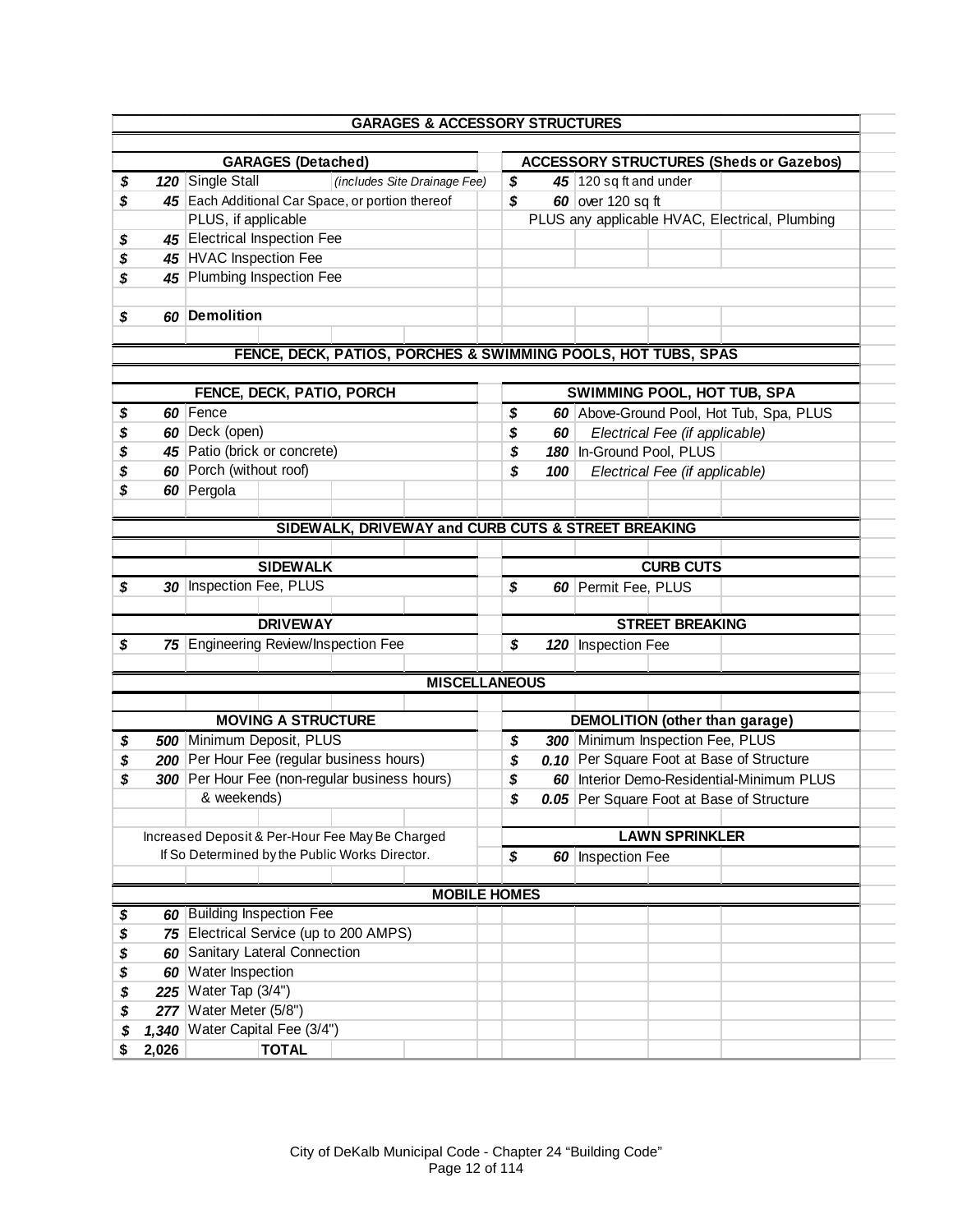| <b>SCHEDULE "C"</b><br><b>NEW CONSTRUCTION, ADDITIONS &amp; TENANT BUILD-OUT BUILDING FEES</b><br>MULTI- FAMILY* (3+ UNITS), COMMERCIAL, INDUSTRIAL, INSTITUTIONAL & DETACHED GARAGES                                                                                    |                                                  |  |  |  |  |  |  |  |  |  |
|--------------------------------------------------------------------------------------------------------------------------------------------------------------------------------------------------------------------------------------------------------------------------|--------------------------------------------------|--|--|--|--|--|--|--|--|--|
| <b>January 1, 2016</b>                                                                                                                                                                                                                                                   |                                                  |  |  |  |  |  |  |  |  |  |
| * Multi-Family 3+ includes townhomes, condominiums, and apartments                                                                                                                                                                                                       |                                                  |  |  |  |  |  |  |  |  |  |
|                                                                                                                                                                                                                                                                          |                                                  |  |  |  |  |  |  |  |  |  |
| <b>Plan Review-Expedited</b><br><b>Building Plan Review Fee</b><br>\$1,000                                                                                                                                                                                               |                                                  |  |  |  |  |  |  |  |  |  |
| (This fee must accompany the building permit application at time of submittal)<br>\$1000 plus B & F Technical's fee + 10%                                                                                                                                                |                                                  |  |  |  |  |  |  |  |  |  |
|                                                                                                                                                                                                                                                                          |                                                  |  |  |  |  |  |  |  |  |  |
| <b>Engineering Plan (Site Improvement) Review Fee</b>                                                                                                                                                                                                                    | \$1,000.00                                       |  |  |  |  |  |  |  |  |  |
| (This fee must accompany the site improvement permit application at time of submittal)                                                                                                                                                                                   |                                                  |  |  |  |  |  |  |  |  |  |
|                                                                                                                                                                                                                                                                          |                                                  |  |  |  |  |  |  |  |  |  |
| <b>BUILDING FEE SCHEDULE (based on square footage):</b>                                                                                                                                                                                                                  |                                                  |  |  |  |  |  |  |  |  |  |
| <b>SQUARE FEET</b><br><b>SQUARE FEET</b><br><b>SQUARE FEET</b><br><b>FEE</b><br><b>FEE</b>                                                                                                                                                                               | <b>FEE</b>                                       |  |  |  |  |  |  |  |  |  |
| \$<br>\$<br>2,000<br>953<br>34,001<br>35,000<br>7,040<br>67,001<br>1 <sup>1</sup><br>$\blacksquare$<br>$\overline{\phantom{0}}$                                                                                                                                          | 68,000<br>\$<br>13, 127                          |  |  |  |  |  |  |  |  |  |
| \$<br>1,134<br>\$<br>2001<br>3,000<br>35,001<br>36,000<br>7,221<br>68,001<br>$\blacksquare$<br>$\qquad \qquad \blacksquare$<br>$\overline{\phantom{a}}$                                                                                                                  | \$<br>69,000<br>13,308                           |  |  |  |  |  |  |  |  |  |
| \$<br>\$<br>3,001<br>4,000<br>1,315<br>36,001<br>37,000<br>69,001<br>7,402<br>$\blacksquare$<br>$\frac{1}{2}$<br>$\overline{\phantom{a}}$                                                                                                                                | \$<br>70,000<br>13,489                           |  |  |  |  |  |  |  |  |  |
| \$<br>\$<br>70,001<br>4,001<br>5,000<br>1,496<br>37,001<br>38,000<br>7,583<br>$\blacksquare$<br>$\blacksquare$<br>$\qquad \qquad \blacksquare$                                                                                                                           | \$<br>71,000<br>13,670                           |  |  |  |  |  |  |  |  |  |
| \$<br>\$<br>71,001<br>5,001<br>6,000<br>1,677<br>38,001<br>39,000<br>7,764<br>$\blacksquare$<br>$\blacksquare$<br>$\qquad \qquad \blacksquare$                                                                                                                           | \$<br>72,000<br>13,851                           |  |  |  |  |  |  |  |  |  |
| \$<br>\$<br>72,001<br>6,001<br>7,000<br>1,858<br>39,001<br>40,000<br>7,945<br>$\blacksquare$<br>$\blacksquare$<br>$\overline{\phantom{a}}$                                                                                                                               | \$<br>14,032<br>73,000                           |  |  |  |  |  |  |  |  |  |
| \$<br>\$<br>73,001<br>7,001<br>2,039<br>40,001<br>41,000<br>8,126<br>8,000<br>$\blacksquare$<br>$\blacksquare$<br>$\qquad \qquad \blacksquare$                                                                                                                           | \$<br>14,213<br>74,000                           |  |  |  |  |  |  |  |  |  |
| \$<br>2,220<br>\$<br>8,307<br>74,001<br>8,001<br>9,000<br>41,001<br>42,000<br>$\blacksquare$<br>$\blacksquare$<br>$\qquad \qquad \blacksquare$                                                                                                                           | \$<br>14,394<br>75,000                           |  |  |  |  |  |  |  |  |  |
| \$<br>\$<br>75,001<br>9,001<br>2,401<br>42,001<br>43,000<br>8,488<br>10,000<br>$\frac{1}{2}$<br>$\blacksquare$<br>$\blacksquare$                                                                                                                                         | \$<br>14,689<br>76,000                           |  |  |  |  |  |  |  |  |  |
| \$<br>2,582<br>\$<br>76,001<br>10,001<br>11,000<br>43,001<br>44,000<br>8,669<br>$\blacksquare$<br>$\frac{1}{2}$<br>$\blacksquare$                                                                                                                                        | \$<br>14,870<br>77,000                           |  |  |  |  |  |  |  |  |  |
| \$<br>\$<br>2,763<br>77,001<br>11,001<br>12,000<br>44,001<br>45,000<br>8,850<br>$\blacksquare$<br>$\blacksquare$<br>$\blacksquare$                                                                                                                                       | \$<br>15,051<br>78,000                           |  |  |  |  |  |  |  |  |  |
| \$<br>\$<br>78,001<br>12,001<br>13,000<br>2,944<br>45,001<br>46,000<br>9,031<br>$\blacksquare$<br>$\blacksquare$<br>$\blacksquare$                                                                                                                                       | \$<br>15,232<br>79,000                           |  |  |  |  |  |  |  |  |  |
| \$<br>\$<br>79,001<br>13,001<br>14,000<br>3,125<br>46,001<br>47,000<br>9,212<br>$\blacksquare$<br>$\blacksquare$<br>$\blacksquare$<br>\$<br>3,306<br>\$<br>80,001<br>14,001<br>15,000<br>47,001<br>48,000<br>9,393<br>$\blacksquare$<br>$\blacksquare$<br>$\blacksquare$ | \$<br>80,000<br>15,413<br>\$<br>15,594<br>81,000 |  |  |  |  |  |  |  |  |  |
| \$<br>\$<br>15,001<br>16,000<br>3,487<br>48,001<br>49,000<br>9,574<br>81,001<br>$\blacksquare$<br>$\blacksquare$<br>$\blacksquare$                                                                                                                                       | \$<br>82,000<br>15,775                           |  |  |  |  |  |  |  |  |  |
| \$<br>\$<br>82,001<br>16,001<br>$\blacksquare$<br>17,000<br>3,668<br>49,001<br>50,000<br>9,755<br>$\blacksquare$<br>$\blacksquare$                                                                                                                                       | \$<br>83,000<br>15,956                           |  |  |  |  |  |  |  |  |  |
| \$<br>\$<br>17,001<br>18,000<br>3,849<br>50,001<br>51,000<br>10,050<br>83,001<br>$\blacksquare$<br>$\blacksquare$<br>$\qquad \qquad \blacksquare$                                                                                                                        | \$<br>84,000<br>16,137                           |  |  |  |  |  |  |  |  |  |
| \$<br>\$<br>52,000<br>84,001<br>18,001<br>$\omega$<br>19,000<br>4,030<br>51,001<br>10,231<br>$\blacksquare$<br>$\blacksquare$                                                                                                                                            | \$<br>16,318<br>85,000                           |  |  |  |  |  |  |  |  |  |
| \$<br>\$<br>4,211<br>19,001<br>20,000<br>52,001<br>53,000<br>10,412<br>85,001<br>$\blacksquare$<br>$\frac{1}{2}$<br>$\blacksquare$                                                                                                                                       | \$<br>86,000<br>16,499                           |  |  |  |  |  |  |  |  |  |
| \$<br>$\boldsymbol{s}$<br>4,392<br>10,593<br>86,001<br>20,001<br>21,000<br>53,001<br>54,000<br>$\blacksquare$<br>$\blacksquare$<br>$\blacksquare$                                                                                                                        | \$<br>87,000<br>16,680                           |  |  |  |  |  |  |  |  |  |
| \$<br>4,573<br>\$<br>21,001<br>22,000<br>54,001<br>55,000<br>10,774<br>87,001<br>$\blacksquare$<br>$\frac{1}{2}$<br>$\blacksquare$                                                                                                                                       | \$<br>88,000<br>16,861                           |  |  |  |  |  |  |  |  |  |
| \$<br>\$<br>4,754<br>88,001<br>22,001<br>$\Box$<br>23,000<br>55,001<br>56,000<br>10,955<br>$\frac{1}{2}$<br>$\frac{1}{2}$                                                                                                                                                | \$<br>17,042<br>89,000                           |  |  |  |  |  |  |  |  |  |
| \$<br>\$<br>23,001<br>24,000<br>4,935<br>56,001<br>57,000<br>11,136<br>89,001<br>$\blacksquare$<br>$\blacksquare$                                                                                                                                                        | \$<br>90,000<br>17,223                           |  |  |  |  |  |  |  |  |  |
| $\pmb{\mathcal{S}}$<br>$58,000$ \$<br>25,000<br>5,116<br>57,001<br>11,317<br>90,001<br>24,001                                                                                                                                                                            | $\boldsymbol{\mathsf{s}}$<br>17,404<br>91,000    |  |  |  |  |  |  |  |  |  |
| \$<br>25,001<br>26,000<br>5,411<br>58,001<br>59,000<br>- \$<br>11,498<br>91,001<br>$\blacksquare$<br>$\blacksquare$                                                                                                                                                      | \$<br>92,000<br>17,585                           |  |  |  |  |  |  |  |  |  |
| 26,001<br>27,000<br>\$<br>5,592<br>59,001<br>60,000<br>-\$<br>92,001<br>11,679<br>$\blacksquare$<br>$\blacksquare$                                                                                                                                                       | \$<br>93,000<br>17,766                           |  |  |  |  |  |  |  |  |  |
| \$<br>27,001<br>28,000<br>5,773<br>61,000<br>-\$<br>93,001<br>60,001<br>11,860<br>$\blacksquare$                                                                                                                                                                         | \$<br>94,000<br>17,947                           |  |  |  |  |  |  |  |  |  |
| \$<br>29,000<br>5,954<br>62,000<br>\$<br>12,041<br>94,001<br>28,001<br>$\blacksquare$<br>61,001<br>$\blacksquare$<br>$\qquad \qquad \blacksquare$                                                                                                                        | \$<br>95,000<br>18,128                           |  |  |  |  |  |  |  |  |  |
| \$<br>29,001<br>6,135<br>63,000<br>\$<br>12,222<br>95,001<br>30,000<br>62,001<br>$\blacksquare$<br>$\overline{\phantom{a}}$                                                                                                                                              | \$<br>96,000<br>18,309                           |  |  |  |  |  |  |  |  |  |
| \$<br>31,000<br>6,316<br>64,000<br>\$<br>12,403<br>96,001<br>30,001<br>$\blacksquare$<br>63,001<br>$\blacksquare$                                                                                                                                                        | \$<br>97,000<br>18,490                           |  |  |  |  |  |  |  |  |  |
| \$<br>31,001<br>32,000<br>6,497<br>65,000<br>\$<br>12,584<br>97,001<br>64,001<br>$\blacksquare$                                                                                                                                                                          | \$<br>18,671<br>98,000                           |  |  |  |  |  |  |  |  |  |
| \$<br>32,001<br>33,000<br>6,678<br>66,000<br>\$<br>98,001<br>$\blacksquare$<br>65,001<br>12,765<br>$\blacksquare$                                                                                                                                                        | \$<br>99,000<br>18,852                           |  |  |  |  |  |  |  |  |  |
| \$<br>6,859<br>\$<br>\$<br>33,001<br>34,000<br>66,001<br>67,000<br>12,946<br>99,001<br>100,000<br>19,033<br>$\blacksquare$                                                                                                                                               |                                                  |  |  |  |  |  |  |  |  |  |
| FEE<br><b>SQUARE FEET</b>                                                                                                                                                                                                                                                |                                                  |  |  |  |  |  |  |  |  |  |
|                                                                                                                                                                                                                                                                          |                                                  |  |  |  |  |  |  |  |  |  |
| for the first 100,000 square feet, PLUS<br>500,000<br>\$<br>100,001<br>24,818<br>$\blacksquare$<br>\$                                                                                                                                                                    | 192 for each additional 1000 s.f.                |  |  |  |  |  |  |  |  |  |
| for the first 500,000 square feet, PLUS<br>500,001<br>1,000,000<br>\$<br>99,937<br>\$<br>$\blacksquare$                                                                                                                                                                  | 132 for each additional 1000 s.f.                |  |  |  |  |  |  |  |  |  |
| $1,000,001+$<br>for the first 1,000,000 square feet, PLUS<br>\$<br>\$<br>162,783                                                                                                                                                                                         |                                                  |  |  |  |  |  |  |  |  |  |
|                                                                                                                                                                                                                                                                          | 101 for each additional 1000 s.f.                |  |  |  |  |  |  |  |  |  |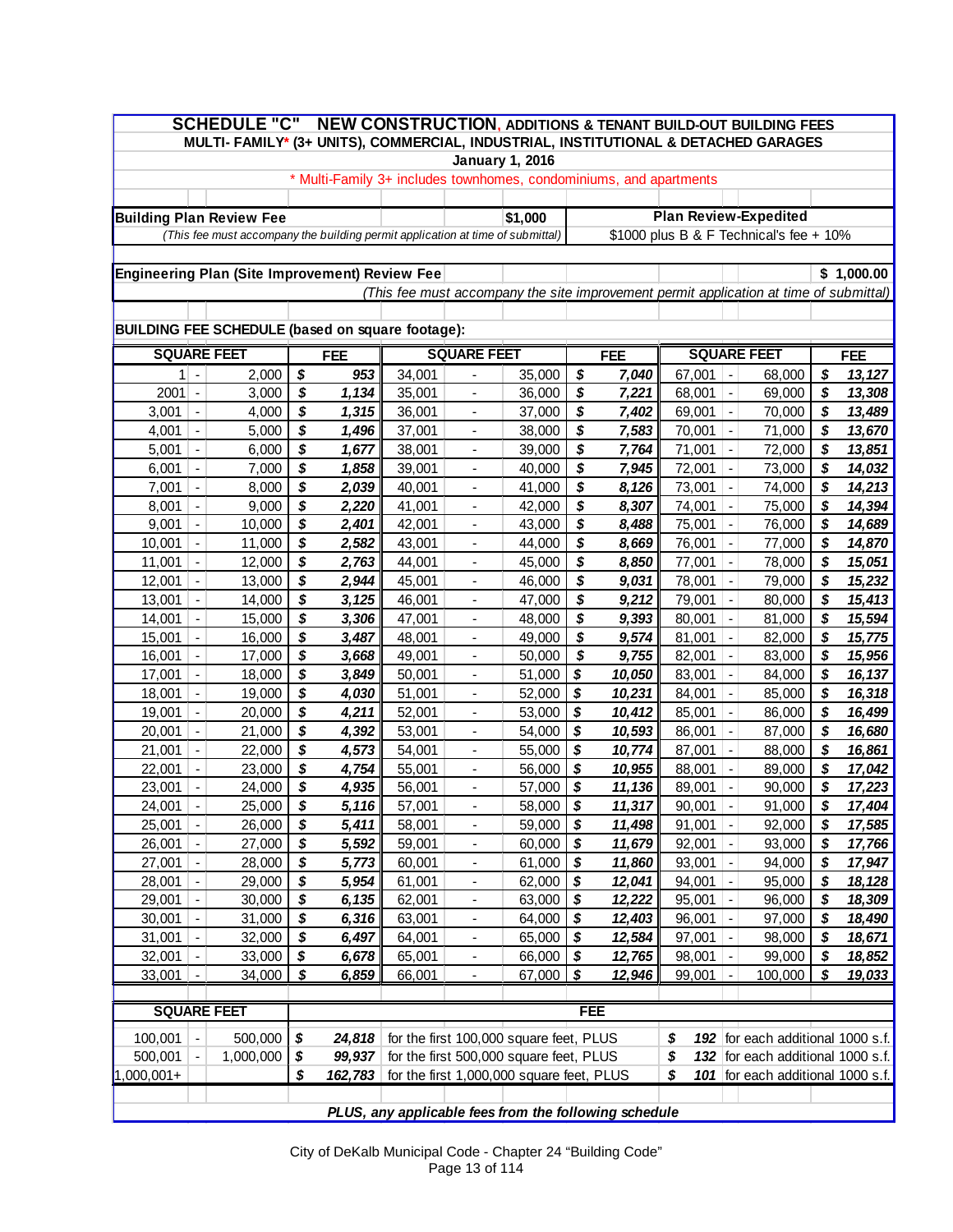|                    |                |                     |                                                         |                                                    | HVAC (based on square footage)     |      |          |                       |                                                              |       |                                                      |          |
|--------------------|----------------|---------------------|---------------------------------------------------------|----------------------------------------------------|------------------------------------|------|----------|-----------------------|--------------------------------------------------------------|-------|------------------------------------------------------|----------|
|                    |                |                     |                                                         |                                                    |                                    |      |          |                       |                                                              |       |                                                      |          |
|                    |                | <b>SQUARE FEET</b>  | <b>FEE</b>                                              |                                                    |                                    |      |          |                       |                                                              |       |                                                      |          |
|                    |                | \$60 PER UNIT, PLUS |                                                         |                                                    |                                    |      |          |                       |                                                              |       |                                                      |          |
| 1                  | $\blacksquare$ | $5,000$ \$          | 60                                                      |                                                    |                                    |      |          |                       |                                                              |       |                                                      |          |
| 5,001              | $\blacksquare$ | $10,000$ \$         | 121                                                     |                                                    |                                    |      |          |                       |                                                              |       |                                                      |          |
| 10,001             | $\blacksquare$ | 27,000              | \$<br>181                                               |                                                    |                                    |      |          |                       |                                                              |       |                                                      |          |
| 27,001             | $\blacksquare$ | 51,000 \$           | 302                                                     |                                                    |                                    |      |          |                       | <b>Commercial Kitchen Ansul/Exhaust Hoods</b>                |       |                                                      | \$<br>60 |
| 51,001             | $\blacksquare$ | 75,000              | $\overline{\mathbf{S}}$<br>422                          |                                                    |                                    |      |          |                       |                                                              |       |                                                      |          |
| 75,001             | $\blacksquare$ | 100,000             | \$<br>483                                               |                                                    |                                    |      |          |                       |                                                              |       |                                                      |          |
| 121<br>\$          |                |                     | per each additional 100,000 sq.ft. over 100,000 sq. ft. |                                                    |                                    |      |          |                       |                                                              |       |                                                      |          |
|                    |                |                     |                                                         |                                                    |                                    |      |          |                       |                                                              |       |                                                      |          |
|                    |                |                     |                                                         | ELECTRICAL (based on service, PLUS square footage) |                                    |      |          |                       |                                                              |       |                                                      |          |
| <b>FEE</b>         |                |                     | <b>AMP SERVICE</b>                                      |                                                    |                                    |      |          | <b>FEE</b>            |                                                              |       | <b>SQUARE FEET</b>                                   |          |
| 75                 |                |                     | 200                                                     | <b>AMP Service</b>                                 |                                    |      |          | 121                   |                                                              | $0$ - | 2,000                                                |          |
| \$<br>\$<br>150    |                | Up to<br>Up to      | 400                                                     | <b>AMP Service</b>                                 |                                    |      | \$<br>\$ | 181                   | $2,001$ -                                                    |       | 3,000                                                |          |
| \$<br>224          |                | Up to               | 800                                                     | <b>AMP Service</b>                                 |                                    |      | \$       | 241                   | 3,001                                                        |       | 4,000                                                |          |
| \$<br>300          |                | Over                | 800                                                     | <b>AMP Service</b>                                 |                                    |      | \$       | 302                   | $4,001$ -                                                    |       | 5,000                                                |          |
|                    |                |                     |                                                         |                                                    |                                    | PLUS | \$       | 362                   | $5,001$ -                                                    |       | 6,000                                                |          |
|                    |                |                     |                                                         |                                                    |                                    |      | \$       | 422                   | 6,001                                                        |       | 7,000                                                |          |
|                    |                |                     |                                                         |                                                    |                                    |      | \$       | 483                   | 7,001                                                        |       | 8,000                                                |          |
|                    |                |                     |                                                         |                                                    |                                    |      | \$       | 543                   | 8,001                                                        |       | 9,000                                                |          |
|                    |                |                     |                                                         |                                                    |                                    |      | \$       | 603                   | 9,001                                                        |       | 10,000                                               |          |
|                    |                |                     |                                                         |                                                    |                                    |      |          | 181                   |                                                              |       | for each addit. 5000 s.f. over 10,000 s.f.           |          |
|                    |                |                     |                                                         |                                                    |                                    |      |          |                       |                                                              |       |                                                      |          |
|                    |                |                     |                                                         |                                                    | PLUMBING (based on square footage) |      |          |                       |                                                              |       |                                                      |          |
|                    |                | <b>SQUARE FEET</b>  | <b>FEE</b>                                              |                                                    |                                    |      |          |                       |                                                              |       |                                                      |          |
| 1                  | $\blacksquare$ | 2,500               | \$<br>192                                               |                                                    |                                    |      |          |                       |                                                              |       |                                                      |          |
| 2,501              | $\blacksquare$ | 5,000               | \$<br>384                                               |                                                    |                                    |      |          |                       |                                                              |       |                                                      |          |
| 5,001              |                | 12,000              | \$<br>767                                               |                                                    |                                    |      |          |                       |                                                              |       |                                                      |          |
| 12,001             | $\blacksquare$ | 25,000              | $\boldsymbol{\mathsf{s}}$<br>1,151                      |                                                    |                                    |      |          |                       |                                                              |       |                                                      |          |
| 25,001             | $\blacksquare$ | 50,000              | \$<br>1,727                                             |                                                    |                                    |      |          |                       |                                                              |       |                                                      |          |
| 50,001             |                | 75,000              | \$<br>2,588                                             |                                                    |                                    |      |          |                       |                                                              |       |                                                      |          |
| 75,001             |                | 100,000             | \$<br>3,885                                             |                                                    |                                    |      |          |                       |                                                              |       |                                                      |          |
|                    |                |                     |                                                         |                                                    |                                    |      |          |                       |                                                              |       |                                                      |          |
| 100,001            | $\blacksquare$ | 500,000             | \$                                                      | $5,182$ PLUS,                                      |                                    |      |          |                       | \$ $4.50$ for each additional 1,000 square feet over 100,001 |       |                                                      |          |
| 500,001            |                | 1,000,000           | \$                                                      | $6,479$ PLUS,                                      | \$4.50                             |      |          |                       | for each additional 1,000 square feet over 500,001           |       |                                                      |          |
| $1,000,001+$       |                |                     | \$                                                      | $7,776$ PLUS,                                      | \$4.50                             |      |          |                       |                                                              |       | for each additional 1,000 square feet over 1,000,001 |          |
|                    |                |                     |                                                         |                                                    |                                    |      |          |                       |                                                              |       |                                                      |          |
|                    |                |                     |                                                         |                                                    | <b>STORM &amp; SANITARY SEWER</b>  |      |          |                       |                                                              |       |                                                      |          |
| <b>STORM SEWER</b> |                |                     |                                                         |                                                    |                                    |      |          | <b>SANITARY SEWER</b> |                                                              |       |                                                      |          |
| \$                 |                | 60 $Up$ to 6"       |                                                         |                                                    |                                    |      | \$       |                       | 60 $Up$ to 6"                                                |       |                                                      |          |
| \$                 |                | $120$ 6" - 12"      |                                                         |                                                    |                                    |      | \$       |                       | $120$ 6" - 12"                                               |       |                                                      |          |
| \$                 |                | 240 Over 12"        |                                                         |                                                    |                                    |      | \$       |                       | 150 Over 12"                                                 |       |                                                      |          |
|                    |                |                     |                                                         |                                                    |                                    |      |          |                       |                                                              |       |                                                      |          |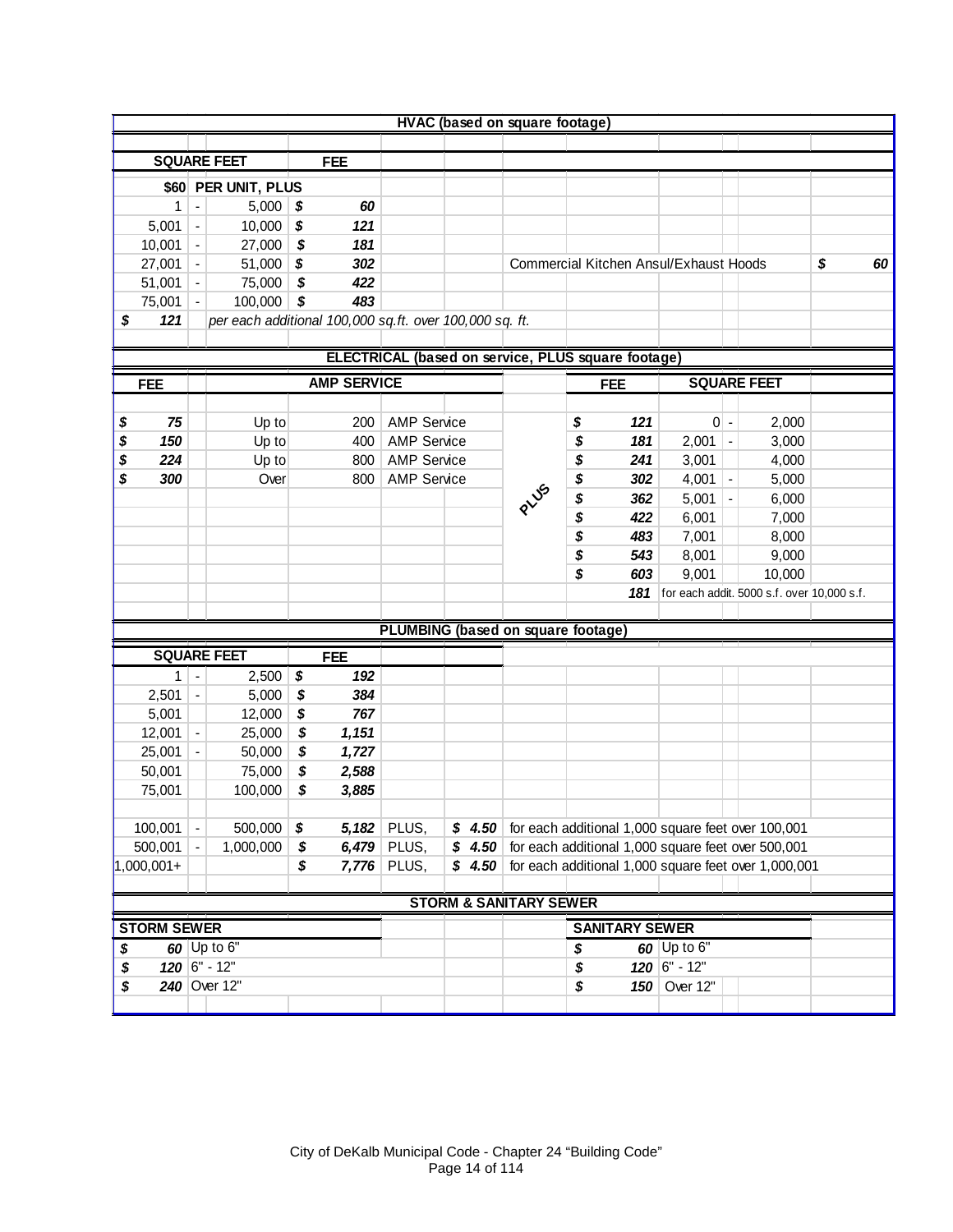|                                                                                                                      |                                  |     | <b>WATER SERVICE &amp; TAPS</b>                                                     |              |                     |                                                   |
|----------------------------------------------------------------------------------------------------------------------|----------------------------------|-----|-------------------------------------------------------------------------------------|--------------|---------------------|---------------------------------------------------|
| <b>WATER &amp; FIRE LINE TAPS &amp; RETAPS</b>                                                                       |                                  |     |                                                                                     |              | <b>WATER METERS</b> |                                                   |
| 3/4"                                                                                                                 | \$<br>225                        |     |                                                                                     |              | 5/8"                | \$<br>277                                         |
| 1"                                                                                                                   | \$<br>300                        |     |                                                                                     |              | 3/4"                | \$<br>319                                         |
| $1 - 1/2"$                                                                                                           | \$<br>450                        |     |                                                                                     |              | 1"                  | \$<br>340                                         |
| 2"                                                                                                                   | \$<br>600                        |     |                                                                                     |              | $1 - 1/2"$          | \$<br>632                                         |
| 3"                                                                                                                   | \$<br>900                        |     |                                                                                     |              | 2"                  | \$<br>1,902                                       |
| 4"                                                                                                                   | 1,200                            |     |                                                                                     |              | $3" *$              | 2,314<br>\$                                       |
| 6"                                                                                                                   | \$                               |     |                                                                                     |              | $4" *$              |                                                   |
| 8"                                                                                                                   | \$<br>1,800                      |     |                                                                                     |              | $6" *$              | 3,523<br>\$                                       |
| 10"                                                                                                                  | \$<br>2,400                      |     |                                                                                     |              |                     | 4,430<br>\$                                       |
| 12"                                                                                                                  | \$<br>3,000                      |     |                                                                                     |              | 8", 10", & 12"      | Actual Cost (will need to Call<br>Water Division) |
|                                                                                                                      | \$<br>3,600                      |     |                                                                                     |              |                     |                                                   |
|                                                                                                                      |                                  |     | <b>UNMETERED WATER RATE</b>                                                         |              |                     |                                                   |
|                                                                                                                      |                                  |     |                                                                                     |              |                     |                                                   |
| Single Family, Attached (Townhomes)                                                                                  | Condominiums                     | \$  | 10 per dwelling unit                                                                |              |                     |                                                   |
|                                                                                                                      |                                  | \$  | 9 per dwelling unit                                                                 |              |                     |                                                   |
|                                                                                                                      | <b>Apartment Buildings</b>       | \$  | 9 per dwelling unit                                                                 |              |                     |                                                   |
| Commercial, Industrial, Institutional, Other Bldgs                                                                   |                                  |     |                                                                                     |              |                     |                                                   |
|                                                                                                                      |                                  |     | (Based on Valuation - see schedule below)                                           |              |                     |                                                   |
|                                                                                                                      | Up to $$25,000$ \$               | 40  |                                                                                     |              |                     |                                                   |
|                                                                                                                      | \$25,001 to \$50,000 \$          | 80  |                                                                                     |              |                     |                                                   |
|                                                                                                                      | \$50,001 to \$100,000 \$         | 155 |                                                                                     |              |                     |                                                   |
|                                                                                                                      | $$100,001$ to $$150,000$ \$      | 235 |                                                                                     |              |                     |                                                   |
|                                                                                                                      | \$150,001 to \$200,000 \$        | 310 |                                                                                     |              |                     |                                                   |
|                                                                                                                      | \$200,000 and Over $\frac{1}{9}$ | 390 |                                                                                     |              |                     |                                                   |
|                                                                                                                      |                                  |     |                                                                                     |              |                     |                                                   |
|                                                                                                                      |                                  |     | <b>WATER CAPITAL FEES</b>                                                           |              |                     |                                                   |
| 3/4"                                                                                                                 | 1,340<br>\$                      |     | 3"                                                                                  | 21,521<br>\$ |                     |                                                   |
| 1"                                                                                                                   | 2,393<br>\$                      |     | 4"                                                                                  | 38,261<br>\$ |                     |                                                   |
| $1 - 1/2"$                                                                                                           | \$<br>5,380                      |     | 6" or Greater                                                                       | 45,553<br>S. |                     |                                                   |
| 2"                                                                                                                   | \$<br>9,566                      |     |                                                                                     |              |                     |                                                   |
|                                                                                                                      |                                  |     |                                                                                     |              |                     |                                                   |
| <b>FIRE SPRINKLERS</b>                                                                                               |                                  |     | \$500.00 Plan Review Fee plus \$150.00 Test Fee plus \$0.60 per head inspection fee |              |                     |                                                   |
|                                                                                                                      |                                  |     |                                                                                     |              |                     |                                                   |
|                                                                                                                      |                                  |     |                                                                                     |              |                     |                                                   |
| The Code Official, or his designee, reserves the right to require a plan review and/or inspection by an authorized   |                                  |     |                                                                                     |              |                     |                                                   |
| third party firm. The fee charged by the third party firm shall be paid directly by the applicant. Such compensation |                                  |     |                                                                                     |              |                     |                                                   |
|                                                                                                                      |                                  |     | to the third party shall not be in lieu of fees charged by the City.                |              |                     |                                                   |
|                                                                                                                      |                                  |     |                                                                                     |              |                     |                                                   |
| <b>MISCELLANEOUS NOTES</b>                                                                                           |                                  |     |                                                                                     |              |                     |                                                   |
|                                                                                                                      |                                  |     |                                                                                     |              |                     |                                                   |
| Items that require a separate minor permit application submittal will be as follows:                                 |                                  |     |                                                                                     |              |                     |                                                   |
| Fence                                                                                                                |                                  |     |                                                                                     |              |                     | <b>INSPECTIONS/REINSPECTIONS</b>                  |
| Deck, Patio or Porch (Open - Brick or Concrete)                                                                      |                                  |     |                                                                                     |              | \$                  | 60 Inspection-Electrical                          |
| Swimming Pool, Hot Tub or Spa                                                                                        |                                  |     |                                                                                     |              | \$                  | 60   Inspection-Engineering                       |
| Accessory Building (Shed or Gazebo)                                                                                  |                                  |     |                                                                                     |              | \$                  | 60 Inspection-Fire Prevention                     |
| Signs                                                                                                                |                                  |     |                                                                                     |              | \$                  | 60 Insepction-HVAC                                |
| Liquid Tanks & Pumps - Flammable and Combustible                                                                     |                                  |     |                                                                                     |              | \$                  | 60 Inspection-Insulation                          |
| Elevators                                                                                                            |                                  |     |                                                                                     |              | \$                  | 60   Inspection-Plumbing                          |
|                                                                                                                      |                                  |     |                                                                                     |              |                     |                                                   |
| Lawn Sprinkler                                                                                                       |                                  |     |                                                                                     |              | \$                  | 60   Inspection-Structural                        |
| Alarm or Security System                                                                                             |                                  |     |                                                                                     |              |                     |                                                   |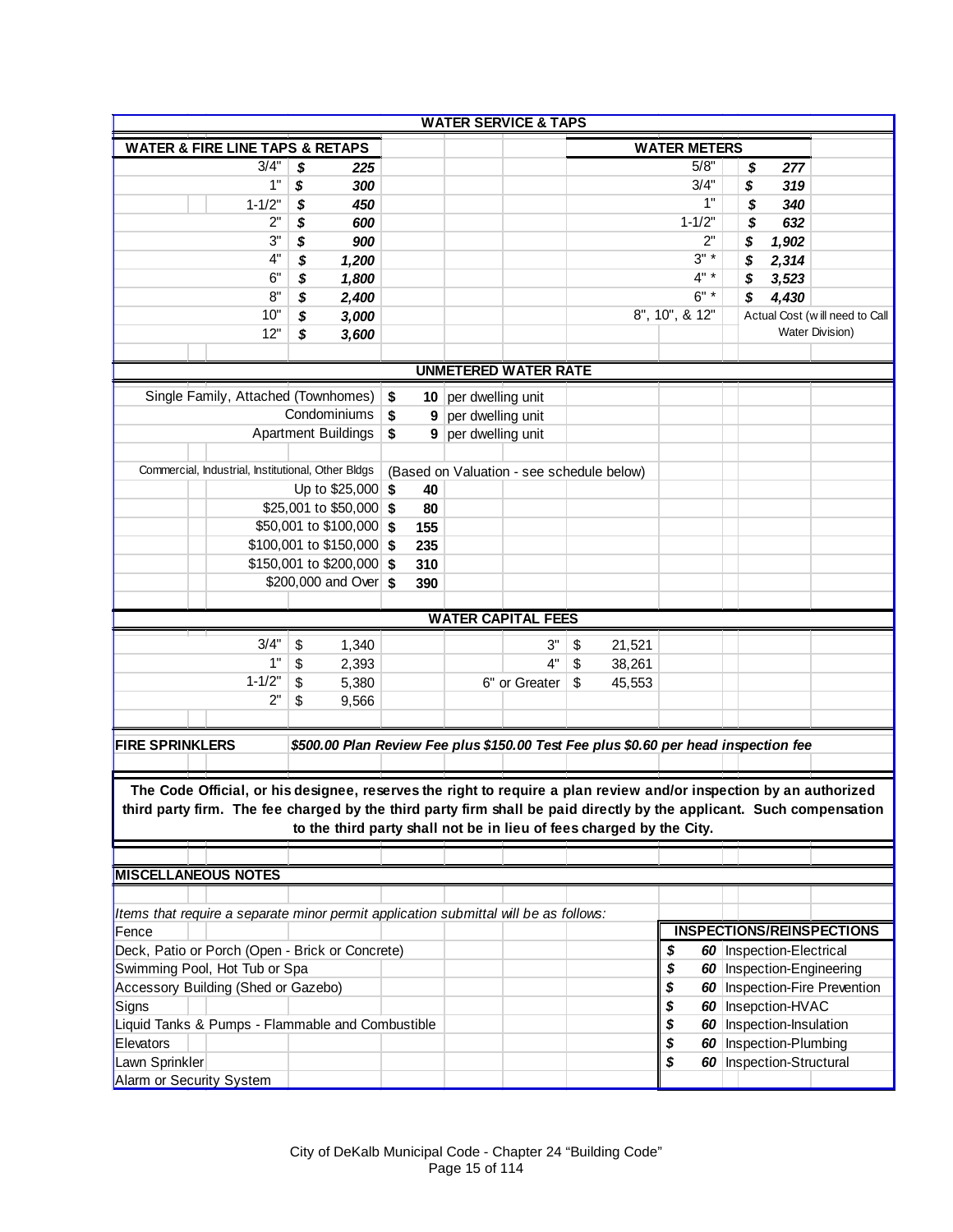|                                                                                                           | <b>SCHEDULE "D" MINOR &amp; MISCELLANEOUS BUILDING FEES</b><br>MULTI- FAMILY* (3+ UNITS), COMMERCIAL, INDUSTRIAL & INSTITUTIONAL |                  |                                       |                |                  |                                  |                                         |          |                                           |                                                                    |                                            |                                  |                                       |                |
|-----------------------------------------------------------------------------------------------------------|----------------------------------------------------------------------------------------------------------------------------------|------------------|---------------------------------------|----------------|------------------|----------------------------------|-----------------------------------------|----------|-------------------------------------------|--------------------------------------------------------------------|--------------------------------------------|----------------------------------|---------------------------------------|----------------|
|                                                                                                           |                                                                                                                                  |                  |                                       |                |                  |                                  | <b>January 1, 2016</b>                  |          |                                           |                                                                    |                                            |                                  |                                       |                |
|                                                                                                           |                                                                                                                                  |                  |                                       |                |                  |                                  |                                         |          |                                           | * Multi-Family 3+ includes townhomes, condominiums, and apartments |                                            |                                  |                                       |                |
| <b>Plan Review Fee</b>                                                                                    |                                                                                                                                  |                  |                                       |                |                  |                                  | \$500.00/\$1000                         |          |                                           | <b>Plan Review-Expedited</b>                                       |                                            |                                  |                                       |                |
|                                                                                                           |                                                                                                                                  |                  |                                       |                |                  |                                  |                                         |          |                                           | \$1000 plus B & F Technical's fee + 10%                            |                                            |                                  |                                       |                |
|                                                                                                           |                                                                                                                                  |                  |                                       |                |                  |                                  |                                         |          |                                           |                                                                    |                                            |                                  |                                       |                |
| BUILDING FEE SCHEDULE - Alterations/Remodeling/Tenant Buildout or Change-Overs (based on square footage): |                                                                                                                                  |                  |                                       |                |                  |                                  |                                         |          |                                           |                                                                    |                                            |                                  |                                       |                |
| <b>SQUARE FEET</b>                                                                                        |                                                                                                                                  |                  |                                       | <b>FEE</b>     |                  |                                  | <b>SQUARE FEET</b>                      |          | <b>FEE</b>                                | <b>SQUARE FEET</b>                                                 |                                            |                                  |                                       | <b>FEE</b>     |
|                                                                                                           | $1$ -                                                                                                                            | 2,000            | \$                                    | 362            | 34,001           |                                  | 35,000                                  | \$       | 3,348                                     | 67,001                                                             | $\overline{\phantom{a}}$                   | 68,000                           | \$                                    | 6,334          |
| 2001                                                                                                      | $\overline{\phantom{a}}$                                                                                                         | 3,000            | \$                                    | 452            | 35,001           |                                  | 36,000                                  | \$       | 3,439                                     | 68,001                                                             |                                            | 69,000                           | \$                                    | 6,425          |
| 3,001                                                                                                     | $\blacksquare$                                                                                                                   | 4,000            | \$                                    | 543            | 36,001           | $\blacksquare$                   | 37,000                                  | \$       | 3,529                                     | 69,001                                                             | $\blacksquare$                             | 70,000                           | \$                                    | 6,515          |
| 4,001                                                                                                     | $\blacksquare$                                                                                                                   | 5,000            | \$                                    | 633            | 37,001           | $\overline{\phantom{a}}$         | 38,000                                  | \$       | 3,620                                     | 70,001                                                             | $\blacksquare$                             | 71,000                           | \$                                    | 6,606          |
| 5,001                                                                                                     | $\blacksquare$                                                                                                                   | 6,000            | $\overline{\boldsymbol{\mathsf{s}}}$  | 724            | 38,001           | $\blacksquare$                   | 39,000                                  | \$       | 3,710                                     | 71,001                                                             | $\blacksquare$                             | 72,000                           | $\overline{\boldsymbol{s}}$           | 6,696          |
| 6,001                                                                                                     | ÷,                                                                                                                               | 7,000            | \$                                    | 814            | 39,001           | $\overline{\phantom{a}}$         | 40,000                                  | \$       | 3,801                                     | 72,001                                                             | $\blacksquare$                             | 73,000                           | \$                                    | 6,787          |
| 7,001                                                                                                     | $\overline{\phantom{a}}$                                                                                                         | 8,000            | \$                                    | 905            | 40,001           | $\overline{\phantom{a}}$         | 41,000                                  | \$       | 3,891                                     | 73,001                                                             | $\qquad \qquad \blacksquare$               | 74,000                           | \$                                    | 6,877          |
| 8,001                                                                                                     | $\overline{\phantom{a}}$                                                                                                         | 9,000            | \$                                    | 995            | 41,001           | $\blacksquare$                   | 42,000                                  | \$       | 3,982                                     | 74,001                                                             | $\overline{\phantom{a}}$                   | 75,000                           | \$                                    | 6,968          |
| 9,001                                                                                                     | $\blacksquare$                                                                                                                   | 10,000           | $\overline{\boldsymbol{\mathcal{S}}}$ | 1,086          | 42,001           | $\overline{\phantom{a}}$         | 43,000                                  | \$       | 4,072                                     | 75,001                                                             | $\blacksquare$                             | 76,000                           | \$                                    | 7,058          |
| 10,001                                                                                                    | $\blacksquare$                                                                                                                   | 11,000           | \$                                    | 1,176          | 43,001           |                                  | 44,000                                  | \$       | 4,163                                     | 76,001                                                             |                                            | 77,000                           | \$                                    | 7,149          |
| 11,001                                                                                                    |                                                                                                                                  | 12,000           | \$                                    | 1,267          | 44,001           |                                  | 45,000                                  | \$       | 4,253                                     | 77,001                                                             |                                            | 78,000                           | \$                                    | 7,239          |
| 12,001                                                                                                    | $\blacksquare$                                                                                                                   | 13,000           | \$                                    | 1,357          | 45,001           | $\blacksquare$                   | 46,000                                  | \$       | 4,344                                     | 78,001                                                             |                                            | 79,000                           | \$                                    | 7,330          |
| 13,001                                                                                                    | $\blacksquare$                                                                                                                   | 14,000           | \$                                    | 1,448          | 46,001           | $\blacksquare$                   | 47,000                                  | \$       | 4,434                                     | 79,001                                                             | $\blacksquare$                             | 80,000                           | \$                                    | 7,420          |
| 14,001                                                                                                    | $\blacksquare$                                                                                                                   | 15,000           | $\overline{\boldsymbol{\mathcal{S}}}$ | 1,538          | 47,001           | $\blacksquare$                   | 48,000                                  | \$       | 4,525                                     | 80,001                                                             | $\blacksquare$                             | 81,000                           | \$                                    | 7,511          |
| 15,001                                                                                                    | $\overline{\phantom{a}}$                                                                                                         | 16,000           | \$                                    | 1,629          | 48,001           | $\blacksquare$                   | 49,000                                  | \$       | 4,615                                     | 81,001                                                             | $\blacksquare$                             | 82,000                           | \$                                    | 7,601          |
| 16,001                                                                                                    | $\blacksquare$                                                                                                                   | 17,000           | $\overline{\boldsymbol{s}}$           | 1,719          | 49,001           | $\overline{\phantom{a}}$         | 50,000                                  | \$       | 4,706                                     | 82,001                                                             | $\blacksquare$                             | 83,000                           | \$                                    | 7,692          |
| 17,001                                                                                                    | $\overline{\phantom{a}}$                                                                                                         | 18,000           | $\overline{\mathbf{S}}$               | 1,810          | 50,001           | $\overline{\phantom{a}}$         | 51,000                                  | \$       | 4,796                                     | 83,001                                                             | $\blacksquare$                             | 84,000                           | \$                                    | 7,782          |
| 18,001                                                                                                    | $\blacksquare$                                                                                                                   | 19,000           | $\overline{\boldsymbol{\mathcal{S}}}$ | 1,900          | 51,001           | $\blacksquare$                   | 52,000                                  | \$       | 4,887                                     | 84,001                                                             | $\blacksquare$                             | 85,000                           | $\overline{\boldsymbol{\mathcal{S}}}$ | 7,873          |
| 19,001                                                                                                    | $\blacksquare$                                                                                                                   | 20,000           | $\overline{\boldsymbol{\mathcal{S}}}$ | 1,991          | 52,001           |                                  | 53,000                                  | \$       | 4,977                                     | 85,001                                                             |                                            | 86,000                           | \$                                    | 7,963          |
| 20,001                                                                                                    |                                                                                                                                  | 21,000           | \$                                    | 2,081          | 53,001           | $\blacksquare$                   | 54,000                                  | \$       | 5,068                                     | 86,001                                                             |                                            | 87,000                           | \$                                    | 8,054          |
| 21,001                                                                                                    | $\blacksquare$                                                                                                                   | 22,000           | \$                                    | 2,172          | 54,001           | $\overline{\phantom{a}}$         | 55,000                                  | \$       | 5,158                                     | 87,001                                                             | $\overline{\phantom{a}}$                   | 88,000                           | \$                                    | 8,144          |
| 22,001                                                                                                    | $\blacksquare$                                                                                                                   | 23,000           | \$                                    | 2,262          | 55,001           | $\overline{\phantom{a}}$         | 56,000                                  | \$       | 5,249                                     | 88,001                                                             | $\blacksquare$                             | 89,000                           | \$                                    | 8,235          |
| 23,001                                                                                                    | $\overline{\phantom{a}}$                                                                                                         | 24,000           | $\overline{\boldsymbol{\mathcal{S}}}$ | 2,353          | 56,001           | $\blacksquare$                   | 57,000                                  | \$       | 5,339                                     | 89,001                                                             | $\blacksquare$                             | 90,000                           | \$                                    | 8,325          |
| 24,001                                                                                                    | $\overline{\phantom{a}}$                                                                                                         | 25,000           | \$                                    | 2,443          | 57,001           | $\blacksquare$                   | 58,000                                  | \$       | 5,430                                     | 90,001                                                             | $\blacksquare$                             | 91,000                           | \$                                    | 8,416          |
| 25,001                                                                                                    |                                                                                                                                  | 26,000           | \$<br>\$                              | 2,534          | 58,001           | $\blacksquare$                   | 59,000                                  | \$<br>\$ | 5,520                                     | 91,001                                                             |                                            | 92,000                           | \$<br>\$                              | 8,506          |
| 26,001                                                                                                    | $\blacksquare$                                                                                                                   | 27,000           |                                       | 2,624          | 59,001           |                                  | 60,000                                  |          | 5,611                                     | 92,001                                                             | $\blacksquare$                             | 93,000                           |                                       | 8,597          |
| 27,001                                                                                                    | $\blacksquare$                                                                                                                   | 28,000           | \$<br>\$                              | 2,715          | 60,001           | $\blacksquare$                   | 61,000                                  | \$<br>\$ | 5,701                                     | 93,001                                                             | $\overline{\phantom{a}}$                   | 94,000                           | \$<br>\$                              | 8,687          |
| 28,001<br>29,001                                                                                          | $\qquad \qquad \blacksquare$<br>$\overline{\phantom{a}}$                                                                         | 29,000           | \$                                    | 2,805<br>2,896 | 61,001<br>62,001 |                                  | 62,000<br>63,000                        | \$       | 5,792                                     | 94,001<br>95,001                                                   | $\blacksquare$<br>$\overline{\phantom{a}}$ | 95,000<br>96,000                 | \$                                    | 8,778          |
| 30,001                                                                                                    | $\blacksquare$                                                                                                                   | 30,000<br>31,000 | \$                                    | 2,986          | 63,001           | $\blacksquare$<br>$\blacksquare$ | 64,000                                  | \$       | 5,882<br>5,973                            | 96,001                                                             | $\overline{\phantom{a}}$                   | 97,000                           | \$                                    | 8,868<br>8,959 |
| 31,001                                                                                                    | $\overline{\phantom{a}}$                                                                                                         | 32,000           | \$                                    | 3,077          | 64,001           | $\blacksquare$                   | 65,000                                  | \$       | 6,063                                     | 97,001                                                             | $\overline{\phantom{a}}$                   | 98,000                           | \$                                    | 9,049          |
| 32,001                                                                                                    | $\overline{\phantom{a}}$                                                                                                         | 33,000           | \$                                    | 3,167          | 65,001           | $\blacksquare$                   | 66,000                                  | \$       | 6,154                                     | 98,001                                                             |                                            | 99,000                           | \$                                    | 9,140          |
| 33,001                                                                                                    | $\qquad \qquad \blacksquare$                                                                                                     | 34,000           | \$                                    | 3,258          | 66,001           | $\overline{\phantom{a}}$         | 67,000                                  | \$       | 6,244                                     | 99,001                                                             |                                            | 100,000                          | \$                                    | 9,230          |
|                                                                                                           |                                                                                                                                  |                  |                                       |                |                  |                                  |                                         |          |                                           |                                                                    |                                            |                                  |                                       |                |
| <b>SQUARE FEET</b>                                                                                        |                                                                                                                                  |                  |                                       |                |                  |                                  |                                         |          | FEE                                       |                                                                    |                                            |                                  |                                       |                |
| 100,001                                                                                                   | $\blacksquare$                                                                                                                   | 500,000          | \$                                    | 12,066         |                  |                                  | for the first 100,000 square feet, PLUS |          |                                           | \$<br>90                                                           |                                            | for each additional 1000 s.f.    |                                       |                |
| 500,001                                                                                                   |                                                                                                                                  | 1,000,000        | \$                                    | 48,263         |                  |                                  | for the first 500,000 square feet, PLUS |          |                                           | \$<br>60                                                           |                                            | for each additional 1000 s.f.    |                                       |                |
| $,000,001+$                                                                                               |                                                                                                                                  |                  | \$                                    | 78,427         |                  |                                  |                                         |          | for the first 1,000,000 square feet, PLUS | \$                                                                 |                                            | 45 for each additional 1000 s.f. |                                       |                |
|                                                                                                           |                                                                                                                                  |                  |                                       |                |                  |                                  |                                         |          |                                           |                                                                    |                                            |                                  |                                       |                |
|                                                                                                           | PLUS, any applicable fees from the following schedule                                                                            |                  |                                       |                |                  |                                  |                                         |          |                                           |                                                                    |                                            |                                  |                                       |                |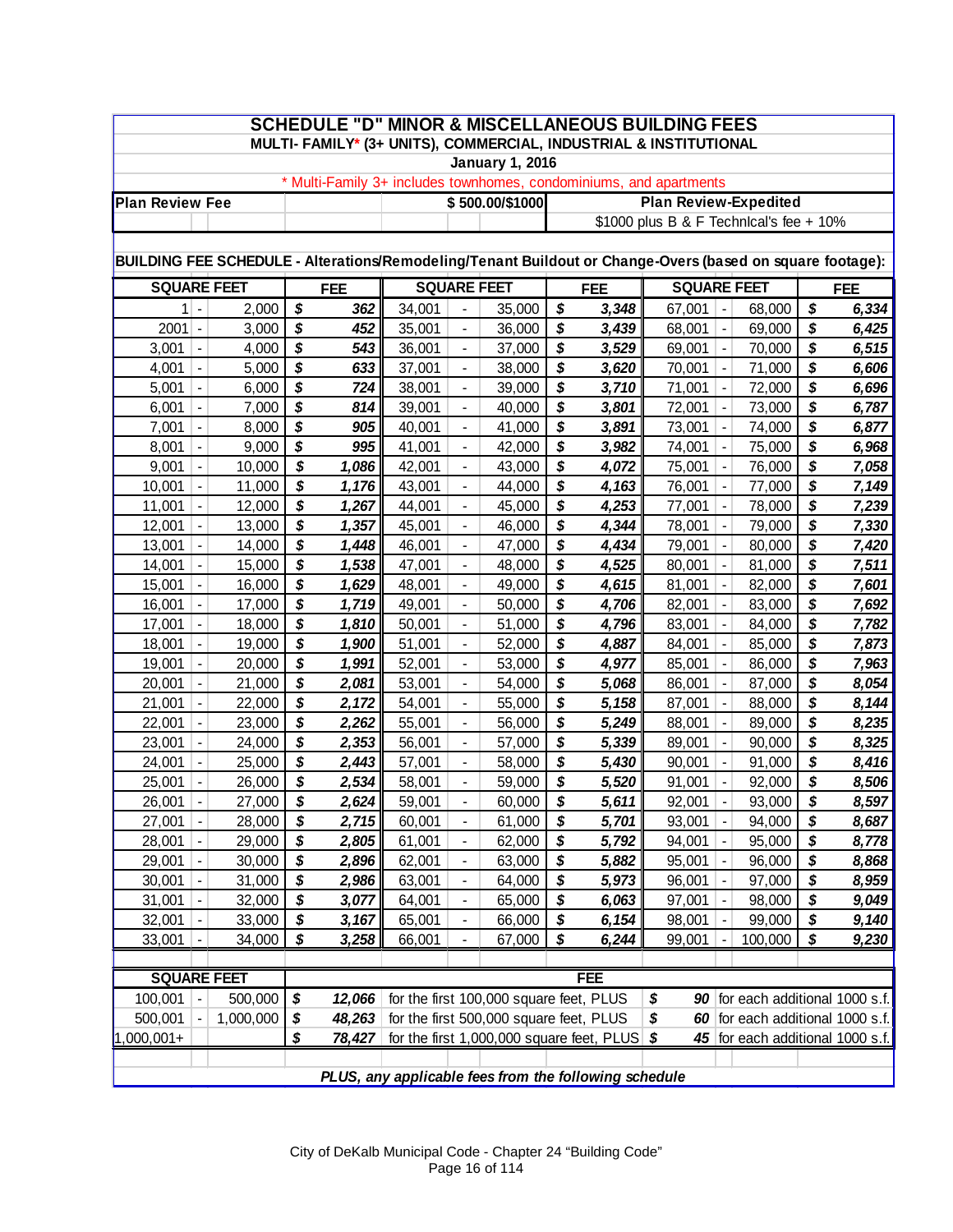|           |                                   | HVAC, ELECTRICAL, PLUMBING, WATER SERVICE & SEWER/SANITARY |       |                                  |       |                                 |                                               |                          |  |
|-----------|-----------------------------------|------------------------------------------------------------|-------|----------------------------------|-------|---------------------------------|-----------------------------------------------|--------------------------|--|
|           |                                   | <b>HVAC</b>                                                |       |                                  |       |                                 | <b>ELECTRICAL (and security systems)</b>      |                          |  |
|           |                                   | Additions/Alterations, Change-Outs & Retrofits             |       |                                  |       |                                 | Additions/Alterations, Change-Outs & Upgrades |                          |  |
|           | Following fees and per appliance: |                                                            |       | \$<br>120 Alarm/Security Systems |       |                                 |                                               |                          |  |
| \$        | 60 Air Conditioner                |                                                            |       | \$                               |       | 100 Up to 25 openings           |                                               |                          |  |
| \$        | 60 Furnace                        |                                                            |       | \$                               |       |                                 | 100 Over 25 openings PLUS \$1/opening over 25 |                          |  |
| \$        | 60 Rooftop Unit                   |                                                            |       | \$                               |       | 75 Up to 200 AMPS               |                                               |                          |  |
| \$        | 60 Gas Fired Heater               |                                                            |       | \$                               |       | 150 201 to 400 AMPS             |                                               |                          |  |
| \$        |                                   | 60 Other Heating/Cooling Appliances                        |       | \$                               |       | 225 401 - 800 AMPS              |                                               |                          |  |
| \$        | 60 Ductwork Only                  |                                                            |       | \$                               |       | 300 Over 800 AMPS               |                                               |                          |  |
| \$        | 60 Fireplace                      |                                                            |       |                                  |       |                                 |                                               |                          |  |
| \$        |                                   | 60 Kitchen Exhaust/Ansul Hoods                             |       |                                  |       |                                 |                                               |                          |  |
|           |                                   |                                                            |       |                                  |       |                                 |                                               |                          |  |
|           | <b>PLUMBING</b>                   |                                                            |       |                                  |       |                                 | <b>WATER SERVICE</b>                          |                          |  |
|           |                                   | Additions/Alterations, Change-Outs & Retrofits             |       |                                  |       | Repair, Upgrades & Replacements |                                               |                          |  |
| \$        |                                   | 60   Inspection Fee (Up to 5 fixtures)                     |       | \$                               |       |                                 | 60 Minimum Inspection Fee, PLUS               |                          |  |
| \$        | 10 Per Fixture Over 5 fixtures    |                                                            |       |                                  |       | Water / Fire Tap & Retap        |                                               | <b>Water Capital Fee</b> |  |
| \$        |                                   | 60 Water Heater, Softener, or Both                         |       | \$                               | 225   | 3/4"                            | \$                                            | 1,340                    |  |
|           | (gas or electric)                 |                                                            |       | \$                               | 300   | 1"                              | \$                                            | 2,393                    |  |
|           |                                   |                                                            |       | \$                               | 450   | $1 - 1/2"$                      | \$                                            | 5,380                    |  |
|           | <b>FIRE SPRINKLERS</b>            |                                                            |       | \$                               | 600   | 2"                              | \$                                            | 9,566                    |  |
|           |                                   | Repair, Upgrades & Replacements                            |       | \$                               | 900   | 3"                              | \$                                            | 21,521                   |  |
| \$        | 500 Plan Review Fee, PLUS         | \$                                                         | 1,200 | 4"                               | \$    | 38,261                          |                                               |                          |  |
| \$        | 150   Inspection/Test Fee, PLUS   | \$                                                         | 1,800 | 6"                               | \$    | 45,553                          |                                               |                          |  |
| \$        | $75$   1 - 99 heads               |                                                            |       | \$                               | 2,400 | 8"                              | \$                                            | 45,553                   |  |
| \$        | 150 100 - 200 heads               |                                                            |       | \$                               | 3,000 | 10"                             | \$                                            | 45,553                   |  |
| \$        | 225 200 - 300 heads               |                                                            |       | \$                               | 3,600 | 12"                             | \$                                            | 45,553                   |  |
|           | \$225 plus \$1 per head over 300  |                                                            |       |                                  |       |                                 |                                               |                          |  |
|           |                                   |                                                            |       |                                  |       |                                 |                                               |                          |  |
|           | <b>FIRE ALARM</b>                 |                                                            |       |                                  |       |                                 | <b>WATER METER</b>                            |                          |  |
|           |                                   | Repair, Upgrades & Replacements                            |       | \$                               | 277   | 5/8"                            |                                               |                          |  |
| \$        | 150 Plan Review for Fire Alarm    |                                                            |       | \$                               | 319   | 3/4"                            |                                               |                          |  |
| \$        | 150 Up to 25 openings             |                                                            |       | \$                               | 340   | 1"                              |                                               |                          |  |
| \$        | 250 Over 25 openings              |                                                            |       | \$                               | 632   | $1 - 1/2"$                      |                                               |                          |  |
|           |                                   |                                                            |       | \$                               | 1,902 | 2"                              |                                               |                          |  |
|           |                                   |                                                            |       | \$                               | 2,314 | $3" *$                          |                                               | * For Turbo or specialty |  |
|           |                                   | <b>STORM SEWER</b>                                         |       | \$                               | 3,523 | $4" *$                          | meter prices see Water                        |                          |  |
|           |                                   | Repair/Replacement & Upgrades                              |       | \$                               | 4,430 | $6" *$                          | <b>Division</b>                               |                          |  |
|           |                                   |                                                            |       |                                  |       | Actual Cost   8", 10" or 12"    |                                               |                          |  |
| \$        | 60 Minimum Fee, Plus              |                                                            |       |                                  |       |                                 |                                               |                          |  |
| \$        | $120$ 6" - 12"                    |                                                            |       |                                  |       |                                 | <b>INSPECTIONS/REINSPECTIONS</b>              |                          |  |
| \$        | 240 over 12"                      |                                                            |       | \$                               |       | 60 Inspection-Electrical        |                                               |                          |  |
|           |                                   |                                                            |       | \$                               |       |                                 | 60   Inspection-Engineering                   |                          |  |
|           |                                   | <b>SANITARY SEWER</b>                                      |       | \$                               |       |                                 | 60   Inspection-Fire Prevention               |                          |  |
|           |                                   | Repair/Replacement & Upgrades                              |       | \$                               |       | 60   Insepction-HVAC            |                                               |                          |  |
| \$<br>60  | Up to 6"                          |                                                            |       | \$                               |       | 60   Inspection-Insulation      |                                               |                          |  |
| \$<br>120 | $6 - 12"$                         |                                                            |       | \$                               |       | 60   Inspection-Plumbing        |                                               |                          |  |
| \$<br>150 | Over 12"                          |                                                            |       | \$                               |       | 60   Inspection-Structural      |                                               |                          |  |
|           |                                   |                                                            |       |                                  |       |                                 |                                               |                          |  |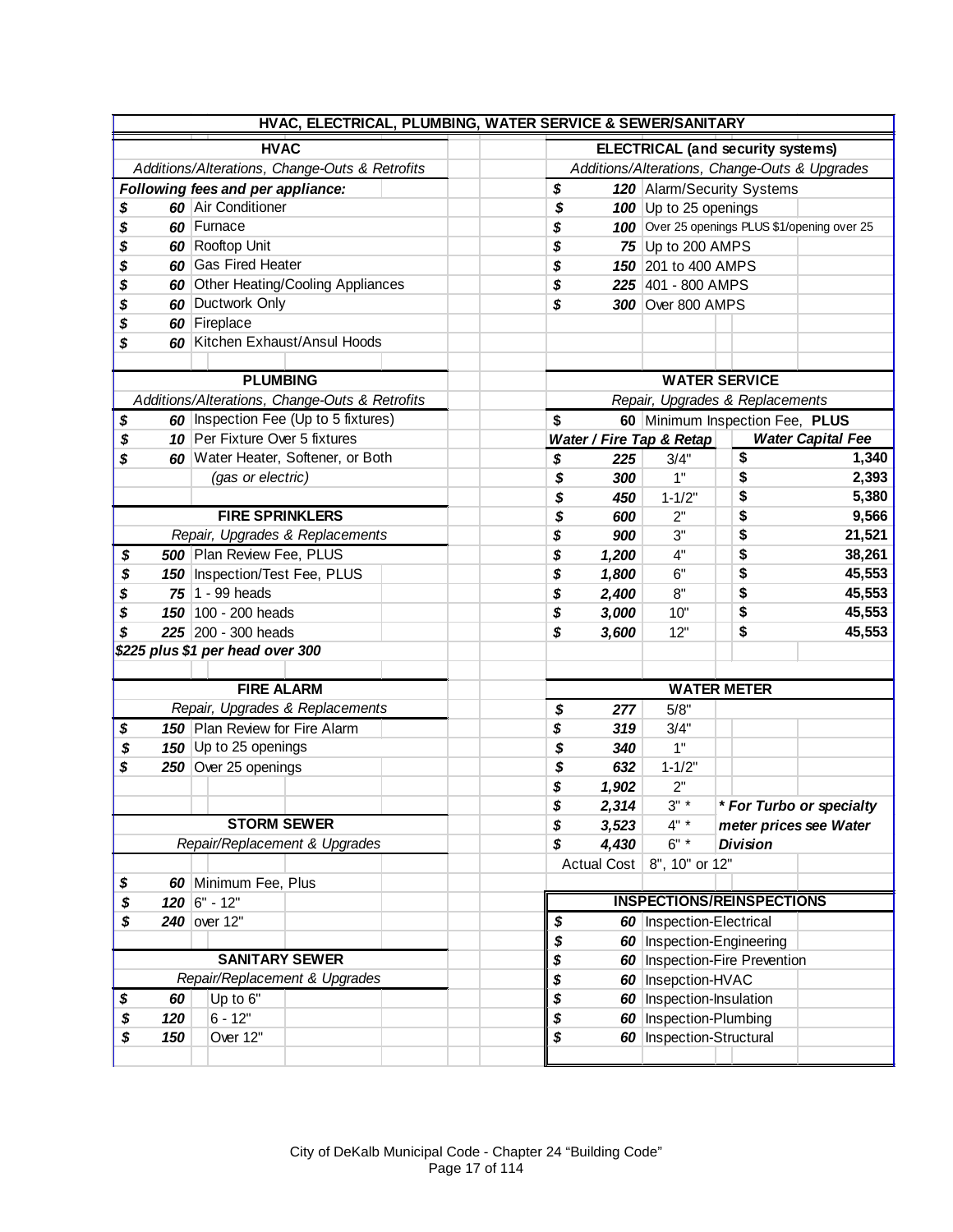| FENCE, DECK, PATIOS, PORCHES & SWIMMING POOLS, HOT TUBS, SPAS |                                                 |  |                                        |    |     |                                                        |  |  |  |  |  |
|---------------------------------------------------------------|-------------------------------------------------|--|----------------------------------------|----|-----|--------------------------------------------------------|--|--|--|--|--|
|                                                               | FENCE, DECK, PATIO, PORCH                       |  |                                        |    |     | <b>SWIMMING POOL, HOT TUB, SPA</b>                     |  |  |  |  |  |
| \$                                                            | 100 Fence                                       |  |                                        | \$ |     | 60 Above-Ground Pool, Hot Tub, Spa, PLUS               |  |  |  |  |  |
| \$                                                            | 60 Deck (open)                                  |  |                                        | \$ | 45  | Electrical Fee (if applicable)                         |  |  |  |  |  |
| \$                                                            | 60 Patio (brick or concrete)                    |  |                                        | \$ |     | 180 In-Ground Pool, PLUS                               |  |  |  |  |  |
| \$                                                            | 60 Porch (without roof)                         |  |                                        | \$ | 100 | Electrical Fee (if applicable)                         |  |  |  |  |  |
|                                                               |                                                 |  |                                        |    |     |                                                        |  |  |  |  |  |
|                                                               |                                                 |  | SIDEWALK, DRIVEWAY and STREET BREAKING |    |     |                                                        |  |  |  |  |  |
|                                                               | <b>SIDEWALK</b>                                 |  |                                        |    |     | <b>DRIVEWAY</b>                                        |  |  |  |  |  |
| \$                                                            | 30 Inspection Fee, PLUS                         |  |                                        | \$ |     | 100 Engineering Review/Inspection Fee                  |  |  |  |  |  |
|                                                               |                                                 |  |                                        |    |     |                                                        |  |  |  |  |  |
|                                                               | <b>CURB CUTS</b>                                |  |                                        |    |     | <b>STREET BREAKING</b>                                 |  |  |  |  |  |
| \$                                                            | 60 Permit Fee, PLUS                             |  |                                        | \$ |     | 120 Inspection Fee                                     |  |  |  |  |  |
|                                                               |                                                 |  |                                        |    |     |                                                        |  |  |  |  |  |
|                                                               |                                                 |  | <b>SIGNS</b>                           |    |     |                                                        |  |  |  |  |  |
| \$                                                            | 60 Non-Illuminated (each)                       |  |                                        |    |     | <b>TOW SIGN</b>                                        |  |  |  |  |  |
| \$                                                            | 60 Illuminated (each), PLUS electrical          |  |                                        | \$ |     | 60 Permit Fee                                          |  |  |  |  |  |
| \$                                                            | 45 Electrical Inspection Fee (if applicable)    |  |                                        | \$ |     | 60 Change of Locator Fee                               |  |  |  |  |  |
| \$                                                            | 10 Temporary                                    |  |                                        |    |     |                                                        |  |  |  |  |  |
|                                                               |                                                 |  |                                        |    |     | \$6/day Parking Spaces                                 |  |  |  |  |  |
|                                                               |                                                 |  |                                        |    |     |                                                        |  |  |  |  |  |
|                                                               |                                                 |  | <b>MISCELLANEOUS</b>                   |    |     |                                                        |  |  |  |  |  |
|                                                               |                                                 |  |                                        |    |     |                                                        |  |  |  |  |  |
|                                                               | <b>MOVING A STRUCTURE</b>                       |  |                                        |    |     | DEMOLITION (other than garage)                         |  |  |  |  |  |
| \$                                                            | 500 Minimum Deposit, PLUS                       |  |                                        | \$ |     | 300 Minimum Inspection Fee, PLUS                       |  |  |  |  |  |
| \$                                                            | 200 Per Hour Fee (regular business hours)       |  |                                        | \$ |     | 0.10 Per Square Foot at Base of Structure              |  |  |  |  |  |
| \$                                                            | 300 Per Hour Fee (non-regular business hours)   |  |                                        |    |     | PLUS TANK REMOVAL FEE, IF APPLICABLE                   |  |  |  |  |  |
|                                                               | & weekends)                                     |  |                                        |    |     |                                                        |  |  |  |  |  |
|                                                               |                                                 |  |                                        |    |     | <b>INTERIOR DEMO</b>                                   |  |  |  |  |  |
|                                                               | Increased Deposit & Per Hour Fee May Be Charged |  |                                        | \$ |     | 300 Interior Demo PLUS \$ .05 per sq ft                |  |  |  |  |  |
|                                                               | If So Determined by the Public Works Director.  |  |                                        |    |     | <b>SATELLITE DISH</b>                                  |  |  |  |  |  |
|                                                               |                                                 |  |                                        | \$ |     | 42 Greater Than 18" (inspection fee)                   |  |  |  |  |  |
|                                                               |                                                 |  |                                        |    |     |                                                        |  |  |  |  |  |
|                                                               | <b>LIQUID TANKS</b>                             |  |                                        |    |     | <b>LIQUID PUMPS</b>                                    |  |  |  |  |  |
|                                                               | (Flammable & Combustible)                       |  |                                        |    |     | (Flammable & Combustible)                              |  |  |  |  |  |
| \$                                                            | 90 Minimum Inspection Fee, PLUS                 |  |                                        | \$ |     | 60 Minimum Inspection Fee                              |  |  |  |  |  |
| \$                                                            | 45 Inspection Fee for Removal of Tank           |  |                                        |    |     |                                                        |  |  |  |  |  |
|                                                               |                                                 |  |                                        |    |     |                                                        |  |  |  |  |  |
|                                                               | <b>ELEVATOR</b>                                 |  |                                        |    |     | <b>LAWN SPRINKLER</b>                                  |  |  |  |  |  |
| \$                                                            | 75 Plan Review Fee                              |  |                                        | \$ |     | 120 Minimum Inspection                                 |  |  |  |  |  |
|                                                               | Plus annual license/inspection fee              |  |                                        |    |     |                                                        |  |  |  |  |  |
|                                                               |                                                 |  |                                        |    |     | <b>ANTENNA CO-LOCATE</b>                               |  |  |  |  |  |
|                                                               | <b>MISCELLANEOUS STRUCTURES</b>                 |  |                                        | \$ |     | <b>300</b> Commercial Co-Locate Antenna                |  |  |  |  |  |
|                                                               | <b>SQUARE FEET</b>                              |  |                                        |    |     |                                                        |  |  |  |  |  |
| \$                                                            | 120 (fee includes Site Drainage Fee)            |  |                                        |    |     | <b>GARAGES (DETACHED)</b>                              |  |  |  |  |  |
|                                                               | PLUS any applicable HVAC, Electrical,           |  |                                        | \$ |     | 120 Single Stall (incl. Site Drainage Fee)             |  |  |  |  |  |
|                                                               | Plumbing, or Water Fees                         |  |                                        | \$ |     | 45 Each Additional Car Space, or portion thereof       |  |  |  |  |  |
| \$                                                            | 60 Temporary Structure (tents, seasonal         |  |                                        | \$ |     | PLUS, if applicable                                    |  |  |  |  |  |
|                                                               | buildings)                                      |  |                                        | \$ |     | 45 Electrical Inspection Fee<br>45 HVAC Inspection Fee |  |  |  |  |  |
|                                                               |                                                 |  |                                        | \$ |     | 45 Plumbing Inspection Fee                             |  |  |  |  |  |
|                                                               |                                                 |  |                                        | \$ |     | 60 Demolition                                          |  |  |  |  |  |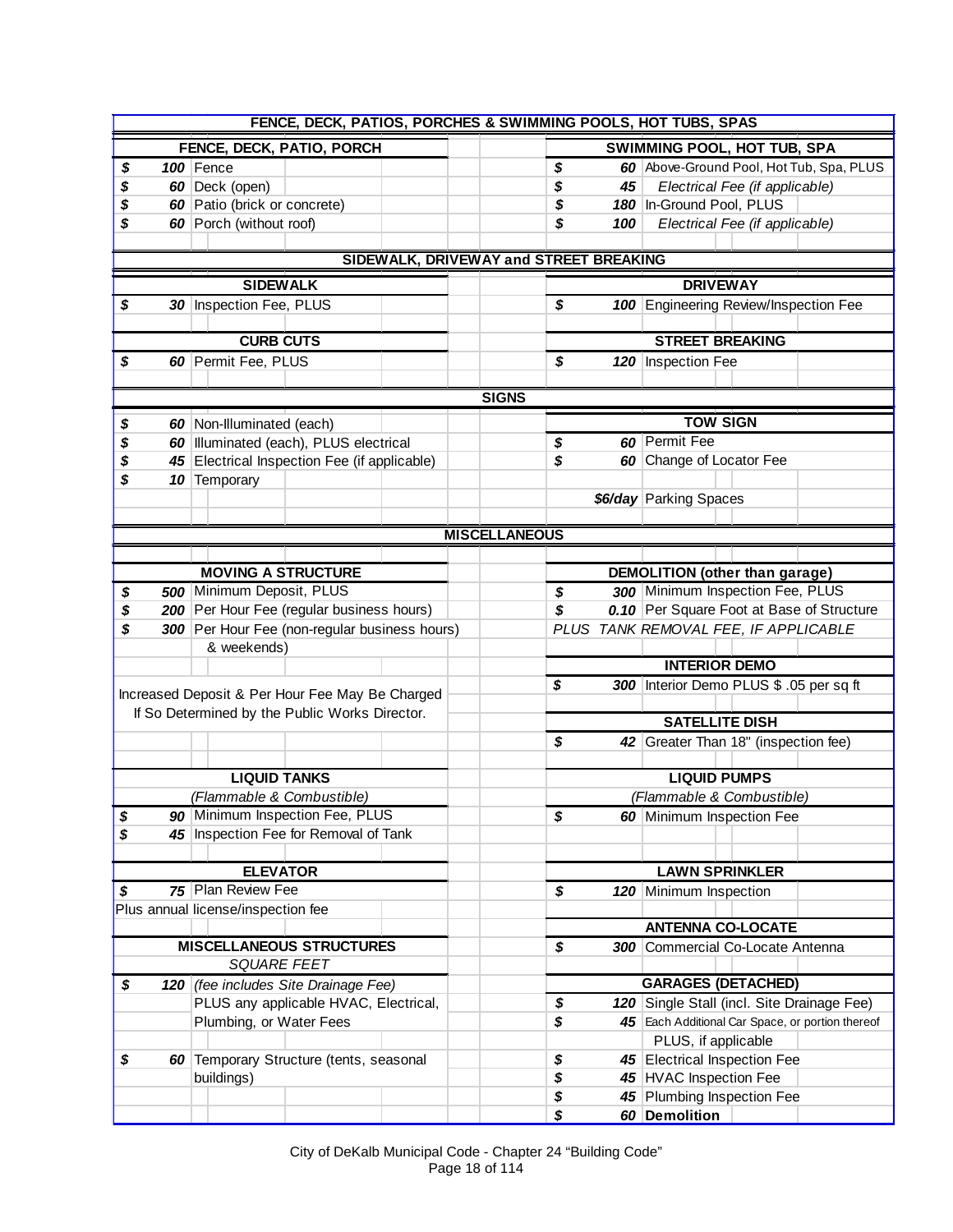**111.2.1 Final Occupancy Certificate.** If a structure, or portion thereof, which has been newly constructed, enlarged, or altered, complies with all applicable provisions of this Code, the Chief Building Official shall issue a final occupancy certificate. The certificate shall certify compliance with the provisions of this Code; and shall specify the use group, in accordance with the provisions of Chapter 3 of the 2015 International Building Code; as well as the type of construction in accordance with Chapter 6 of the 2015 International Building Code; and any special stipulations and conditions of the building permit.

**111.3 Temporary Occupancy Certificate.** Upon the request of the holder of a permit for work involving the construction of a new structure, or the enlargement, extension, or alteration of an existing structure, and provided that a reasonable notice of at least twenty-four (24) hours is given, the Chief Building Official will perform an occupancy inspection. Chief Building Official may issue a temporary occupancy certificate for a building or structure before the entire work covered by the permit shall have been completed, provided that such portion or portions will be occupied safely prior to full completion of the building or structure without endangering life or public welfare.

Prior to issuance of the temporary Certificate of Use and Occupancy, the owner shall file with the City, for the use of the City, one of the following: a corporate surety bond issued by an Illinois insurance company or one licensed to do business in the State of Illinois; a letter of credit from an appropriate financial institution; or a cash deposit. Forms for these financial assurances are available from the Community Development Director.

Provided further that such certificate issued for temporary occupancy shall expire forty-five (45) days from the date of issuance, after which the holder of the permit shall be liable of a fine not less than Two Hundred Fifty Dollars (\$250.00) nor more than Five Hundred Dollars (\$500.00). Each day that a violation continues shall be deemed a separate offense. Extensions of this grace period may be granted by the Chief Building Official for weather or market conditions beyond the control of the permit holder if the written request is approved.

Any person, firm, or corporation who occupies a newly constructed structure or addition to an existing structure without having been issued a Temporary Occupancy Certificate by the Chief Building Official shall be in violation of this section and liable to a fine of not less than Two Hundred Fifty Dollars (\$250.00) nor more than Five Hundred Dollars (\$500.00). Each day that a violation continues shall be deemed a separate offense.

**[A] 113.1 General.** Amended as follows: Any person who is injured by the Chief Building Official's enforcement of this Code shall file a written appeal to the Chief Building Official within five (5) business days of the enforcement action. The appeal shall state the following: (1) a general description of the enforcement action which includes the date of the action and the address of the affected property; and (2) contact information of the person(s) filing the appeal. The Chief Building Official shall refer the appeal to the City's Administrative Hearing Procedure within five (5) business days upon receipt of the appeal, and the appeal shall be heard pursuant to the provisions of the City's Administrative Hearing Procedure under Chapter 17 of the DeKalb Municipal Code.

**115.3 Unlawful Continuance.** Amended as follows: Any person, firm or corporation who shall continue any work in or about the structure after having been ordered by the Chief Building Official to stop work or served with a stop work order by the Chief Building Official, except such work as that person is directed to perform to remove a violation or unsafe condition, shall be liable to a fine of not less than Two Hundred Fifty Dollars (\$250.00) nor more than Five Hundred Dollars (\$500.00). Each day that a violation continues shall be deemed a separate offense.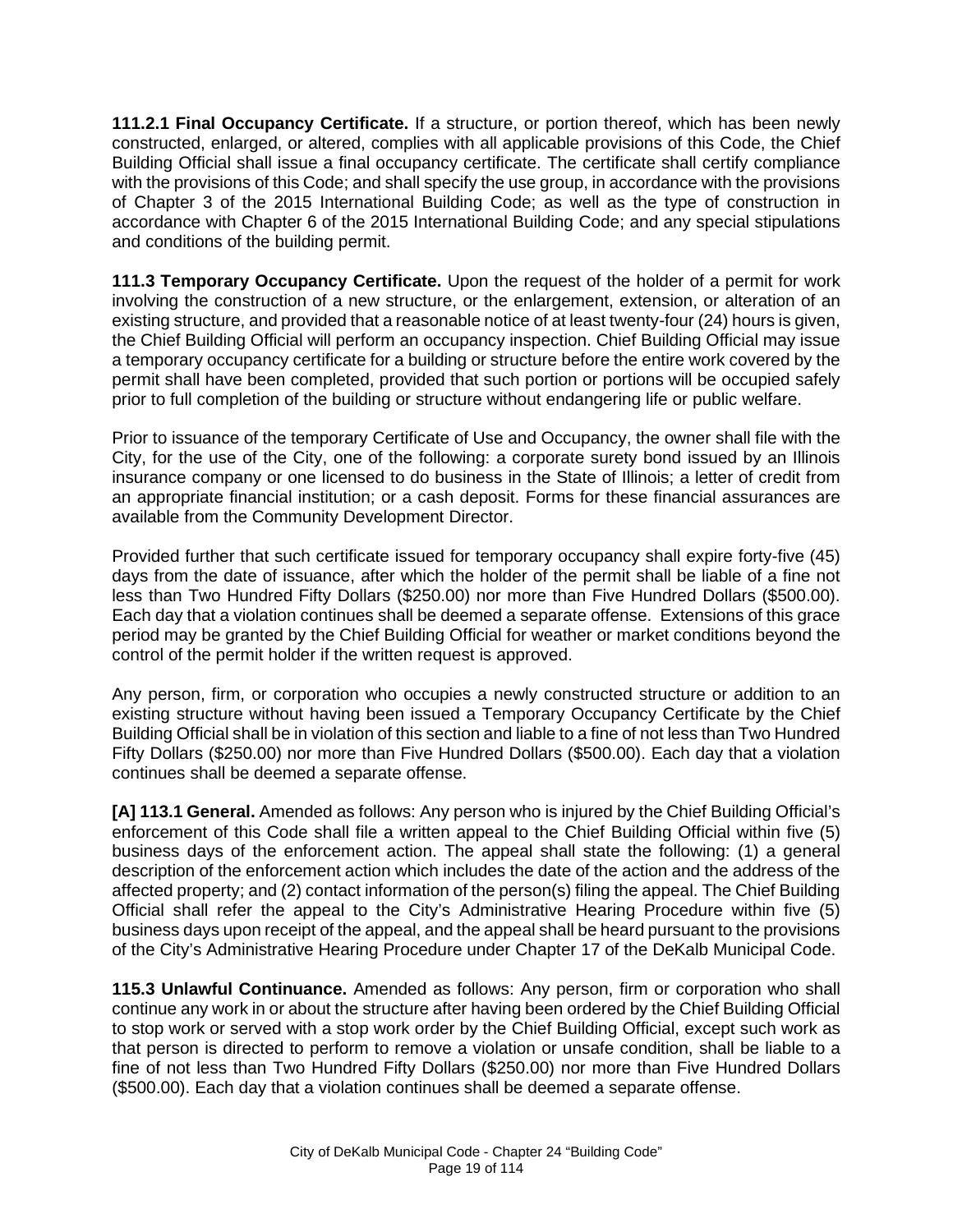**903.2.11.1 Stories Without Openings.** Add: 3. An interior stairway that conforms to requirements of Section 1005 with a fire separation assembly enclosure of not less than one (1) hour, which has a door directly to the exterior and the stairway does not connect more than two (2) stories. The basement or windowless story floor level shall be fifteen (15) feet (4572mm) or less vertically from the exterior door threshold level and the door threshold shall be within ten (10) feet (3048mm) or grade. Interior stair doors or openings shall be provided in each fifty (50) linear feet (15240mm) or fraction thereof on at least one side of the basement or windowless story.

**906.3 Size and Distribution.** Amended as follows: A portable fire extinguisher shall be installed in the following locations in accordance with NFPA 10 and in the additional locations specified in 906.1 of the International Fire Code.

The extinguisher requirements listed below are minimum standards and may be exceeded at the property owner's discretion.

- 1. In use group A occupancies, 2A40BC fire extinguishers shall be located within seventy-five (75) foot travel distances in all occupied spaces and egress corridors and passageways.
- 2. In use group B occupancies, a 2A40BC fire extinguisher shall be located within seventy-five (75) foot travel distances in all occupied spaces and egress access corridors and passageways.
- 3. In use group E occupancies, a 2A40BC fire extinguisher shall be located in hallways (near or next to pull boxes) and within seventy-five (75) foot travel distances in all occupied spaces.
- 4. In use group H occupancies, a 4A60BC fire extinguisher shall be mounted in a location which is easily accessible to the operators of hazardous processes and within thirty (30) foot travel distances. Gasoline service stations required two (2) 4A60BC fire extinguishers.
- 5. In use group I-1 and I-2 occupancies a 2A40BC fire extinguisher shall be located in corridors and common occupied spaces within fifty (50) foot travel distances.
- 6. In use group M occupancies, a 2A40BC fire extinguisher shall be located near each exit and on each floor within seventy-five (75) foot travel distances.
- 7. In use groups R-1 and R-2, a 2A40BC fire extinguisher shall be located in each common hallway and in common, heated areas. One 1A10BC fire extinguisher shall be located in each kitchen of all R-1, R-2 and R-4 uses.
- 8. In use group F & S occupancies, a 3A40BC fire extinguisher shall be located by each required exit in F-1 & S-1 occupancies larger than 1,500 square feet and F-2 & S-2 occupancies larger than 3,000 square feet. They shall be located within seventy-five (75) foot travel distances.
- 9. In use group U occupancies, a 2A40BC fire extinguisher or, when required by the Chief Building Official, a 3A40BC fire extinguisher, shall be located near the exits and within seventy-five (75) foot travel distances in low hazard uses and within fifty (50) foot travel distances in moderate and high hazard uses.
- 10. A Class K style fire extinguisher shall be provided for hazards where there is a potential for fire involving combustible looking products (vegetable or animal oils and fats). Maximum travel distance shall not exceed thirty (30) feet from the hazard to the extinguisher.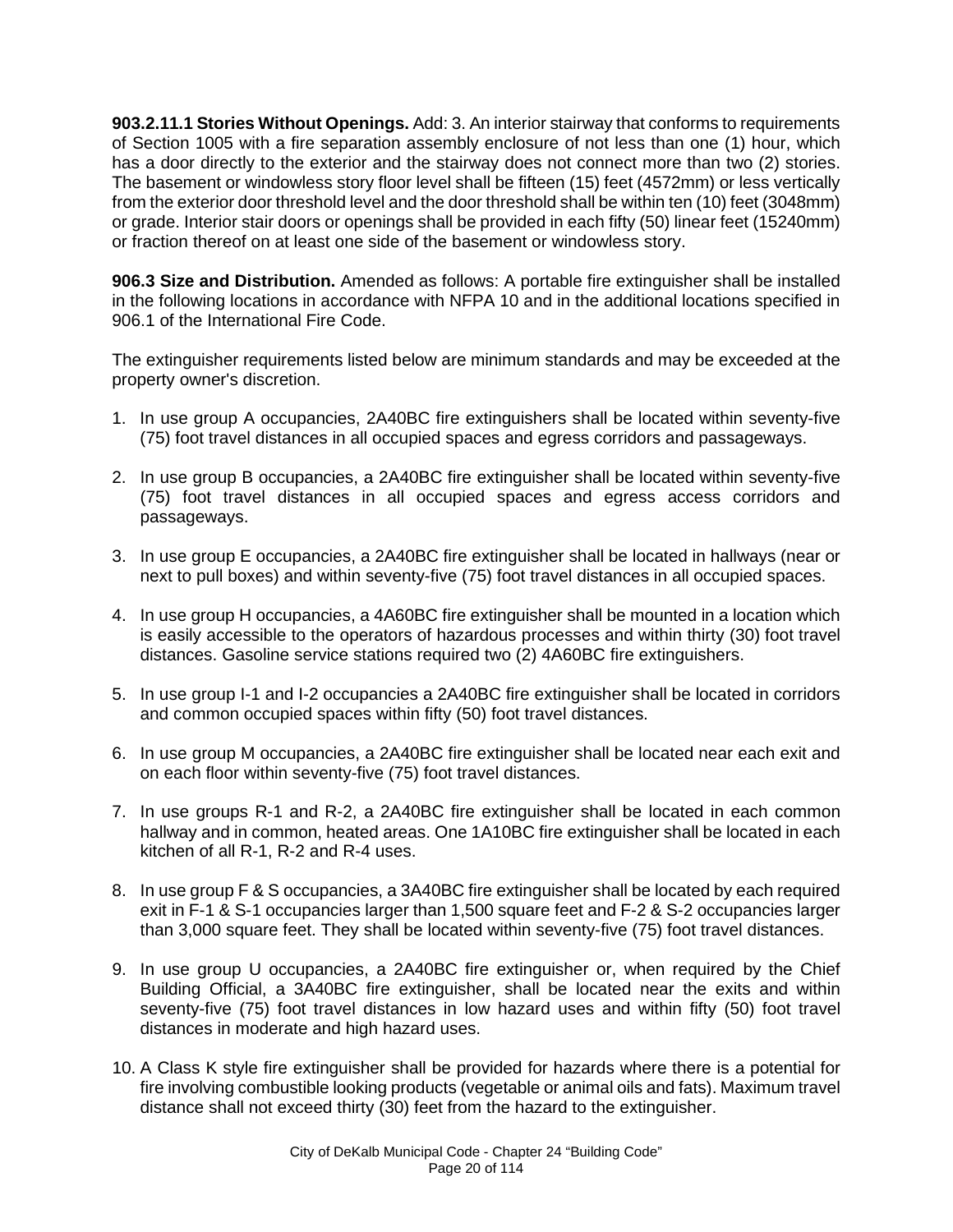11. All fire extinguishers shall be of the rechargeable type to provide that yearly maintenance may be assured. All required fire extinguishers shall be serviced and tagged on an annual basis.

#### **914.8.3 Fire Suppression for Aircraft Hangars.** Amended as follows:

#### **Exceptions:**

- 1. Where a fixed base operator has separate repair facilities on site, Group II hangars operated by a fixed base operator used for storage of transient aircraft only shall have a fire suppression system, but the system shall be exempt from foam requirements.
- 2. To the extent that any hangar that is:
	- (1) Smaller than twenty-five thousand square feet (25,000 sq. ft.);
	- (2) With a hangar door opening of thirty (30) feet or lower in height;
	- (3) Which is not utilized for aircraft painting would otherwise be required to utilize a foambased fire suppression system under NFPA 409, the City expressly supersedes such requirement. At the discretion of the Chief Building Official and Fire Chief, the City may permit the use of a water-based fire suppression system with a design and capacity acceptable to the City. Any building larger than twenty-five thousand square feet (25,000 sq. ft.) or with a hangar door taller than thirty (30) feet in height shall not be subject to this amendment.

**914.8.7 Sources of Ignition.** An open flame, flame-producing device or other course of ignition shall not be permitted in any hangar, except in approved locations or in any location within fifty (50) feet of an aircraft-fueling operation. The parking of personal automobiles is allowed in an aircraft hangar at the DeKalb Taylor Municipal Airport after the aircraft has been removed; if the vehicle is parked in the same space as the aircraft; and, no vehicle shall be operated unless the hangar door is in a fully opened position.

**CHAPTER 11 ACCESSIBILITY.** Deleted in its entirety. Refer to the *Illinois Accessibility Code*.

# **SECTION 1211 MULTIPLE DWELLING BUILDING SECURITY REGULATIONS.**

**1211.1 Scope.** The following security requirements shall apply to all "Multiple Dwelling Buildings."

**1211.2 Definitions.** For the purpose of this Chapter 24, the following words or groups of words shall have the meanings assigned to them as hereinafter listed:

**Building.** A structure having a roof supported by columns or walls for the housing or enclosure of persons or chattels.

**Building, New.** Any building constructed pursuant to a building permit issued by the City of DeKalb pursuant to an application filed after the effective date of this Chapter 24.

**Clear Wire Glass.** Glass which has a wire mesh placed between 2-1/8-inch panels or impregnated into the 1/4-inch glass part, test and rated as clear wire glass.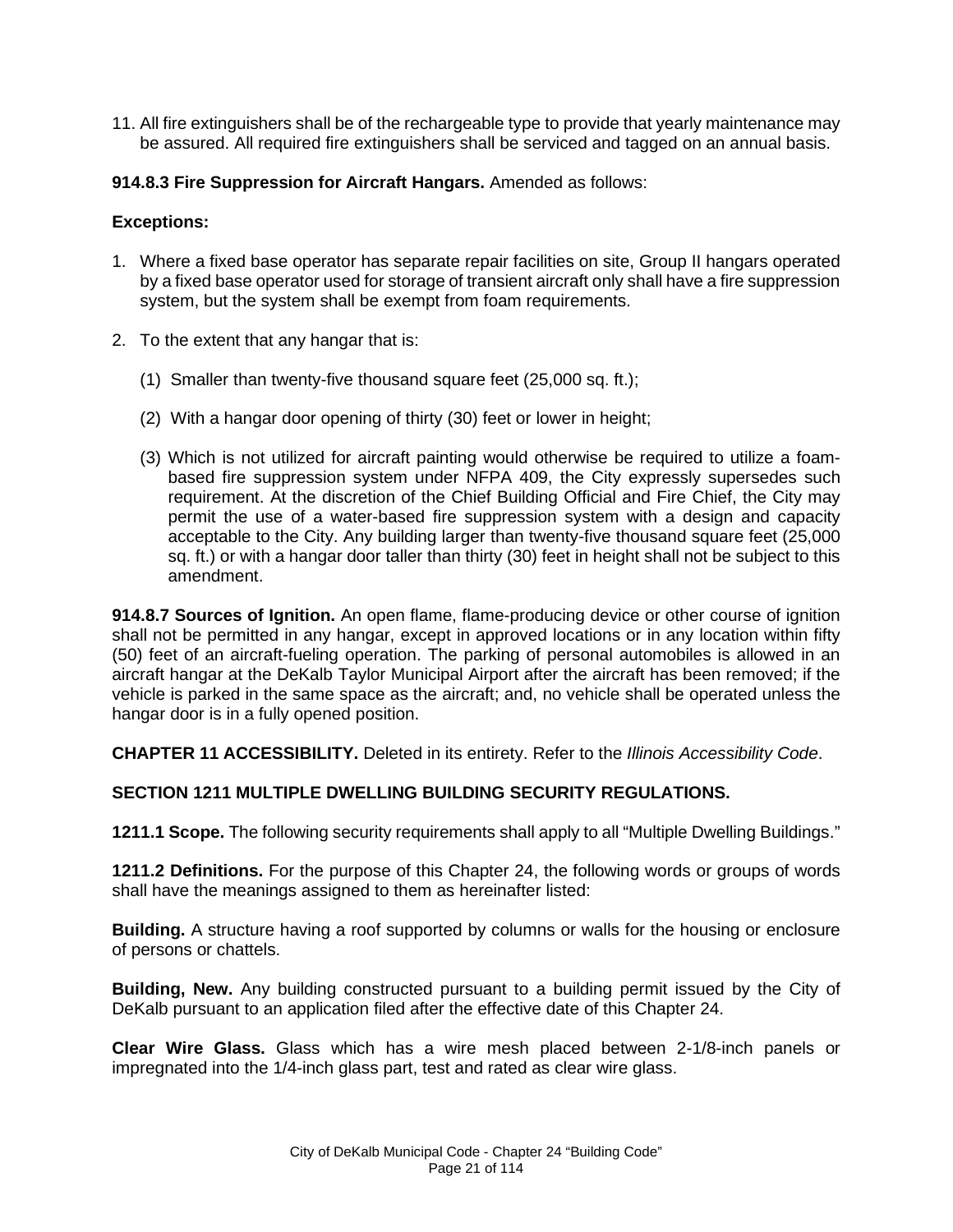**Cylinder.** That part of a lockset that has an entrance for the key and, thereby, activates the locking mechanism.

**Deadbolt.** A bolt which has no automatic spring action, and which is operated by a key cylinder, thumb-turn, or lever, and is positively held fast when in the projected position.

**Door.** A moveable frame of wood, or other material on hinges giving ingress or egress from a room, building or other enclosure.

**Door, Double.** A pair of doors enclosing a single opening.

**Door, Dutch.** A single door divided into upper and lower sections operating independently of one another or acting together as a single door.

**Door, Metal.** A door constructed of steel or its equivalent in strength.

**Door, Overhead.** Any door which when opened is stored overhead.

**Door, Rail.** A glass panel door which has a metal rail at the top and bottom for support and nothing on the side edges.

**Door, Sliding.** Any door that slides open sideways.

**Door, Solid Core.** Any door constructed out of block wood strips with the grain running in different directions or any filled core door of equivalent strength.

**Doorstops.** That projection along the top and sides of a door jamb which check the door's swinging motion.

**Dwelling, Multiple.** For the purpose of this Chapter 24, a "multiple dwelling means a building or portion thereof, designed for occupancy by three or more families living independently of each other, including hotels and motels". Multiple dwelling shall also include rooming houses as defined in the Municipal Code of the City of DeKalb, Illinois, Chapter 14, "Rooming Houses."

**Flush Bolts.** Deadbolts on inactive doors which fit into the top and bottom door edges with the activating lever in the side edge.

**Hatchway.** An opening in the roof of a building.

**Latch.** A device for automatically retaining the door in a closed position upon its closing.

**Lock.** A device for fastening, joining, or engaging two or more objects, and in a locked or fastened condition limits, and in an unlocked position permits relative movement or separation of the objects, and includes a means to operate the device into the locked or unlocked position.

**Security Hinge.** A hinge with non-removable pins or hinge with removable pins that are either concealed or otherwise non-removable when the door is closed.

**Security Screening.** Wire cloth screening or equivalent material capable of withstanding five (5) fifty (50) foot pound impacts.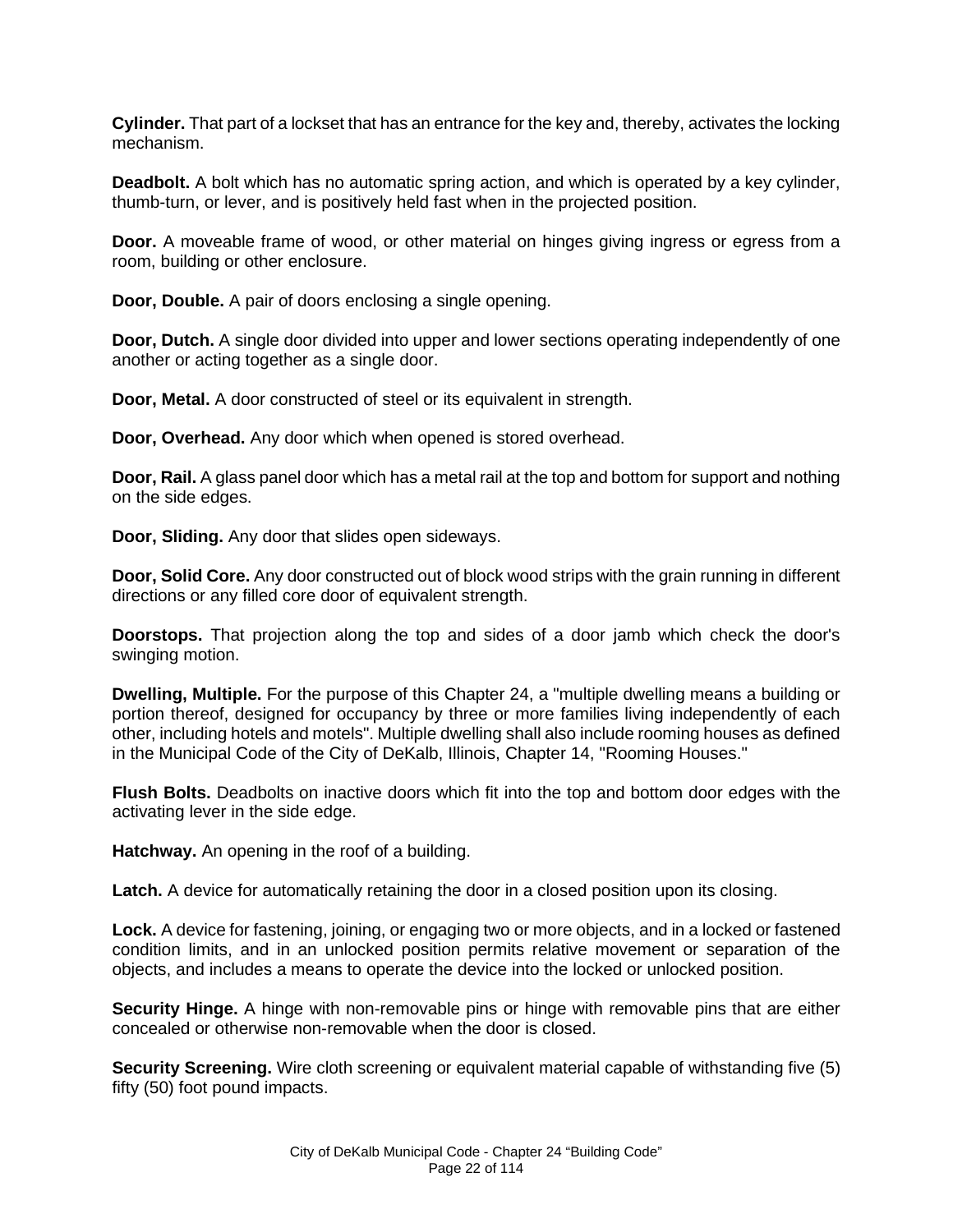**Strike Plate.** That piece of metal secured to a door jamb which houses a door latch in the closed position, which shall be attached with a minimum of three (3) inch screws.

**Throw.** This term applies to and signifies the outward movement of a bolt or latch and is the distance such bolt or latch ravels from the unlocked to locked position.

**Unit Of Multiple Dwelling.** For the purpose of this Chapter 24, a "unit of a multiple dwelling" means each individual dwelling unit in an apartment building; each sleeping room in a rooming house; and each motel or hotel unit in a hotel or motel.

**1211.3 Doors and Locks.** In addition to all other requirements of the Building Code of the City of DeKalb, the following requirements for doors and locks shall be complied with by all owners of rental residential property containing therein more than two (2) units as hereinafter provided. The purpose of this Chapter 24 is to set forth minimum standards of construction for resistance to unlawful entry and enhance fire safety.

The provisions of this chapter are not intended to prevent the use of any material or method of construction not specifically prescribed by this chapter, provided any such alternate has been approved, nor is it the intention of this chapter to exclude any sound method of structural design or analysis not specifically provided for in this chapter. Structural design limitations given in this chapter are to be used as a guide only, and exceptions thereto may be made if substantiated by calculations or other suitable evidence prepared under the supervision of the Chief Building Official.

The Chief Building Official shall approve any such alternate provided he finds the proposed design is satisfactory and the material, method or work offered is, for the purpose intended, at least equivalent of that prescribed in this chapter in quality, strength, effectiveness, burglary resistance, durability and safety.

In order to substantiate claims for alternate materials or methods of construction, the Chief Building Official shall require tests, or documentation, or both, as proof of compliance to be made at the expense of the owner or his agent by an approved agency.

**1211.4 Specifications applicable generally to all multiple dwelling buildings or buildings and additions thereto.** The following specifications shall be complied with whenever the items of building equipment mentioned herein are installed in any multiple dwelling building or in any addition or alteration thereto covered by this chapter 24.

- 1. Exterior Doors. Each exterior door to a dwelling unit of a multiple dwelling building shall be of solid core construction 1-3/4-inch thickness. All exterior doors to a multiple dwelling unit, whenever installed, shall be equipped with a deadbolt and each hinge shall be secured to the jamb and secured to the door edge.
- 2. Exterior Sliding Door. Each lock or security device on each exterior sliding door to a multiple dwelling building and to each unit of a multiple dwelling building shall be capable of withstanding three hundred (300) pounds of pressure in any direction. Such door shall not lift out of its track when in the locked position.
- 3. Exterior Door Jamb. Each exterior door jamb to a multiple dwelling building and to each unit of a multiple dwelling shall be installed in a manner to prevent violation of the strike. Such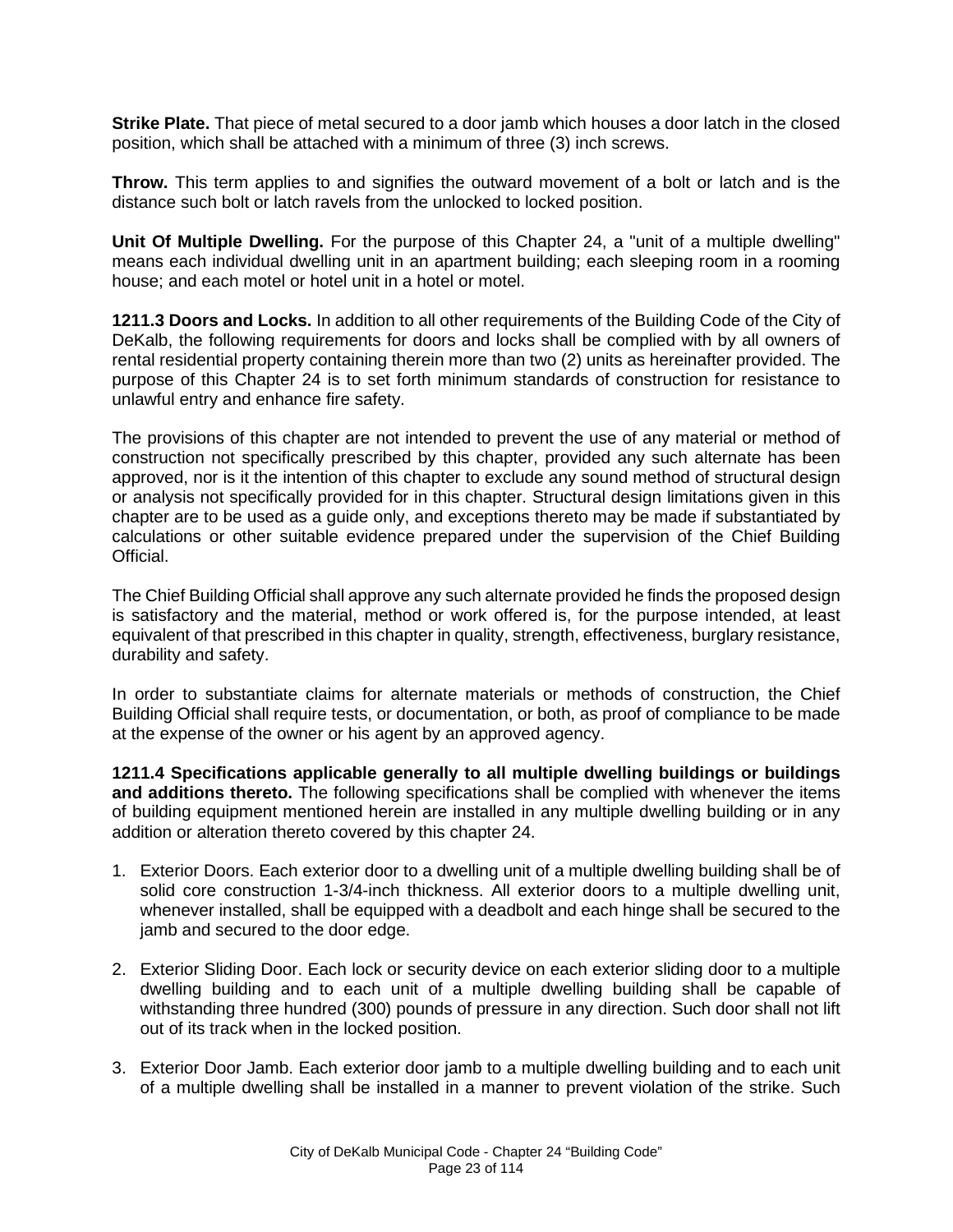jamb shall have stops on in-swinging wood doors of one-piece construction or rabbeted or be so constructed as to prevent the jamb from being bent or fractured.

- 4. Exterior Out-swinging Door. On each out-swinging door to a unit of a multiple dwelling building, each hinge shall be a security type hinge.
- 5. Exterior Window. Each lock or security device on each exterior window to a multiple dwelling building and to each unit of a multiple dwelling building shall be capable of withstanding 300 pounds of pressure in any direction. Such window shall not lift out of its track when in the locked position. Each stop on the outside of wooden framed exterior fixed windows must be of one-piece construction or rabbeted. A one (1) inch diameter charley bar is acceptable as meeting the above intent.
- 6. Deadbolt. Each deadbolt shall contain saw resistant material, have a one (1) inch throw or one (1) inch throw and have the throw encased in metal.
- 7. Locks. Each lock shall be constructed of all metal parts, or may be constructed of plastic encased in metal, subject to approval of the Chief Building Official.

**1211.5 Additional specifications applicable to multiple dwellings and to additions and alterations thereto.** In addition to the specifications set forth in Section (d) of this Chapter 24, the following specifications shall also be complied with whenever the following items of building equipment or facilities are installed in any multiple dwelling building or in any addition thereto which is covered by this Chapter 24.

- 1. Entrance Doors to Units. Entrance doors to units of a multiple dwelling building shall be equipped with a single cylinder deadbolt installed in accordance with the Illinois Accessibility Code (IAC), above the doorknob. In addition, each of such entrance doors shall be provided with a peephole.
- 2. Lighting. The addresses of each dwelling unit shall be illuminated so as to be easily visible from the street. In addition, each entrance door shall be illuminated with an intensity of at least three (3) foot candle power within a three (3) foot horizontal radius of the locking mechanism of the door.

**1211.6 Retroactive operation.** All existing multiple dwelling buildings as specified below shall fully comply with the following requirements and the owner of each building shall be under a duty to bring his, her or its multiple dwelling building in conformance therewith.

- 1. Apartments. R-2 Use and Occupancy Classification.
	- a) Entrance Doors to Individual Apartment Units. Entrance doors to individual apartment units of a building shall be equipped with a single cylinder deadbolt installed above the doorknob, in accordance with the Illinois Accessibility Code (IAC) unless a security person is on duty in the building or an electric door locking device is in operation. Each lock shall be constructed to comply with Section 1211.4(8). In addition, each of such entrance doors shall be provided with a peephole. The peephole must be located so as to enable a person in such dwelling unit to view from the inside of the unit any person immediately outside said entrance door.
	- b) Exterior Doors. Each exterior door shall either: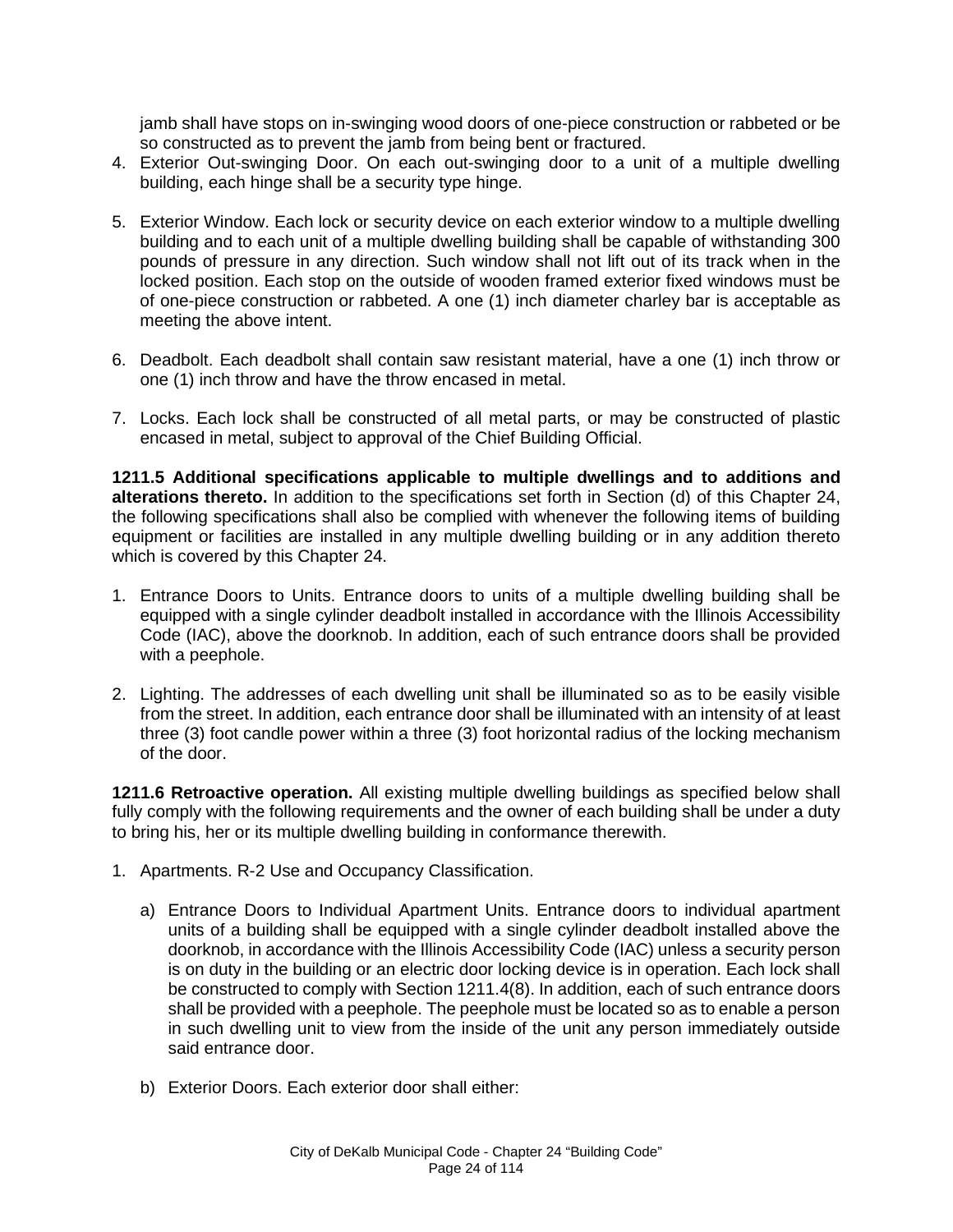- i. Comply with 1211.4(1), or
- ii. If not meeting the requirements of 1211.4(1), above, a metal sleeve shall be installed, which said metal sleeve shall have as its purpose the fortification of the area where the lock is to be installed in such a manner that the metal sleeve shall securely encase the lock upon the door in the opinion of the Chief Building Official.
- c) Strike Plate for the Entrance Door to Units and its Door Jamb. A strike plate shall be installed and maintained in accordance with the definition for "strike plate".
- 2. Rooming Houses.

Entrance Doors to a Rooming House Building. Entrance doors to a rooming house building shall be equipped with a single cylinder deadbolt installed above the doorknob in accordance with the Illinois Accessibility Code (IAC), unless a security person is on duty in the building or an electric door locking device is in operation, or when doors operated by panic bars are required. Each lock shall be constructed to comply with Section 1211.4(8). In addition, each of such entrance doors shall be provided with a peephole. The peephole must be located so as to enable a person in such dwelling unit to view from the inside of the unit any person immediately outside said entrance door.

**1211.7 Exemption.** Rooming houses that are owner-occupied containing less than eleven (11) roomers shall be exempt from the provisions of this Chapter 24.

**1211.8 Violation.** Any person who shall violate a provision of this Chapter 24, or shall fail to comply with any of the requirements hereof or shall erect or construct a new multiple dwelling building in violation hereof or continue to use, maintain and occupy any existing multiple dwelling building from and after ninety days after receiving notice to conform the violation of this Chapter 24, shall be liable and shall pay a fine of not more than Five Hundred Dollars (\$500.00). Each day that a violation continues shall be deemed a separate offense.

**3303.1 Construction documents.** Amended as follows: Construction documents and a schedule for demolition shall be submitted where required by the Chief Building Official. Permit application for full, partial, or specific elemental demolition of buildings shall include a complete written scope of demolition to be performed with a demolition site plan that is subject to review and approval by the Chief Building Official. Where such information is required, no work shall be done until such construction documents or schedule, or both, are approved.

**3303.4 Vacant lot.** Amended as follows: Building demolition permit(s) that are issued for full building removal shall include, but are not limited to, the disconnection, removal, and proper abandonment of connected site utilities, removal of all building structural, all related building elements, all foundations, all slabs, and all concrete flatwork. All demolition permits, unless specifically exempted as a provision of the permit, shall include a site restoration plan including approved fill, approved grading, and complete area seeding or sodding within thirty (30) days of demolition or the issuance of a new building construction permit on the demolition site, whichever occurs first.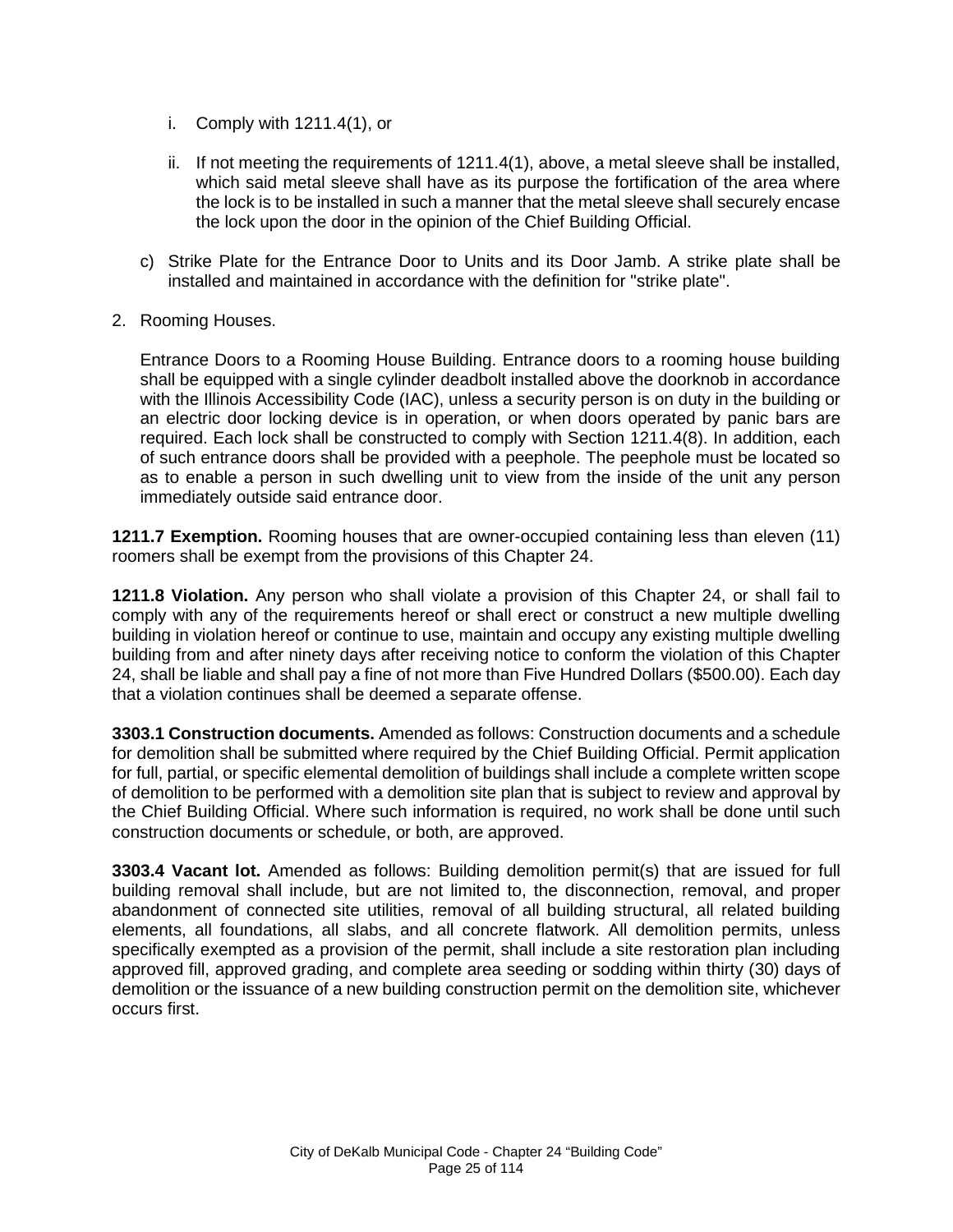### **ARTICLE 2 INTERNATIONAL RESIDENTIAL CODE FOR ONE- AND TWO-FAMILY DWELLINGS**

The following sections of the International Residential Code, 2015 edition are hereby revised as follows:

**R104.1 General.** Amended as follows: **Authority.** The building official, hereinafter known as the "Chief Building Official," is hereby authorized and directed to administer and enforce all of the provisions of this Code.

**R104.12 Prefabricated Construction.** A certificate of approval by the Illinois Department of Public Health and a certificate of approval by an approved agency shall be furnished with each prefabricated assembly. Manufacturers of modular housing construction shall be licensed and bonded with the City of DeKalb in accordance with Municipal Code Chapter 24 when applicable or as Chief Building Official may direct.

**R105.2, 1.** One-story detached accessory structures without foundations, used as tool and storage sheds, playhouses, and similar uses, provided the floor area is not greater than 120 square feet. Such exempt structures shall comply with all zoning and municipal codes.

**R105.2, 2.** Fences under 3 feet in height. Such fences shall comply with setbacks, locations, and all provisions of the City of DeKalb Municipal Code.

**R105.2, 3.** Retaining walls that are not over 2 feet in height measured from the lowest point of finish grade to the top of the wall, unless supporting a surcharge or impounding Class I, II or IIIA liquids. Such retaining walls shall comply with setbacks, locations, and all provisions of the City of DeKalb Municipal Code.

**R105.2, 5.** Private sidewalks are exempt from a permit. Private sidewalks shall comply with setbacks, locations, and all provisions of the City of DeKalb Municipal Code.

**R105.2, 7.** Prefabricated swimming pools that are less than 24 inches deep and are installed entirely above ground. Such pools shall comply with setbacks, locations, and all provisions of the City of DeKalb Municipal Code.

**R105.2, 8.** Swings and other playground equipment are exempt from permit. Swings and other playground equipment shall comply with setbacks, locations, and all provisions of the City of DeKalb Municipal Code.

**R105.2, 9.** No permit required. Awnings must comply with applicable provisions of the City of DeKalb Municipal Code.

**R105.2, 10.** Decks not exceeding 120 square feet in area, that are not more than 30 inches above grade at any point, are not attached to a dwelling do not serve the exit door required by Section R311.4. Such structures, including those exempted, shall comply with setbacks, locations, and all provisions of the City of DeKalb Municipal Code.

**(G) R105.2, 1.** Portable heating, cooking or clothes drying appliances provided no permanent connection to gas supply is necessary.

**(M) R105.2, 1.** Portable heating appliances provided no permanent connection to mechanical systems is necessary.

**(M) R105.2, 2.** Portable ventilation appliances provided no permanent connection to mechanical systems is necessary.

**(M) R105.2, 3.** Portable cooling units provided no permanent connection to mechanical systems is necessary.

**(P) R105.2, 1.** Plumbing work requiring a permit shall be as prescribed by the Illinois Department of Public Health (IDPH) within the 2014 Illinois State Plumbing Code.

**(P) R105.2, 2.** Plumbing work requiring a permit shall be as prescribed by the Illinois Department of Public Health (IDPH) within the 2014 Illinois State Plumbing Code.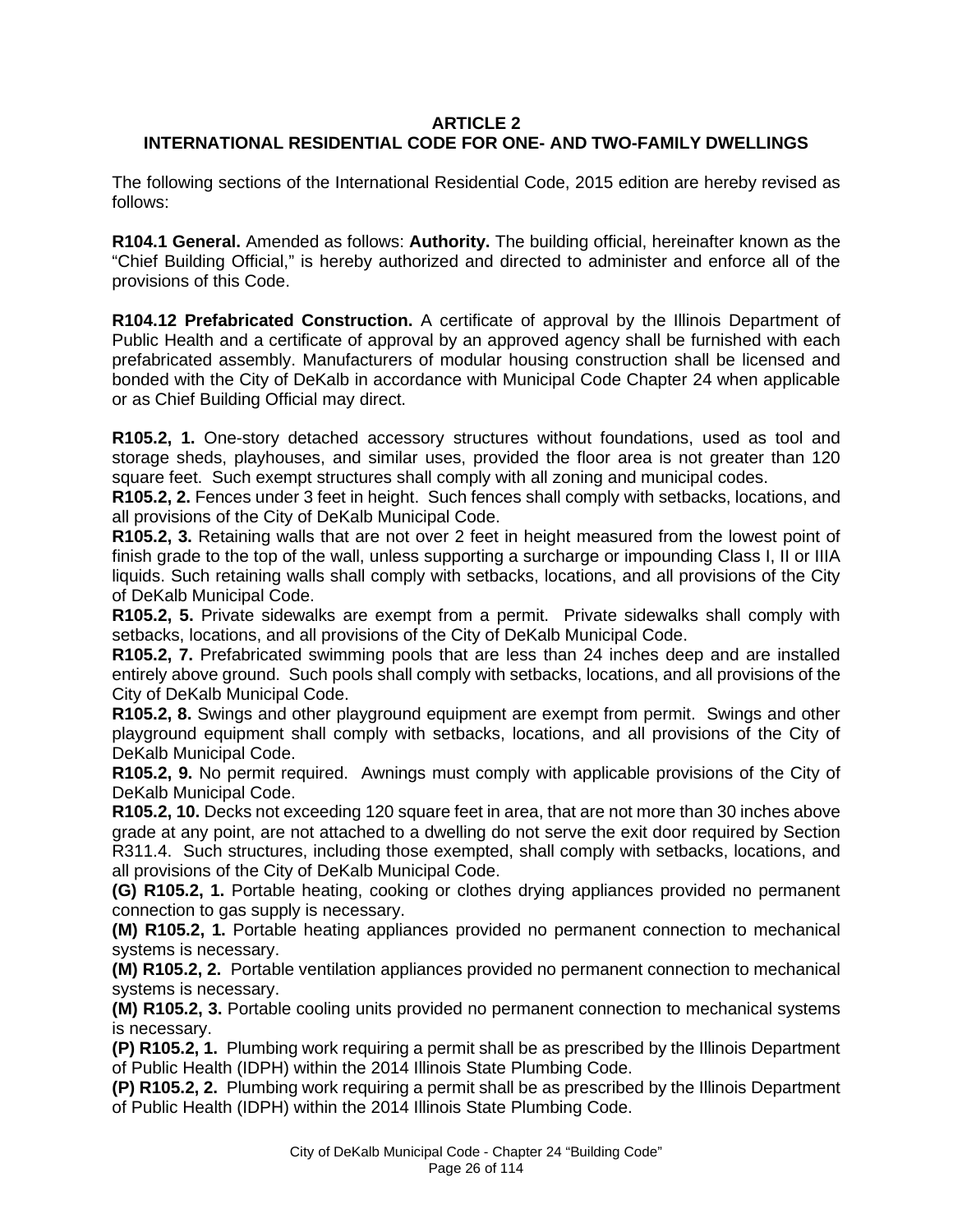**R110.4 Temporary Occupancy.** Upon the request of the holder of a permit for work involving the construction of a new structure, or the enlargement, extension, or alteration of an existing structure, and provided that a reasonable notice of at least twenty-four (24) hours is given, the Chief Building Official will perform an occupancy inspection. Chief Building Official may issue a temporary occupancy certificate for a building or structure before the entire work covered by the permit shall have been completed, provided that such portion or portions will be occupied safely prior to full completion of the building or structure without endangering life or public welfare.

Prior to issuance of the temporary Certificate of Use and Occupancy, the owner shall file with the City, for the use of the City, one of the following: a corporate surety bond issued by an Illinois insurance company or one licensed to do business in the State of Illinois; a letter of credit from an appropriate financial institution; or a cash deposit. Forms for these financial assurances are available from the Community Development Director.

Provided further that such certificate issued for temporary occupancy shall expire forty-five (45) days from the date of issuance, after which the holder of the permit shall be liable of a fine not less than Two Hundred Fifty Dollars (\$250.00) nor more than Five Hundred Dollars (\$500.00). Each day that a violation continues shall be deemed a separate offense. Extensions of this grace period may be granted by the Chief Building Official for weather or market conditions beyond the control of the permit holder if the written request is approved.

Any person, firm, or corporation who occupies a newly constructed structure or addition to an existing structure without having been issued a Temporary Occupancy Certificate by the Chief Building Official shall be in violation of this section and liable to a fine of not less than Two Hundred Fifty Dollars (\$250.00) nor more than Five Hundred Dollars (\$500.00). Each day that a violation continues shall be deemed a separate offense.

**SECTION R112 APPEALS.** Amended as follows:

**R112.1 General.** Amended as follows: Any person who is injured by the Chief Building Official's enforcement of this Code shall file a written appeal to the Chief Building Official within five (5) business days of the enforcement action. The appeal shall state the following: (1) a general description of the enforcement action which includes the date of the action and the address of the affected property; and (2) contact information of the person(s) filing the appeal. The Chief Building Official shall refer the appeal to the City's Administrative Hearing Procedure within five (5) business days upon receipt of the appeal, and the appeal shall be heard pursuant to the provisions of the City's Administrative Hearing Procedure under Chapter 17 of the DeKalb Municipal Code.

**R113.4 Violation penalties.** Amended as follows: Unless otherwise specifically noted, any person who shall violate a provision of this Code or shall fail to comply with any of the requirements thereof or who shall erect, construct, alter or repair a one or two-family dwelling in violation of an approved plan or directive of the Chief Building Official, or of a permit or certificate issued under the provisions of this Code, shall be liable and shall pay a fine of not less than Fifty Dollars (\$50.00) nor more than Five Hundred Dollars (\$500.00), as prescribed in Chapter 24 of the DeKalb Municipal Code. Each day that a violation continues shall be deemed a separate offense.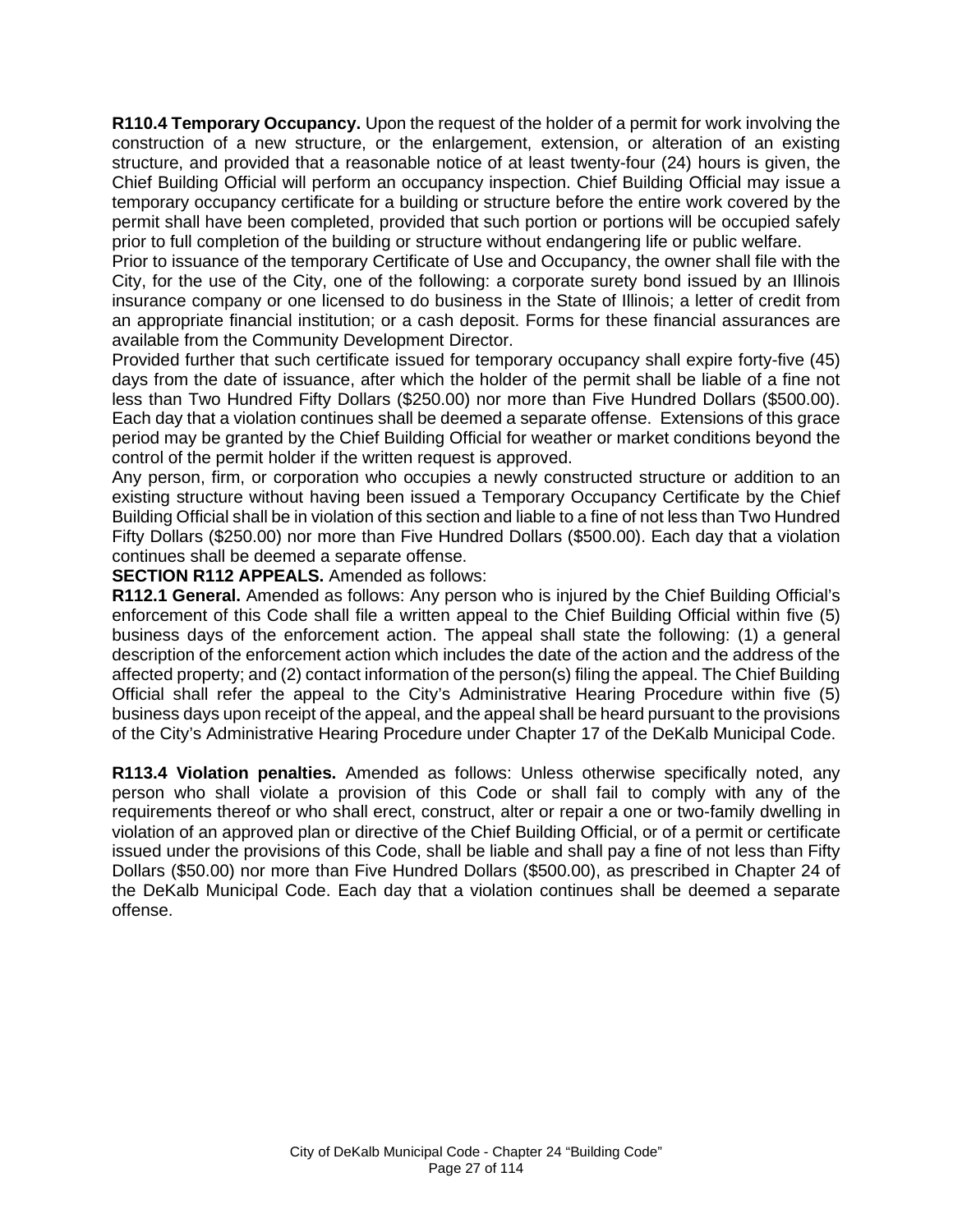|               | <b>TABLE R301.2(1)</b><br><b>CLIMATIC AND GEOGRAPHIC DESIGN CRITERIA</b> |                 |                     |                          |                       |                |  |  |  |  |  |
|---------------|--------------------------------------------------------------------------|-----------------|---------------------|--------------------------|-----------------------|----------------|--|--|--|--|--|
| <b>GROUND</b> |                                                                          |                 | WIND DESIGN         |                          | <b>SEISMIC</b>        | <b>CLIMATE</b> |  |  |  |  |  |
| <b>SNOW</b>   | Speed <sup>d</sup>                                                       | Topographic     | Special Wind        | Windborne                | <b>DESIGN</b>         | ZONE           |  |  |  |  |  |
| LOAD          | (mph)                                                                    | <b>Effectsk</b> | Region <sup>1</sup> | Debris Zone <sup>m</sup> | CATEGORY <sup>f</sup> |                |  |  |  |  |  |
| 30psf         | 115                                                                      | No              | No                  | No                       |                       | 5A             |  |  |  |  |  |

**TABLE R301.2(1) Climatic and Geographic Design Criteria.** Amended as follows:

|                         | SUBJECT TO DAMAGE FROM  |                            |                                         |                                                        |                                       |                                              |                               |
|-------------------------|-------------------------|----------------------------|-----------------------------------------|--------------------------------------------------------|---------------------------------------|----------------------------------------------|-------------------------------|
| Weathering <sup>a</sup> | Frost<br>Line<br>Depthb | <b>Termite<sup>c</sup></b> | <b>WINTER</b><br><b>DESIGN</b><br>TEMPe | <b>ICE BARRIER</b><br>UNDERLAYMENT<br><b>REOUIREDh</b> | FI OOD<br><b>HAZARDS</b> <sup>9</sup> | AIR<br>FREEZING<br><b>INDEX</b> <sup>i</sup> | MEAN<br>ANNUAL<br><b>TEMP</b> |
| Severe                  | 42"                     | Moderate/<br>Heavy         | -4°F                                    | YES                                                    | <b>FIRM</b>                           | 2000                                         | 47.8°F                        |

- a. Weathering may require a higher strength concrete or *grade* of masonry than necessary to satisfy the structural requirements of this Code. The weathering column shall be filled in with the weathering index, "negligible," "moderate" or "severe" for concrete as determined from Figure R301.2(3). The grade of masonry units shall be determined from ASTM C 34, C 55, C 62, C 73, C 90, C 129, C 145, C 216 or C 652.
- b. The frost line depth may require deeper footings than indicated in Figure R403.1(1). The *jurisdiction* shall fill in the frost line depth column with the minimum depth of footing below finish *grade*.
- c. The *jurisdiction* shall fill in this part of the table to indicate the need for protection depending on whether there has been a history of local subterranean termite damage.
- d. The *jurisdiction* shall fill in this part of the table with the wind speed from the basic wind speed map [Figure R301.2(4)A]. Wind exposure category shall be determined on a site-specific basis in accordance with Section R301.2.1.4.
- e. The outdoor design dry-bulb temperature shall be selected from the columns of 97-1/2 percent values for winter from Appendix D of the *International Plumbing Code*. Deviations from the Appendix D temperatures shall be permitted to reflect local climates or local weather experience as determined by the Chief Building Official.
- f. The *jurisdiction* shall fill in this part of the table with the seismic design category determined from section R301.2.2.1.
- g. The *jurisdiction* shall fill in this part of the table with (a) the date of the *jurisdiction's* entry into the National Flood Insurance Program (date of adoption of the first code or ordinance for management of the flood hazard areas), (b) the date(s) of the Flood Insurance Study and (c) the panel numbers and dates of the currently effective FIRMs and FBFMs or other flood hazard map adopted by the authority having *jurisdiction*, as amended.
- h. In accordance with Sections R905.1.2, R905.4.3.1, R905.5.3.1, R905.6.3.1, R905.7.3.1, and R905.8.3.1, where there has been a history of local damage from the effects of ice damming,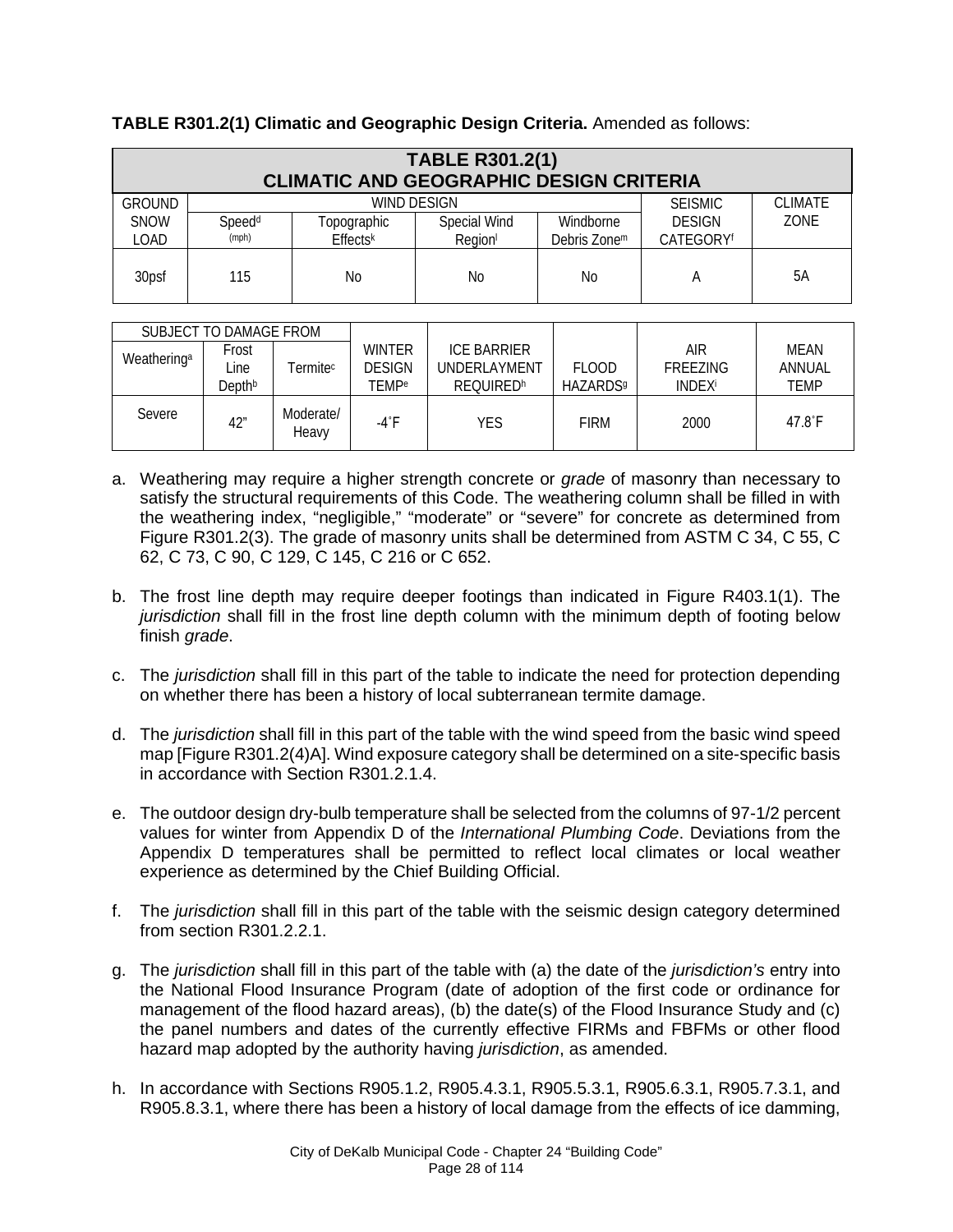the *jurisdiction* shall fill in this part of the table with "YES". Otherwise, the *jurisdiction* shall fill in this part of the table with "NO".

- i. The *jurisdiction* shall fill in this part of the table with the 100-year return period air freezing index (BF-days) from Figure R403.3(2) or from the 100-year (99 percent) value on the National Climatic Data Center data table" "Air Freezing Index-USA Method (Base 32˚ F)."
- j. The jurisdiction shall fill in this part of the table with the means annual temperature from the National Climatic Data Center table "Air Freezing Index-USA Method (Base 32˚ F)."
- k. In accordance with Section R301.2.1.5, where there is local historical data documenting structural damage to buildings due to topographic wind speed-up effects, the *jurisdiction* shall fill in this part of the table with "YES". Otherwise, the *jurisdiction* shall indicate "NO" in this part of the table.
- l. In accordance with Figure R301.2(4)A, where there is local historical data documenting unusual wind conditions, the *jurisdiction* shall fill in this part of the table with "YES" and identify any specific requirements. Otherwise, the *jurisdiction* shall indicate "NO" in this part of the table.
- m. In accordance with Section R301.2.1.2.1, the *jurisdiction* shall indicate the wind-borne debris wind zone(s). Otherwise, the *jurisdiction* shall indicate "NO" in this part of the table.

**R302.6 Dwelling-Garage Fire Separation.** Amended as follows: The garage shall be separated from the residence and its attic area by means of minimum 5/8-inch (16.51mm) Fire Code gypsum board applied to the garage side. This application shall be continuous on all walls, ceilings and soffits when habitable space exists above the garage area.

**R309.1 Floor Surface.** Amended as follows: Garage and carports floor surfaces shall be of approved noncombustible material. That area of floor used for parking of automobiles or other vehicles shall be sloped to facilitate the movement of liquids towards the main vehicle entry doorway. The common wall of garage and living space, including stairwells, shall have a four (4) inch concrete curb to protect separation wall from liquids.

**Exception:** Garage floors with a slope of 1.5% grade that continues to slope from the garage floor down the driveway are not required to have a four (4) inch gas curb.

#### **SECTION R313 AUTOMATIC FIRE SPRINKLER SYSTEMS.** Delete in its entirety. Refer to **R302.13 Fire Protection of Floors.**

**R403.1.3.5.5** In lieu of a continuous solid concrete or masonry footing at intersections of garage and/or porches, there shall be installed within the wall, a minimum of two (2) solid steel rods, at a length of thirty (30) times the diameter of the rod with a minimum of eighteen (18) inches, passing beyond the overdig and continuing at the same length into the connecting wall (2x).

**R403.3.2.1** Insulated protected footings are allowed as footing alternatives when designed by an Illinois State Licensed Architect or Structural Engineer.

**R503.2.1.1 Subfloor and Combined Subfloor Underlayment.** Amended as follows: Where used as subflooring or combination subfloor underlayment, wood structural panels shall be of one of the grades specified in Table R503.2.1.1(1). Where sanded plywood is used as combination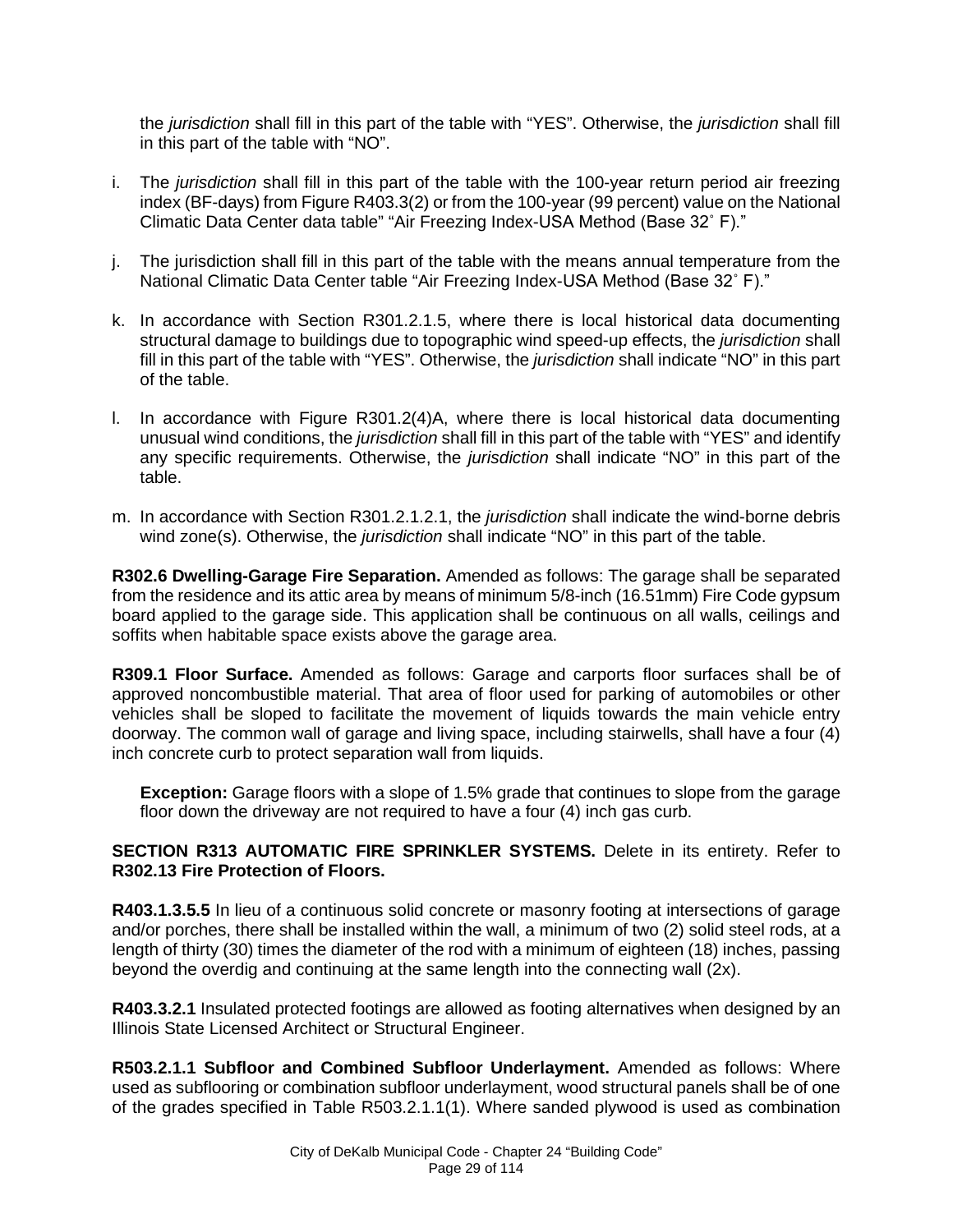subfloor underlayment, the grade, bond classification, and Performance Category shall be as specified in Table R503.2.1.1(2) unless approved by Chief Building Official.

**Table R503.2.1.1(1)** Amend to add footnote as follows:

m. Existing structures with 3/8-inch plywood sheathing, where more than fifty (50) percent has deteriorated, and is no longer structurally sound, as determined by the authority having jurisdiction, the entire sheathing shall be replaced with 7/16-inch plywood sheathing.

**R503.2.3 Existing Structures with Deteriorated 3/8-Inch Plywood Roof Sheathing.** Existing structures with  $3/8$ -inch plywood roof sheathing where more than fifty (50) percent has deteriorated, and is no longer structurally sound, as determined by the authority having jurisdiction, the entire sheathing shall be replaced with 7/16-inch plywood sheathing.

**R503.3.2 Floor Underlayment.** Amended as follows: Subfloor shall not be less than 3/4-inch nominal thickness in new construction unless approved by Chief Building Official.

**PART IV ENERGY CONSERVATION.** Delete in its entirety. Refer to the *Illinois Energy Conservation Code.* 

**M1201.2 Application.** Amended as follows: In addition to the general administration requirements of Chapter 1, the administrative provisions of this chapter shall also apply to the mechanical requirements of Chapters 12 through 24, and Chief Building Official.

**M1401.6 Furnace Repair.** The use of furnace cement or welding for the repair of a furnace heat exchanger is prohibited.

**M1602.2 Return Air Openings.** Amended as follows: Return air openings for HVAC systems for all dwelling units, including manufactured and modular homes shall comply with all of the following:

**P2501.1 Scope.** Amended as follows: The provisions of this chapter and the current Illinois Plumbing Code, including local amendments, shall govern the installation of plumbing. All work shall be performed by State of Illinois licensed plumbers in accordance with the Plumbing Licensing Act.

**Part VII Plumbing.** Delete the following Chapters:

Chapter 25: Plumbing Administration, Except Amendment to **P2501.1 Scope.** Chapter 26: General Plumbing Requirements Chapter 27: Plumbing Fixtures Chapter 28: Water Heaters Chapter 29: Water Supply and Distribution Chapter 30: Sanitary Drainage Chapter 31: Vents Chapter 32: Traps

**E3401.1 Applicability.** Amended as follows: All electrical to comply with the currently adopted edition of the NFPA 70 - National Electric Code.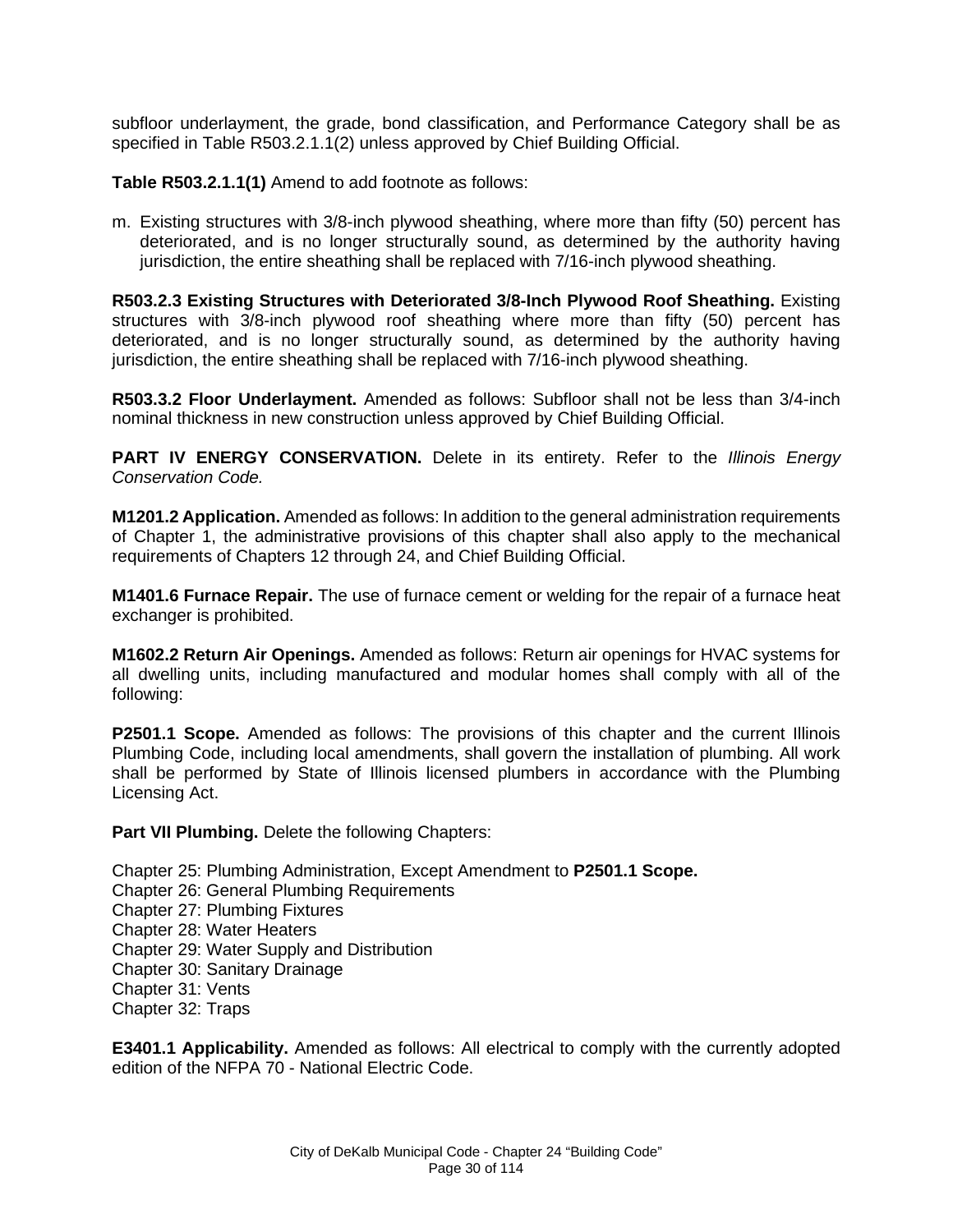**PART VIII ELECTRICAL.** Delete the following chapters:

Chapter 34: General Requirements

Chapter 35: Electrical Definitions

Chapter 36: Services

Chapter 37: Branch Circuit and Feeder Requirements

Chapter 38: Wiring Methods

Chapter 39: Power and Lighting

Chapter 40: Devices and Luminaires

Chapter 41: Appliance Installation

Chapter 42: Swimming Pools

Chapter 43: Class 2 Remote-Control Signaling and Power-Limiting Circuits

**APPENDIX I: PRIVATE SEWAGE DISPOSAL.** Delete in its entirety.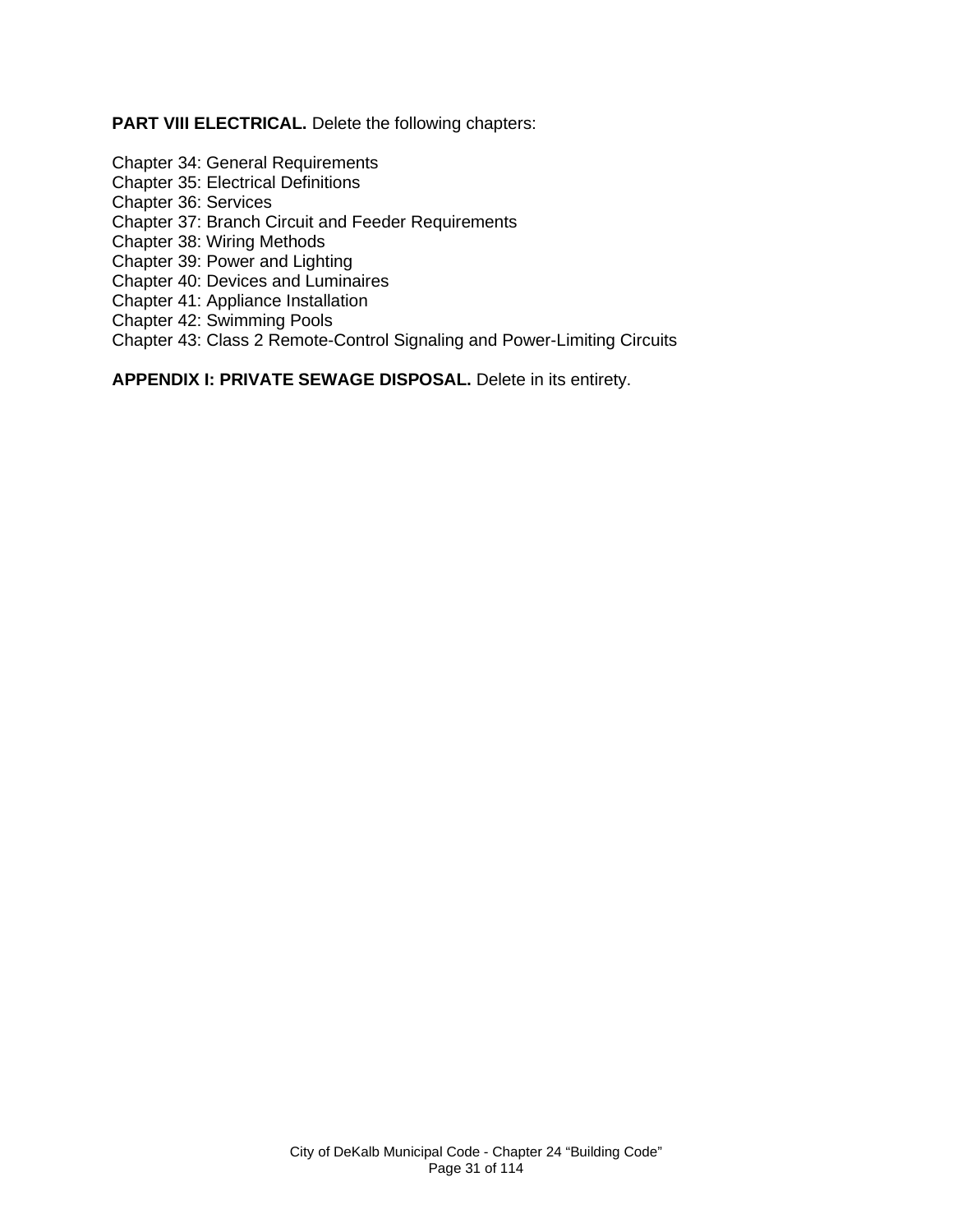### **ARTICLE 3 INTERNATIONAL FIRE CODE**

The following sections of the International Fire Code, 2015 edition are hereby revised as follows:

**[A] 101.1 Title.** Amended as follows: These regulations shall be known as the Fire Code of the City of DeKalb hereinafter referred to as "this Code."

**[A] 104.1 Enforcement Officer.** Amended as follows: It shall be the duty and responsibility of the Fire Chief or his/her designee, and the Chief Building Official, to enforce the provisions of the Fire Code, as set forth herein. The aforesaid officials are herein referred to as the "fire code officials."

**105.6 Require Operational Permits.** Amended as follows: The fire code official is authorized and may issue operational permits for the operations set forth in Sections 105.6.1 through 105.6.46.

**[A] 105.7 Required Construction Permits.** Amended as follows: The fire code official is authorized to review and approve construction permits for work as set forth in Section s 105.7.1 through 105.7.13.

**[A] 108.1** Amend as follows: **Means of Appeal.** Amended as follows: Any person who is injured by the Chief Building Official's enforcement of this Code shall file a written appeal to the Chief Building Official within five (5) business days of the enforcement action. The appeal shall state the following: (1) a general description of the enforcement action which includes the date of the action and the address of the affected property; and (2) contact information of the person(s) filing the appeal. The Chief Building Official shall refer the appeal to the City's Administrative Hearing Procedure within five (5) business days upon receipt of the appeal, and the appeal shall be heard pursuant to the provisions of the City's Administrative Hearing Procedure under Chapter 17 of the DeKalb Municipal Code.

**307.1.2 Burning of Leaves and Garden Debris.** The burning of leaves and garden debris within the corporate limits of the City of DeKalb shall be allowed within the following regulations:

- 1. The burning of leaves and garden debris shall be kept a minimum of thirty (30) feet from any house, fence, accumulations of combustibles, other buildings, or lot line.
- 2. Only small amounts are permitted to be burned at one time and shall be supervised by at least one responsible adult at all times until the fire is extinguished.
- 3. A garden hose or other suitable fire-fighting equipment is required near the site for immediate use.
- 4. Leaves and garden debris are prohibited from being burned on a public right of way. Leaf and garden debris burning is prohibited after sunset.
- 5. Open burning of leaves or garden debris that will be offensive or objectionable because of smoke or odor emissions when atmospheric conditions or local circumstances make such leaf or garden debris burning hazardous or objectionable shall be prohibited.
- 6. The fire code official is authorized to order the extinguishment of such fires.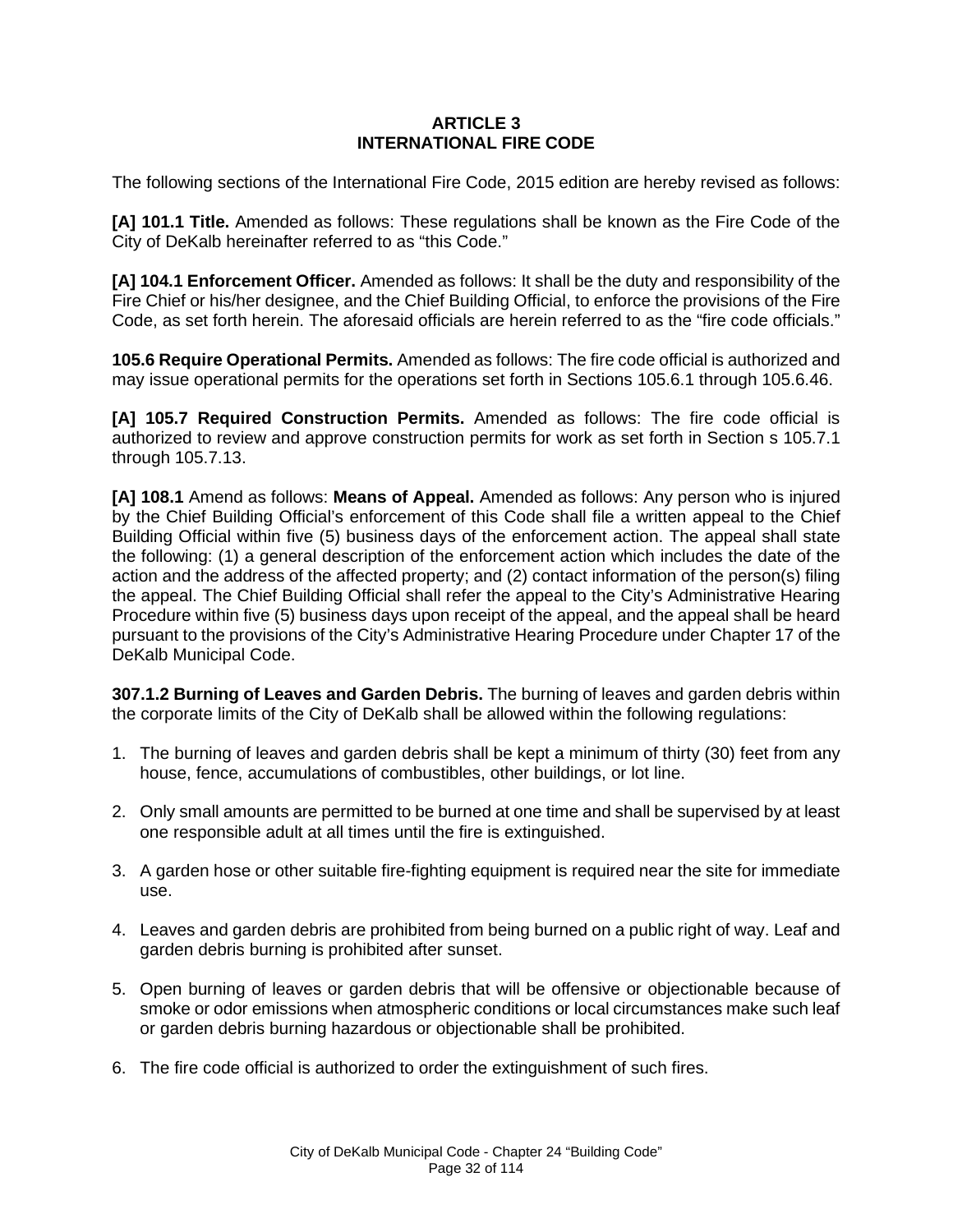7. A citation may be issued by a code enforcement official for repeated violations, starting with the second offense within one week.

**506.1**: **Where Required.** Amended as follows: All new commercial buildings or inaccessible as a result of security measure, shall provide a secure key box installed in a location accessible to the Fire Department in case of emergency. This key box shall contain keys necessary to operate or service fire alarm control panels or fire protection systems and to access restricted areas. The key box shall be a type approved by the Fire Chief and shall be located and installed as approved by the Chief Building Official.

# **804.1.1 Alternative Testing.** Delete in its entirety.

**903.2.11.1 Stories Without Openings.** An interior stairway that conforms to requirements of Section 1005 with a fire separation assembly enclosure of not less than 1 hour, which has a door directly to the exterior and the stairway does not connect more than two (2) stories. The basement or windowless story floor level shall be fifteen (15) feet (4572 mm) or less vertically from the exterior door threshold level and the door threshold shall be within ten (10) feet (3048 mm) of grade. Interior stair doors or openings shall be provided in each fifty (50) linear feet (15240 mm) or fraction thereof on at least one side of the basement or windowless story.

**906.3 Size and Distribution.** Amended as follows: A portable fire extinguisher shall be installed in the following locations in accordance with NFPA 10 and in the additional locations specified in 906.1 of the International Fire Code.

The extinguisher requirements listed below are minimum standards and may be exceeded at the property owner's discretion.

- 1. In use group A occupancies, 2A40BC fire extinguishers shall be located within seventy-five (75) foot travel distances in all occupied spaces and egress corridors and passageways.
- 2. In use group B occupancies, a 2A40BC fire extinguisher shall be located within seventy-five (75) foot travel distances in all occupied spaces and egress access corridors and passageways.
- 3. In use group E occupancies, a 2A40BC fire extinguisher shall be located in hallways (near or next to pull boxes) and within seventy-five (75) travel distances in all occupied spaces.
- 4. In use group H occupancies, a 4A60BC fire extinguisher shall be mounted in a location which is easily accessible to the operators of hazardous processes and within thirty (30) foot travel distances. Gasoline service stations required two 4A60BC fire extinguishers.
- 5. In use group I-1 and I-2 occupancies a 2A40BC fire extinguisher shall be located in corridors and common occupied spaces within seventy-five (75) foot travel distances.
- 6. In use group M occupancies, a 2A40BC fire extinguisher shall be located near each exit and on each floor within seventy-five (75) foot travel distances.
- 7. In use groups R-1 and R-2, a 2A40BC fire extinguisher shall be located in each common hallway and in common, heated areas. One 1A10BC fire extinguisher shall be located in each kitchen of all R-1, R-2 and R-4 uses.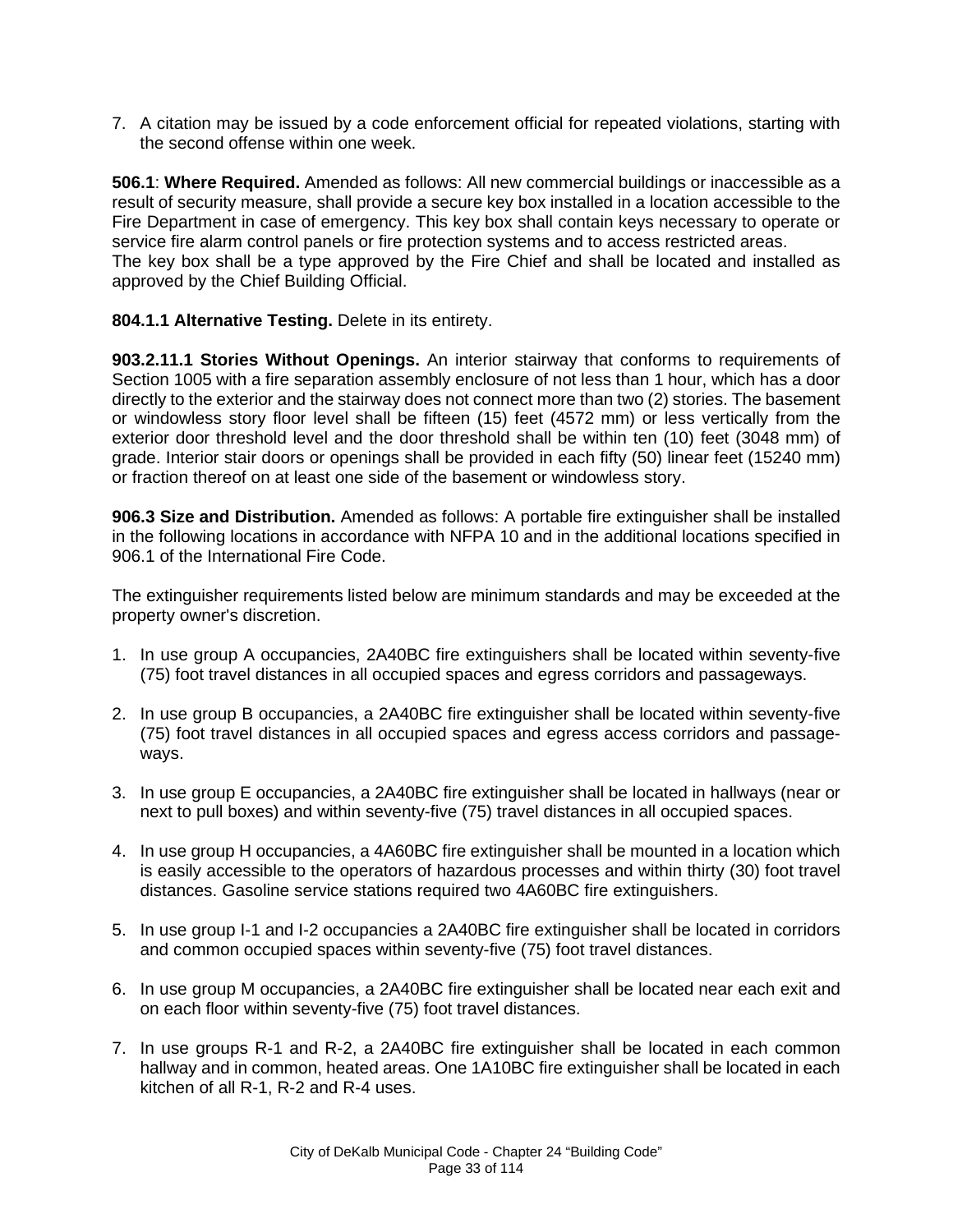- 8. In use group F & S occupancies, a 3A40BC fire extinguisher shall be located by each required exit in F-1 & S-1 occupancies larger than 1,500 square feet and F-2 & S-2 occupancies larger than 3,000 square feet. They shall be located within seventy-five (75) foot travel distances.
- 9. In use group U occupancies, a 2A40BC fire extinguisher or, when required by the Chief Building Official, a 3A40BC fire extinguisher, shall be located near the exits and within seventy-five (75) foot travel distances in low hazard uses and within fifty (50) foot travel distances in moderate and high hazard uses.
- 10. A Class K style fire extinguisher shall be provided for hazards where there is a potential for fire involving combustible looking products (vegetable or animal oils and fats). Maximum travel distance shall not exceed thirty (30) feet from the hazard to the extinguisher.
- 11. All fire extinguishers shall be of the rechargeable type to provide that yearly maintenance may be assured. All required fire extinguishers shall be serviced and tagged on an annual basis.

# **914.8.3 Fire Suppression for Aircraft Hangars: Exception.** Amended as follows:

#### **Exceptions:**

- 1. Where a fixed base operator has separate repair facilities on site, Group H hangars operated by a fixed base operator used for storage of transient aircraft only shall have a fire suppression system, but the system shall be exempt from foam requirements.
- 2. To the extent that any hangar that is: 1) smaller than twenty-five thousand square feet (25,000 sq. ft.); 2) with a hangar door opening of thirty (30) feet or lower in height; 3) which is not utilized for aircraft painting would otherwise be required to utilize a foam-based fire suppression system under NFPA 409, the City expressly supersedes such requirement. At the discretion of the Chief Building Official and Fire Chief, the City may permit the use of a water-based fire suppression system with a design and capacity acceptable to the City. Any building larger than twenty-five thousand square feet (25,000 sq. ft.) or with a hangar door taller than thirty (30) feet in height shall not be subject to this amendment.

**914.8.7 Sources of Ignition.** An open flame, flame-producing device or other course of ignition shall not be permitted in any hangar, except in approved locations or in any location within fifty (50) feet of an aircraft-fueling operation. The parking of personal automobiles is allowed in an aircraft hangar at the DeKalb Taylor Municipal Airport after the aircraft has been removed; if the vehicle is parked in the same space as the aircraft; and, no vehicle shall be operated unless the hangar door is in a fully opened position.

**2305.5 Fire Extinguishers.** Amended as follows: Approved fire extinguishers complying with Section 906 with a minimum rating of 2-A:40-BC shall be located at the attendants control station.

**5601.1.3.1 Indoor Pyrotechnic Special Effects.** The display of pyrotechnic special effects within indoor areas shall be prohibited.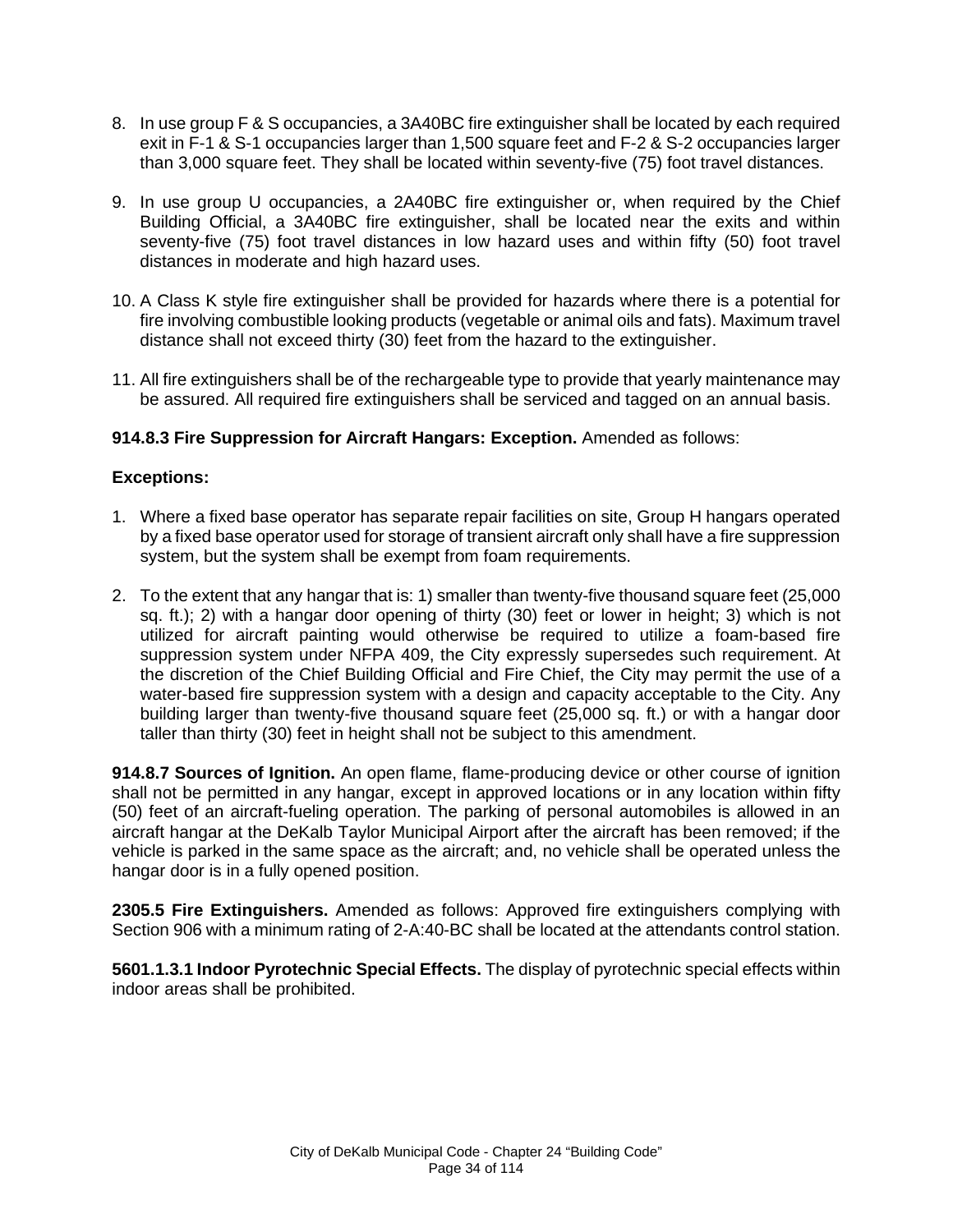### **ARTICLE 4 INTERNATIONAL MECHANICAL CODE**

The following sections of the International Mechanical Code, 2015 edition are hereby revised as follows:

**[A] 108.4 Violation Penalties.** Amended as follows: Unless otherwise specifically noted, any person who shall violate a provision of this Code or shall fail to comply with any of the requirements thereof or who shall erect, construct, alter or repair a one or two-family dwelling in violation of an approved plan or directive of the Chief Building Official, or of a permit or certificate issued under the provisions of this Code, shall be liable and shall pay a fine of not less than Fifty Dollars (\$50.00) nor more than Five Hundred Dollars (\$500.00), as prescribed in Chapter 24 of the DeKalb Municipal Code. Each day that a violation continues shall be deemed a separate offense.

[A] 108.5 Stop Work Orders. Delete in its entirety.

**[A] 109.1 Application for Appeal.** Amended as follows: Any person who is injured by the Chief Building Official's enforcement of this Code shall file a written appeal to the Chief Building Official within five (5) business days of the enforcement action. The appeal shall state the following: (1) a general description of the enforcement action which includes the date of the action and the address of the affected property; and (2) contact information of the person(s) filing the appeal. The Chief Building Official shall refer the appeal to the City's Administrative Hearing Procedure within five (5) business days upon receipt of the appeal, and the appeal shall be heard pursuant to the provisions of the City's Administrative Hearing Procedure under Chapter 17 of the DeKalb Municipal Code.

**603.6.1.1 Duct Length.** Amended as follows: Flexible air ducts shall be limited in length to eight (8) feet overall from the termination point and contain no more than to be the equivalent of one 90 degree turn with no offset greater than 45 degrees. All flexible air ducts shall be of the insulated type. Flexible ducts shall only be used for branches.

**801.2.2 Fuel Burning Appliances.** PVC vent piping for a fuel burning appliance that is located in a concealed space shall be marked/labeled every thirty-six (36) inches so as to distinguish it from plumbing or other piping.

**801.18 Existing Chimneys and Vents.** Amended as follows: This shall apply to one and twofamily dwellings also.

**918.7 Furnace Cement or Welding.** The use of furnace cement or welding for the repair of furnace heat exchangers is prohibited.

**The following sections of the International Residential Code 2015, Part V Mechanical, are hereby revised as follows:**

**M1401.6 Furnace repair.** The use of furnace cement or welding for the repair of a furnace heat exchanger is prohibited.

**M1506.4 Bath fan venting.** All bath fans in concealed locations to be vented with hard pipe.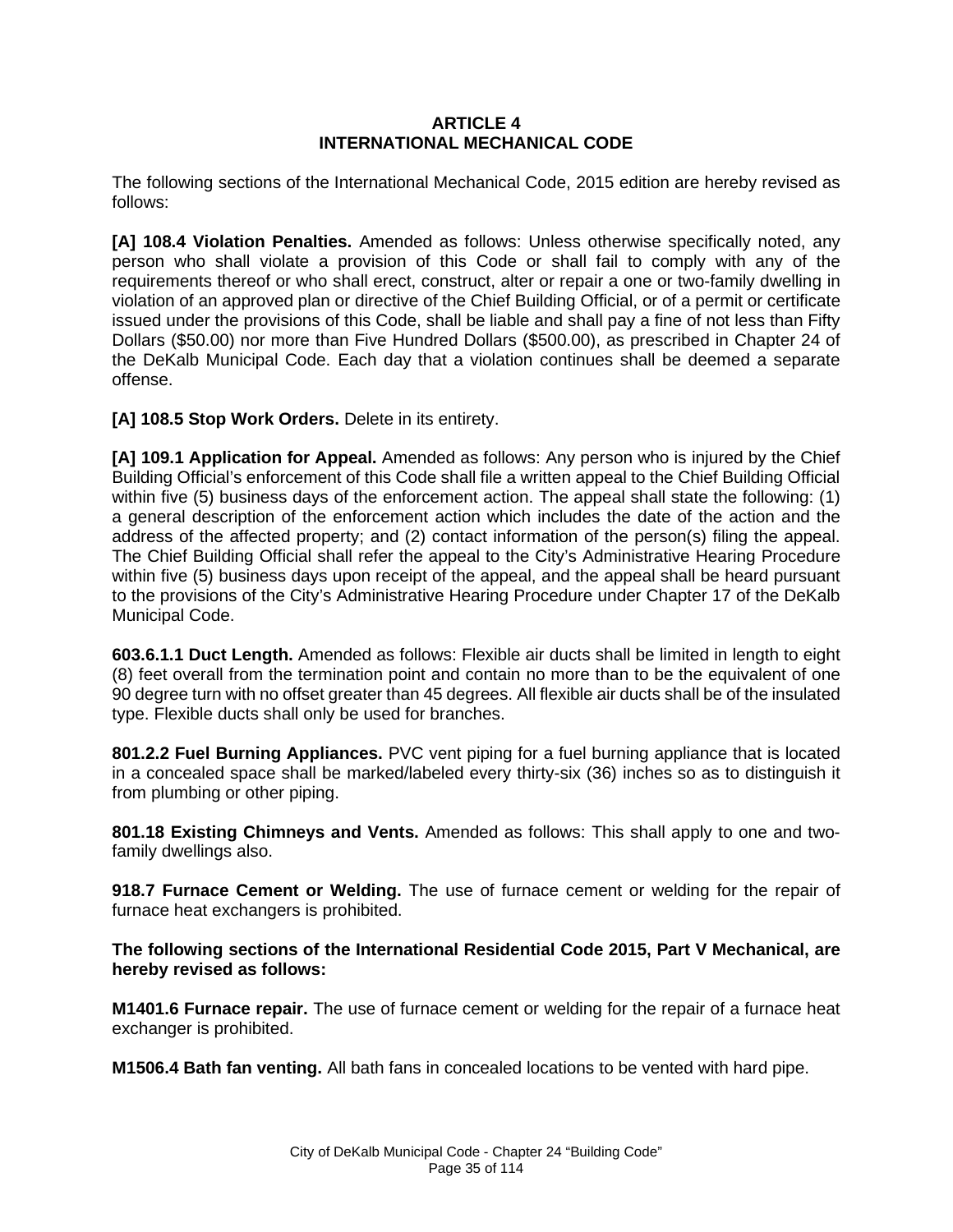**M1602.2 Return air openings.** Amended as follows: Return air openings for HVAC systems for all dwelling units, including manufactured and modular homes, shall comply with all of the following: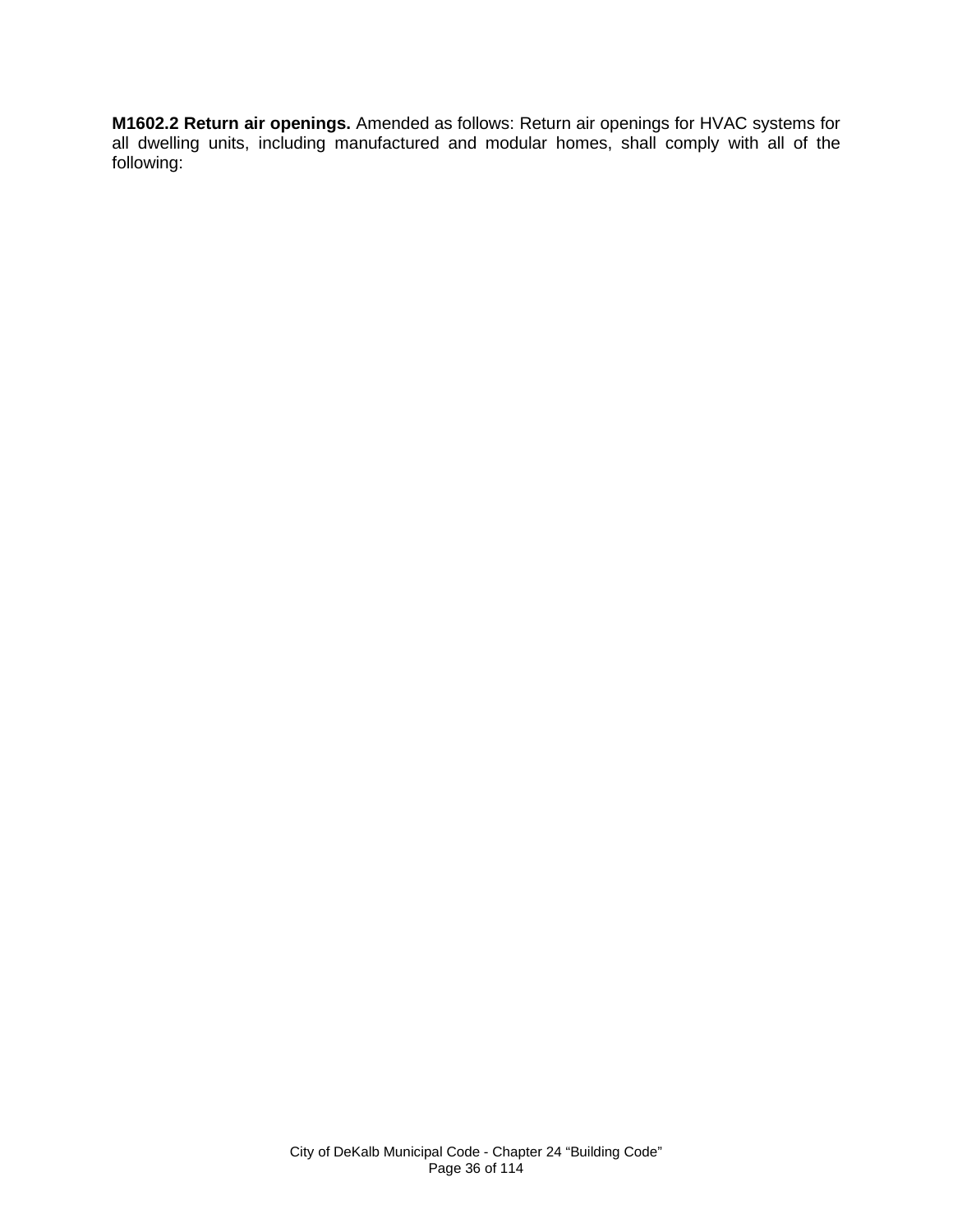## **ARTICLE 5 INTERNATIONAL FUEL GAS CODE**

The following sections of the International Fuel Gas Code, 2015 edition are hereby revised as follows:

**109.1 Application for Appeal.** Amended as follows: Any person who is injured by the Chief Building Official's enforcement of this Code shall file a written appeal to the Chief Building Official within five (5) business days of the enforcement action. The appeal shall state the following: (1) a general description of the enforcement action which includes the date of the action and the address of the affected property; and (2) contact information of the person(s) filing the appeal. The Chief Building Official shall refer the appeal to the City's Administrative Hearing Procedure within five (5) business days upon receipt of the appeal, and the appeal shall be heard pursuant to the provisions of the City's Administrative Hearing Procedure under Chapter 17 of the City of DeKalb Municipal Code.

**404.2.1 Corrugated Stainless-Steel Tubing.** Corrugated stainless steel tubing (CSST) shall not be installed outdoors.

**404.3.1 Corrugated Stainless-Steel Tubing.** Corrugated stainless steel tubing (CSST) shall not be used underground.

**503.4.1 Plastic piping.** Amended as follows: **Vent Piping.** 

- 4. Vinyl flexible vent piping shall not be used in the following applications:
- (a) In clothes dryers as a transitional exhaust duct hook-up.
- (b) As part of an exhaust system discharge where any or all of the following exhaust conditions occur: addition of heat or cooling, moisture, debris, or where a combination of any of the aforementioned is present in the exhausting air.

**503.5.5 Size of chimneys.** Amended as follows: Chimney venting systems using natural draft shall be sized in accordance with approved engineering methods.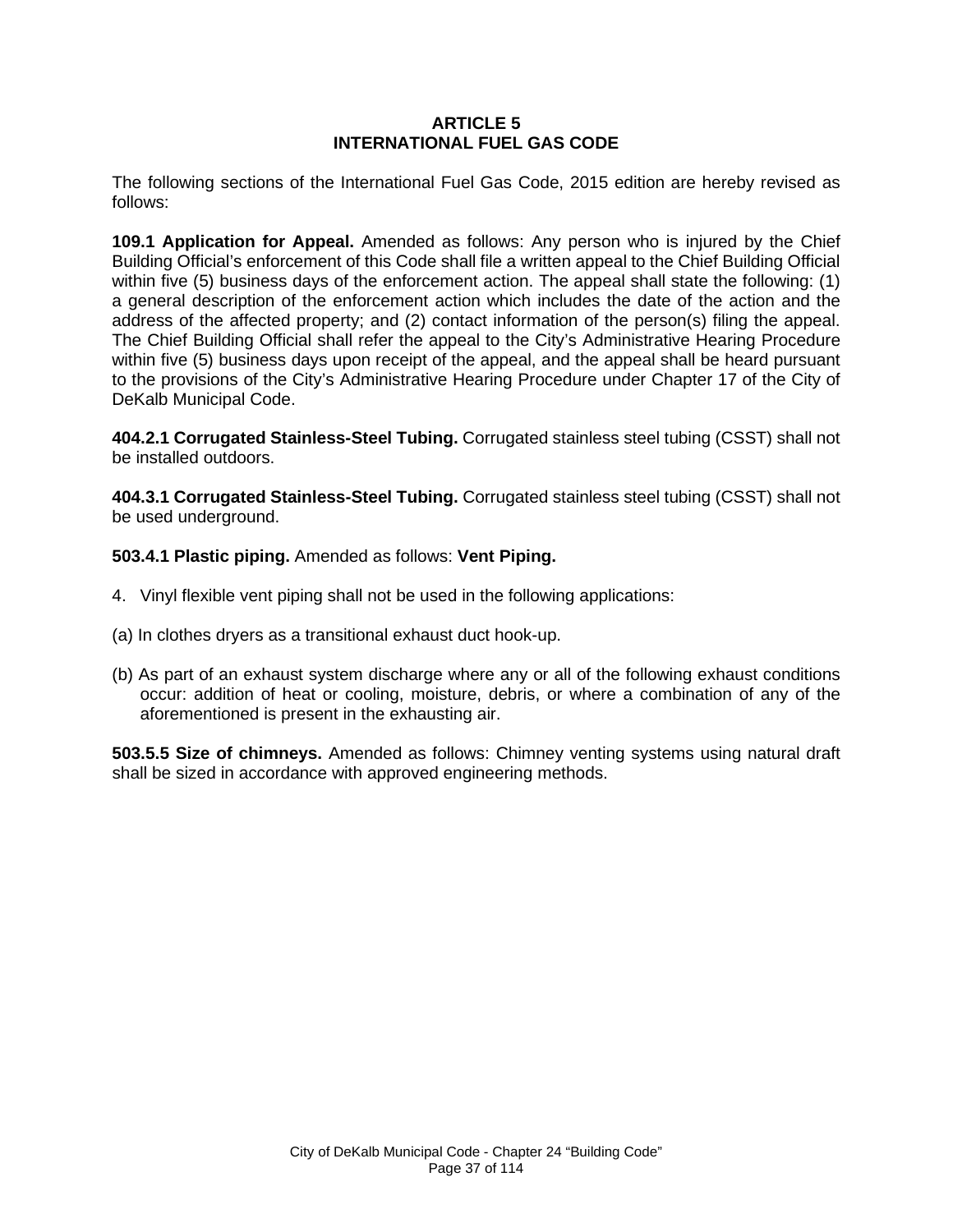### **ARTICLE 6 INTERNATIONAL SWIMMING POOL AND SPA CODE**

The following sections of the International Swimming Pool and Spa Code, 2015 edition are hereby revised as follows:

**[A] 108.1 Application for Appeal.** Amended as follows: Any person who is injured by the Chief Building Official's enforcement of this Code shall file a written appeal to the Chief Building Official within five (5) business days of the enforcement action. The appeal shall state the following: (1) a general description of the enforcement action which includes the date of the action and the address of the affected property; and (2) contact information of the person(s) filing the appeal. The Chief Building Official shall refer the appeal to the City's Administrative Hearing Procedure within five (5) business days upon receipt of the appeal, and the appeal shall be heard pursuant to the provisions of the City's Administrative Hearing Procedure under Chapter 17 of the DeKalb Municipal Code.

**202 DEFINITIONS.** For the purpose of this Chapter 24, the following words or groups of words shall have the meanings assigned to them as hereinafter listed:

**Swimming Pool.** Any structure intended for swimming or recreational bathing that contains water over twenty (24) inches deep. This includes in-ground, above-ground and on-ground swimming pools, hot tubs, and spas.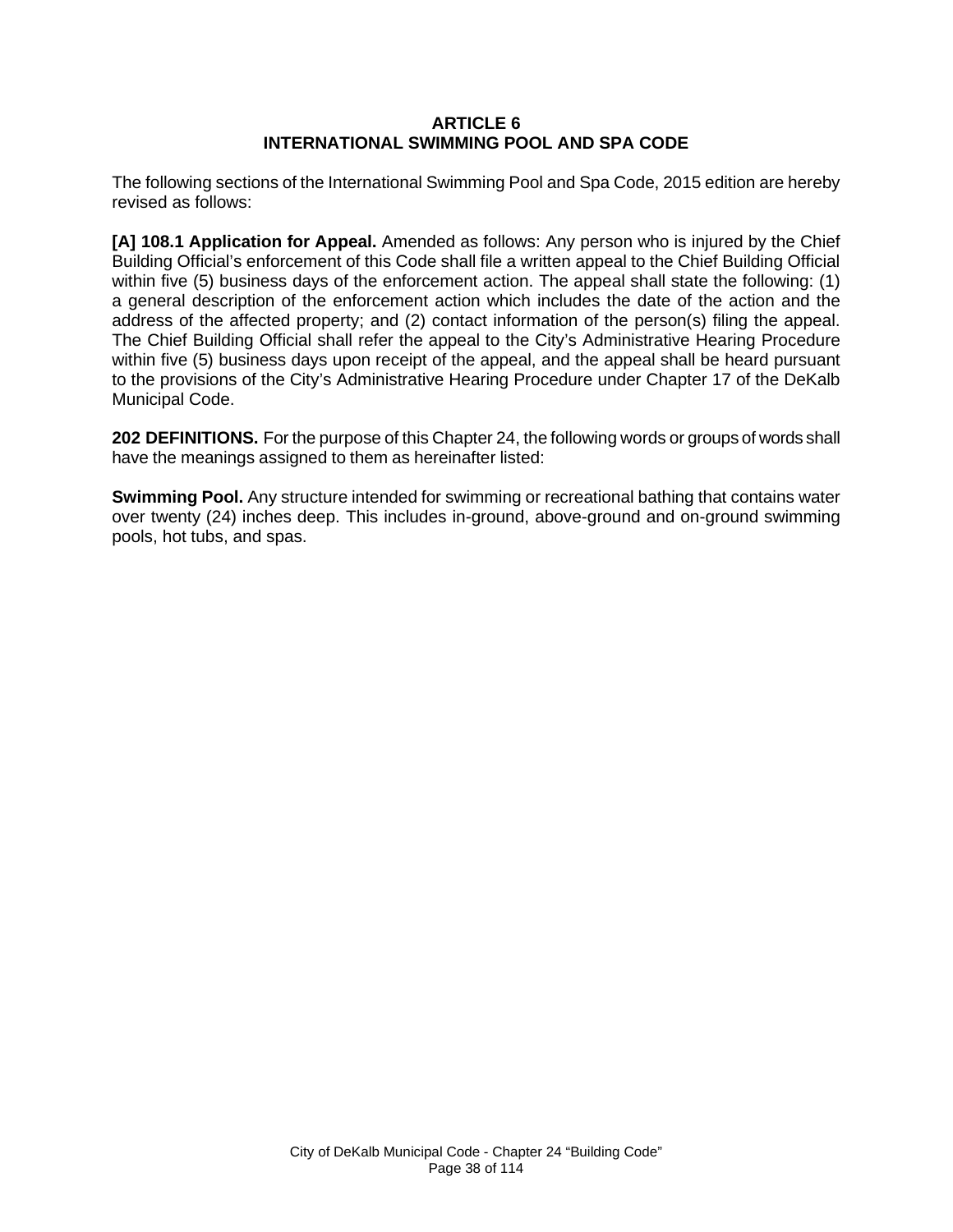## **ARTICLE 7 INTERNATIONAL EXISTING BUILDING CODE**

The following sections of the International Existing Building Code, 2015 edition are hereby revised as follows:

**[A] 112.1 General.** Amended as follows: Any person who is injured by the Chief Building Official's enforcement of this Code shall file a written appeal to the Chief Building Official within five (5) business days of the enforcement action. The appeal shall state the following: (1) a general description of the enforcement action which includes the date of the action and the address of the affected property; and (2) contact information of the person(s) filing the appeal. The Chief Building Official shall refer the appeal to the City's Administrative Hearing Procedure within five (5) business days upon receipt of the appeal, and the appeal shall be heard pursuant to the provisions of the City's Administrative Hearing Procedure under Chapter 17 of the DeKalb Municipal Code.

**1401.2 Applicability.** Amended as follows: Structures existing prior to February 1, 2017, in which there is work involving *additions, alterations or changes of occupancy* shall be made to conform to the requirements of this chapter or the provisions of Chapters 5 through 13. The provisions of Sections 1401.2.1 through 1401.2.5 shall apply to existing occupancies that will continue to be, or are proposed to be, in Groups A, B, E, F, I-2, M, R and S. These provisions shall not apply to buildings with occupancies in Group H or I-1, I-3, or I-4.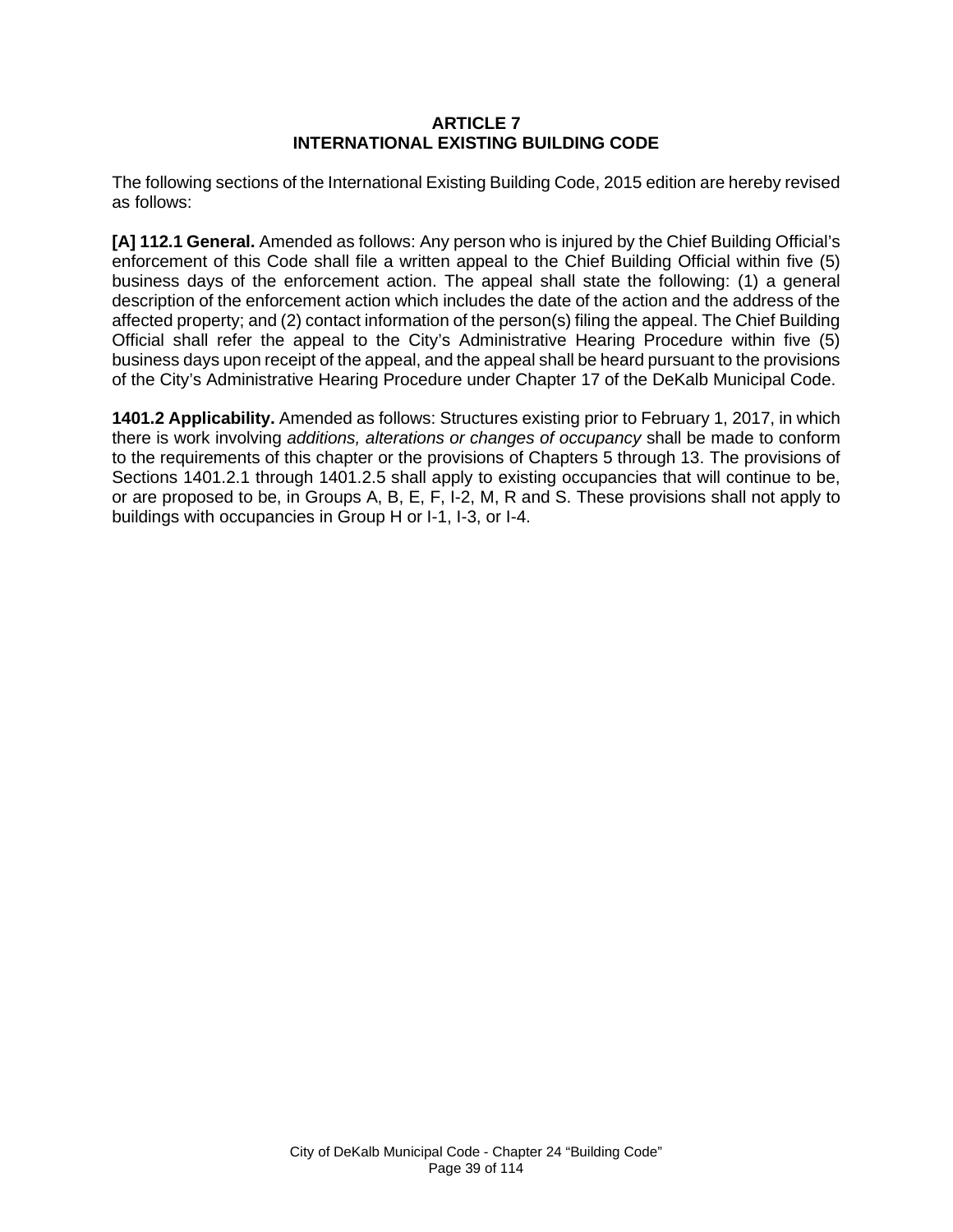# **ARTICLE 8 NATIONAL ELECTRICAL CODE**

The following sections of the National Electrical Code, 2014 edition are hereby revised as follows:

**90.4.1 Chief Electrical Inspector Duties.** The Chief Electrical Inspector shall have the right during reasonable hours to enter any building in the discharge of his/her official duties, or for the purpose of making any inspection or test of the installation or alteration of electrical equipment contained therein, and shall have the authority to cause the turning off of all electrical current and to cut or disconnect any wire where such electrical current is dangerous to life or property or may interfere with the work of the Fire Department when performing its duties.

## **90.4.2 Inspections.**

- 5. The Chief Electrical Inspector or his/her duly authorized representative shall, when requested by the Chief Building Official in the performance of his/her official duties, render unto the Chief Building Official his/her opinion as to the proper installation or alteration of installations of electrical wiring systems and service equipment.
- 6. Upon the completion of the installation or alteration of electrical equipment in any building, it shall be the duty of the person installing or altering the same to notify the Chief Building Official, who shall inspect or cause the work to be inspected with a minimum twenty-four (24) hour notice.
- 7. All wires which are to be hidden from view shall be inspected before concealment, and any person installing such wires shall notify the Chief Building Official, giving him/her twenty-four (24) hours in which to make the required inspection, before such wires are concealed.

**90.4.3 Electrical Branch Wiring; Heating and Cooling.** All new branch wiring, (anytime wire is tied into the main or sub-panel) for the installation of electrical connections of heating equipment, auxiliary equipment and cooling equipment shall require that a permit to be obtained by a licensed and bonded electrical contractor with the City of DeKalb when applying for a heating, cooling unit or both. Any reconnections that are not properly sized or installed shall be corrected by an electrical contractor. Emergency change-outs can be temporarily connected by the heating contractor without an electrical permit.

**ARTICLE 100 DEFINITIONS:** For the purpose of this Chapter 24, the following words or groups of words shall have the meanings assigned to them as hereinafter listed:

**Chief Electrical Inspector.** Chief Building Official who is the authority having jurisdiction and is responsible for administering the requirements of this Code and shall be well versed in approved methods and electrical control for safety to life and property and shall abide by the Electrical Inspector qualifications adopted by the City of DeKalb.

**Electrical Contractor.** Any person engaged in the business of installing or altering by contract electrical equipment for the utilization of electricity for light, heat, or power.

**Electrical Connection.** It shall be unlawful for any electric, light, and power company or of any supplier thereof to make any electrical connection to any building or any other electrical service application until the certificate of inspection has been issued by the Chief Building Official.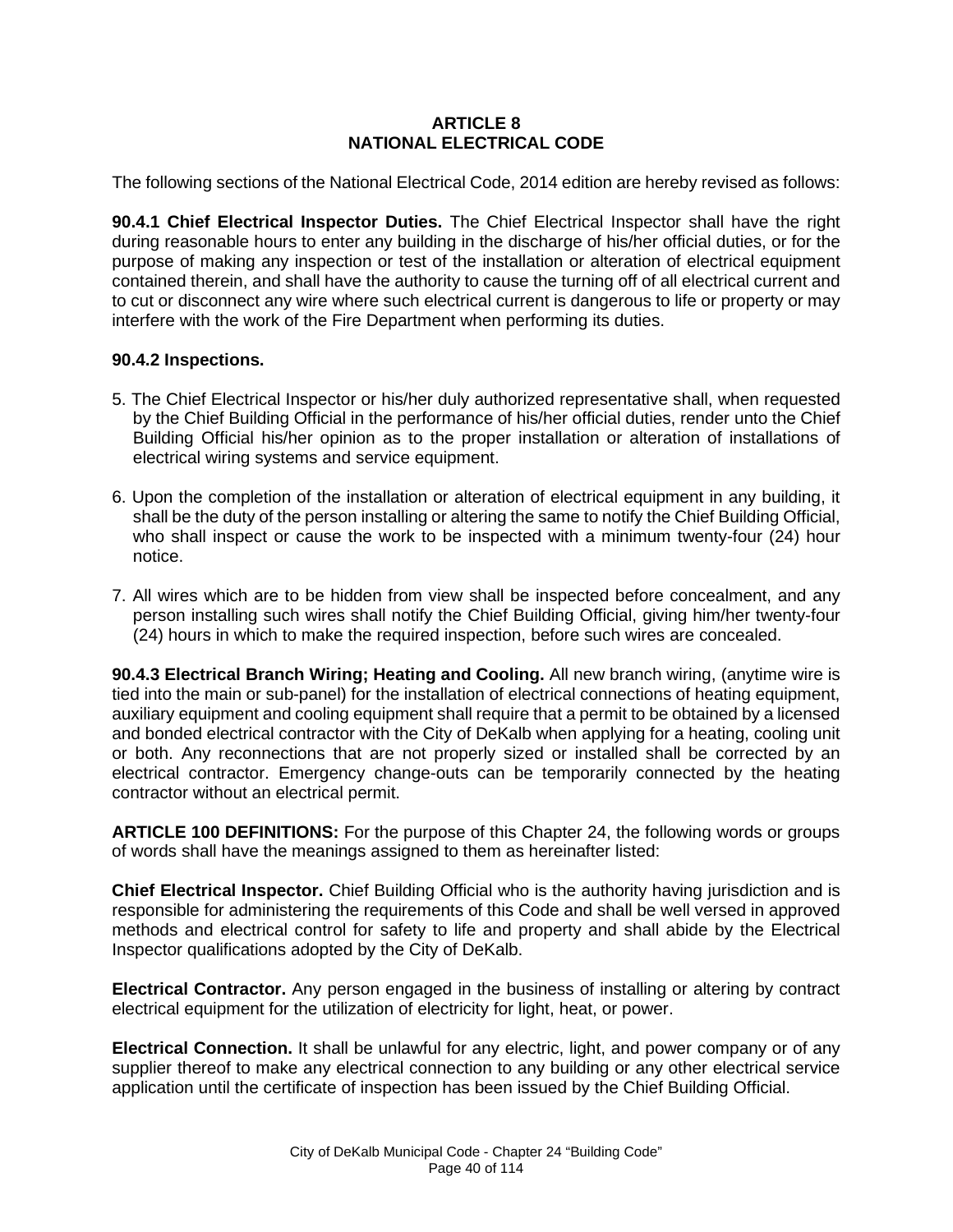**Service Installations.** Services, when installed for connection to local utility supply, shall conform to the rules and regulations of the local electric utility supplier as outlined in the book "Information and Requirements for the Supply of Electric Service" as amended from time to time.

**210.19(A)(5) Microwave Circuits.** The wiring used to supply power to a permanently installed microwave oven shall consist of a minimum of #12 AWG conductors.

**210.70(A)(1) Habitable Rooms.** Amended as follows: At least one wall switch-controlled lighting outlet shall be installed in every habitable room and bathroom. The switch shall be installed at a point of entry to the room. The main lighting outlet in each room may not be fed from the load side of a GFCI device. Unless 210.70(A)(1) Exception No. 1 is applied, provision shall be made in the wiring of each ceiling box of all habitable rooms (excluding dining rooms) for a luminaire to operate independently from a fan.

**210.70(A)(3) Storage or Equipment Spaces.** Amended as follows: For attics, underfloor spaces, utility rooms, each area of an unfinished basement, and equipment spaces, at least one lighting outlet containing a switch or controlled by a wall switch shall be installed. At least one point of control shall be at the usual point of entry to these spaces. A lighting outlet shall be provided within six (6) feet of any equipment requiring servicing.

**210.70(C) Other Than Dwelling Units.** Amended as follows: Delete "containing equipment requiring servicing, such as heating, air conditioning, and refrigeration equipment".

**230.11 Service Modifications.** When any part of the service entrance equipment, branch circuit panel, or conductor is replaced, modified, or required to be repaired, the service in its entirety must be installed to comply with the current codes. The minimum number of poles allowed in a main branch circuit panel shall be 16.

**230.43 Wiring Methods for 1000 Volts, Nominal, or Less.** Amended as follows: Serviceentrance conductors and service laterals overhead shall be installed in accordance with the applicable requirements of this Code covering the type of wiring method used and shall be limited to galvanized steel rigid or intermediate metal conduit, or rigid aluminum conduit. Electrical metallic tubing may be used inside a building or structure.

**230.70(A)(1) Readily Accessible Location.** Amended as follows: The service disconnecting means shall be installed at a readily accessible location, at or near the meter enclosure, outside of a building or structure.

**250.52 Grounding Electrodes.** Amended as follows: A concrete-encased electrode that complies with 250.52(A)(3) will be required in all new construction. (Remainder of article unchanged)

**300.1(A) Wiring Method Requirements.** Amended as follows: All electrical work as to branch wiring, wiring for lights, devices, power, or other purpose in all buildings and structures shall be installed by the use of approved Ferrous metal raceways and their approved fittings and connections (metallic conduit). Except in use groups R-2, three stories or less in height, R-3, R-4 and U where non-metallic sheathed cable is permitted. Approved rigid non-metallic conduit; except where prohibited by the 2014 National Electrical Code, may be used in underground, etc. as accepted according to Article 352, 2014 National Electrical Code.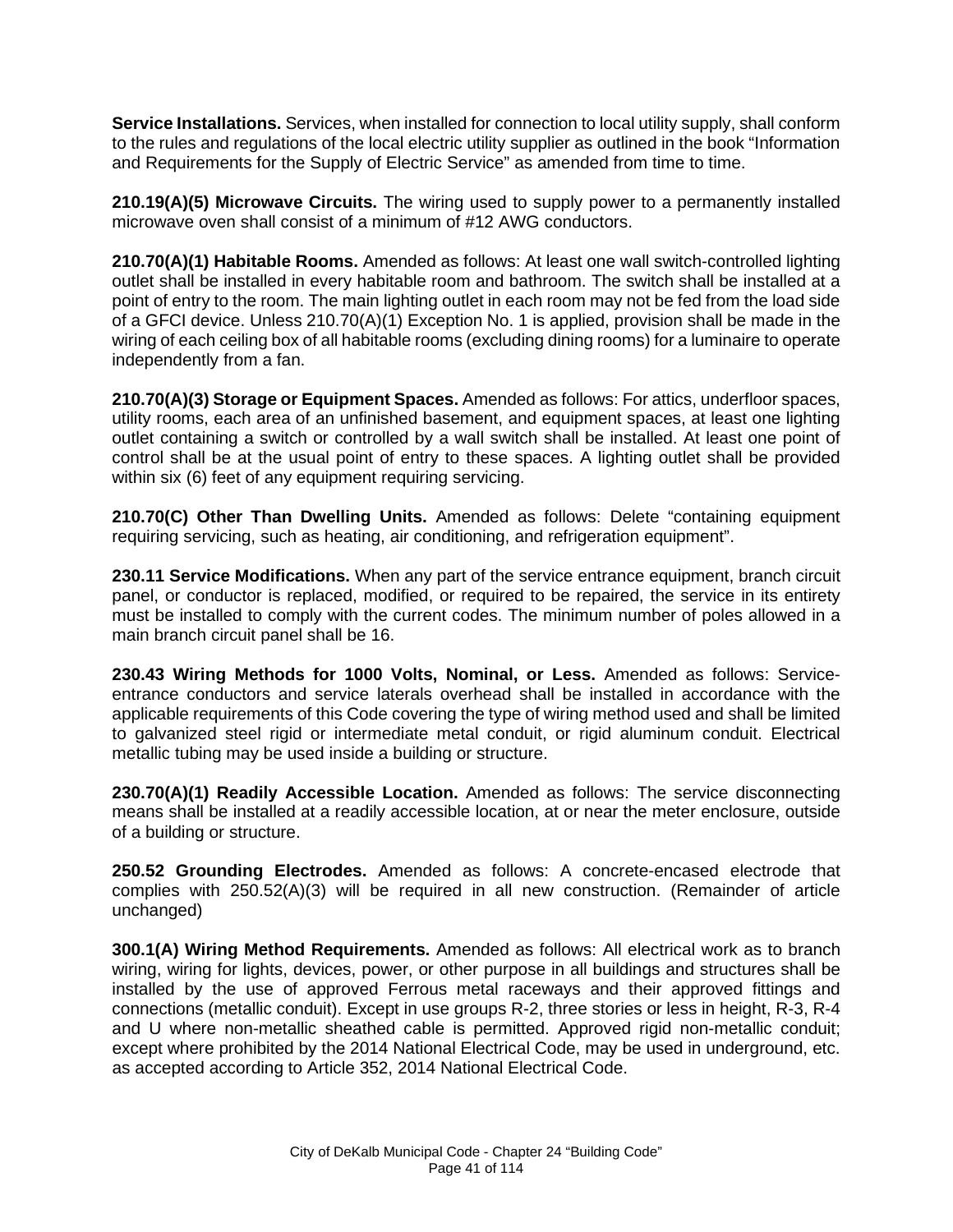All buildings with multiple use groups shall comply with approved ferrous metal raceways throughout the entire building or other approved metal materials according to the 2014 National Electrical Code.

**300.1(D) Mixed Use and Occupancy Buildings.** The entire mixed use and occupancy building shall be wired by the most restrictive code.

**300.5(D)(3) Service Conductors.** Amended as follows: Underground service conductors shall be installed in galvanized rigid metal or intermediate metal conduit. Underground service conductors that are not subject to physical damage may be installed in Schedule 80 rigid electrical nonmetallic conduit, protected by galvanized steel rigid or intermediate metal conduit, or aluminum rigid conduit to a minimum of 450 mm (18 inches) below grade. No exposed nonmetallic conduit shall be allowed. Underground service conductors that are not encased in concrete and that are buried 450 mm (18 inches) or more below grade shall have their location identified by a warning ribbon that is placed in the trench at least 300 mm (12 inches) above the underground installation.

**300.11(A) (3) Tie Wire.** Tie wire shall not be allowed as a sole means of supporting or securing conduit or cable in above ground applications.

**300.13(C) Multiple Conductors.** When more than two conductors from a common circuit enter a box, they must be spliced together, with a single wire added (if applicable) to connect to the device.

**300.13(D) Push-Type Clamping Devices.** No push-type or clamp-type connections for splices or for terminating to devices will be allowed unless the wire connection is secured with a screw or crimping tool.

#### **Exceptions:**

- 1. Disconnecting means for ballasts.
- 2. Factory installed terminations in luminaires.

**310.106(B) Conductor Material.** Amended as follows: Conductors in this article shall be aluminum, copper-clad aluminum, or copper unless otherwise specified. Aluminum and copperclad aluminum conductors shall not be smaller than 2 AWG.

**314.27(A)(2) Ceiling Outlets.** At every outlet used exclusively for lighting, the box shall be designed or installed so that a luminaire or lamp holder may be attached. Boxes shall be required to support a luminaire weighing a minimum of 23 kg (50lbs.). A luminaire that weighs more than twenty-three (23) kg (50lbs.) shall be supported independently of the outlet box, unless the outlet box is listed and marked on the interior of the box to indicate the maximum weight the box shall be permitted to support. In all habitable rooms with a ceiling fixture (other than recessed fixtures), a box rated for ceiling fan support shall be installed.

**320.1 Scope.** Amended as follows: Armored cable. (Type AC, Trade Name BX) is prohibited from use in the City of DeKalb.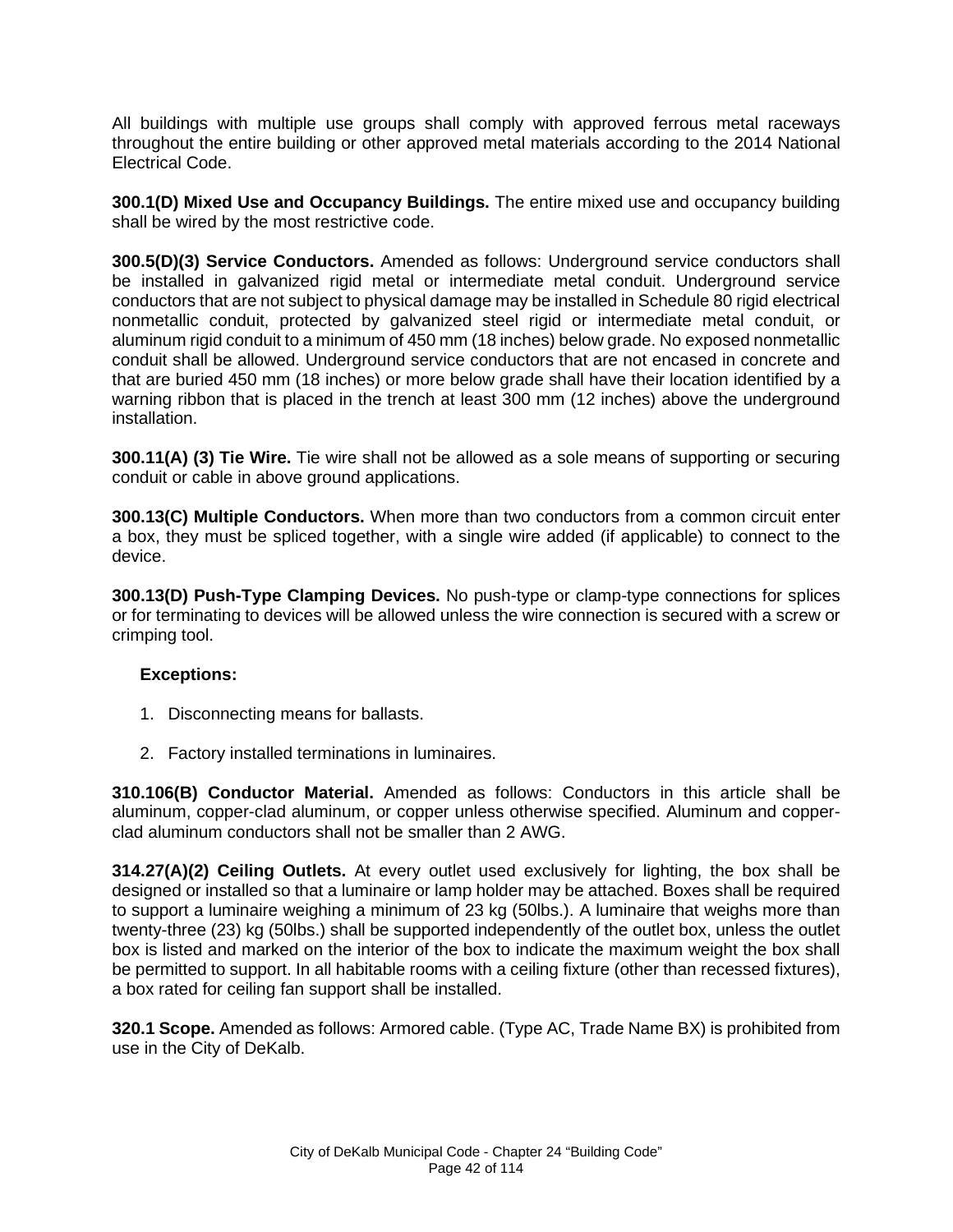**320.2 Definition.** Amended as follows: Type AC cable is a fabricated assembly of insulated conductors in a flexible metallic enclosure. Any other wiring system that references armored cable is not allowed by this Code.

**330.10(A)(1, 5, 6, 7, 8 and 9)** Delete in their entirety.

## **330.10 Uses Permitted.**

- 1. Metal clad cable may be installed in wall locations, and to be limited to three (3) feet from wall location, outward to the ceiling, to a proper junction box.
- 2. Metal clad cable may be fished in walls, ceilings, etc., at required locations as indicated by Article 330.30, A and B.
- 3. Metal clad cable shall not be installed above open ceiling, above dropping ceiling, etc.

**330.23 Inaccessible attics.** Delete in its entirety.

**330.31 Single conductors.** Delete in its entirety.

**330.80 Ampacity.** Delete in its entirety.

**334.10 (1-5) Uses Permitted.** Amended as follows: Type NM, Type NMC, and 334.10 Uses Permitted. Type NM, Type NMC, and Type NMS shall be permitted only in R-2, R-3, and R-4 structures (as defined by the International Building Code) not exceeding three floors above grade.

Add **334.15(D) All Unfinished Areas.** Any exposed cable 2134 mm (7 feet) or closer to the floor must be protected with a durable building material or sleeved in an approved manner.

**334.40(B) Devices of Insulating Material.** Amended as follows: Delete "and for repair wiring in existing buildings where the cable is concealed."

**410.36(B) Suspended Ceilings.** Amended as follows: Framing members of suspended ceiling systems used to support luminaires shall be securely fastened to each other and shall be securely attached to building structure at appropriate intervals. Luminaires smaller than 610 mm by 610 mm (24 inches by 24 inches) shall be securely fastened to the ceiling-framing member by mechanical means such as bolts, screws, rivets. Listed clips identified for the use with the type of ceiling framing members(s) and luminaire(s) shall also be permitted. Fluorescent fixtures 610 mm by 610 mm (24 inches by 24 inches) or larger shall be supported independently of the ceiling grid by at least two wires on opposite corners of the fixture. The same size (or larger) wire used to support the ceiling system shall be used to support the fixture, but in no case shall the wire size be smaller than size No. 12 AWG steel.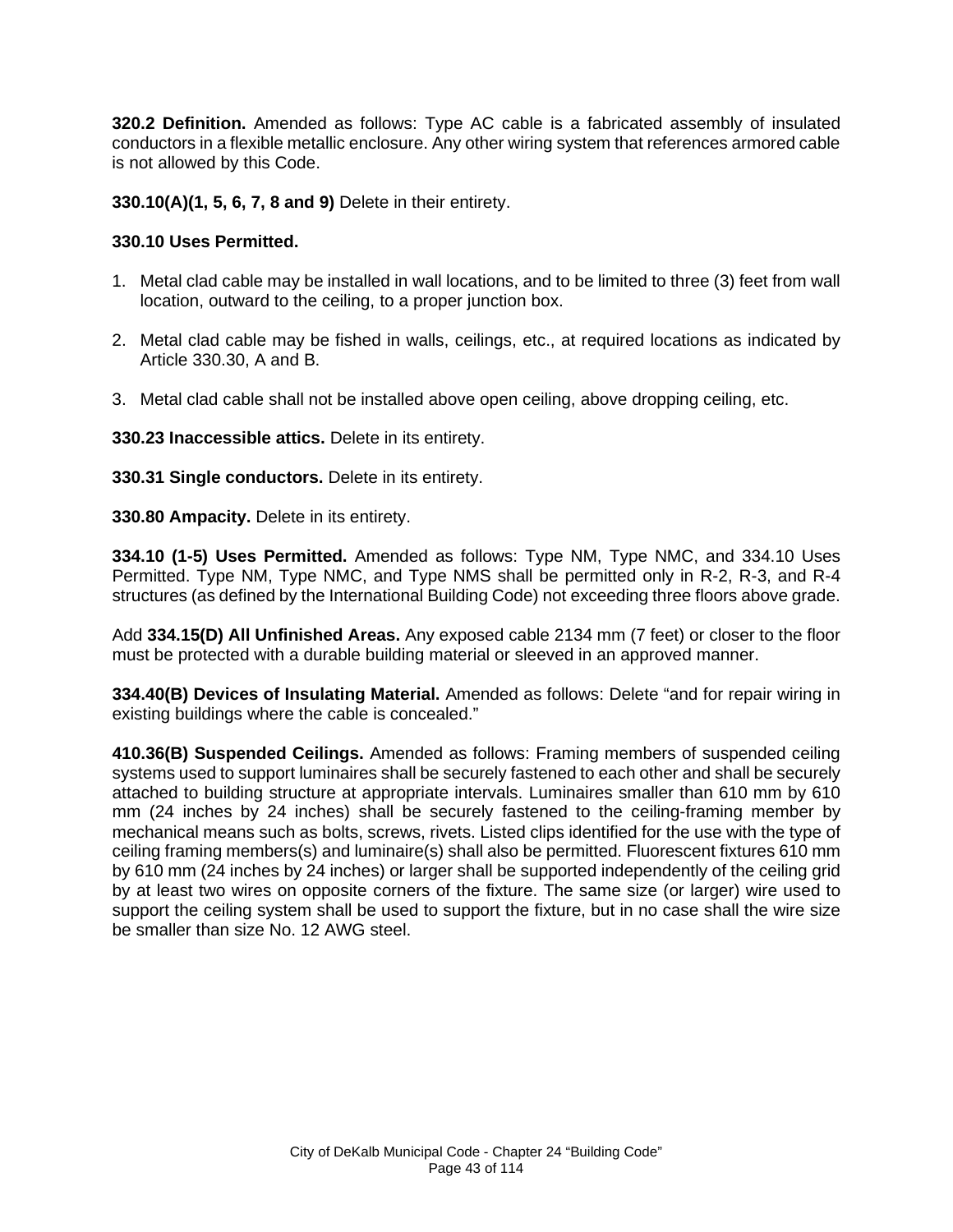## **ARTICLE 9 ILLINOIS PLUMBING CODE**

The following sections of the locally adopted Illinois Plumbing Code, 2014 Edition are hereby revised as follows:

**890.110 Applicability.** Amended as follows: Delete c) and d); add new c), d), and e)

- c) If an existing building or structure is changed from one use to another or from one classification to another, as provided in Appendix A, Table B, it shall be treated as a new building and shall comply with the requirements of this Part and the Illinois Accessibility Code for its new use or occupancy if applicable.
- d) Regardless of the age of the building, where a health or safety hazard exists because of an existing plumbing installation or lack thereof, the owner or his/her agent shall install additional plumbing or make such corrections as may be necessary to abate the hazard or violation of this Part. Existing unused water, waste and vent piping, due to renovation, remodeling or rework of a plumbing system, shall be removed to the main or point of origin and properly capped or plugged.
- e) Existing building shall comply with the International Property Maintenance Code as amended.

## **890.120 DEFINITIONS.**

**Building Drain.** That part of the lowest horizontal piping of a drainage system which receives the discharge from soil, waste, and other drainage pipes inside the walls of the building and conveys it to the building (house) sewer. The building drain's developed length terminates five (5) feet outside the building foundation wall. (See Appendix B: Illustration F.) Exception, when a building drain discharges into any exterior type of interceptor/separator, the developed length terminates five (5) feet past the outlet of such trap/interceptor, unless such outlet reenters the building.

**Building Sewer.** That part of the horizontal piping of a drainage system which extends from the end of the building drain receives the discharge of the building drain and conveys it to a public sanitary sewer or private sewage disposal system. The building sewer commences five (5) feet outside the building foundation wall. (See Appendix B: Illustration F.) Exception: When a building drain discharges into any exterior type of interceptor/separator, the developed length terminates five (5) feet past the outlet of such trap/interceptor, thus commences the building sewer. The Chief Building Official of the jurisdiction shall cause to have inspections of all portions of the sewer system up to main connection in street or alley.

# **Plumbing Inspector.**

- a) The position of Plumbing Inspector shall be an Illinois Certified Plumbing Inspector as prescribed by the Illinois Plumbing License Law, Subpart G: Certification of Plumbing Inspectors an Illinois licensed plumber as defined by the Illinois Plumbing Code. The Plumbing Inspector shall be responsible to the Chief Building Official.
- b) The Plumbing Inspector or his/her designee shall have the right during reasonable hours to enter any building or structure in the discharge of his/her official duties, or for the purpose of making any inspection of the installation, alteration or replacement of plumbing fixtures or the plumbing system therein, and shall have the authority to order the removal of illegal or unsafe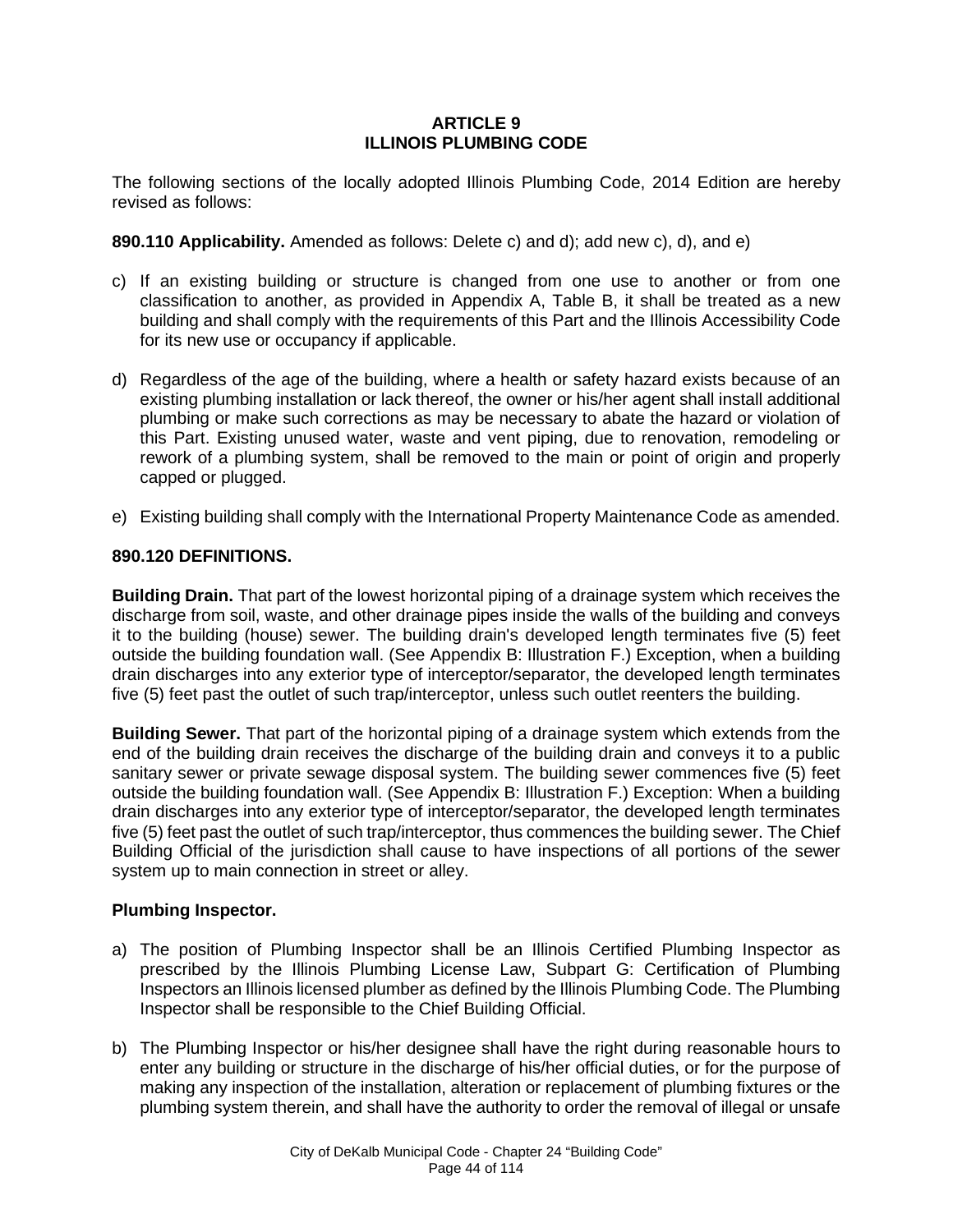conditions, to require the necessary safeguards during construction, and to insure compliance with the locally adopted State of Illinois Plumbing Code, inclusive of these sections as amended in Chapter 24 of the City of DeKalb Municipal Code.

- c) The Plumbing Inspector or his/her designee shall enforce all of the provisions of this Code along with local amendments and shall act on any question relative to the installation, alteration, repair, maintenance or operation of all plumbing systems, devices and equipment except as otherwise specifically provided for by statutory requirements or as provided for in the 2014 edition of the Illinois State Plumbing Code or as amended in the future. The Plumbing Inspector shall have authority as necessary in the interest of public health, safety and general welfare to adopt and promulgate rules and regulations to interpret and implement the provisions of this Code to secure the intent thereof and to designate requirements applicable because of local climatic or other conditions. Such rules shall not have the effect of waiving structural or fire performance requirements specifically provided for in this Code, or of violating accepted engineering practice involving public safety.
- d) Whenever there are practical difficulties involved in carrying out the provisions of local Plumbing Amendments, the Plumbing Inspector or his/her designee shall have the authority to grant modifications for individual cases, provided the Plumbing Inspector shall first find that special individual reason that makes the strict letter of these Plumbing Amendments impractical and the modification is in conformity with the intent and purpose of this Code and that such modification does not lessen health, life and fire safety requirements. The details of action granting modifications shall be recorded and entered in the files of the Building Division.
- e) The Plumbing Inspector or his/her designee charged with the enforcement of this Code and local Plumbing Amendments, while acting for the jurisdiction, shall not thereby be rendered liable personally, and is hereby relieved from all personal liability for any damage accruing to persons or property as a result of any act required or permitted in the discharge of official duties.
- f) The Plumbing Inspector or his/her designee shall not be liable for costs in any action, suit or proceeding that is instituted in pursuance of the provisions of this Code and local Plumbing Amendments, and any officer of the Building Division, acting in good faith and without malice, shall be free from liability for acts performed under any of its provisions or by reason of any act or omission in the performance of official duties in connection therewith.

**Private or Private Use.** In the classification of plumbing fixtures, private applies to only plumbing fixtures/appurtenances in residences and apartments where the fixtures/appurtenances are intended for the use of a single family or an individual; hand washing stations (lavatories) within residents' rooms, within shared or common resident restrooms, or designated for staff use only in hospitals/long-term care units/mental health facilities, and hand washing stations where food is being prepared.

**Public or Public Use.** Any installation or use of plumbing fixtures/appurtenances for facilities except those in residences and apartments. Private bathrooms of hotels/motels are considered to be public use.

**Quick Closing Valve.** A valve or faucet that closes automatically when released or one that has fast action closing, or one that closes with one-half (1/2) turn or less.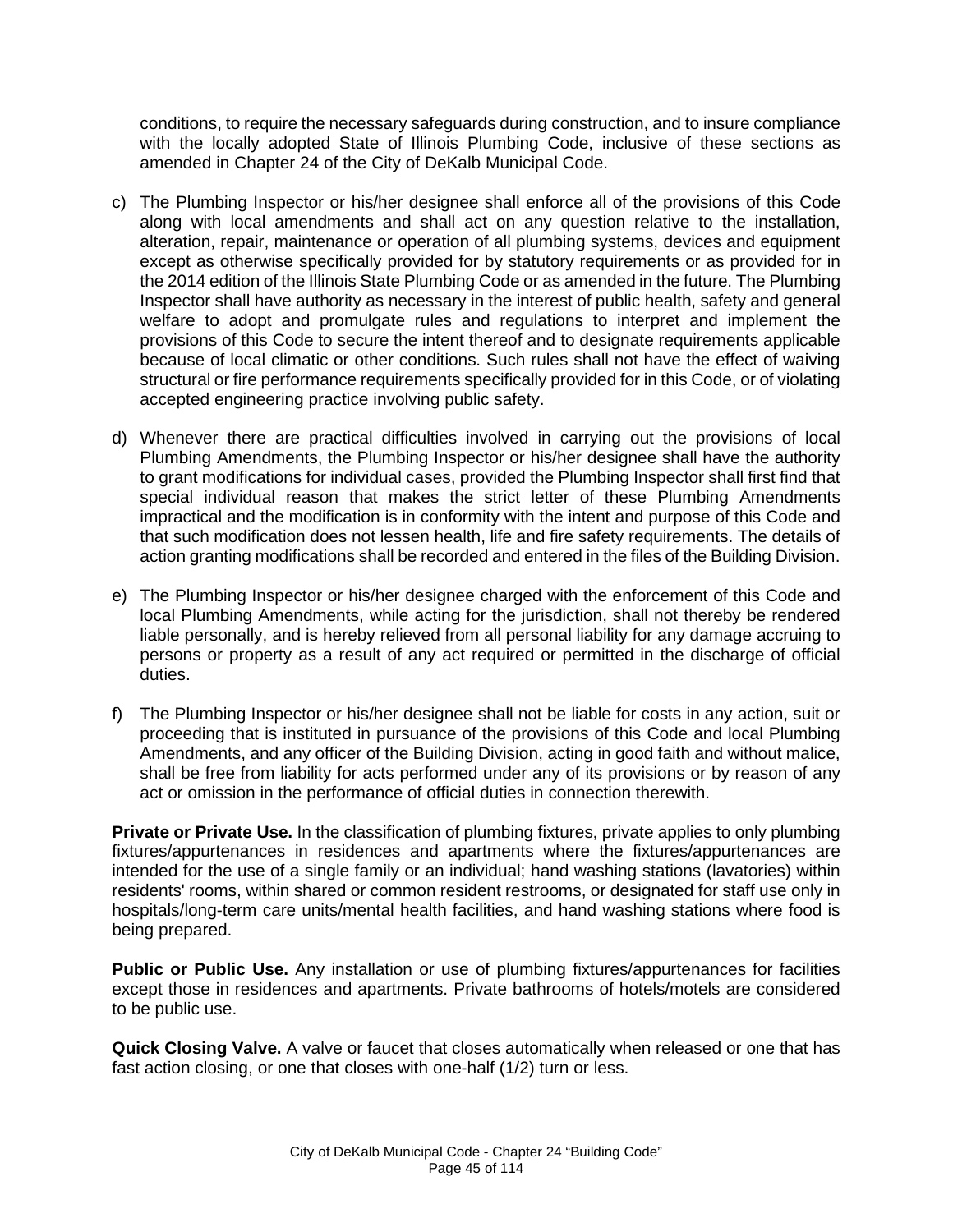**Wet Vent.** A vent which also serves as a drain. A vent which receives the discharge of gravity drained gray water wastes. (See Appendix B: Illustration Y.) Vents receiving discharges from water closets, urinals and any pumped discharged fixture(s) are prohibited.

# **890.140 Repairs and Alterations.** Amended as follows: Delete c); add new c).

c) Health and Safety. Where a health or safety hazard exists because of an existing plumbing installation or lack thereof, the owner or his/her agent shall install additional plumbing or make such corrections as may be necessary to abate the hazard or violation of this Part. In the process of repairing or replacing an existing building sewer constructed of bituminized fiber pipe, when technically feasible and with regards to practicability, the entire building sewer from the connection to the sewer main to the building structure shall be replaced with approved materials as listed for building sewers and drains. The plumbing inspector will review all cases in which the complete removal of bituminized fiber pipe cannot be achieved and render a decision based on site restraints and or conditions that prevent such provision of this requirement.

## **890.150 Workmanship.** Amended as follows: Delete b) and c); add new b), c) and d).

- b) In the process of installing or repairing any part of a plumbing system, the floors, walls, ceilings, tile work, or any other part of the building or premises which must be changed, altered or replaced shall be left in a safe structural condition so as not to pose a health or safety hazard. A framing member shall not be cut, notched or bored in excess of limitations specified in the International Building Code.
- c) Exterior/interior openings through walls, floors, and ceilings shall have the annular space around pipes properly closed to prevent the entrance of mice, rats or other rodents. Exterior wall openings shall be made water-tight. Penetrations of floor/ceiling assemblies and assemblies required to have a fire-resistance rating shall be protected in accordance with the International Building Code.
- d) In all buildings where the above ground DWV system is constructed of PVC materials and whereby other non-plumbing systems exist that is installed with similar/identical piping materials, the DWV system or the other non-plumbing system shall be properly labeled to distinguish itself from all other such systems. Labels shall be installed at sufficient intervals on piping to provide ready visibility at changes of direction or branches of the piping, at each side of penetrations of walls, floors, roofs or similar barriers. Identification may be applied by paint and stencils, manufactured markers or stamping. Labeling and their attachments shall be durable and corrosion resistant for the environment to which they are exposed. All piping exposed within plenums shall comply with the provisions of the International Mechanical Code.

#### **890.170 Sewer and/or Water Required.** Amended as follows: Add new e).

e) Private property building sewer systems and repairs of such shall only be installed by a registered Illinois Plumbing Contractor/ licensed Plumber. No homeowner shall be permitted to install his/her her own sewer service or system.

**890.180 Sewer and Water Pipe Installation.** Amended as follows: Add a) 1) and 2); delete c) and e); add new c), e) and g).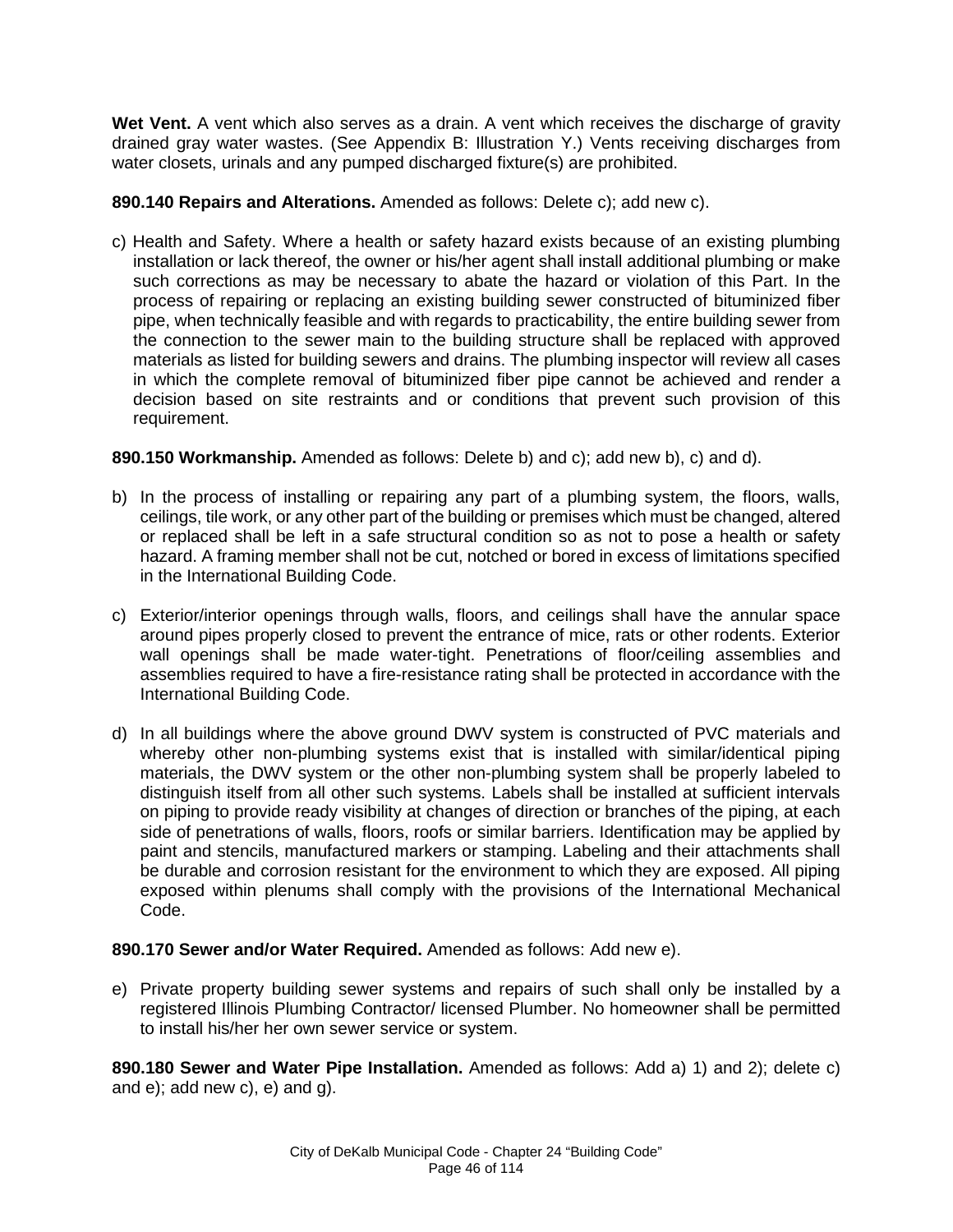- 1) Sewer trenching and/or tunneling not to exceed ten (10) feet total distance.
- 2) Ditches shall be left accessible for inspection of sewer and/or water piping.
- c) Breakage and Corrosion. Pipes passing under or through walls or floors shall be protected from breakage caused by stress or strain. Pipes passing under or through cinder, concrete or other corrosive material shall be protected from external corrosion, stress, or strain by a protecting sleeve or a wrap-on material. (See Appendix B: Illustration AA.) Ferrous piping installed underground for the purpose of potable hot water distribution shall be protected from external corrosion or stress by providing a protecting sleeve or wrap-on material for its entire length underground and to the point just above any floor/wall where protection is not required. Any piping subject to undue corrosion, erosion or mechanical damage shall be protected in an approved manner.
- e) Buried Piping Parallel to Footings. No buried piping shall be laid parallel to inside or outside footings in a ratio closer than "one foot to one foot" of the bottom edge of the footing. All piping installed parallel to footings shall comply with the provisions of the International Building Code.
- g) Material backfill shall be compacted clay suitable for damming of ground water for the building drain penetrating the footing or foundation.

# **890.200 Operation of Plumbing Equipment.** Amended as follows: Delete b); add new b).

b) No groundwater, roof drainage, discharges from footing tile drains or other storm water wastes shall be discharged into the sanitary drainage system. Exception: Sump discharges from elevator pits are exempt and may indirectly discharge to the storm or sanitary.

**890.320 Types of Joints.** Amended as follows: Delete d) and l) 2) B); add new d) and l) 2) B).

d) Soldered Joints. The surface to be soldered shall be cleaned bright. The joints shall be properly fluxed (lead free and water soluble) conforming to ASTM Standard B813-1993 and made with approved lead-free solder conforming to ASTM Standard B32-1989. Joints in copper water tubing shall be made with approved cast bronze or wrought copper pressure fittings, properly soldered together. All solders or flux containing more than 0.2% lead shall bear a warning label which states that the solder or flux is not approved for private or potable water use as required by Section 4 of the federal Hazardous Substances Act (15 USC 1263). Use of this product in the making of joints or fittings in any private or public potable water system is prohibited. No part of a DWV (drain, waste and vent) system shall be joined or fitted with a solder or flux containing more than 0.2% lead. Soldered joints are prohibited for underground water services and distributions systems. Joints for underground water services and distribution systems shall comply with the requirements of section 890.330 b).

l)

2)

B) Polyvinyl chloride (PVC) or chlorinated polyvinyl chloride (CPVC) pipe shall be installed with solvent welded or flanged joints only. The pipe shall not be threaded. Transition to metallic plumbing appliances/appurtenances, faucets and equipment or other piping shall be readily accessible and made with the use of adaptor fittings. The

a)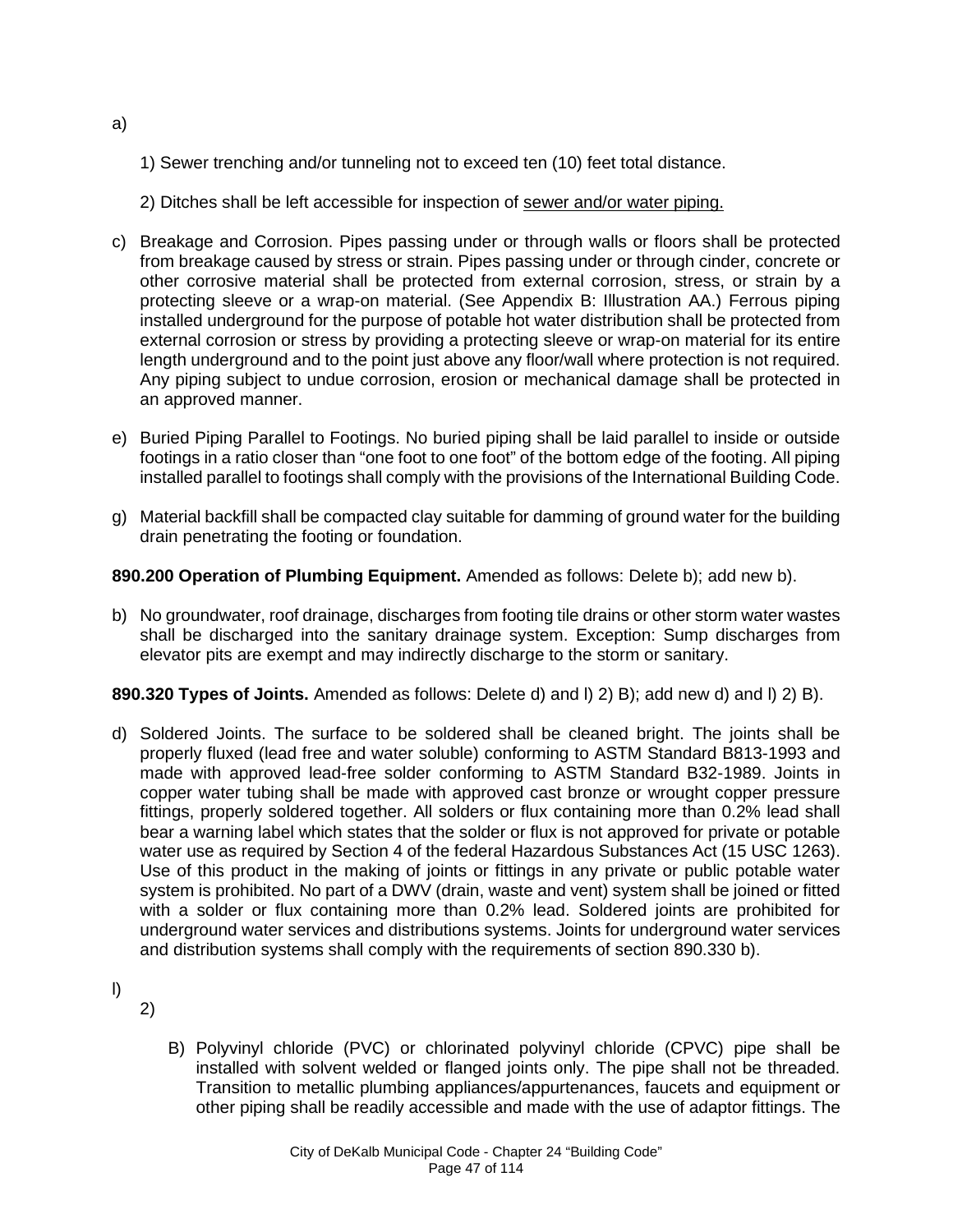fittings shall be molded from polyvinyl chloride/chlorinated polyvinyl chloride. The primer and solvent cement used shall be in accordance with the manufacturer's recommendation for polyvinyl chloride/chlorinated polyvinyl chloride piping.

**890.350 Unions.** Amended as follows: Delete a) and b); add new a) and b).

- a) Drainage System. Unions may be used in the trap seal and on the inlet and outlet side of the trap. Unions shall have metal to metal seats except that plastic unions may have plastic to plastic seats. Unions are not permitted in any concealed or inaccessible portion of the drainage system.
- b) Water Supply System. Unions in the water supply system shall be metal to metal with ground seats, except that plastic to metal unions may utilize durable, non-toxic, impervious gaskets. Unions between copper pipe/tubing and dissimilar metals shall either be made with a brass converter fitting or be a dielectric type union. Unions are not permitted in any concealed or inaccessible portion of the water distribution system.

**890.410 Fixture Traps/Continuous Waste.** Amended as follows: Delete b), c) and f); add new b), c), and f); add new k) 7).

- b) Distance of Trap to Fixture. The developed length from the fixture outlet to the trap weir shall not exceed twenty-four (24) inches, except when an interceptor is used as a trap, it shall be located as close as possible to the fixture. The maximum developed length from the fixture outlet to the inlet of the interceptor shall not exceed five (5) feet. (See Appendix D: Illustration B.) The standpipe inlet for an automatic clothes washer shall not exceed forty-eight (48) inches maximum and eighteen (18) inches minimum in length above the weir of the trap.
- c) Trap Size. The size of trap for a fixture shall comply with Appendix A: Table E for minimum size of traps. No trap shall be larger than the fixture drain or fixture outlet to which it is connected or the drainage pipe into which it directly discharges. Exception for underground fixture and trap drains, whereby the minimum size trap size is two (2) inches in diameter and are indirectly discharged.
- f) Trap Seal. Each trap shall have a water seal of two (2) inches except where a deeper seal is required to prevent the loss of the trap seal by evaporation. Where loss of the trap seal may occur due to evaporation, one of the following shall be used:
	- 1) Mineral oil may be added to the trap.
	- 2) A deeper seal not to exceed eight (8) inches may be used.
	- 3) An approved automatic trap primer may be used.
- k) Prohibited Traps. Use of the following traps is prohibited (see Appendix D: Illustration E):
	- 7) Drum traps.

**890.420 Pipe Cleanouts.** Amended as follows: Delete a); add new a).

a) Location of Cleanouts Within a Building Drain/Building Sewer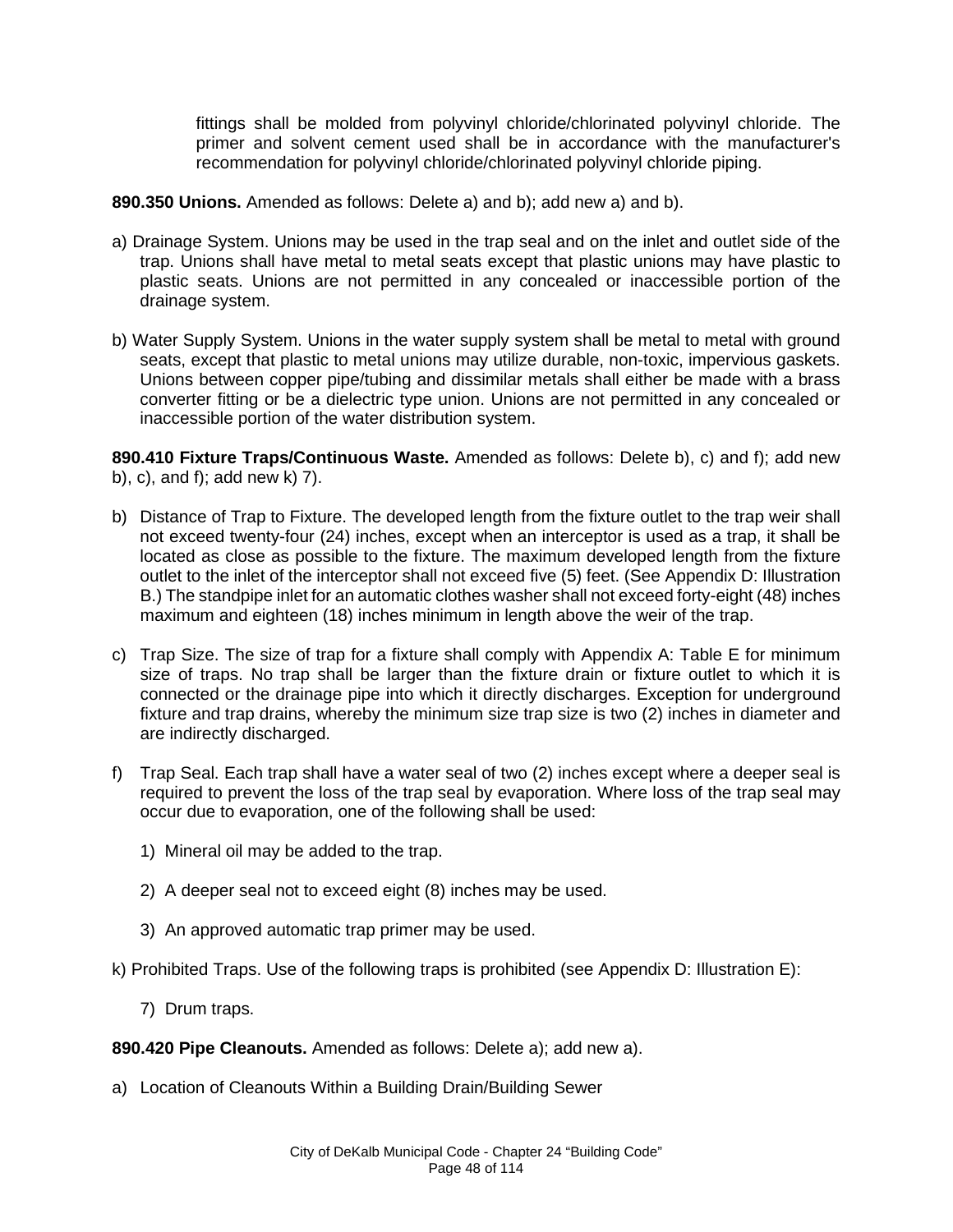# **890.510 Grease Interceptor Requirements.** Amended as follows: Add a) 7).

- a)
- 7) All new or altered installations serving institutions or commercial establishments in which grease, fats, culinary oil, or similar waste products from kitchens or food processing areas, or in which grease, fats, or culinary oils are wasted in connection with utensil, vat, dish, or floor cleaning processes shall install grease interceptors. All waste lines and drains carrying culinary oil, grease, or fats in the above type establishments shall be directed to one or more interceptors before connecting to the plumbing system. If interceptors are located outside the building, they shall be accessible for maintenance purposes within ten (10) feet of the building.

**890.520 Gasoline, Oil and Flammable Liquids.** Amended as follows: Delete b) and d) 1), 2), 3) and 5); add new b) and d) 1), 2), 3) and 5).

- b) Commercial and residential vehicle storage areas greater than 1,000 square feet with floor or trench drains installed shall comply with subsection  $(c)(1)$ ,  $(2)$  or  $(3)$  of this Section. Exception: residential garages with fewer than five (5) vehicle bays or less than 1,000 square feet are exempted from this requirement when floor or trench drains are installed.
- d) 1) Gas and oil interceptors shall be of cast iron, steel, polyethylene, polymer concrete or equally durable fiberglass materials suitable for gas and oil. Fiberglass interceptors shall not be used for receiving any substance other than gas and oil. Poured concrete interceptors are prohibited. The installation and construction of all gas and oil interceptor shall comply with the requirements of NFPA 30 Flammable and Combustible Liquids Code, NFPA 30A Code for Fuel Dispensing and Repair Garages, NFPA 68 Guide for Vent of Deflagrations, and NFPA 69 Standard on Explosion Prevention System.
	- 2) Each gas and oil interceptor or basin shall be provided with a heavy metal cover which shall be bolted into place and made gas and watertight.
	- 3) Each gas and oil interceptor and, if provided with separate compartments, each compartment and basin shall be provided with a vent of at least two (2) inches, which shall extend independently to the outer air serving as a local ventilating pipe. Two or more compartment vents may be connected to a common header which shall be installed at least six (6) inches or higher than the lowest floor/trench drain served and extend to the outer air as a local ventilating pipe terminal. Floor or trench drains vents are not permitted to be connect neither to this header nor to any other portion of the sanitary venting system.
	- 5) Floor or trench drains vents that serve in conjunction with a gas and oil interceptor or basin(s) shall connect to a properly sized vent stack terminating to the atmosphere based on total vent fixture units being served by that stack vent or each floor/trench drain vent stack may terminate independently to the outer air as a vent terminal.

# **890.690 Shower Receptors and Compartments.** Amended as follows: Delete b); add new b).

b) Water Temperature Safety. All shower compartments and shower-bath combinations shall be provided with an automatic safety water mixing device to prevent sudden unanticipated changes in water temperature or excessive water temperatures. The automatic safety water mixing device shall comply with ANSI/ASSE 1016-1996, in accordance with Section 890.210,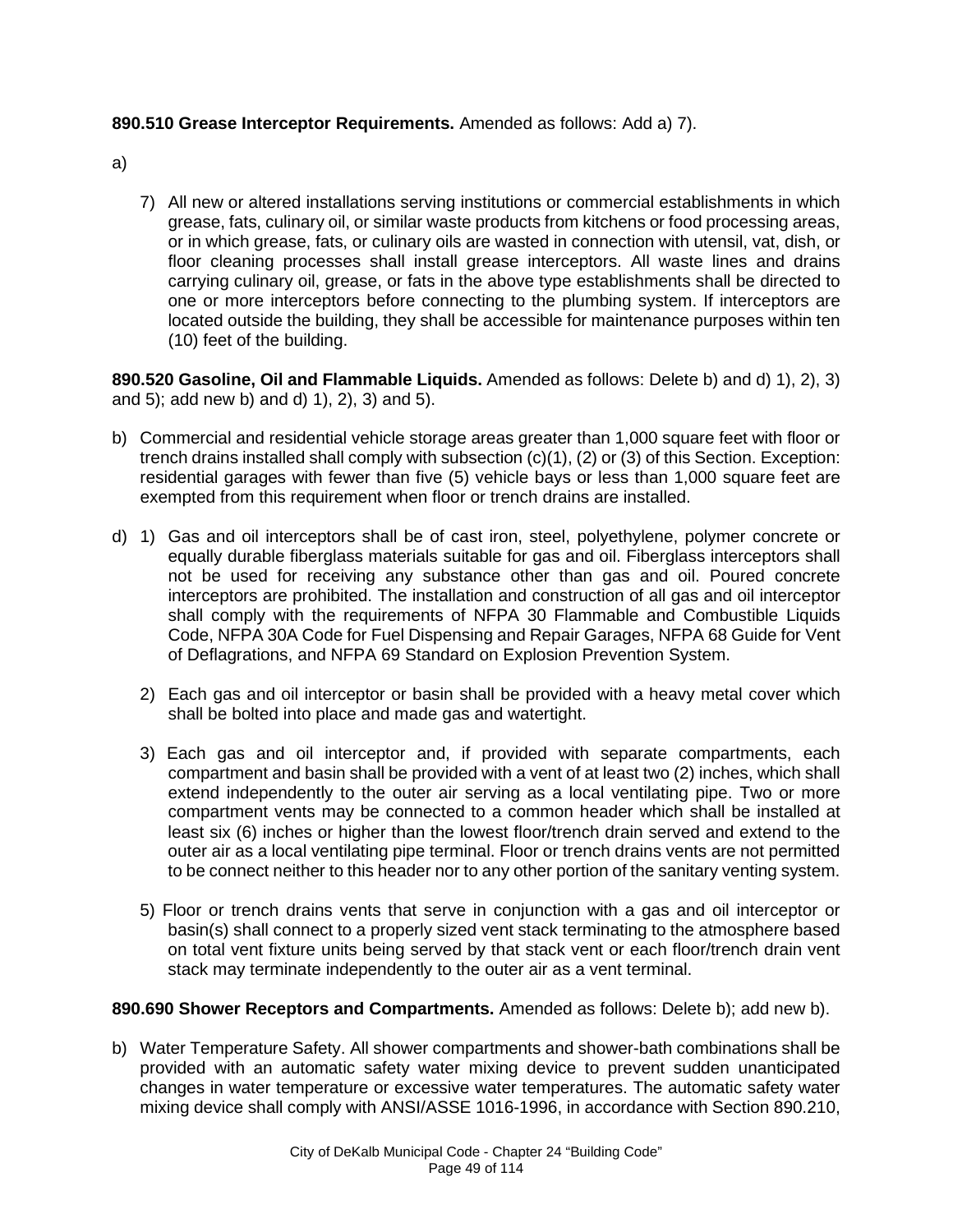and be designed with a maximum handle rotation limit/stop, or comply with ASSE 1017-1998, in accordance with Section 890.210. The automatic safety water mixing device shall be adjusted to a maximum setting of 115° F for private use and 110° F for public use at the time of installation. The temperature of mixed water provided to multi-shower units or gang showers shall be controlled by a master automatic safety water mixing device or the mixed water temperature for such showers shall be individually regulated by automatic safety mixing valves for each shower unit. A hot water heater thermostat shall not be an acceptable alternative water temperature control device.

# **890.720 Drinking Fountains.** Amended as follows: Delete e) and f); add new e) and f).

- e) Installation and Location. Drinking fountains shall not be installed as an integral part of or connected to any other plumbing fixture, such as a lavatory or sink, nor shall a drinking fountain be installed in a restroom or toilet room, except those in correctional facilities. Drinking fountains required by this part, with gross floor area of 5,000 or more square feet or an occupancy that exceeds more than two single user restrooms in the space shall provide a "hi-lo" ADA approved drinking fountain and shall be made accessible to the public and located on an accessible route according to the requirements set forth by the Illinois Accessibility Code and the Illinois Plumbing Code.
- f) Substitution. Whenever a drinking fountain is required by this Part, bottled drinking water or a water dispensing faucet (water station) may be substituted for a drinking fountain, provided drinking water is accessible to the public and is not more than fifty (50) percent of the minimum required drinking fountains based on building use and occupancy. When bottled drinking water is provided in lieu of a drinking fountain, the bottled water used must be commercially sealed in accordance with the Bottled Water Act [815 ILCS 310] or must comply with the Department's Public Area Sanitary Practice Code (77 Ill. Adm. Code 895).

#### **890.740 Kidney Dialysis Machines.** Amended as follows: Delete d); add new d).

d) Discharge. The discharge for each dialysis unit or machine, portable or stationary, shall be provided with an individual indirect waste connection to the sanitary drainage system by means of an approved air gap. Each standpipe shall be individually trapped and vented.

#### **890.750 Hydromassage/Whirlpool Bathtubs.** Amended as follows: Add c), d), and e)

- c) Manufacturer's instructions. The product shall be installed in accordance with the manufacturer's installation instructions.
- d) Access to pump. Access shall be provided to circulation pumps in accordance with the fixture or pump manufacturer's instructions. Where the manufacturer's instructions do not specify the location and minimum size of field-fabricated access openings, and where pumps are located more than two (2) feet (609 mm) from the access opening, an 18-inch by 18-inch (457 mm by 457 mm) minimum sized opening shall be installed. A door or panel shall be permitted to close the opening. In all cases, the access opening shall be unobstructed and the size necessary to permit the removal and replacement of the circulation pump.
- e) Leak testing. Leak testing and pump operation shall be performed in accordance with the manufacturer's installation instructions.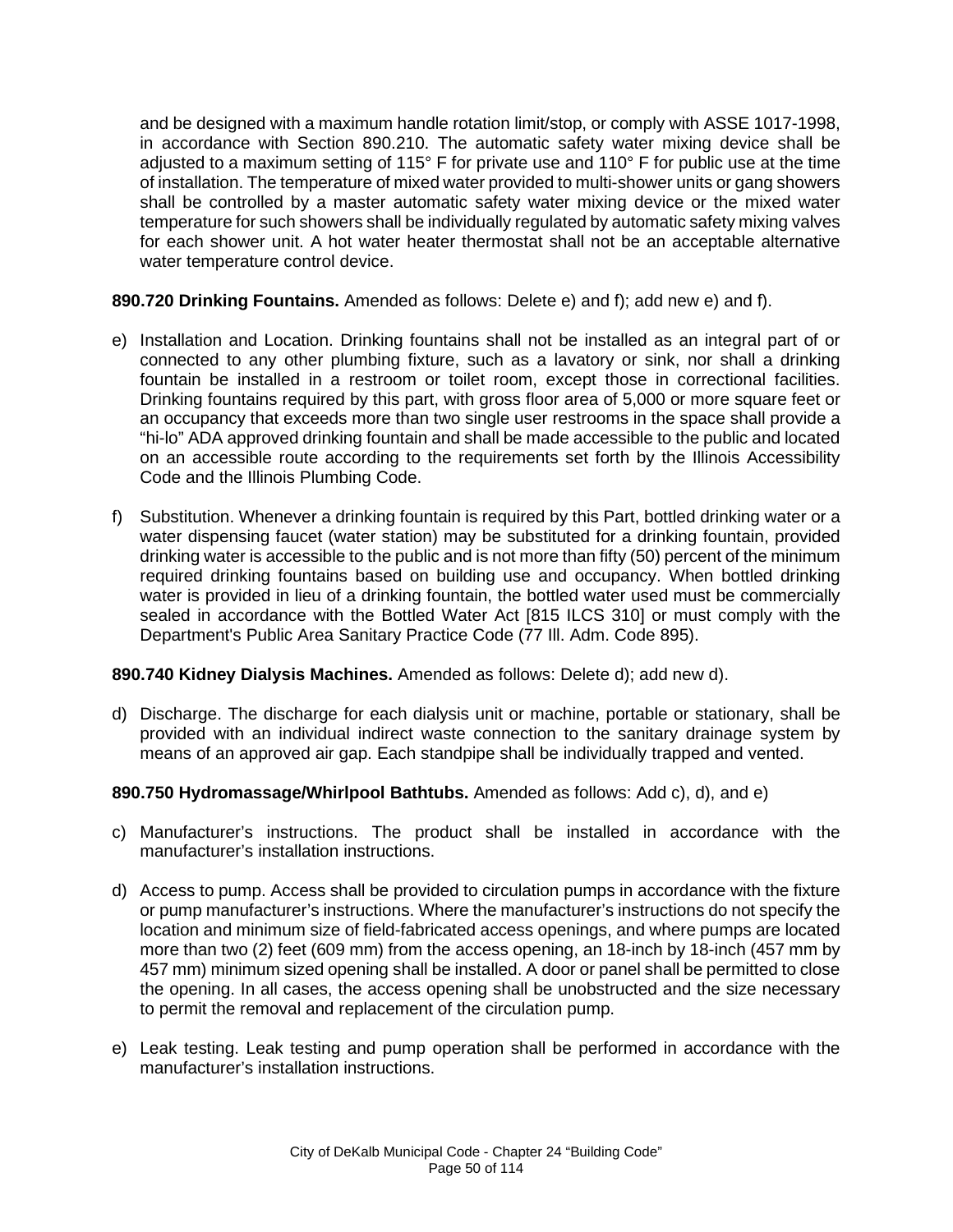# **890.790 Laundry Trays/Sinks and Drains.** Amended as follows: Delete d); add new d).

d) All laundry/washer boxes shall have a minimum of a two (2) inch drain that is properly trapped and individually vented. (See Section 890.410(b).)

**890.800. Special Fixtures and/or Items Designed for a Particular Purpose.** Amended as follows: Delete a); add new a).

a) Emergency showers and eye wash stations within a building shall be provided with a trapped and vented receptor and shall comply with ANSI Z358-1-1998 and OSHA regulation 29 CFR 1910.151. Potable water shall be provided with an automatic safety water mixing device to prevent sudden unanticipated changes in water temperature or excessive water temperatures. The automatic safety water mixing device shall comply with ANSI/ASSE 1016- 1996, in accordance with Section 890.210. The tepid temperature range setting is generally considered to be 78°F to 92°F, based to the normal surface temperature of the human eye.

**890.810 Minimum Number of Plumbing Fixtures.** Amended as follows: Delete b) 1) A); add new b) 1) A).

- b)
- 1)
- A) Restroom facilities and drinking fountains shall be provided for all employees within each place of employment and shall meet the requirements of the Illinois Accessibility Code. The minimum numbers of fixtures provided shall be based on the maximum number of male and female employees working at any one time, as shown in Appendix A, Table B. (The numbers of fixtures required for employees are included in the numbers shown in Table B for all building types/uses except Hospital Rooms, Penal Institutions, and Other Institutions. The entry in Appendix A, Table B, entitled "All Facilities for Employee Use" shall be used to determine the minimum number of fixtures required for employees in hospitals, penal/other institutions, and all other buildings/facilities that do not appear in Appendix A, Table B.)

#### **890.930 Horizontal Piping.** Amended as follows: Delete f); add new f).

f) Plastic Pipe. Hangers and straps shall not compress, distort, cut or abrade the piping and shall allow free movement of the pipe. Wire pipe hooks or similar metallic banding iron straps, unless provided with a protective manufacturing coating, shall not be used to support plastic pipe. Restraining joints and expansion joints shall be installed as required. All horizontal piping shall be supported at intervals of not more than four (4) feet, and at ends of branches, and at changes of direction or elevation. Trap arms in excess of three (3) feet shall be supported as close as possible to the trap.

**890.1040 Air Gaps.** Amended as follows: The air gap between an indirect waste and the drainage system shall be at least two (2) times the diameter of the fixture drain or drainage pipe served but shall never be less than one and one half (1-1/2) inches. For requirements in excess of this minimum, see Appendix A: Table C, and Appendix H: Illustration F.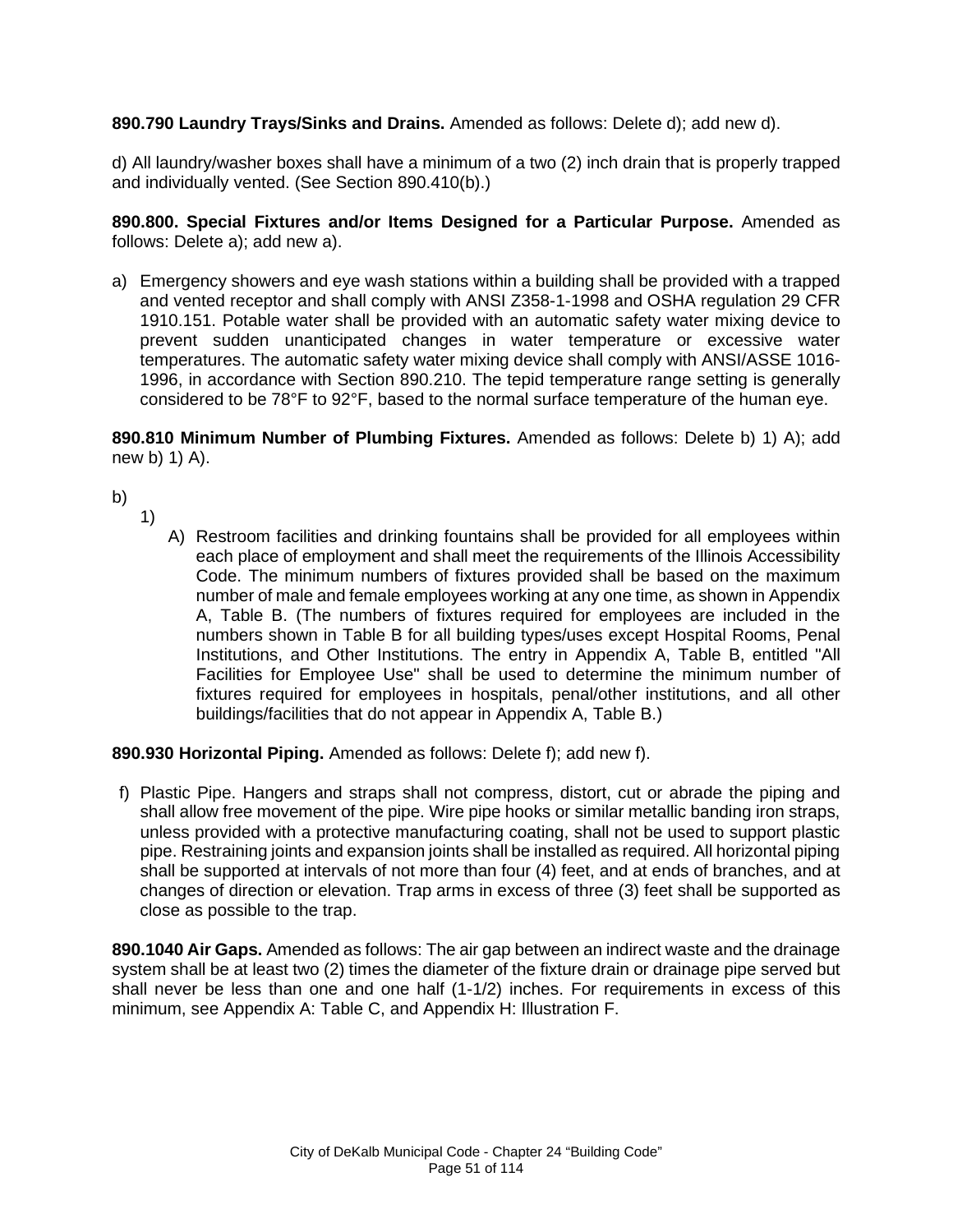# **890.1130 Protection of Potable Water.** Amended as follows: Delete e) 1); add new e) 1).

- e)
- 1) Sewage Lines. There shall be no direct connection between potable water lines to equipment and vessels containing sewage. Such connections shall be made only through a minimum fixed air gap as outlined in Section 890.1140(a). Exception: The installation of a trap seal primer valve to prevent loss of a trap seal on a floor drain and complying with ANSI/ASSE 1018-1986 or CSA B125-2001, is not considered a direct connection between potable water lines to equipment and vessels containing sewage.

# **890.1150 Water Service Pipe Installation.** Amended as follows: Delete b) 3); add new b) 3).

- b)
- 3) When it is not possible to comply with subsection (b) (1) or (2), a pressure rated pipe approved for building drain material listed in Appendix A: Table A shall encase the water service pipe. The casing pipe shall be sealed with a casing seal and extend ten (10) feet on either side of the center of the sanitary sewer pipe. The sleeve or case shall be at least two (2) times the size of the water service. On directional bored water services where the proper separation of a building drain or sewer cannot be verified or existing building drain or sewer is of unknown material or known to be constructed of non-approved materials for such installation, the water service shall be encased for its entire length.

# **890.1200 Water Service Sizing.** Amended as follows: Delete a); add new a).

a) Water Service Pipe Sizing. The water service pipe from the street main (including the tap) to the water distribution system for the building shall be sized in accordance with Appendix A, Tables M, N, O, P and Q. Water service pipe and fittings shall be at least one (1) inch diameter. Plastic water service pipe is prohibitive. If flushometers or other devices requiring a high rate of water flow are used, the water service pipe shall be designed and installed to provide this additional flow.

# **890.1210 Design of a Building Water Distribution System.** Amended as follows: Add j).

j) All new family dwellings having provisions made for soft water hookup, shall have three (3) valves for bypass, except for outside lawn hydrants, sill cocks, and cold water in kitchen sink with proper bypass. Connections and provisions shall be made of properly sized and vented trap within five (5) feet distance of water softener. Bypass connection for future use shall be capped. Exceptions must be requested in writing to the Chief Building Official and will be granted only after inspection has been conducted.

**890.1320 Drainage System Installation.** Amended as follows: Delete d), g), i) and m); add new d), g), i) and m).

d) Dead Ends. Dead ends shall be avoided in a drainage system, except where necessary to extend the system to install a cleanout in an accessible location. A dead end intended for future connection (extension) shall have a vented connection to the outside atmosphere based on proposed drainage fixture unit load values or at least half the diameter of the largest drainage pipes whichever is greater, but never less than two (2) inches in diameter. (See Appendix J: Illustration A).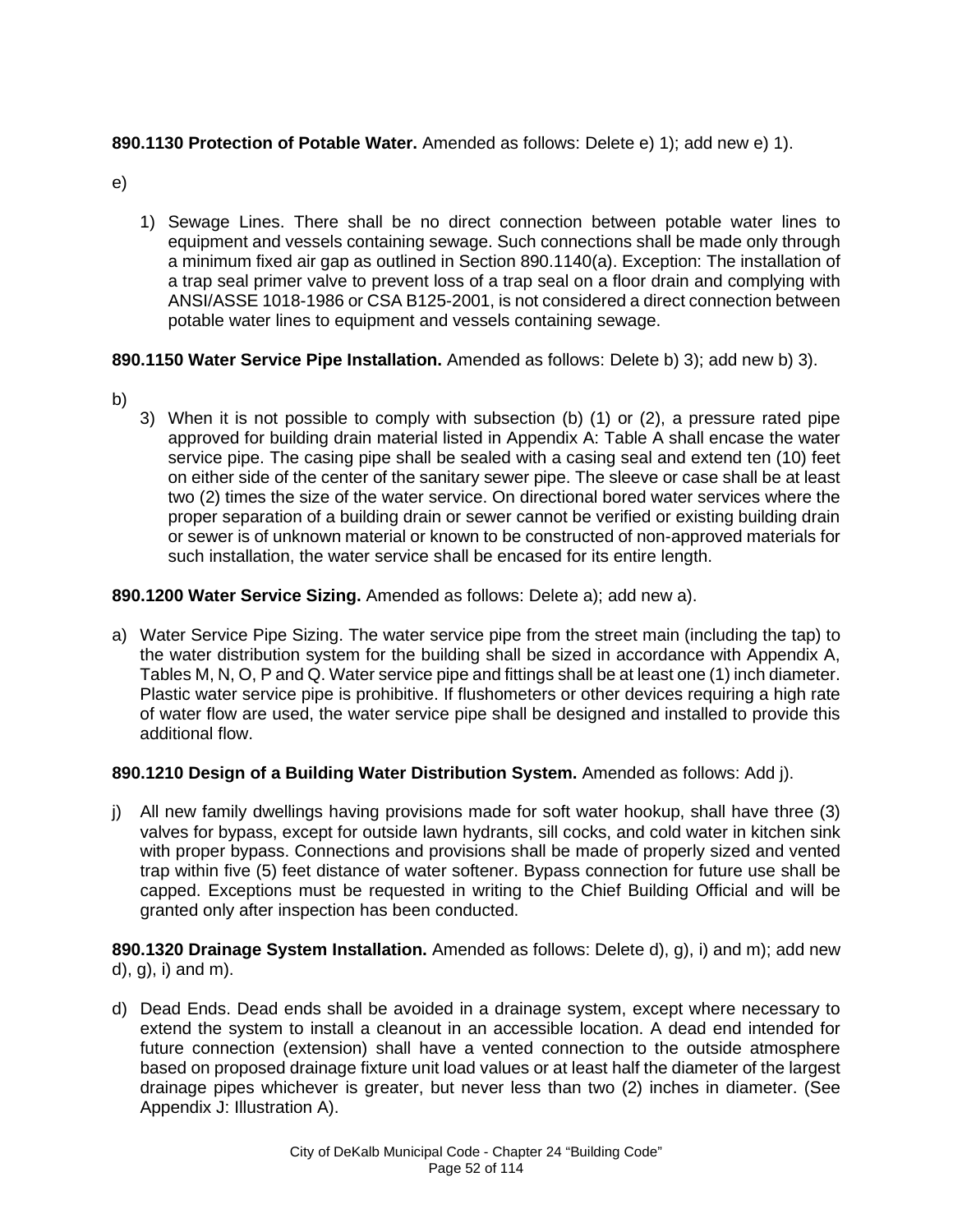- g) Large Piping. Horizontal drainage piping larger than three (3) inches but less than eight (8) inches in diameter shall be installed with a grade of at least 1/8 inch per foot. For piping eight (8) inches or larger in diameter, the grade is determined by the number of drainage fixture units connected to the drain pipe. (See Appendix A: Table G).
- i) Changes in Direction. Changes in direction shall be made in drainage piping by the use of  $45^{\circ}$ wyes, long sweeps, short sweeps, quarter, fifth, sixth, eighth, or sixteenth bends, or by a combination of these fittings. Single and double sanitary tees and short sweep quarter bends shall be used in drainage lines only where the direction of flow is from the horizontal to the vertical and may be used for making necessary vertical offsets between the ceiling and floor above. (See Appendix J: Illustrations B, C and D).

**Exception:** A short sweep drainage quarter bend of less than three (3) inches diameter and placed in a horizontal-to-horizontal position for a stack vent arm may be used to receive gray water waste only.

m) Back-to-Back Fixtures. Back-to-back fixtures shall be installed with fittings that will prevent mixing of the discharge prior to a change in direction of flow of the discharge from each fixture or shall be installed with fittings especially designed to eliminate throw-over or backflow of the discharge from one fixture to the other fixture. Double sanitary tees (crosses installed in a horizontal to vertical position) and double short sweep quarter bends (twin ells installed in a horizontal-to-horizontal position) shall not be used in conjunction with back-to-back fixture drains from water closets, urinals and fixtures or appliances with pump action discharge.

**890.1340 Determination of Sizes for Drainage System.** Amended as follows: Delete e); add new e).

e) Future Fixtures. When provision is made for the future installation of fixtures, those provided for shall be considered in determining the required size of drain pipes and vent piping during initial construction. Properly sized vent piping provided for such future installation of fixtures shall connect to all fixture drains. In a multi-story building, when openings are roughed in for future fixtures below the uppermost level, properly sized vent piping shall be connected to the vent system and carried down to the appropriate lower level and connected to all fixture drains.

**890.1360 Sanitary Wastes below Sewer.** Amended as follows: Delete b), e), f) and g) 2); add new b), e), f) and g) 2).

- b) Design. Sump and pumping equipment shall be designed and installed to discharge, during the pumping cycle, all contents (including future rough-in fixtures) accumulated in the sump except for sump contents that must remain in the sump for the continued proper operation of the pumping equipment (e.g., contents needed to submerge or prime the pump) according to the manufacturer's recommendations.
- e) Vent Sizes. Building sump vents shall be sized based on the total of drainage fixture units being discharged into sump and in accordance with Appendix A: Table K.
- f) Connections. No direct connection of a steam exhaust, blowoff, or drip pipe shall be made with the building drainage system wastewater. When steam exhaust, blowoff or drip pipes are discharged into the building drainage system, they shall not exceed a temperature of 180° F. When higher temperatures exist, cooling methods shall be provided to reduce the temperature to 180°F or less. Pump discharge lines shall discharge into a four (4) inch building drain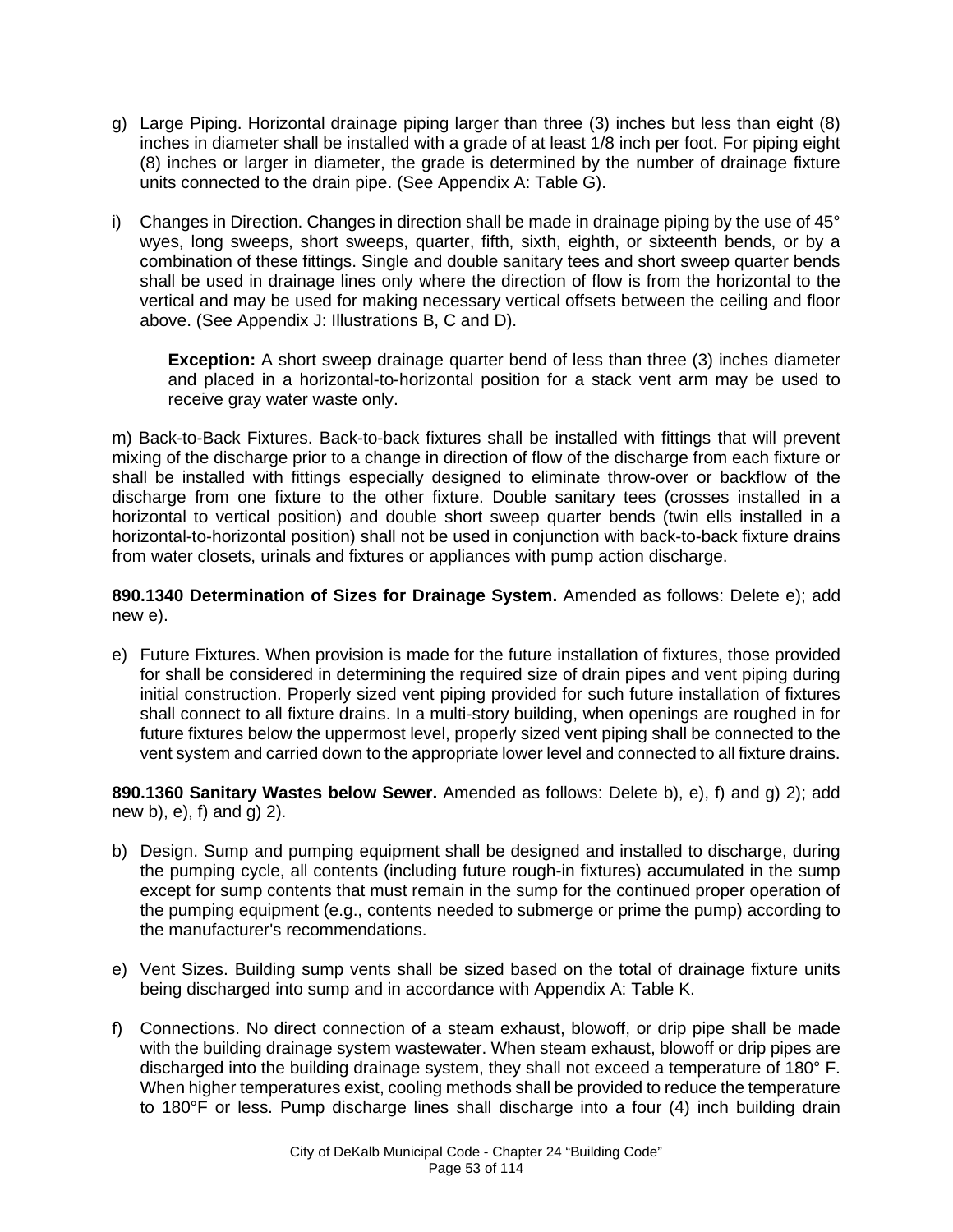through a wye type fitting a minimum of four (4) feet downstream any fixture drain connected to that building drain. Where the discharge line connects into horizontal drainage piping, the connector shall be made through a wye type fitting into the top of the horizontal drainage piping.

g)

2) All discharges from elevator sumps shall indirectly discharge to the sanitary sewer or storm drain. All discharges from elevator sumps shall be provided with a properly sized receptor or area located either inside or outside a building. The discharge piping shall also be terminated in a frequently visited area whereby detection of discharge can be noticed and serviced by maintenance personnel. A permanent sign shall be posted at the termination point to indicate elevator sump discharge piping and the necessary instructional procedures and contacts to notify in the event of discharge.

**890.1370 Floor drains.** Amended as follows: Delete a), a) 1), and a) 4); d); and e) 3). Add new a), a) 1), a) 4); d) and d) 3).

- a) Required. Any building or structure in which plumbing fixtures or piping is installed in or under a concrete floor to accommodate fixtures on the level of the concrete floor shall have at least one trapped and vented floor drain. When plumbing fixtures are installed on the level immediately above a concrete crawl space, at least one trapped and vented floor drain shall be installed only if fixtures and appurtenances require the use of floor drains. Additional floor drains shall be required if the installation of fixtures and appurtenances requires the use of floor drains. In a multi-family dwelling, each unit shall have a floor drain if fixtures and appurtenances installed therein require the use of a floor drain.
	- 1) Underground floor drains connected to a building drain or a building sub-drain within four (4) feet of a stack shall be individually vented. All other floor drains shall be vented as required by Appendix A, Table I. A floor drain in conjunction with any sump/sewage basket shall be provided with an individual vent. The sump/sewage basket vent cannot be used in lieu of conventional vent piping for any fixture(s) discharging into a sump/sewage basket.
	- 4) At least one floor drain shall be located in every restroom having a masonry or concrete floor those except those for private use. Exception: Excess and private toilet rooms located within public buildings that are provided in excess of the minimum requirements of this Part shall provide a floor drain and comply with the requirements of the Illinois Accessibility Code.
- d) Provision for Evaporation. Floor drain seals subject to evaporation shall be of the deep seal type shall be fed by means of a priming device designed for that purpose, or shall be filled with mineral oil.
- e)
- 3) Floor drains must be indirectly discharged to the drainage system, or a backwater valve that conforms to the requirements of Section 890.1320(o) shall be installed.

**890.1380 Storm Water Drainage within a Building.** Amended as follows: Any piping installed within a building for the purpose of carrying storm water from a roof and connected to storm sewer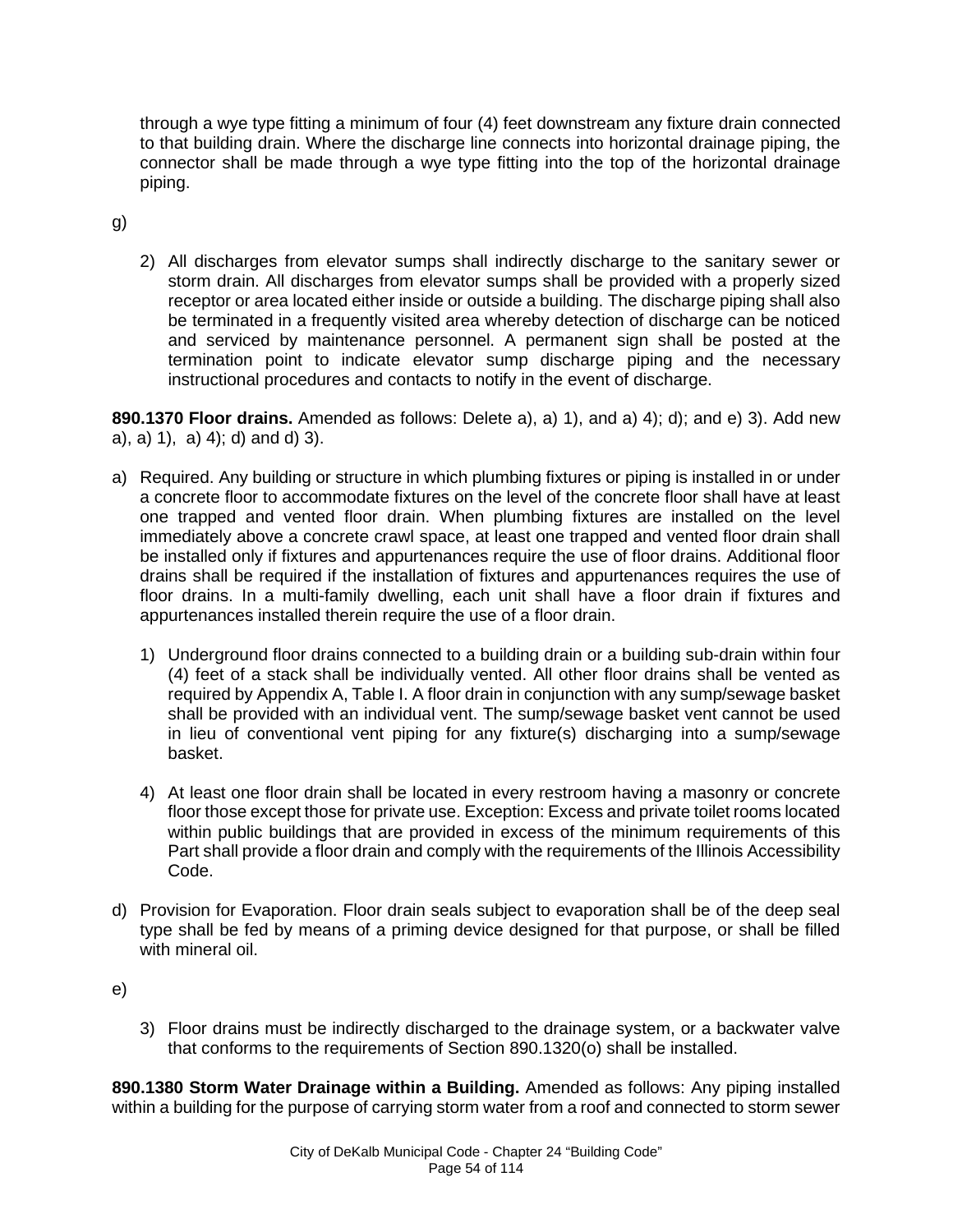shall conform with the requirements of Underground Storm and Subsoil Drain System (Inside and Outside Building), and Sections 890.910 through 890.930.

**890.1430 Vent Terminals.** Amended as follows: Delete d); add new d).

d) Location of Vent Terminal. No vent terminal from a gas/oil, acid waste, and or drainage system shall be directly beneath a door, window, overhang or other ventilating intake opening of the building, nor shall any such vent terminals be installed within twelve (12) feet horizontally of such an opening unless it is at least two (2) feet above the top of such opening. (See Appendix K: Illustration E.)

**890.1450 Vent Grades and Connections.** Amended as follows: Delete a) and b); add new a) and b).

- a) Grade. All vent and branch vent pipes shall be installed so as to drain back to the soil or waste pipe at a minimum of 1/8 inch per foot. (See Appendix K: Illustration F.)
- b) Vertical Rise. Where any vent pipes connect to a horizontal soil or waste pipe, for the purpose of providing a fixture vent, the vent shall be taken off above the center line of the soil or waste pipe, and for dry vent connections, the vent pipe shall rise vertically, or at an angle not more than 45 degrees from the vertical to a point of six (6) inches above the flood level rim of that fixture before offsetting horizontally or before connecting to the branch vent. (See Appendix K: Illustration G.)

## **890.1470 Fixture Vent Traps.** Amended as follows: Delete b); add new b).

b) Trap Weir. The vent pipe opening from a soil or waste pipe, except for water closets or fixtures with an integral trap, shall not be below the trap weir. (See Appendix K: Illustration M.) Water closet or fixtures with an integral trap, whereby the vent is naturally installed below the weir of the trap, shall be vented on either the first vertical or horizontal outlet downstream section of the fixture drain and conforms to the requirements of Appendix A Table I, allowed distances from fixture trap to vent.

#### **890.1480 Types of Fixture Trap Vents.** Amended as follows: Delete c); add new c).

c) Vertical Wet Venting. A vertical wet vent may be used for two fixtures set on the same floor level, but connecting at different levels in the stack, provided the vertical drain is one (1) pipe diameter larger than the upper fixture drain and that both drains conform to Appendix A: Table I. (See Appendix K: Illustrations P and Q.) Vertical wet vents receiving discharges from water closets, urinals and any pumped discharged fixture(s) are prohibited. The dry vent connection to the vertical wet vent size shall be in accordance to Appendix A, Table K.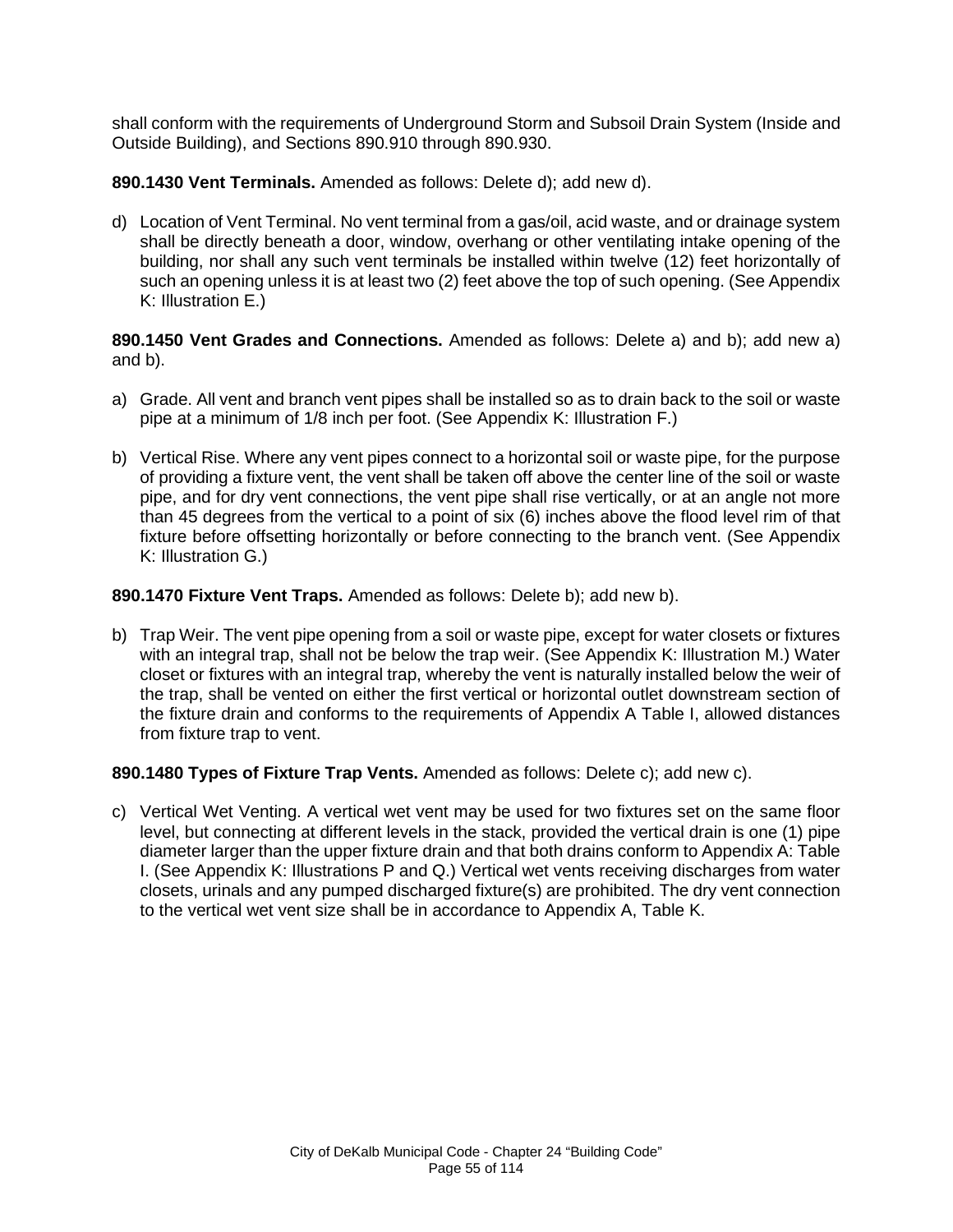**890.1500 Installation of Wet Venting.** Amended as follows: Delete f) 1) and 2); add new f) 1) and 2).

f)

- 1) Not more than four (4) drainage fixture units drain into a minimum two (2) inch diameter wet vent or larger; and
- 2) The horizontal branch shall be a minimum of two (2) inches and connect to the stack at the same level as the water closet drain. It may also connect to the water closet bend. (See Appendix K: Illustration S.) No fixture(s) may be installed with the drain from an individual vented kitchen sink equipped with a food-waste disposer and or dishwasher and serving as a wet vent.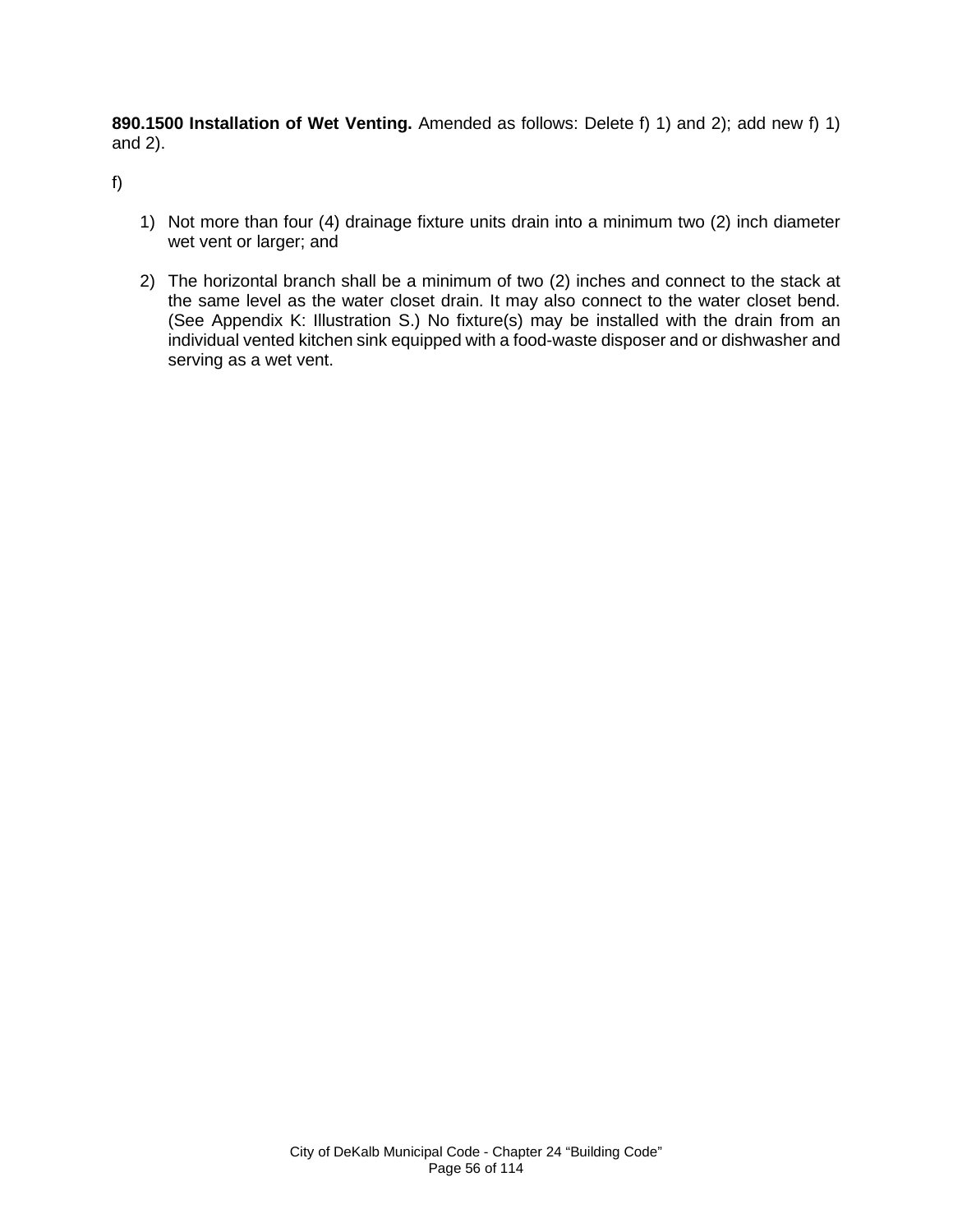# **890 APPENDIX A Plumbing Materials, Equipment, Use Restrictions and Applicable Standards.**

**Section 890. TABLE A. Approved Materials and Standards.** All materials must meet at least one (1) of the approved standards listed. Amended as follows:

## **1. Approved Building Drainage/Vent Pipe - Above Ground or Basement Inside a Building.**

| 1) Acrylonitrite Butadiene Styrene (ABS) Pipe       | ASTM D 2661-2011        |
|-----------------------------------------------------|-------------------------|
| <b>Joints</b>                                       | ASTM F 628-2012         |
| Solvent Cement <sup>1</sup>                         | ASTM D 2235-2011        |
|                                                     | ASTM D 2235-2011        |
|                                                     |                         |
| 2) Brass Pipe                                       | ASTMB 43-2009           |
|                                                     |                         |
| 3) Cast Iron                                        | <b>ASTM A 74-2009</b>   |
|                                                     | ASTM A 888-2011         |
|                                                     | ASTM-C 564-2012         |
|                                                     | CISPI 301-2009          |
|                                                     |                         |
| 4) Copper/Copper Alloy Pipe                         | <b>ASTM B 42-2010</b>   |
|                                                     | ASTM B 302-2012         |
|                                                     |                         |
| 5) Copper/Copper Alloy Tubing                       | <b>ASTM B 75-2011</b>   |
| (K-L-M or DWV) <sup>2</sup>                         | ASTM B 88-2009          |
|                                                     | ASTM B 251-2010         |
|                                                     | ASTM B 306-2009         |
|                                                     |                         |
| 6) Galvanized Steel Pipe <sup>3</sup>               | ASTM A 53-2012          |
|                                                     |                         |
| 7) Glass Fiber Borosilicate Pipe <sup>3</sup>       | ASTM C 1053-2010        |
|                                                     |                         |
| 8) High Silicon Content Cast Iron Pipe <sup>3</sup> | ASTM A 377-2008e        |
|                                                     |                         |
| 9) Polyvinyl Chloride (PVC) Clear Pipe <sup>3</sup> | <b>ASTM D 1784-1990</b> |
|                                                     |                         |
| 10) Polyvinyl Chloride (PVC) Pipe and Fittings      | ASTM D 2665-2012        |
|                                                     | ASTM D 2949-2010        |
|                                                     |                         |
| 11) Polyvinyl Chloride (PVC) Pipe with Cellular     | <b>ASTM F 891-2010</b>  |
| Core <sup>4</sup>                                   | ASTM D 2855-2010        |
| <b>Joints</b>                                       | ASTM F 656-2010         |
| Primer                                              | ASTM D 2564-2012        |
|                                                     |                         |
| Solvent Cement <sup>1</sup>                         |                         |
| 12) Polyvinylidene Fluoride <sup>3</sup>            | ASTM D 3222-2010        |
|                                                     |                         |
| 13) Solder                                          | <b>ASTM B 32-2008</b>   |
| Flux                                                | ASTM B 813-1993         |
|                                                     |                         |

Note: Solvent cement must be handled in accordance with ASTM F 402-11988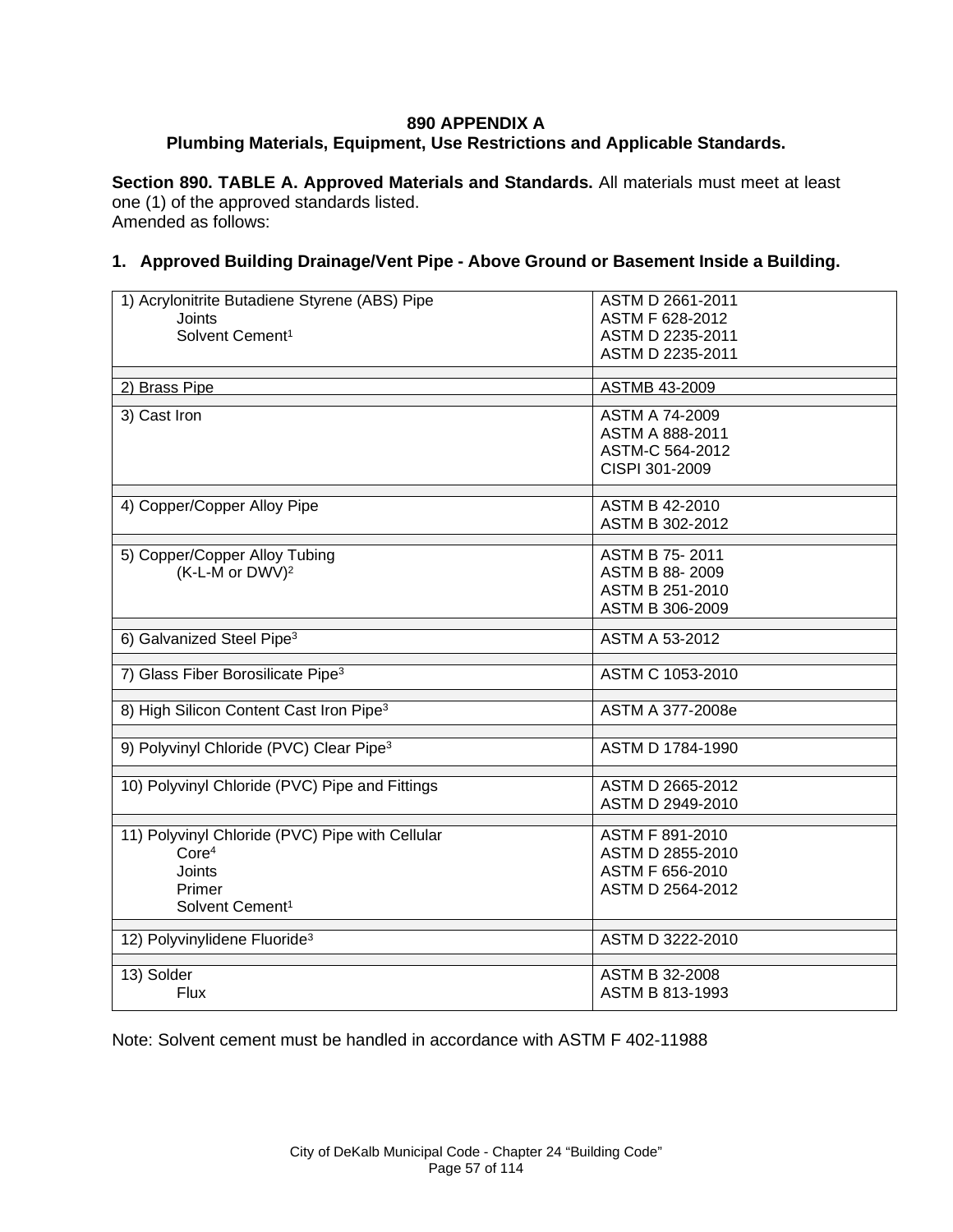- A) All primer for PVC underground must be of purple color.
	- 2. Type M copper tubing, DWV copper tubing, and galvanized steel pipe are approved for above-ground uses only.
	- 3. Approved for corrosive waste.
	- 4. PVC pipe with cellular core is approved only for gravity drainage and venting. It is not approved for pressurized drain, waste or venting applications.

Amended as follows:

### **2. Approved Materials for Building Sewer Pipe - Below Ground Outside a Building.**

| 1) Asbestos Cement Pipe                                                                                                                               | ASTM C 428M - 2011 e1                                                 |
|-------------------------------------------------------------------------------------------------------------------------------------------------------|-----------------------------------------------------------------------|
| 2) Cast Iron Soil Pipe / Fittings<br>Hubless Soil Pipe<br><b>Rubber Gaskets</b>                                                                       | ASTM A 74-2009<br>CISPI 301-2010<br>CISPI 310-2010<br>ASTM C 564-2012 |
|                                                                                                                                                       | ASTM A 88-2009                                                        |
| 3) Copper / Copper Alloy Tubing (Type K only)                                                                                                         |                                                                       |
| 4) Concrete Pipe                                                                                                                                      | <b>ASTM C 14-2011</b><br>ASTM C 76-2013                               |
| B <sup>1</sup> 5) Polyvinyl Chloride (PVC) Pipe, SDR-26<br>Joints - Elastomeric seal only<br>10 foot Minimum horizontal separation from water service | AASTM D 3034-2008                                                     |
| 6) Vitrified Clay Pipe Pressurized by a Pump or<br>Ejector is Prohibited                                                                              | <b>ASTM C 4-2009</b><br>ASTM C 700-2013                               |
| 7) Cast Iron Soil Pipe / Fittings<br><b>Hubless Soil Pipe</b>                                                                                         | ASTM A 74-2009<br>CISPI 301-2009                                      |
| B <sup>2</sup> 8) Ductile Iron 3" Minimum                                                                                                             | ASTM A 377-1984                                                       |
| 9) Polyvinyl Chloride (PVC) Pipe, SDR-26<br>Joints - Elastomeric seal only<br>18" minimum vertical separation from water service                      | ASTM D2855-2010                                                       |

B<sup>1</sup> Materials may be installed to within 7' of the structure - Backfill with CA-7, 12" under and 6" Over

B<sup>2</sup> For pressure main applications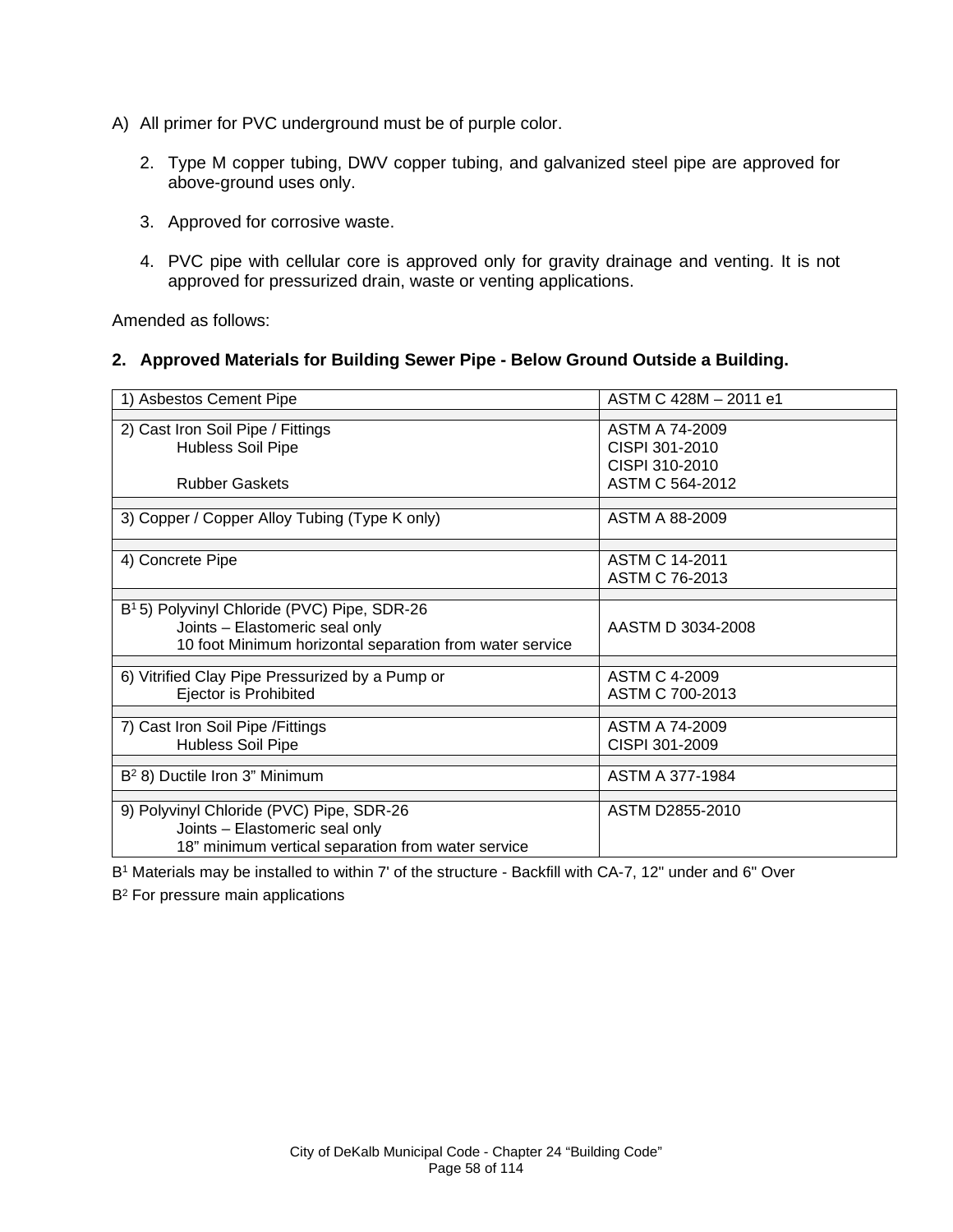Add as follows:

**3. Approved Building Pipe Material: Drain, Waste, and Vent System - Below Ground or Basement Inside a Building (Building Drain\*).** 

| 1) Brass Pipe                                                                                                                                                              | <b>ASTM B 43-2009</b>                                                                          |
|----------------------------------------------------------------------------------------------------------------------------------------------------------------------------|------------------------------------------------------------------------------------------------|
| 2) Cast Iron Pipe                                                                                                                                                          | ASTM A 74-2009<br>ASTM A 888-2011<br>ASTM C 564-2012<br>CISPIS 301-2009                        |
| 3) Copper / Copper Alloy Pipe                                                                                                                                              | <b>ASTM B 42-2010</b><br>ASTM B 302-2012                                                       |
| 4) High Silicon Content Cast Iron Piper<br>For Corrosive Waste or Corrosive Soil Material                                                                                  | ASTM A 377-2008e1                                                                              |
| 5) Polyvinyl Chloride (PVC) Pipe, Schedule 40, solid core<br><b>Solvent Cement</b><br>Primer (purple)                                                                      | ASTM D 2665-2012<br>ASTM D 2564-2012<br><b>ASTM F 2010</b><br>ASTM B 306-2009                  |
| 6) Galvanized Steel Pipe <sup>3</sup>                                                                                                                                      | ASTM A 53-2012                                                                                 |
| 7) Glass Fiber Borocilicate Pipe <sup>3</sup>                                                                                                                              | ASTM C 1053-2010                                                                               |
| 8) High Silicon Content Cast Iron Pipe <sup>3</sup>                                                                                                                        | ASTM A 377-2008e                                                                               |
| 9) Polyvinyl Chloride (PVC) Clear Pipe <sup>3</sup>                                                                                                                        | ASTM D 1784-1990                                                                               |
| 10) Polyvinyl Chloride (PVC) Pipe and Fittings                                                                                                                             | ASTM D 2665-2012<br>ASTM D 2949-2010                                                           |
| 11) Polyvinyl Chloride (PVC) Pipe with Cellular<br>Core <sup>4</sup><br><b>Joints</b><br>Primer<br>Solvent Cement <sup>1</sup><br>12) Polyvinylidene Fluoride <sup>3</sup> | ASTM F 891-2010<br>ASTM D 2855-2010<br>ASTM F 656-2010<br>ASTM D 2564-2012<br>ASTM D 3222-2010 |
| 13) Solder<br>Flux                                                                                                                                                         | <b>ASTM B 32-2008</b><br>ASTM B 813-1993                                                       |

Note: Solvent cement must be handled in accordance with ASTM F 402-1988

\* Building drain shall be viewed as that portion of the sanitary sewer from ten (10) feet outside the structure through the foundation and under the building subfloor only when SDR-26 building sewer material is installed. All other materials used for the building drain shall extend to five (5) feet outside the structure. The purpose of this change is to allow clay fill to be used to create a water barrier between the SDR-26 bedding rock and the foundation.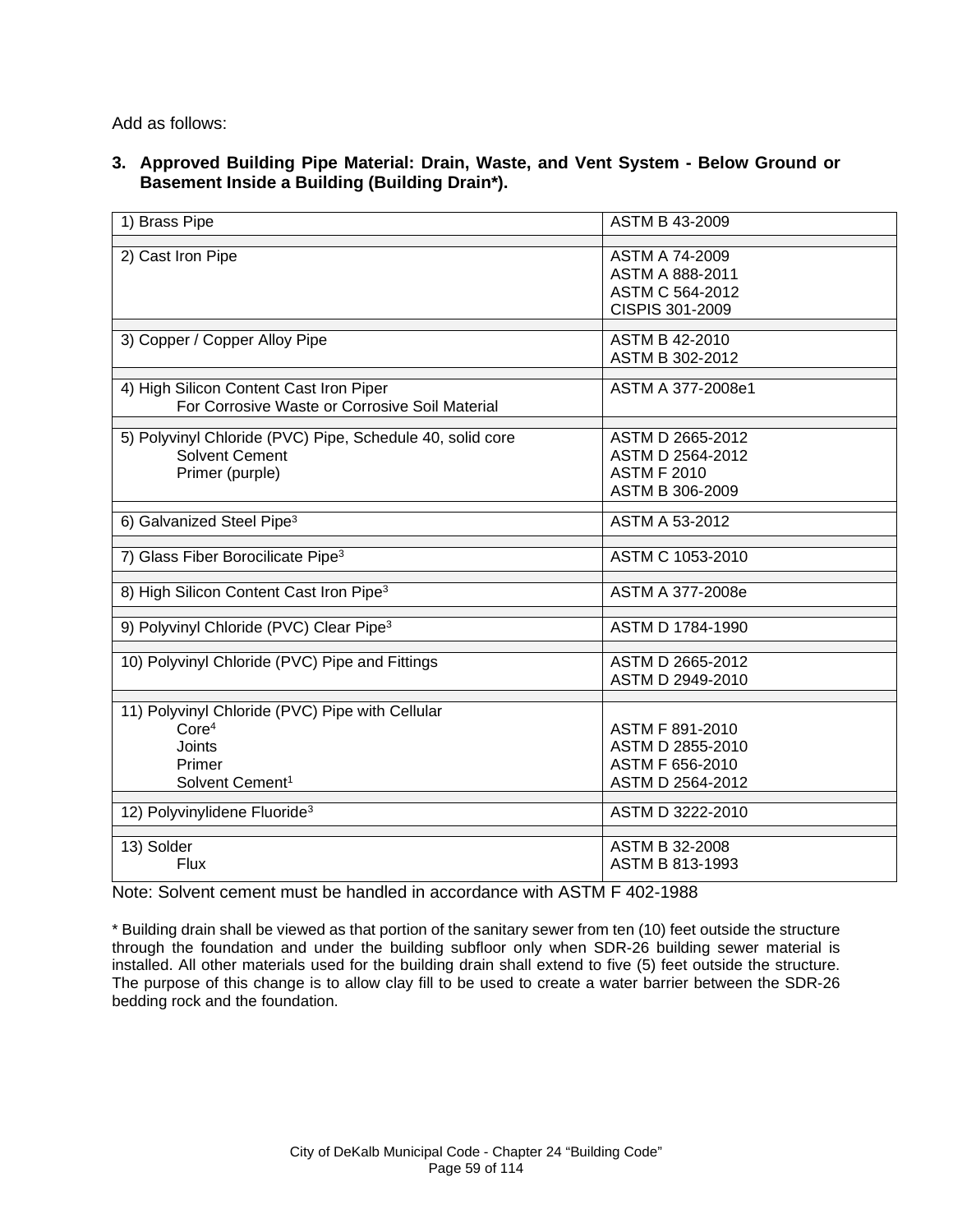Amended as follows:

# **4. Approved Materials for Water Service Pipe.**

| Brass Pipe                                    | ASTM B 43-2009                    |
|-----------------------------------------------|-----------------------------------|
| 2) Cast Iron (ductile iron) Water Pipe        | ASTM A 377-2008e1                 |
| 3) Copper / Copper Alloy Pipe (Type K only)   | ASTM B 42-2010<br>ASTM B 302-2012 |
| 4) Copper / Copper Alloy Tubing (Type K only) | ASTM B 88-2009                    |

**Section 890. TABLE B Minimum Number of Plumbing Fixtures.** Amended as follows: Delete Footnote 4; add new Footnote 4.

4. Whenever a drinking fountain is required by this Code, bottled drinking water or a water dispensing faucet (water station) may be substituted for a drinking fountain, provided drinking water is accessible to the public. When bottled drinking water is provided in lieu of a drinking fountain, the bottled water used must be commercially sealed in accordance with the Illinois Bottled Water Act [815 ILCS 310] or must comply with the Department's Public Area Sanitary Practice Code (77 Ill. Adm. Code 895). All worship places and funeral homes shall provide one (1) drinking fountain per 1000 people and conform to the requirements of 890.720 e) and f).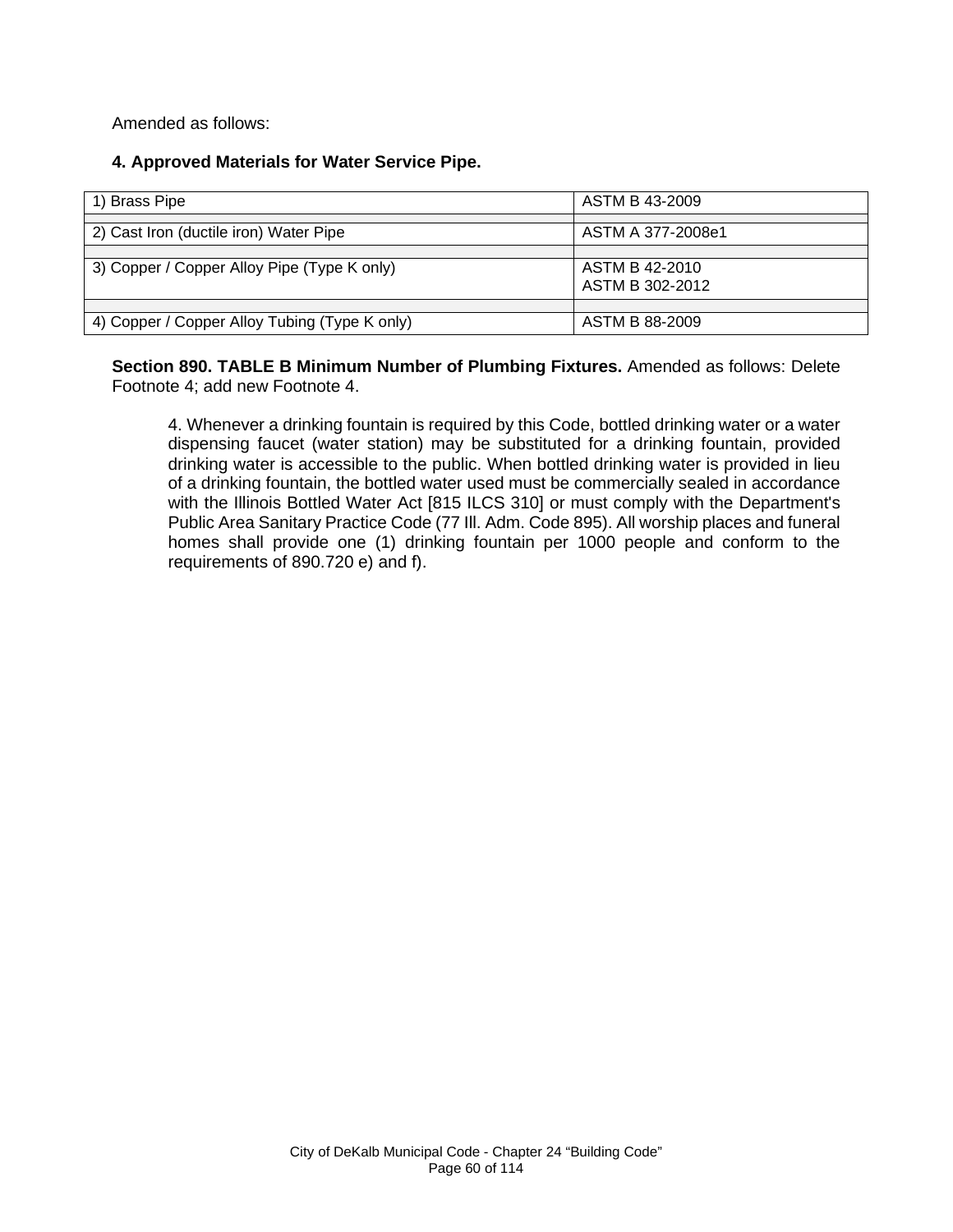#### **ARTICLE 10 INTERNATIONAL PROPERTY MAINTENANCE CODE**

#### **CHAPTER 1 SCOPE AND ADMINISTRATION**

# **PART 1 — SCOPE AND APPLICATION**

### **SECTION 101 GENERAL**

**[A] 101.1 Title.** Amended as follows: These regulations shall be known as the Property Maintenance Code of the City of DeKalb, Illinois hereinafter referred to as "this Code."

**[A] 101.2 Scope.** The provisions of this Code shall apply to all existing residential and nonresidential structures and all existing *premises* and constitute minimum requirements and standards for *premises*, structures, equipment and facilities for light, *ventilation*, space, heating, sanitation, protection from the elements, a reasonable level of safety from fire and other hazards, and for a reasonable level of sanitary maintenance; the responsibility of *owners*, an owner's authorized agent, *operator*s and *occupants*; the *occupancy* of existing structures and *premises*, and for administration, enforcement and penalties.

**[A] 101.3 Intent.** This code shall be construed to secure its expressed intent, which is to ensure public health, safety and welfare insofar as they are affected by the continued *occupancy* and maintenance of structures and *premises*. Existing structures and *premises* that do not comply with these provisions shall be altered or repaired to provide a minimum level of health and safety as required herein.

**[A] 101.4 Severability.** If a section, subsection, sentence, clause or phrase of this Code is, for any reason, held to be unconstitutional, such decision shall not affect the validity of the remaining portions of this Code.

#### **SECTION 102 APPLICABILITY**

**[A] 102.1 General.** Where there is a conflict between a general requirement and a specific requirement, the specific requirement shall govern. Where differences occur between provisions of this Code and the referenced standards, the provisions of this Code shall apply. Where, in a specific case, different sections of this Code specify different requirements, the most restrictive shall govern.

**[A] 102.2 Maintenance.** Equipment, systems, devices and safeguards required by this Code or a previous regulation or code under which the structure or *premises* was constructed, altered or repaired shall be maintained in good working order. No *owner*, owner's authorized agent, *operator*  or *occupant* shall cause any service, facility, equipment or utility that is required under this section to be removed from, shut off from or discontinued for any occupied dwelling, except for such temporary interruption as necessary while repairs or alterations are in progress. The requirements of this Code are not intended to provide the basis for removal or abrogation of fire protection and safety systems and devices in existing structures. Except as otherwise specified herein, the *owner*  or the *owner's* authorized agent shall be responsible for the maintenance of buildings, structures and *premises*.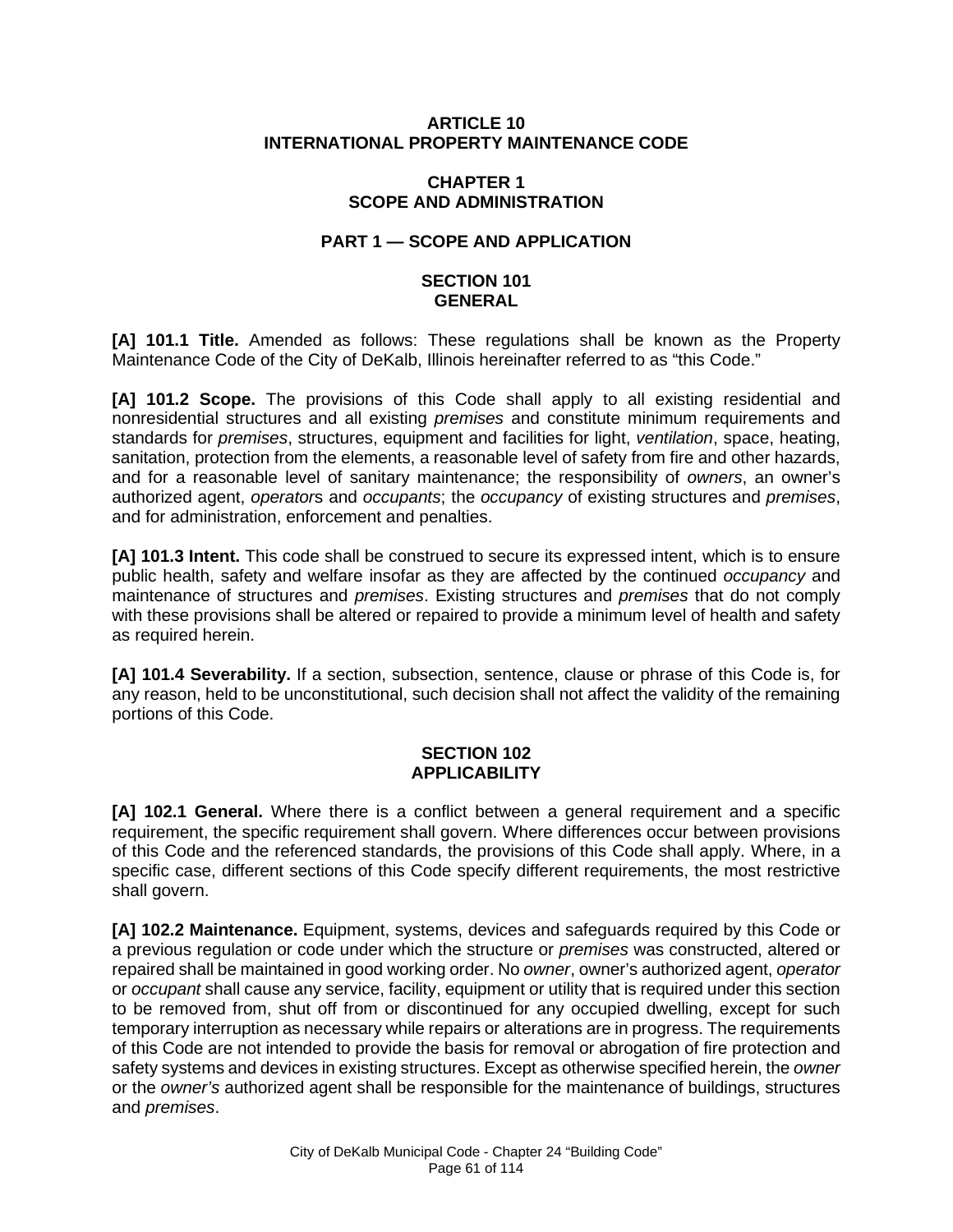**[A] 102.3 Application of other codes**. Amended as follows: Repairs, additions or alterations to a structure, or changes of *occupancy*, shall be done in accordance with the procedures and provisions of the *International Building Code, International Existing Building Code, Illinois Energy Conservation Code, International Fire Code, International Fuel Gas Code, International Mechanical Code, International Residential Code,* Illinois Plumbing Code and NFPA 70.

**[A] 102.4 Existing remedies.** The provisions in this Code shall not be construed to abolish or impair existing remedies of the jurisdiction or its officers or agencies relating to the removal or demolition of any structure that is dangerous, unsafe and insanitary.

**[A] 102.5 Workmanship.** Repairs, maintenance work, alterations or installations that are caused directly or indirectly by the enforcement of this Code shall be executed and installed in a *workmanlike* manner and installed in accordance with the manufacturer's instructions.

**[A] 102.6 Historic buildings.** The provisions of this Code shall not be mandatory for existing buildings or structures designated as historic buildings where such buildings or structures are judged by the Chief Building Official to be safe and in the public interest of health, safety, and welfare.

**[A] 102.7 Referenced codes, standards and Appendix A.** The codes, standards and Appendix A referenced in this Code shall be those that are listed in Chapter 8 and Appendix A, and considered part of the requirements of this Code to the prescribed extent of each such reference and as further regulated in Sections 102.7.1 and 102.7.2.

**Exception:** Where enforcement of a code provision would violate the conditions of the listing of the equipment or appliance, the conditions of the listing shall apply.

**[A] 102.7.1 Conflicts.** Where conflicts occur between provisions of this Code and the referenced standards, the provisions of this Code shall apply.

**[A] 102.7.2 Provisions in referenced codes and standards.** Where the extent of the reference to a referenced code or standard includes subject matter that is within the scope of this Code, the provisions of this Code, as applicable, shall take precedence over the provisions in the referenced code or standard.

**[A] 102.8 Requirements not covered by code.** Requirements necessary for the strength, stability or proper operation of an existing fixture, structure or equipment, or for the public safety, health and general welfare, not specifically covered by this Code, shall be determined by the Chief Building Official.

**[A] 102.9 Application of references.** References to chapter or section numbers, or to provisions not specifically identified by number, shall be construed to refer to such chapter, section or provision of this Code.

**[A] 102.10 Other laws.** The provisions of this Code shall not be deemed to nullify any provisions of local, state or federal law.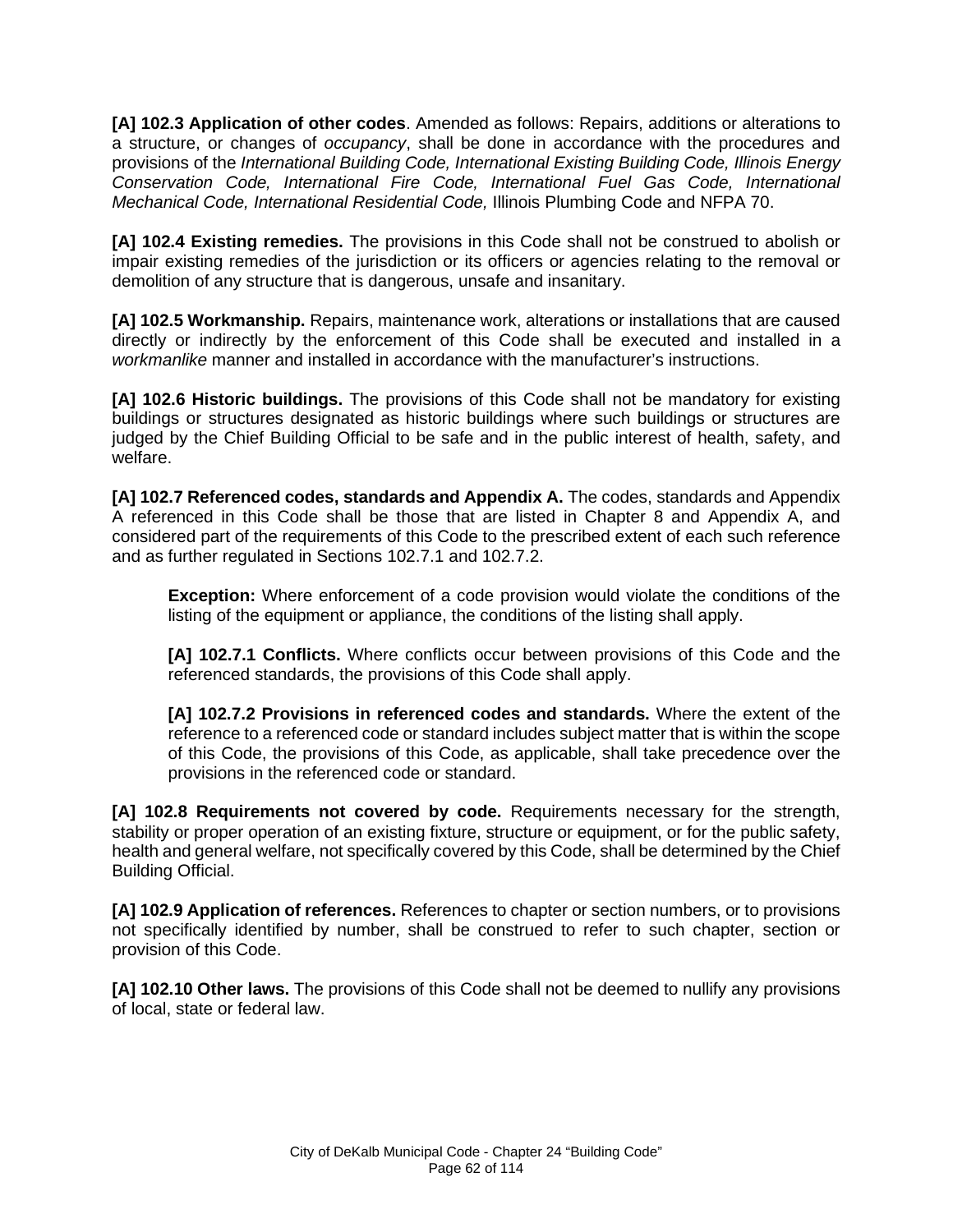# **PART 2 — ADMINISTRATION AND ENFORCEMENT**

## **SECTION 103 DEPARTMENT OF PROPERTY MAINTENANCE INSPECTION**

**[A] 103.1 General.** Amended as follows: The division of code enforcement/property maintenance inspection is hereby created and the executive official in charge thereof shall be known as *Chief Building Official*.

[A] 103.2 Appointment. Delete in its entirety.

**[A] 103.3 Deputies.** Delete in its entirety.

**[A] 103.4 Liability.** The *Chief Building Official* charged with the enforcement of this Code, while acting for the jurisdiction, in good faith and without malice in the discharge of the duties required by this Code or other pertinent law or ordinance, shall not thereby be rendered civilly or criminally liable personally, and is hereby relieved from all personal liability for any damage accruing to persons or property as a result of an act or by reason of an act or omission in the discharge of official duties.

**[A] 103.4.1 Legal defense.** Amended as follows: Any suit instituted against any officer, employee, or designee because of an act performed by that officer, employee, or designee in the lawful discharge of duties and under the provisions of this Code shall be defended and indemnified in accordance with Section 3.26 of the City of DeKalb Municipal Code. The *Chief Building Official* charged with the enforcement of this Code shall not be liable for costs in an action, suit or proceeding that is instituted in pursuance of the provisions of this Code.

**[A] 103.5 Fees.** Amended as follows: **Property maintenance re-inspection fees.** It is hereby made the duty of the *Chief Building Official* charged with the enforcement of this Code to serve a notice in writing upon the owner, agent, occupant, or person, firm or corporation, in possession, charge or control of any lot, building or premises in or upon which any violation of the International Property Maintenance Code/2015, may be found, requiring them to install repair, replace or remove the same within a time specified in such a manner as prescribed therein. It shall not be necessary in any case to specify in what manner the violation shall be resolved. If the person so notified shall refuse or neglect to comply with such order within the time and manner specified, the *Chief Building Official* charged with the enforcement of this Code shall send a bill for any and all additional re-inspections required to obtain compliance in accordance with the following fee schedule:

#### **Property Maintenance Re-inspection Fee**

|                              | Fee           |
|------------------------------|---------------|
| Initial Inspection           | SS.<br>0.00   |
| 2nd Re-inspection            | \$50.00       |
| 3rd Re-inspection            | \$100.00      |
| Any Additional Re-inspection | \$250.00/each |

Any violation observed or recorded which is not a part of the original written notice, shall be in and of itself separate from said notice, and shall constitute a new violation. (92-60) (94-45)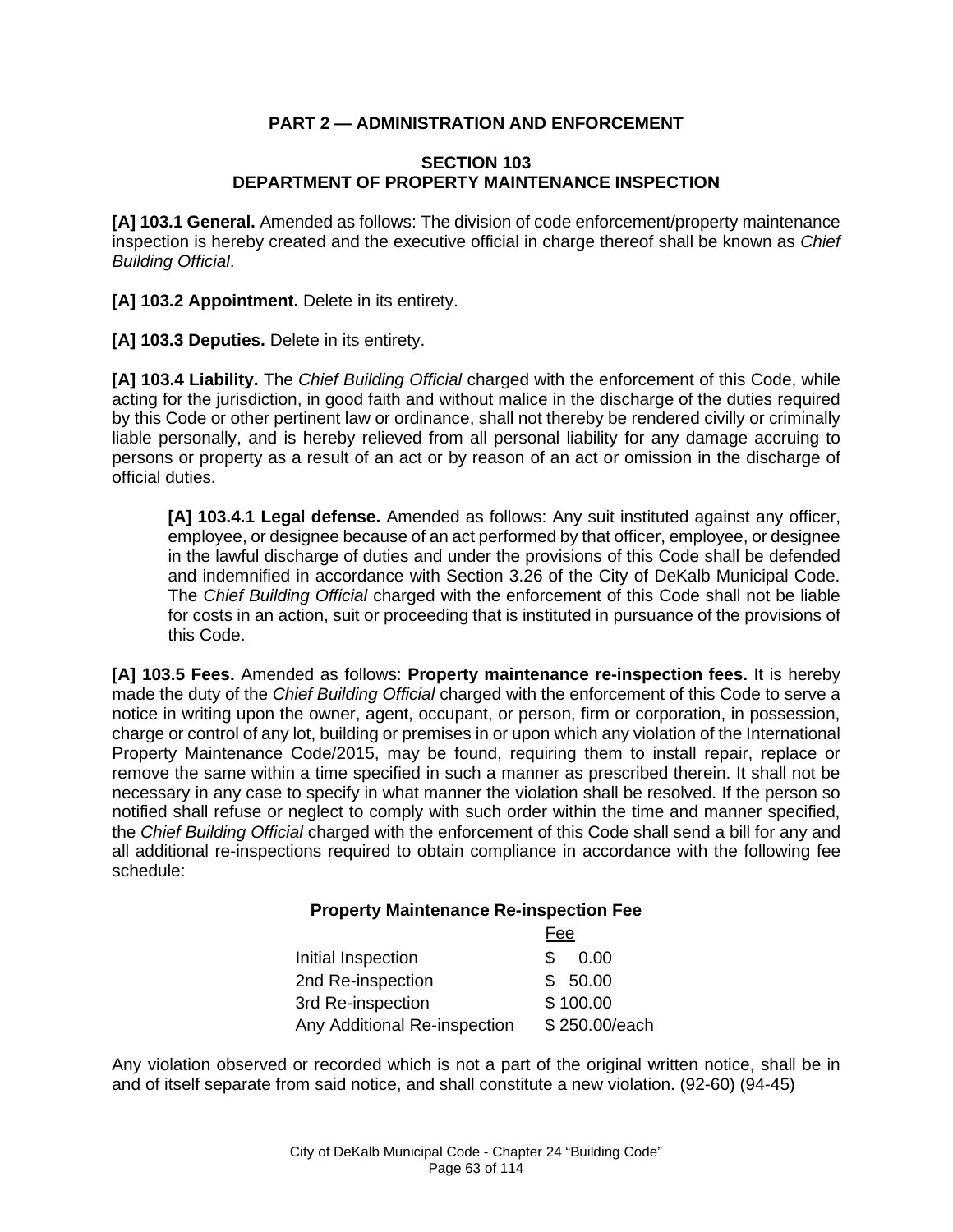## **SECTION 104 DUTIES AND POWERS OF THE CODE OFFICIAL**

Amended as follows:

# **SECTION 104 DUTIES AND POWERS OF THE CHIEF BUILDING OFFICIAL**

**[A] 104.1 General.** The *Chief Building Official* is hereby authorized and directed to enforce the provisions of this Code. The *Chief Building Official* shall have the authority to render interpretations of this Code and to adopt policies and procedures in order to clarify the application of its provisions. Such interpretations, policies and procedures shall be in compliance with the intent and purpose of this Code. Such policies and procedures shall not have the effect of waiving requirements specifically provided for in this Code.

# **[A] 104.2 Inspections.** Add:

- a) Inspections Generally: The *Chief Building Official* shall make all of the required inspections or shall accept reports of inspection by approved agencies or individuals. All reports of such inspections shall be in writing and be certified by a responsible officer of such approved agency or by the responsible individual. The *Chief Building Official* is authorized to engage such expert opinion as deemed necessary to report upon unusual technical issues that arise, subject to the approval of the appointing authority. Inspections pursuant to this Code shall be conducted based upon complaint, by invitation of a tenant or property owner, or based upon the observation of a City employee from public property, private property open generally to the public or while invited on private property, unless the Code specifically provides otherwise.
- b) Interior Inspections: Inspections of interior areas of private property shall be authorized where:
	- 1. Required by applicable City Code (e.g. in connection with building renovation or construction);
	- 2. Initiated by complaint received from an occupant or user of a private structure;
	- 3. Authorized in dealing with a Chronic Disorderly House as contemplated by Chapter 52 of the City Code;
	- 4. Authorized by the owner or manager of a given structure;
	- 5. Authorized by Court Order or warrant;
	- 6. City personnel are invited into a building or structure voluntarily and observe code violations or other violations of City ordinance or applicable law; or,
	- 7. Otherwise authorized by law.
- c) Inspection Protocol: It shall be the policy of the City to conduct "sidewalk inspections", or inspections of the exterior and visible exterior common areas of all residential properties within the City, including rental and owner-occupied properties, for the purpose of discovering and correcting dangerous or unsafe conditions and other property code or property maintenance issues. Such inspections shall be conducted on a regular basis, so that properties are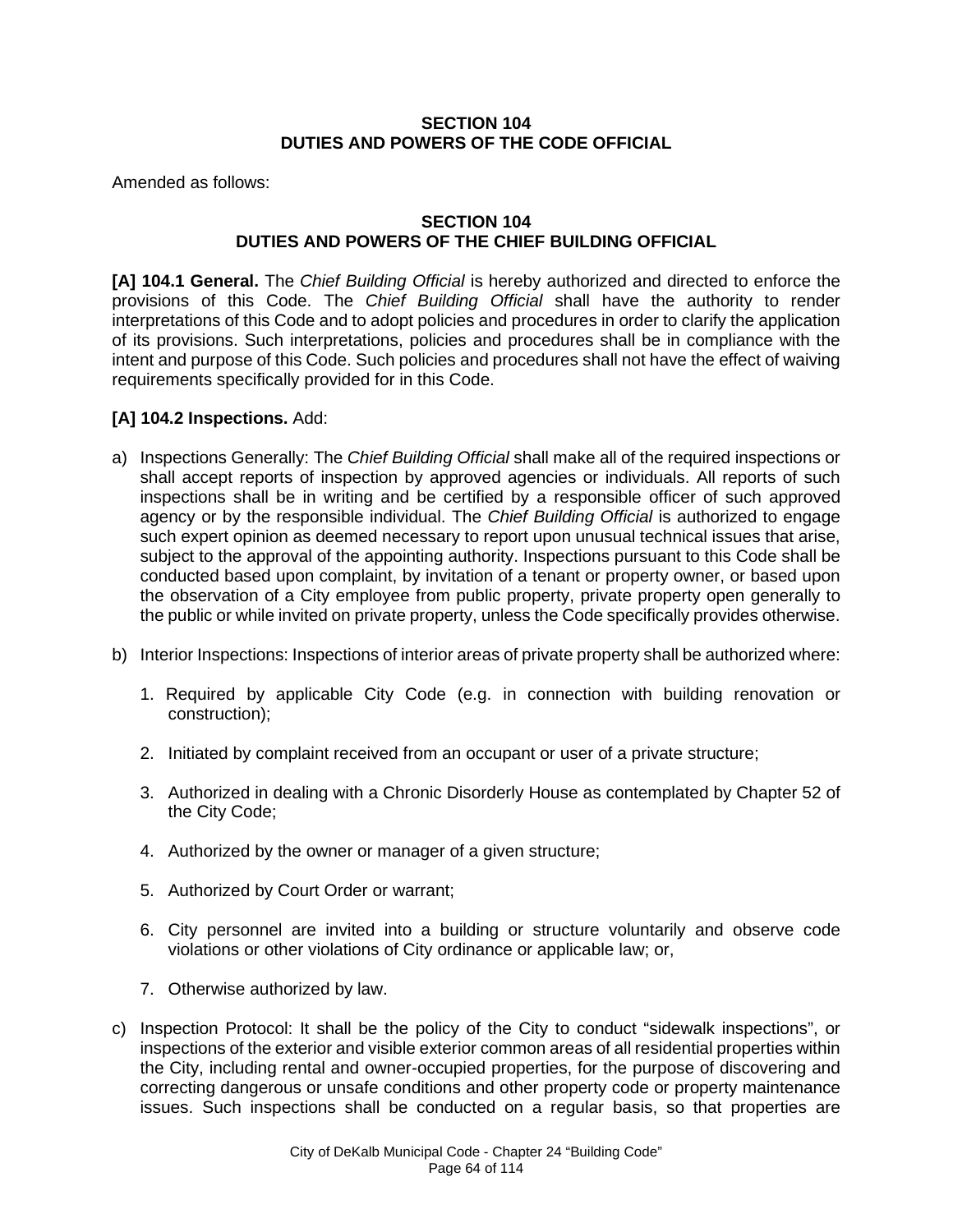inspected on a three-year cycle, based upon available City staffing and resources. Properties may be subject to re-inspection on a more or less frequent basis based upon any observed violations, complaints received by the City relative to any property, conditions observed during the provision of normal City services, based upon conditions otherwise observed by or brought to the attention of City staff, and based upon the allocation of available City resources and staffing.

**[A] 104.3 Right of entry.** Where it is necessary to make an inspection to enforce the provisions of this Code, or whenever The *Chief Building Official* has reasonable cause to believe that there exists in a *structure* or upon a *premises* a condition in violation of this Code, the *Chief Building Official* is authorized to enter the structure or *premises* at reasonable times to inspect or perform the duties imposed by this Code, provided that if such *structure* or *premises* is occupied the *Chief Building Official* shall present credentials to the *occupant* and request entry. If such structure or *premises* is unoccupied, the *Chief Building Official* shall first make a reasonable effort to locate the *owner*, owner's authorized agent or other person having charge or control of the *structure* or *premises* and request entry. If entry is refused, the *Chief Building Official* shall have recourse to the remedies provided by law to secure entry.

**[A] 104.4 Identification.** The *Chief Building Official* shall carry proper identification when inspecting *structure*s or *premises* in the performance of duties under this Code.

**[A] 104.5 Notices and orders.** The *Chief Building Official* shall issue all necessary notices or orders to ensure compliance with this Code.

**[A] 104.6 Department records.** Amended as follows: The *Chief Building Official* shall keep official records of all business and activities of the Building Division specified in the provisions of this Code. Such records shall be retained in the official records as long as the building or structure to which such records relate remains in existence, unless otherwise provided for by other regulations.

#### **SECTION 105 APPROVAL**

**[A] 105.1 Modifications.** Whenever there are practical difficulties involved in carrying out the provisions of this Code, the *Chief Building Official* shall have the authority to grant modifications for individual cases upon application of the *owner* or *owner'*s authorized agent, provided the *Chief Building Official* shall first find that special individual reason makes the strict letter of this Code impractical, the modification is in compliance with the intent and purpose of this Code and that such modification does not lessen health, life and fire safety requirements. The details of action granting modifications shall be recorded and entered in the Building Division files.

**[A] 105.2 Alternative materials, methods and equipment.** The provisions of this Code are not intended to prevent the installation of any material or to prohibit any method of construction not specifically prescribed by this Code, provide that any such alternative has been *approved*. An alternative material or method of construction shall be *approved* where the *Chief Building Official* finds that the proposed design is satisfactory and complies with the intent of the provisions of this Code, and that the material, method or work offered is, for the purpose intended, at least the equivalent of that prescribed in this Code in quality, strength, effectiveness, fire resistance, durability and safety. Where the alternative material, design or method of construction is not *approved*, the *Chief Building Official* shall respond in writing, stating the reasons the alternative was not *approved*.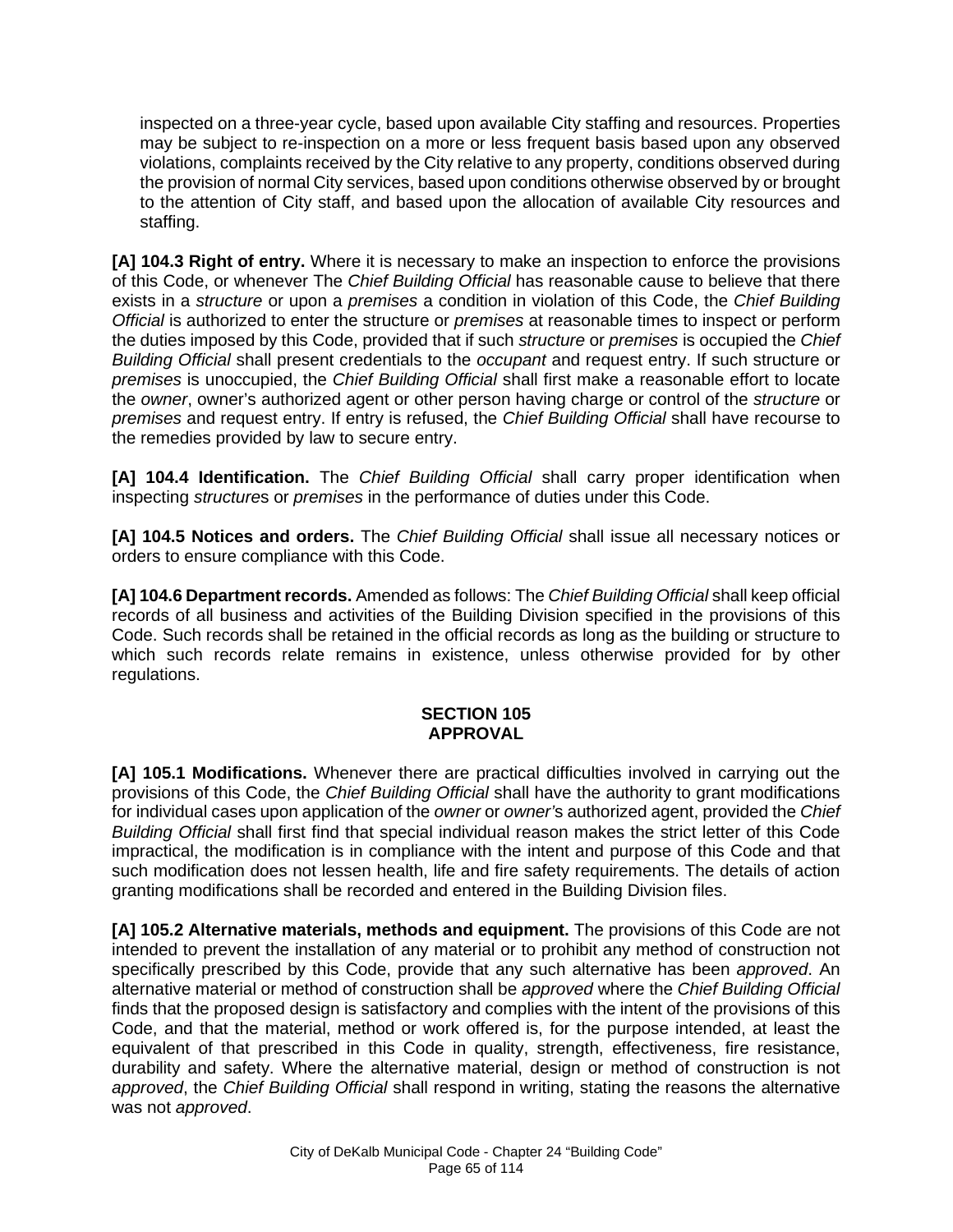**[A] 105.3 Required testing.** Whenever there is insufficient evidence of compliance with the provisions of this Code or evidence that a material or method does not conform to the requirements of this Code, or in order to substantiate claims for alternative materials or methods, the *Chief Building Official* shall have the authority to require tests to be made as evidence of compliance at no expense to the jurisdiction.

**[A] 105.3.1 Test methods.** Test methods shall be as specified in this Code or by other recognized test standards. In the absence of recognized and accepted test methods, the *Chief Building Official* shall be permitted to approve appropriate testing procedures performed by an *approved* agency.

**[A] 105.3.2 Test reports.** Reports of tests shall be retained by The *Chief Building Official* for the period required for retention of public records.

**[A] 105.4 Used material and equipment.** The use of used materials that meet the requirements of this Code for new materials is permitted. Materials, equipment and devices shall not be reused unless such elements are in good repair or have been reconditioned and tested where necessary, placed in good and proper working condition and *approved* by the *Chief Building Official*.

**[A] 105.5 Approved materials and equipment.** Materials, equipment and devices *approved* by the *Chief Building Official* shall be constructed and installed in accordance with such approval.

**[A] 105.6 Research reports.** Supporting data, where necessary to assist in the approval of materials or assemblies not specifically provided for in this Code, shall consist of valid research reports from *approved* sources.

# **SECTION 106 VIOLATIONS**

**[A] 106.1 Unlawful acts.** It shall be unlawful for a person, firm or corporation to be in conflict with or in violation of any of the provisions of this Code.

**[A] 106.2 Notice of violation.** The *Chief Building Official* shall serve a notice of violation pursuant to the provisions of the City's Administrative Hearing Procedure under Chapter 17 of the DeKalb Municipal Code, except as may otherwise be provided herein for emergency measures and condemnation orders.

**[A] 106.3 Prosecution of violation.** The Chief Building Official shall prosecute a violation of this Code pursuant to the provisions of the City's Administrative Hearing Procedure under Chapter 17 of the DeKalb Municipal Code. In any prosecution under this Code, the City shall be entitled to all remedies available at law or equity to enforce the provisions of this Code including, but not limited to, injunctive relief to abate, remedy or restrain a violation of this Code. Furthermore, nothing in this section shall affect or limit the Chief Building Official's prosecution of emergency measures or condemnation orders under this Code.

**[A] 106.4 Violation penalties**. Amended as follows: Any person, who shall violate a provision of this Code, or fail to comply therewith, or with any of the requirements thereof, shall be subject to a fine of not less than Fifty Dollars (\$50.00) nor more than Five Hundred Dollars (\$500.00), unless otherwise specified in this Code or the City of DeKalb Municipal Code. Each day that a violation continues after due notice has been served shall be deemed a separate offense.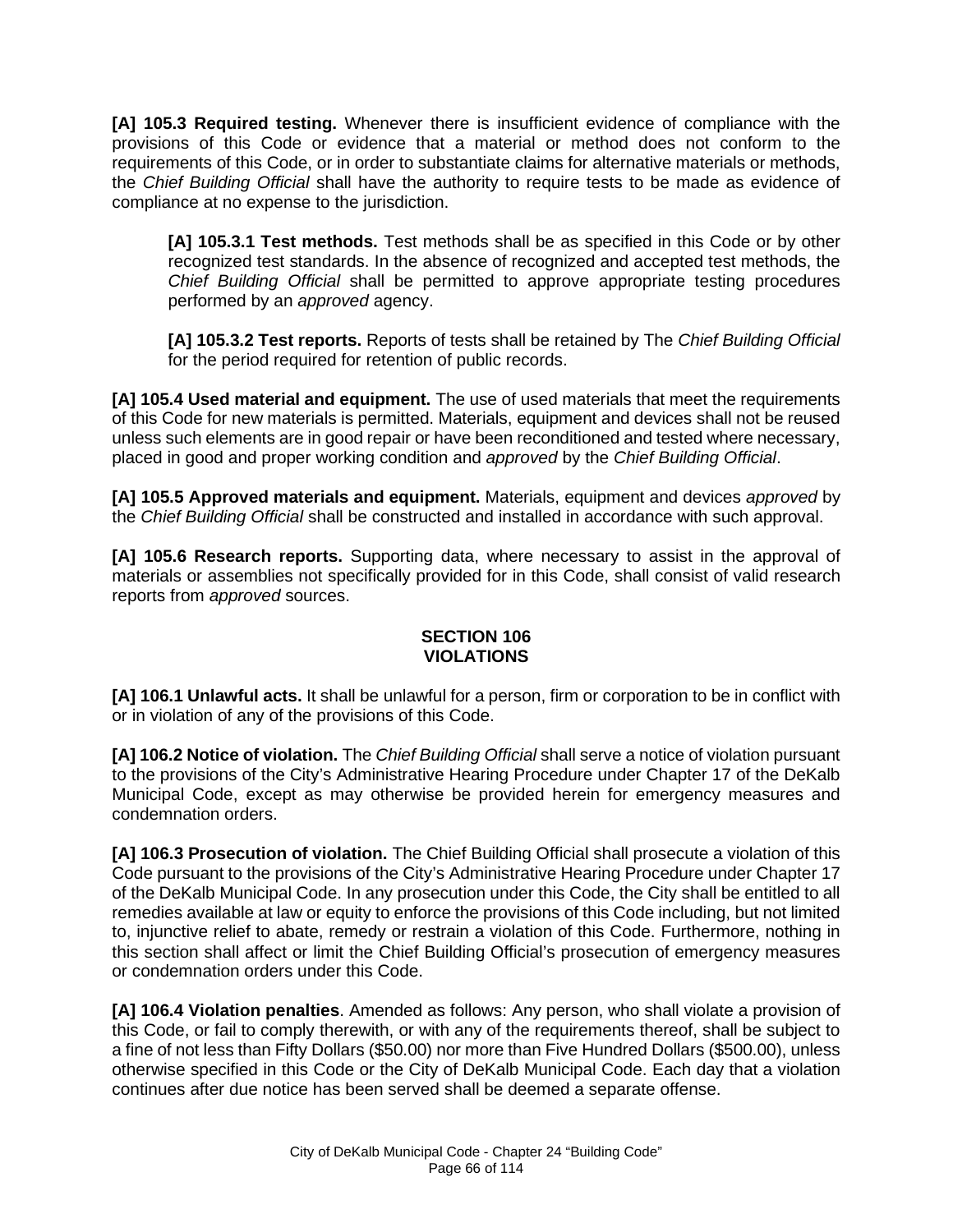**[A] 106.5 Abatement of violation.** Amended as follows: The imposition of the penalties herein prescribed shall not preclude the City Attorney or designee from instituting appropriate action to restrain, correct or abate a violation, or to prevent illegal occupancy of a building, structure or premises, or to stop an illegal act, conduct, business or utilization of the building, structure or premises.

# **SECTION 107 NOTICES AND ORDERS**

**[A] 107.1 Notice to person responsible.** Whenever the *Chief Building Official* has reasonable grounds to believe that a violation of this Code has occurred, notice shall be given pursuant to the provisions of the City's Administrative Hearing Procedure under Chapter 17 of the DeKalb Municipal Code, except as may otherwise be provided herein for emergency measures and condemnation orders.

**[A] 107.4 Unauthorized tampering.** Signs, tags or seals posted or affixed by the *Chief Building Official* shall not be mutilated, destroyed or tampered with, or removed without authorization from the *Chief Building Official*.

## **SECTION 108 UNSAFE STRUCTURES AND EQUIPMENT**

**[A] 108.1 General.** When a structure or equipment is found by the *Chief Building Official* to be unsafe, or when a structure is found unfit for human *occupancy*, or is found unlawful, such structure shall be *condemned* pursuant to the provisions of this Code.

**[A] 108.1.1 Unsafe structures.** An unsafe structure is one that is found to be dangerous to the life, health, property or safety of the public or the *occupants* of the structure by not providing minimum safeguards to protect or warn *occupants* in the event of fire, or because such structure contains unsafe equipment or is so damaged, decayed, dilapidated, structurally unsafe or of such faulty construction or unstable foundation, that partial or complete collapse is possible.

**[A] 108.1.2 Unsafe equipment.** Unsafe equipment includes any boiler, heating equipment, elevator, moving stairway, electrical wiring or device, flammable liquid containers or other equipment on the *premises* or within the structure which is in such disrepair or condition that such equipment is a hazard to life, health, property or safety of the public or *occupants* of the *premises* or structure.

**[A] 108.1.3 Structure unfit for human occupancy.** A structure is unfit for human *occupancy* whenever the *Chief Building Official* finds that such structure is unsafe, unlawful or, because of the degree to which the structure is in disrepair or lacks maintenance, is insanitary, vermin or rat infested, contains filth and contamination, or lacks *ventilation*, illumination, sanitary or heating facilities or other essential equipment required by this Code, or because the location of the structure constitutes a hazard to the *occupants*  of the structure or to the public.

**[A] 108.1.4 Unlawful structure.** An unlawful structure is one found in whole or in part to be occupied by more persons than permitted under this Code, or was erected, altered or occupied contrary to law.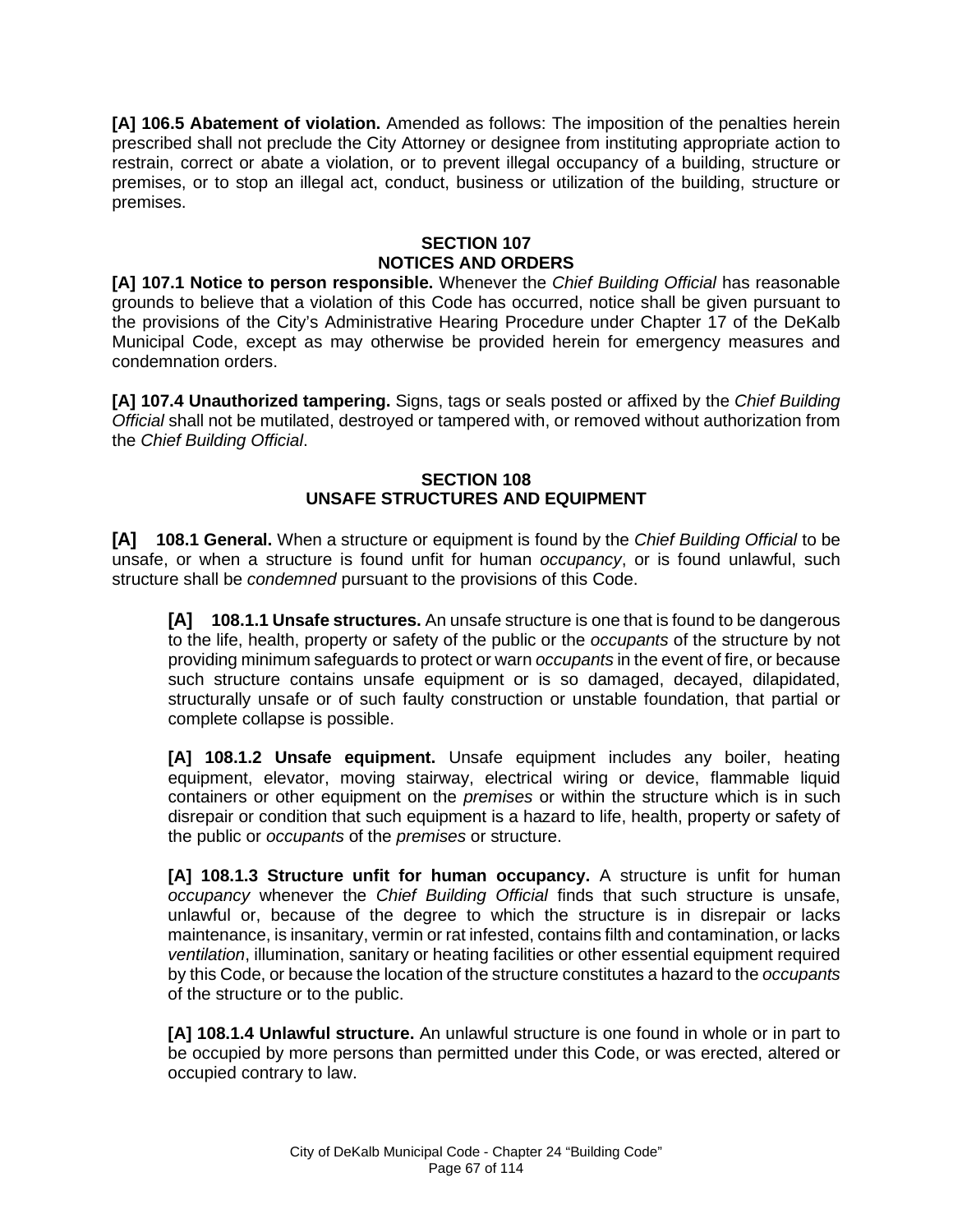**[A] 108.1.5 Dangerous structure or premises.** For the purpose of this Code, any structure or *premises* that has any or all of the conditions or defects described below shall be considered dangerous:

- 1. Any door, aisle, passageway, stairway, exit or other means of egress that doesnot conform to the *approved* building or fire code of the jurisdiction as related to the requirements for existing buildings.
- 2. The walking surface of any aisle, passageway, stairway, exit or other means of egress is so warped, worn loose, torn or otherwise unsafe as to not provide safe and adequate means ofegress.
- 3. Any portion of a building, structure or appurtenance that has been damaged byfire, earthquake, wind, flood, *deterioration*, *neglect*, abandonment, vandalism or by any other cause to such an extent that it is likely to partially or completely collapse,or to become *detached* or dislodged.
- 4. Any portion of a building, or any member, appurtenance or ornamentation on the exterior thereof that is not of sufficient strength or stability, or is not so *anchored*, attached or fastened in place so as to be capable of resisting natural orartificial loads of one and one-half the original designed value.
- 5. The building or structure, or part of the building or structure, because of dilapidation, *deterioration*, decay, faulty construction, the removal or movement ofsome portion of the ground necessary for the support, or for any other reason, is likely to partially or completely collapse, or some portion of the foundation or underpinning of the building or structure is likely to fail or give way.
- 6. The building or structure, or any portion thereof, is clearly unsafe for its use and *occupancy*.
- 7. The building or structure is *neglected*, damaged, dilapidated, unsecured or abandoned so as to become an attractive nuisance to children who might play in the building or structure to their danger, becomes a harbor for vagrants, criminalsor immoral persons, or enables persons to resort to the building or structure for committing a nuisance or an unlawful act.
- 8. Any building or structure has been constructed, exists or is maintained in violation of any specific requirement or prohibition applicable to such building or structure provided by the *approved* building or fire code of the jurisdiction, or of any law or ordinance to such an extent as to present either a substantial risk of fire,building collapse or any other threat to life and safety.
- 9. A building or structure, used or intended to be used for dwelling purposes, because of inadequate maintenance, dilapidation, decay, damage, faulty construction or arrangement, inadequate light, *ventilation*, mechanical or plumbing system, or otherwise, is determined by the *Chief Building Official* to be unsanitary,unfit for human habitation or in such a condition that is likely to cause sickness ordisease.
- 10. Any building or structure, because of a lack of sufficient or proper fire- resistancerated construction, fire protection systems, electrical system, fuel connections,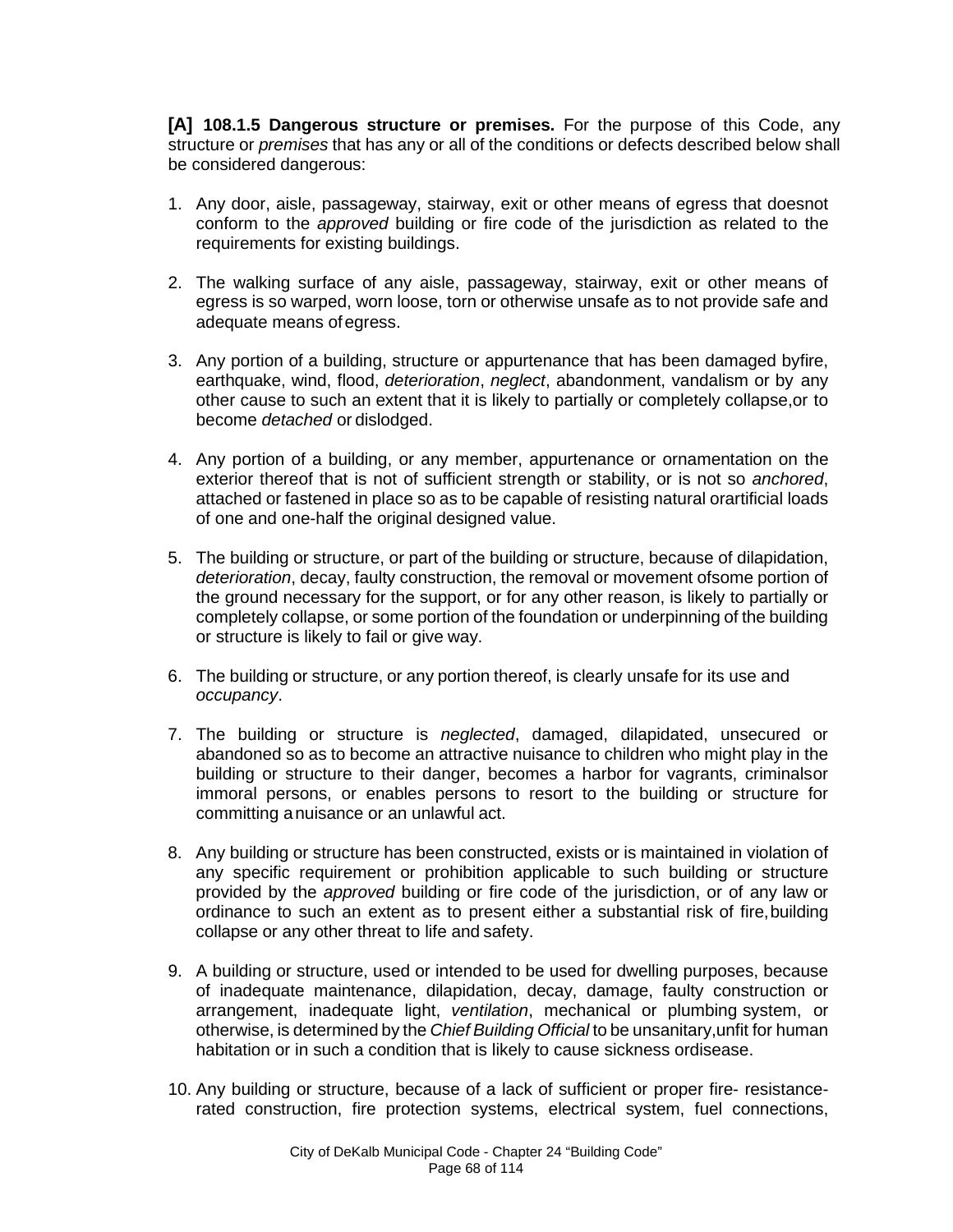mechanical system, plumbing system or other cause, is determined by the *Chief Building Official* to be a threat to life or health.

11. Any portion of a building remains on a site after the demolition or destruction of the building or structure or whenever any building or structure is abandoned soas to constitute such building or portion thereof as an attractive nuisance or hazardto the public.

**[A] 108.2 Closing of vacant structures.** If the structure is vacant and unfit for human habitation and *occupancy*, and is not in danger of structural collapse, the *Chief Building Official* is authorized to post a placard of condemnation on the *premises* and order the structure closed upso as not to be an attractive nuisance. Upon failure of the *owner* or owner's authorized agent to close up the *premises* within the time specified in the order, the *Chief Building Official* shall causethe *premises*  to be closed and secured through any available public agency or by contract or arrangement by private persons and the cost thereof shall be charged against the real estate upon which the structure is located and shall be a lien upon such real estate and shall be collected by any other legal resource.

**[A] 108.2.1 Authority to disconnect service utilities.** The *Chief Building Official* shall have the authority to authorize disconnection of utility service to the building, structure or system regulated by this Code and the referenced codes and standards set forth in Section 102.7 in case of emergency where necessary to eliminate an immediate hazard to life or property or where such utility connection has been made without approval. The *Chief Building Official* shall notify the serving utility and, whenever possible, the *owner* or owner's authorized agent and *occupant* of the building, structure or service system of the decision to disconnect prior to taking such action. If not notified prior to disconnection the *owner*, owner's authorized agent or *occupant* of the building structure or service system shall be notified in writing as soon as practical thereafter.

**[A] 108.3 Notice.** Whenever the *Chief Building Official* has condemned a structure or equipment under the provisions of this section, notice shall be posted in a conspicuous place in or about the structure affected by such notice. If the notice pertains to equipment, it shall be placed on the condemned equipment. The Chief Building Official may also serve a notice of violation of the condemnation order on the *owner*, owner's authorized agent or the person(s) responsible for the structure or equipment pursuant to the provisions for emergency or non-emergency matters as prescribed by the City's Administrative Hearing Procedure under Chapter 17 of the DeKalb Municipal Code.

**[A] 108.4 Placarding.** Upon failure of the *owner,* owner's authorized agent or person responsible to comply with the notice provisions within the time given, the *Chief Building Official* shall post on the *premises* or on defective equipment a placard bearing the word "Condemned" and a statement of the penalties provided for occupying the *premises*, operating the equipmentor removing the placard.

**[A] 108.4.1 Placard removal.** The *Chief Building Official* shall remove the condemnationplacard whenever the defect or defects upon which the condemnation and placarding action were based have been eliminated or pursuant to an administrative or court order. Any person who defaces or removes a condemnation placard without the approval of the *Chief Building Official* shall be subjectto the penalties provided by this Code.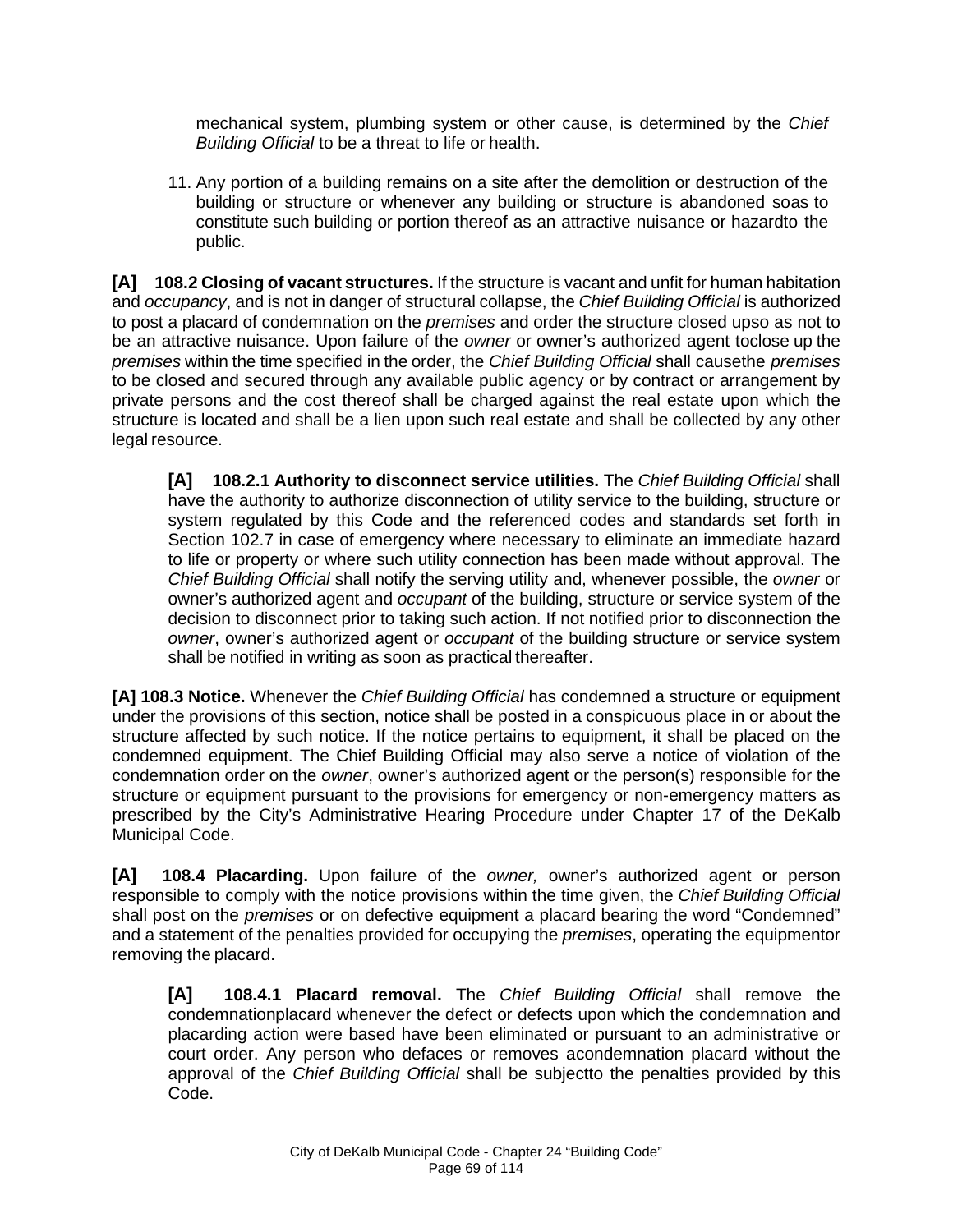**[A] 108.5 Prohibited occupancy.** Any occupied structure condemned and placarded by the *Chief Building Official* shall be vacated as ordered by the *Chief Building Official*. Any person whoshall occupy a placarded *premises* or shall operate placarded equipment, and any *owner,* owner's authorized agent or person responsible for the *premises* who shall let anyone occupy aplacarded *premises* or operate placarded equipment shallbe liable for the penalties provided bythis Code.

**[A] 108.6 Abatement methods.** The *owner*, owner's authorized agent, *operator* or *occupant* ofa building, *premises* or equipment deemed unsafe by the *Chief Building Official* shall abate or cause to be abated or corrected such unsafe conditions either by repair, rehabilitation, demolitionor other *approved* corrective action.

**[A] 108.7 Record.** The *Chief Building Official* shall cause a report to be filed on an unsafe condition. The report shall state the *occupancy* of the structure and the nature of the unsafe condition.

Add **[A] 108.8 Hearing.** Any person injured by the Chief Building Official's condemnation order shall file a written appeal to the Chief Building Official within five (5) business days of the condemnation order. The appeal shall state the following: (1) a general description of the condemnation order which includes the date of the condemnation order and the address of the affected property; and (2) contact information of the person(s) filing the appeal. The Chief Building Official shall refer the appeal to the City's Administrative Hearing Procedure within five (5) business days upon receipt of the appeal, and the appeal shall be heard pursuant to the provisions of the City's Administrative Hearing Procedure under Chapter 17 of the DeKalb Municipal Code.

# **SECTION 109 EMERGENCY MEASURES**

**[A] 109.1 Imminent danger.** When, in the opinion of the *Chief Building Official*, there is *imminent danger* of failure or collapse of a building or structure that endangers life, or when any structure or part of a structure has fallen and life is endangered by the occupation of the structure, or when there is actual or potential danger to the building *occupants* or those in the proximity of any structure because of explosives, explosive fumes or vapors or the presence of toxic fumes, gases or materials, or operation of defective or dangerous equipment, the *Chief Building Official* is hereby authorized and empowered to order and require the *occupants* to vacate the *premises* forthwith. The *Chief Building Official* shall cause to be posted at each entrance to such structure a notice reading as follows: "This *Structure* Is Unsafe and Its *Occupancy* Has Been Prohibited by the *Chief Building Official*." It shall be unlawful for any person to enter such structure except for the purpose of securing the structure, making the required repairs, removing the hazardous condition or of demolishing the same.

**[A] 109.2 Temporary safeguards.** Notwithstanding other provisions of this Code, whenever, in the opinion of the *Chief Building Official*, there is *imminent danger* due to an unsafe condition, the *Chief Building Official* shall order the necessary work to be done, including the boarding up of openings, to render such structure temporarily safe whether or not the legal procedure herein described has been instituted; and shall cause such other action to be taken as the *Chief Building Official* deems necessary to meet such emergency.

**[A] 109.3 Closing streets.** When necessary for public safety, the *Chief Building Official* shall temporarily close structures and close, or order the authority having jurisdiction to close, sidewalks, streets, *public ways* and places adjacent to unsafe structures, and prohibit the same from being utilized.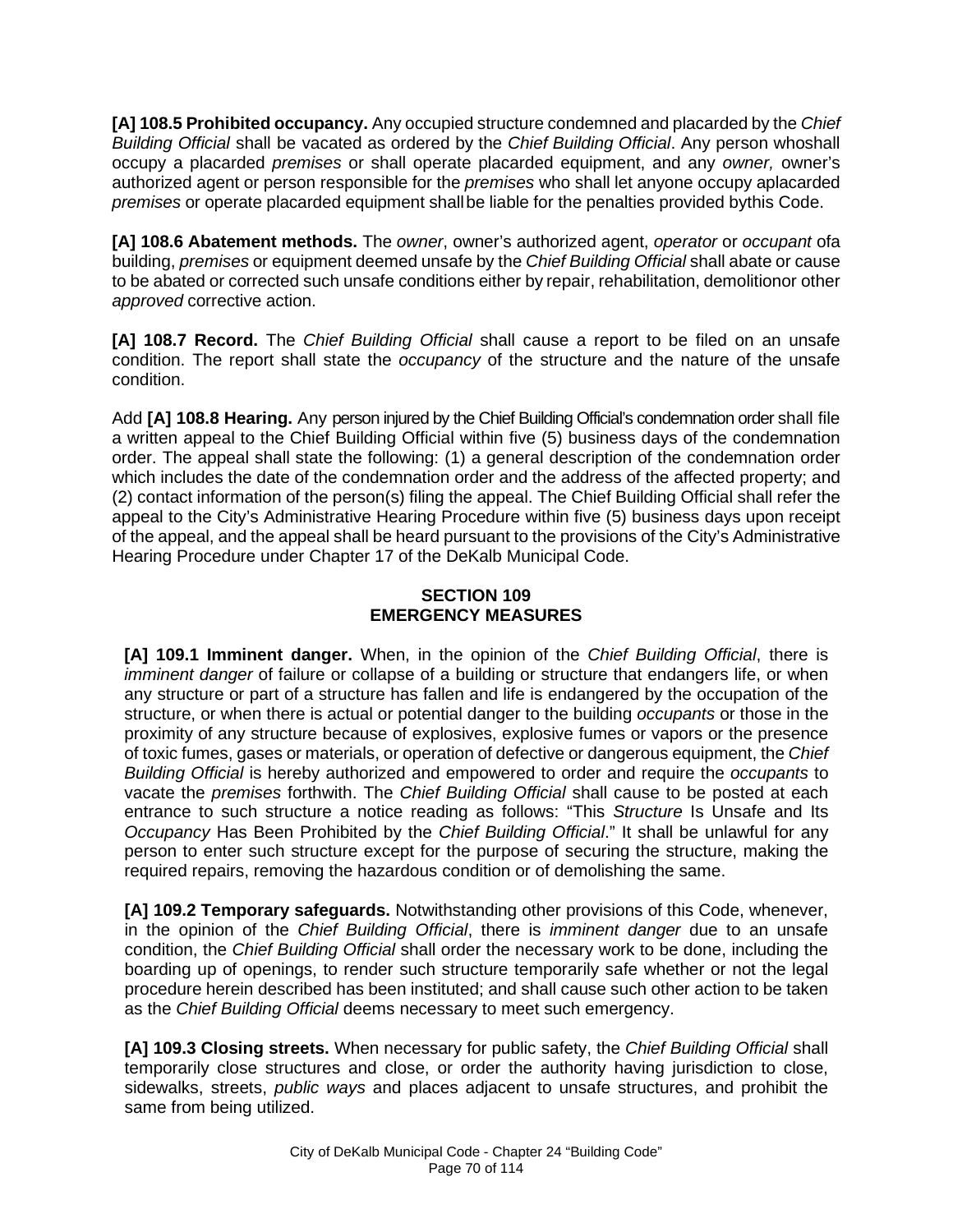**[A] 109.4 Emergency repairs.** For the purposes of this section, the *Chief Building Official*  shall employ the necessary labor and materials to perform the required work as expeditiously as possible.

**[A] 109.5 Costs of emergency repairs.** Costs incurred in the performance of emergency work shall be paid by the City. The City Attorney shall institute appropriate action against the *owner* of the *premises* or the owner's authorized agent where the unsafe structure was located for the recovery of such costs.

**[A] 109.6 Hearing.** Any person ordered to take emergency measures shall comply with such order forthwith. Any person injured by the Chief Building Official's emergency measures shall file a written appeal to the Chief Building Official within five (5) business days of the emergency measures. The appeal shall state the following: (1) a general description of the emergency measures which includes the date of the emergency measures and the address of the affected property; and (2) contact information of the person(s) filing the appeal. The Chief Building Official shall refer the appeal to the City's Administrative Hearing Procedure within five (5) business days upon receipt of the appeal, and the appeal shall be heard pursuant to the provisions of the City's Administrative Hearing Procedure under Chapter 17 of the DeKalb Municipal Code.

## **SECTION 110 DEMOLITION**

**[A] 110.1 General.** The *Chief Building Official* shall order the *owner* or owner's authorized agent of any *premises* upon which is located any structure, which in the *Chief Building Official's*, designee's, or owner's authorized agent judgment after review is so deteriorated or dilapidated or has become so out of repair as to be dangerous, unsafe, insanitary or otherwise unfit for human habitation or occupancy, and such that it is unreasonable to repair the structure, to demolish and remove such structure; or if such structure is capable of being made safe by repairs, to repair and make safe and sanitary, or to board up and hold for future repair or to demolish and remove at the *owner's* option; or where there has been a cessation of normal construction of any structure for a period of more than two years, the *Chief Building Official* shall order the *owner* or owner's authorized agent to demolish and remove such structure, or board up until future repair. Boarding the building up for future repair shall not extend beyond one year, unless *approved* by the *Chief Building Official*.

**[A] 110.2 Notices and orders.** Except for emergency measures, notices and orders for demolition, repair, or enclosure of structures under this Code shall comply with the applicable provisions of 65 ILCS 5/11-31-1, *et seq.*

**[A] 110.3 Failure to comply.** If the *owner* of a *premises* or owner's authorized agent fails to comply with a demolition order within the time prescribed, the *Chief Building Official* shall cause the structure to be demolished and removed, either through an available public agency or by contract or arrangement with private persons, and the cost of such demolition and removal shall be charged against the real estate upon which the structure is located and shall be a lien upon such real estate.

**[A] 110.4 Salvage materials.** When any structure has been ordered demolished and removed, the City or other designated officer shall have the right to sell the salvage and valuable materials. The net proceeds of such sale, after deducting the expenses of such demolition and removal, shall be promptly remitted with a report of such sale or transaction, including the items of expense and the amounts deducted, for the person who is entitled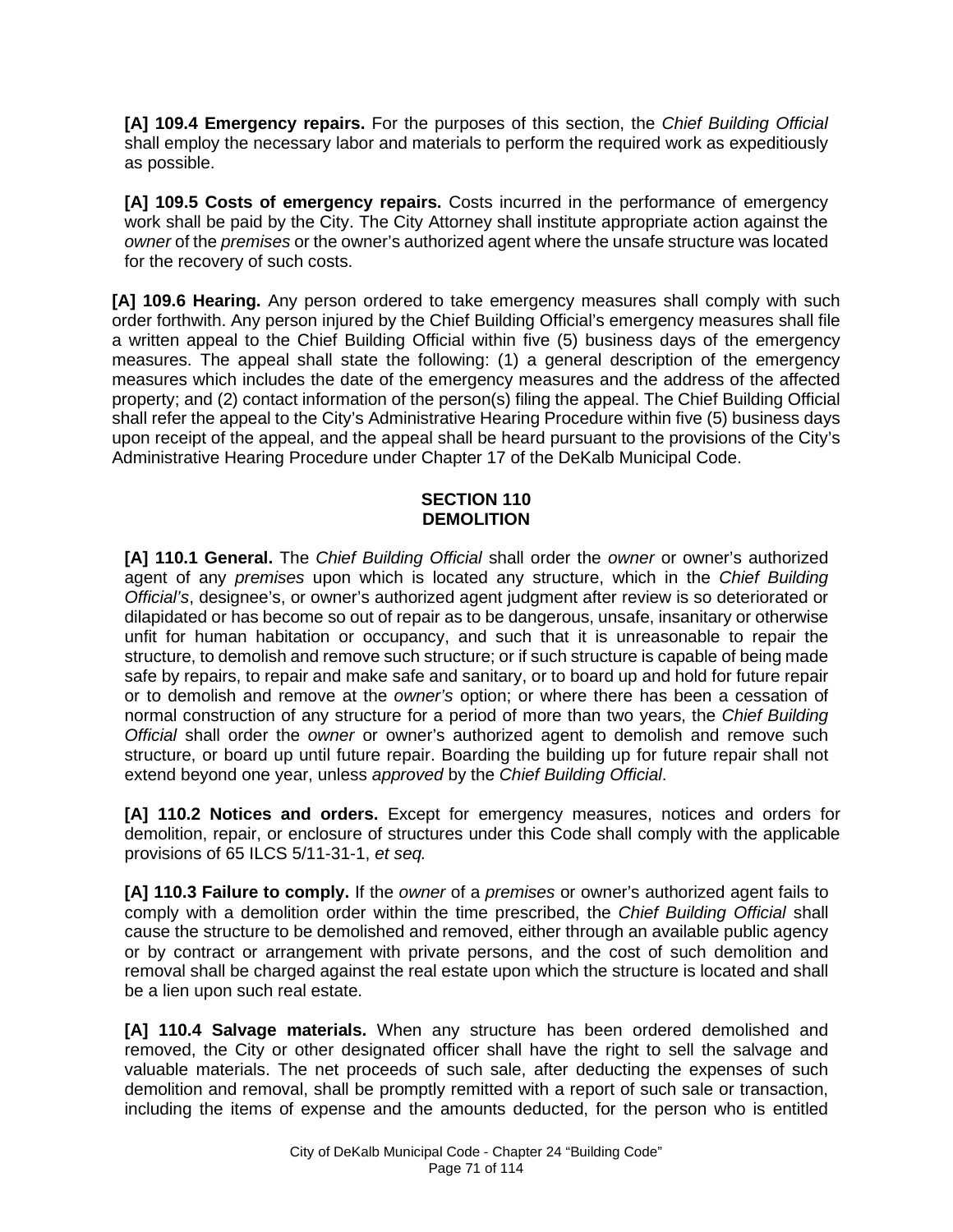thereto, subject to any order of a court. If such a surplus does not remain to be turned over, the report shall so state.

### **SECTION 111**

### **MEANS OF APPEAL**

**[A] 111.1 Application for appeal.** Amended as follows: **Enforcement of code violations.** Any person who is injured by the Chief Building Official's enforcement of this Code shall file a written appeal to the Chief Building Official within five (5) business days of the enforcement action. The appeal shall state the following: (1) a general description of the enforcement action which includes the date of the action and the address of the affected property; and (2) contact information of the person(s) filing the appeal. The Chief Building Official shall refer the appeal to the City's Administrative Hearing Procedure within five (5) business days upon receipt of the appeal, and the appeal shall be heard pursuant to the provisions of the City's Administrative Hearing Procedure under Chapter 17 of the City of DeKalb Municipal Code.

**[A] 111.2 Membership of board.** Delete in its entirety.

- **[A] 111.2.1 Alternate members.** Delete in its entirety.
- **[A] 111.2.2 Chairman.** Delete in its entirety.
- **[A] 111.2.3 Disqualification of member.** Delete in its entirety.
- **[A] 111.2.4 Secretary.** Delete in its entirety.
- **[A] 111.2.5 Compensation of members.** Delete in its entirety.
- **[A] 111.3 Notice of meeting.** Delete in its entirety.
- **[A] 111.4 Open hearing.** Delete in its entirety.

**[A] 111.4 .1 Procedure.** Delete in its entirety.

- **[A] 111.5 Postponed hearing.** Delete in its entirety.
- [A] 111.6 Board decision. Delete in its entirety.

**[A] 111.6.1 Records and copies.** Delete in its entirety.

**[A] 111.6 .2 Administration.** Delete in its entirety.

- [A] 111.7 Court review. Delete in its entirety.
- [A] 111.8 Stays of enforcement. Delete in its entirety.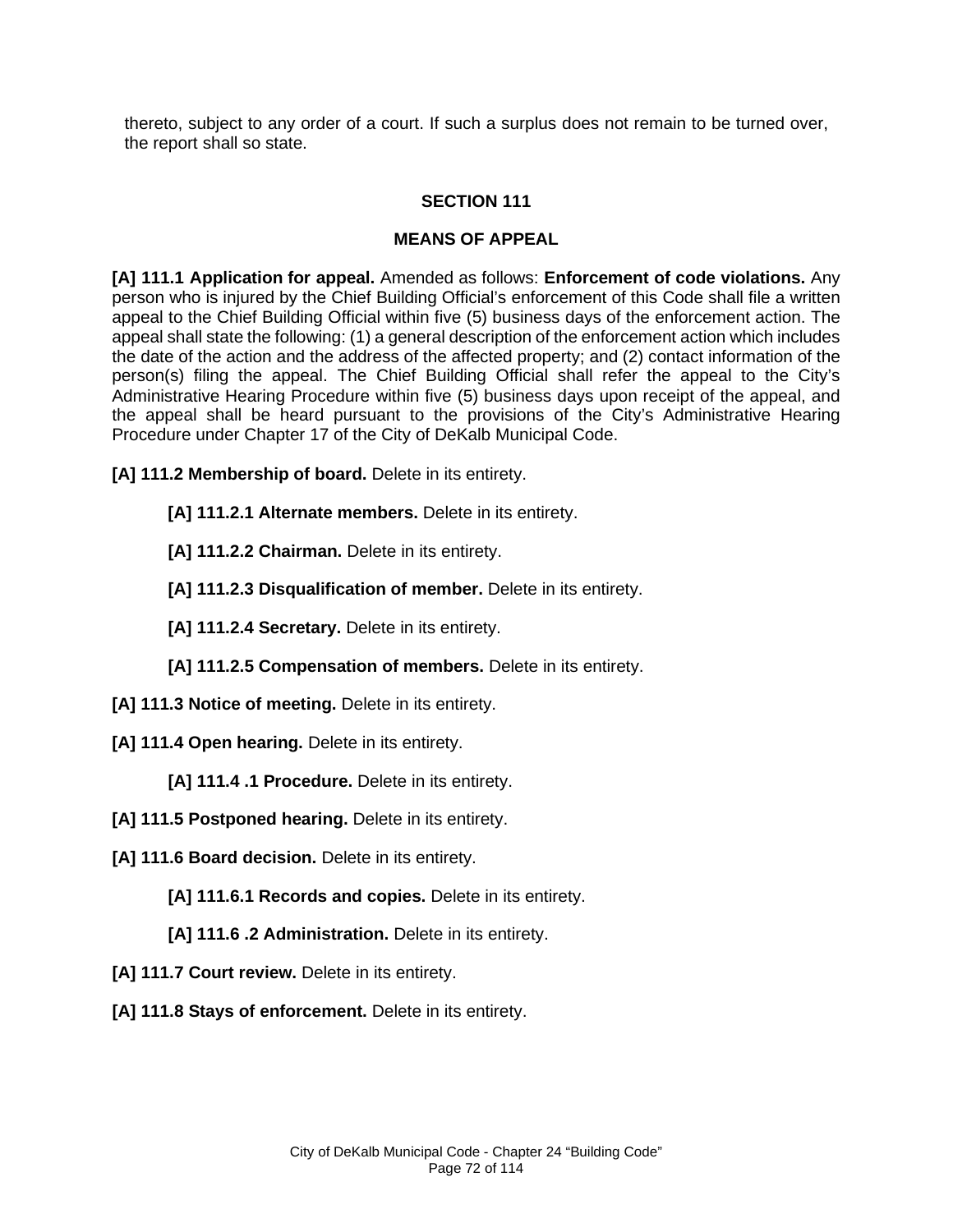#### **SECTION 112 STOP WORK ORDER**

**[A] 112.1 Authority.** Whenever the *Chief Building Official* finds any work regulated by this Code being performed in a manner contrary to the provisions of this Code or in a dangerous or unsafe manner, the *Chief Building Official* is authorized to issue a stop work order.

**[A] 112.2 Issuance.** A stop work order shall be in writing and shall be given to the *owner* of the property, to the *owner's* authorized agent, or to the person doing the work. Upon issuance of a stop work order, the cited work shall immediately cease. The stop work order shall state the reason for the order and the conditions under which the cited work is authorized to resume.

**[A] 112.3 Emergencies.** Where an emergency exists, the *Chief Building Official* shall not be required to give a written notice prior to stopping the work.

**[A] 112.4 Failure to comply.** Any person who shall continue any work after having been served with a stop work order, except such work as that person is directed to perform to remove a violation or unsafe condition, shall be liable to a fine of not less than Fifty Dollars (\$50.00) nor more than Five Hundred Dollars (\$500.00).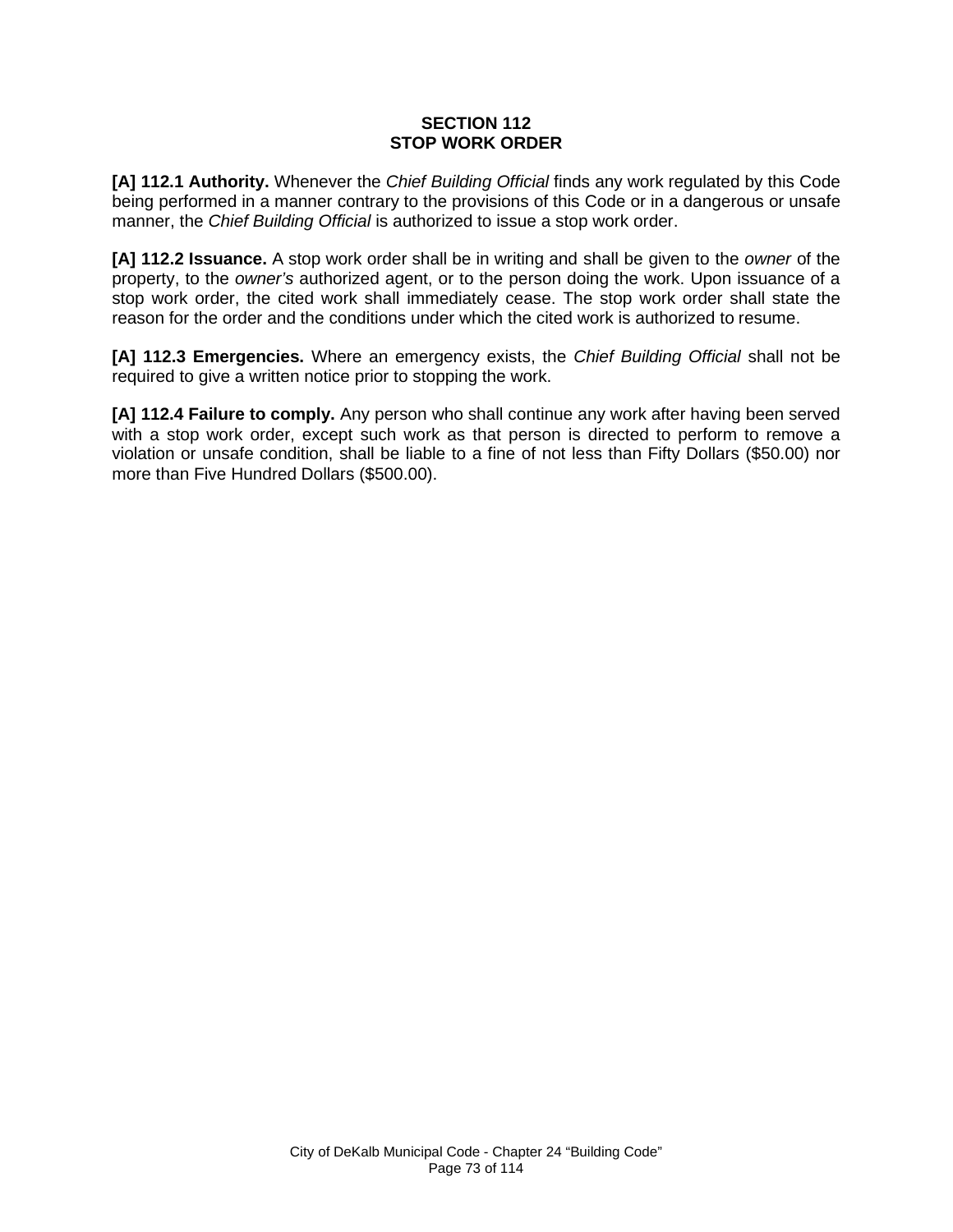# **CHAPTER 2**

# **DEFINITIONS**

### **SECTION 201 GENERAL**

**201.1 Scope.** Unless otherwise expressly stated, the following terms shall, for the purposes of this Code, have the meanings shown in this chapter.

**201.2 Interchangeability.** Words stated in the present tense include the future; words stated in the masculine gender include the feminine and neuter; the singular number includes the plural and the plural, the singular.

**201.3 Terms defined in other codes.** Where terms are not defined in this Code and are defined in the *International Building Code, International Existing Building Code, International Fire Code, International Fuel Gas Code, International Mechanical Code,* Illinois State Plumbing Code, *International Residential Code, International Zoning Code* or NFPA 70, such terms shall have the meanings ascribed to them as stated in those codes.

**201.4 Terms not defined.** Where terms are not defined through the methods authorized by this section, such terms shall have ordinarily accepted meanings such as the context implies.

**201.5 Parts.** Whenever the words "*dwelling unit*," "dwelling," "*premises*," "building," "*rooming house*," "*rooming unit,*" "*housekeeping unit*" or "story" are stated in this Code, they shall be construed as though they were followed by the words "or any part thereof."

### **SECTION 202 GENERAL DEFINITIONS**

**ANCHORED.** Secured in a manner that provides positive connection.

**[A] APPROVED.** Acceptable to the *Chief Building Official*.

**BASEMENT.** That portion of a building which is partly or completely below grade.

**BATHROOM.** A room containing plumbing fixtures including a bathtub or shower.

**BEDROOM.** Any room or space used or intended to be used for sleeping purposes in either a dwelling or *sleeping unit*.

**BOARDING HOUSE.** See ROOMING HOUSE.

**[A] CODE OFFICIAL.** Amended as follows: **CHIEF BUILDING OFFICIAL.** The *Chief Building Official* who is charged with the administration and enforcement of this Code, or any duly authorized representative.

**CONDEMN.** To adjudge unfit for *occupancy*.

**COST OF SUCH DEMOLITION OR EMERGENCY REPAIRS.** Amended as follows: The costs shall include the actual costs of the demolition or repair of the structure less revenues obtained if salvage was conducted prior to demolition or repair. Costs shall include, but not be limited to,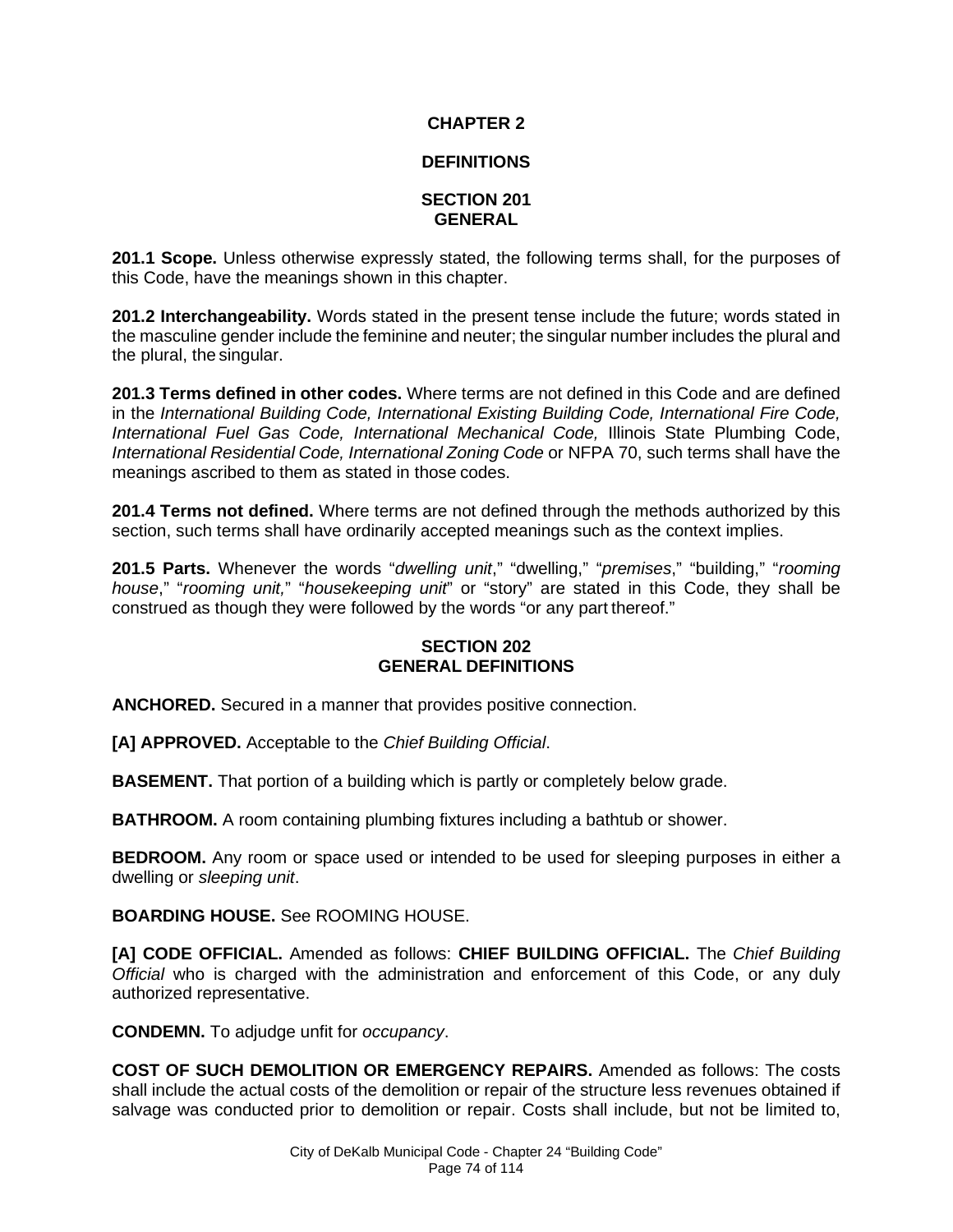expenses incurred or necessitated related to demolition or emergency repairs, such as asbestos survey and abatement if necessary; costs of inspectors, testing agencies or experts retained relative to the demolition or emergency repairs; costs of testing; surveys for other materials that are controlled or regulated from being dumped in a landfill; title searches; mailing(s); postings; recording; and attorney fees expended for recovering of the cost of emergency repairs or to obtain or enforce an order of demolition made by the Building Code Official or the governing body.

**DETACHED.** When a structural element is physically disconnected from another and that connection is necessary to provide a positive connection.

**DETERIORATION.** To weaken, disintegrate, corrode, rust or decay and lose effectiveness.

**DORMITORY.** A boarding or lodging house where sleeping accommodations with or without dining facilities are designed or provided for more than twenty (20) individuals, exclusive of the resident family and having common toilet and bathroom facilities.

**[BG] DWELLING UNIT.** A single unit providing complete, independent living facilities for one or more persons, including permanent provisions for living, sleeping, eating, cooking and sanitation.

**[Z] EASEMENT.** That portion of land or property reserved for present or future use by a person or agency other than the legal fee *owner*(s) of the property. The *easement* shall be permitted to be for use under, on or above a said lot orlots.

**EQUIPMENT SUPPORT.** Those structural members or assemblies of members or manufactured elements, including braces, frames, lugs, snuggers, hangers or saddles, that transmit gravity load, lateral load and operating load between the equipment and the structure.

**EXTERIOR PROPERTY.** The open space on the *premises* and on adjoining property under the control of *owners* or *operators* of such *premises*.

**EXTERMINATION.** The control and elimination of insects, rats or other pests by eliminating their harborage places, by removing or making inaccessible materials that serve as their food, by poison.

**GARBAGE.** The animal or vegetable waste resulting from the handling, preparation, cooking and consumption of food.

**[BE] GUARD.** A building component or a system of building components located at or near the open sides of elevated walking surfaces that minimizes the possibility of a fall from the walking surface to a lower level.

**[BG] HABITABLE SPACE.** Space in a structure for living, sleeping, eating or cooking. *Bathrooms*, *toilet rooms*, closets, halls, storage or utility spaces, and similar areas are not considered *habitable spaces*.

**HISTORIC BUILDING.** Any building or structure that is one or more of the following:

- 1. Listed or certified as eligible for listing, by the State Historic Preservation Officer or the Keeper of the National Register of Historic Places, in the National Register of Historic Places.
- 2. Designated as historic under an applicable state or local law.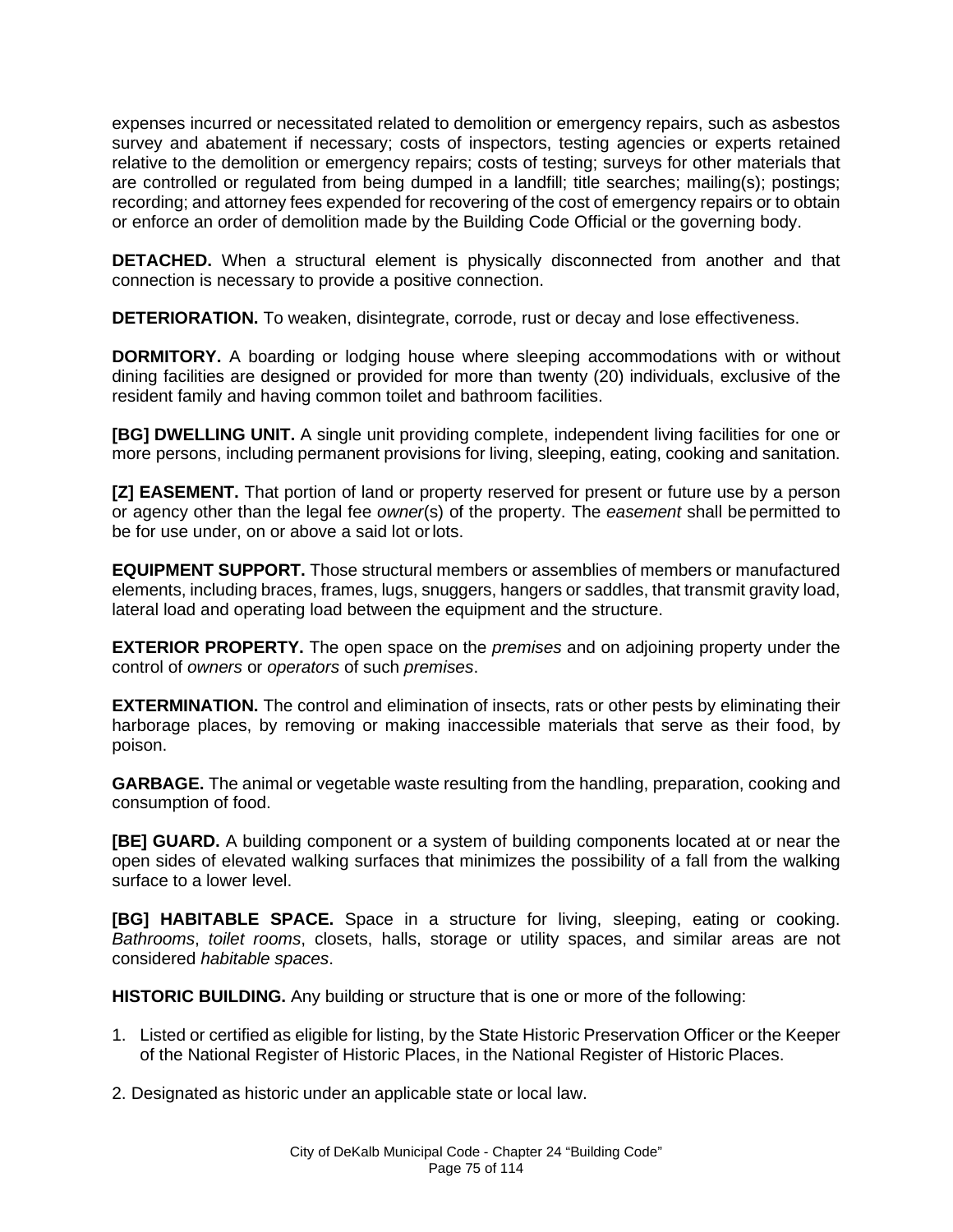3. Certified as a contributing resource within a National Register or state or locally designated historic district.

**HOUSEKEEPING UNIT.** A room or group of rooms forming a single *habitable space* equipped and intended to be used for living, sleeping, cooking and eating which does not contain, within such a unit, a toilet, lavatory and bathtub or shower.

**IMMINENT DANGER.** A condition which could cause serious or life-threatening injury or death at any time.

**INFESTATION.** The presence, within or contiguous to, a structure or *premises* of insects, rodents, vermin or other pests.

**INOPERABLE MOTOR VEHICLE.** A vehicle which cannot be driven upon the public streets for reason including but not limited to being unlicensed, wrecked, abandoned, in a state of disrepair, or incapable of being moved under its own power.

**[A] LABELED.** Equipment, materials or products to which have been affixed a label, seal, symbol or other identifying mark of a nationally recognized testing laboratory, inspection agency or other organization concerned with product evaluation that maintains periodic inspection of the production of the above-*labeled* items and whose labeling indicates either that the equipment, material or product meets identified standards or has been tested and found suitable for a specified purpose.

**LET FOR OCCUPANCY or LET.** To permit, provide or offer possession or *occupancy* of a dwelling, *dwelling unit*, *rooming unit*, building, premise or structure by a person who is or is not the legal *owner* of record thereof, pursuant to a written or unwritten lease, agreement or license, or pursuant to a recorded or unrecorded agreement of contract for the sale of land.

**LODGING HOUSE.** A dwelling unit in which sleeping accommodations and/or meals are provided for not more than twenty (20) persons seeking shelter on a temporary basis for indefinite periods and open to the public and transients. This definition includes only those uses operating under the authorization of a recognizable local, state or federal agency.

**NEGLECT.** The lack of proper maintenance for a building or *structure*.

**[A] OCCUPANCY.** The purpose for which a building or portion thereof is utilized or occupied.

**OCCUPANT.** Any individual living or sleeping in a building, or having possession of a space within a building.

**ONE-FAMILY DWELLING.** A building containing one dwelling unit with not more than one (1) family or an individual plus no more than two (2) lodgers or boarders or guests.

**OPENABLE AREA.** That part of a window, skylight or door which is available for unobstructed *ventilation* and which opens directly to the outdoors.

**OPERATOR.** Any person who has charge, care or control of a structure or *premises* which is let or offered for *occupancy*.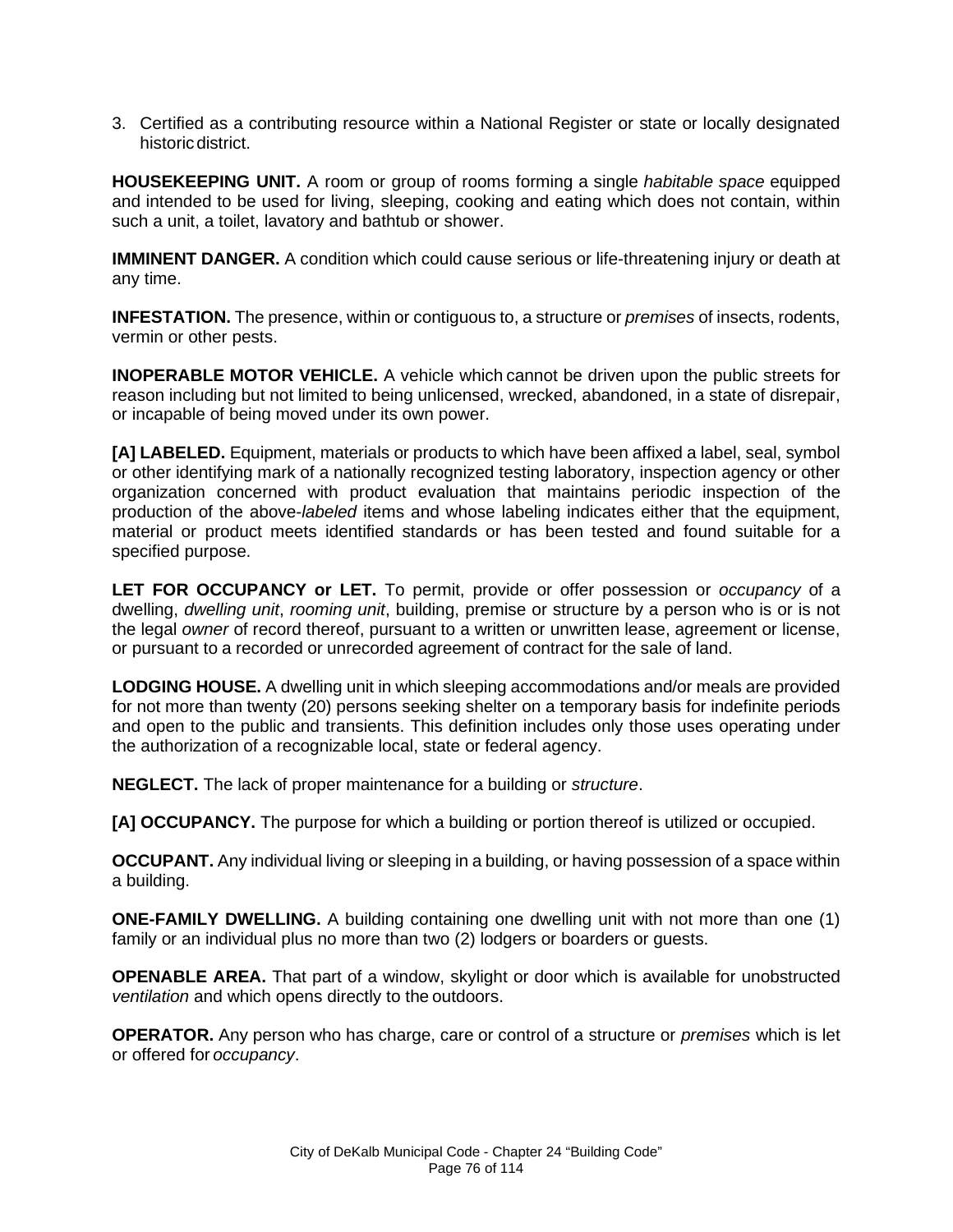**[A] OWNER.** Any person, agent, *operator*, firm or corporation having legal or equitable interest in the property; or recorded in the official records of the state, county ormunicipality as holding title to the property; or otherwise having control of the property, including the guardian of the estate of any such person, and the executor or administrator of the estate of such person if ordered to take possession of real property by a court.

**PERSON.** An individual, corporation, partnership or any other group acting as a unit.

**PEST ELIMINATION.** The control and elimination of insects, rodents or other pests by eliminating their harborage places; by removing or making inaccessible materials that serve as their food or water; by other *approved pest elimination* methods.

**[A] PREMISES.** A lot, plot or parcel of land, *easement* or *public way*, including any structures thereon.

**[A] PUBLIC WAY.** Any street, alley or similar parcel of land essentially unobstructed from the ground to the sky, which is deeded, dedicated or otherwise permanently appropriated to the public for public use.

**ROOMING HOUSE.** Amended as follows: A building in which sleeping accommodations and/or meals are provided for compensation (pursuant to previous arrangements for definite periods and not open to the public or transients) and in accordance with Article 3 of the Unified Development Ordinance.

**ROOMING UNIT.** Any room or group of rooms forming a single habitable unit occupied or intended to be occupied for sleeping or living, but not for cooking purposes.

**RUBBISH.** Combustible and noncombustible waste materials, except garbage; the term shall include the residue from the burning of wood, coal, coke and other combustible materials, paper, rags, cartons, boxes, wood, excelsior, rubber, leather, tree branches, *yard* trimmings, tin cans, metals, mineral matter, glass, crockery and dust and other similar materials.

**[BG] SLEEPING UNIT.** A room or space in which people sleep, which can also include permanent provisions for living, eating and either sanitation or kitchen facilities, but not both. Such rooms and spaces that are also part of a *dwelling unit* are not *sleeping units*.

**STRICT LIABILITY OFFENSE.** An offense in which the prosecution in a legal proceeding is not required to prove criminal intent as a part of its case. It is enough to prove that the defendant either did an act which was prohibited, or failed to do an act which the defendant was legally required to do.

**[A] STRUCTURE.** That which is built or constructed or a portion thereof.

**TENANT.** A person, corporation, partnership or group, whether or not the legal *owner* of record, occupying a building or portion thereof as a unit.

**TOILET ROOM.** A room containing a water closet or urinal but not a bathtub or shower.

**TWO-FAMILY DWELLING.** A building containing two (2) dwelling units with not more than one (1) family or individual plus not more than two (2) lodgers or boarders or guests per unit.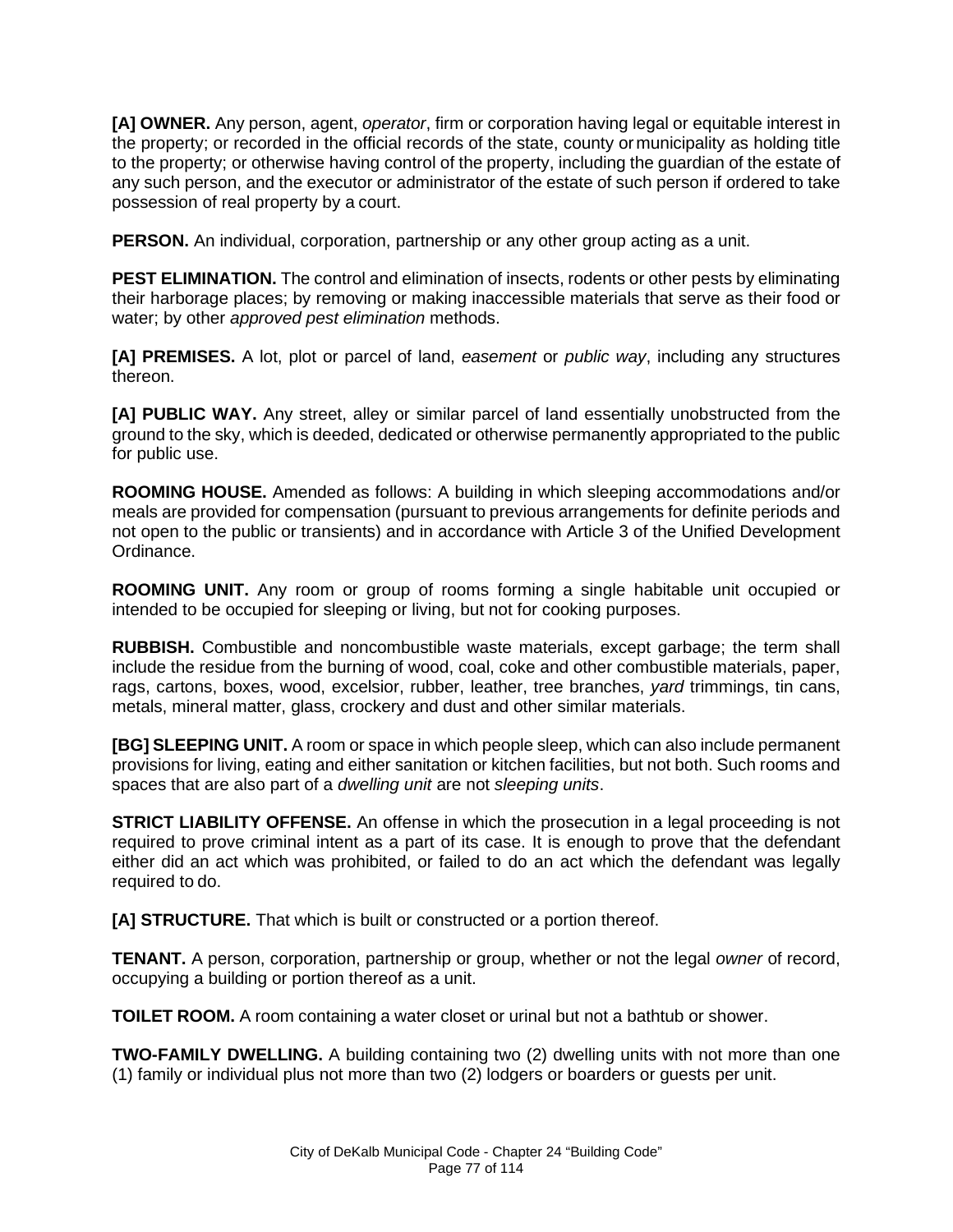**ULTIMATE DEFORMATION.** The deformation at which failure occurs and which shall be deemed to occur if the sustainable load reduces to eighty (80) percent or less of the maximum strength.

**[M] VENTILATION.** The natural or mechanical process of supplying conditioned or unconditioned air to, or removing such air from, any space.

**WORKMANLIKE.** Executed in a skilled manner; e.g., generally plumb, level, square, in line, undamaged and without marring adjacent work.

**[Z] YARD.** An open space on the same lot with a structure.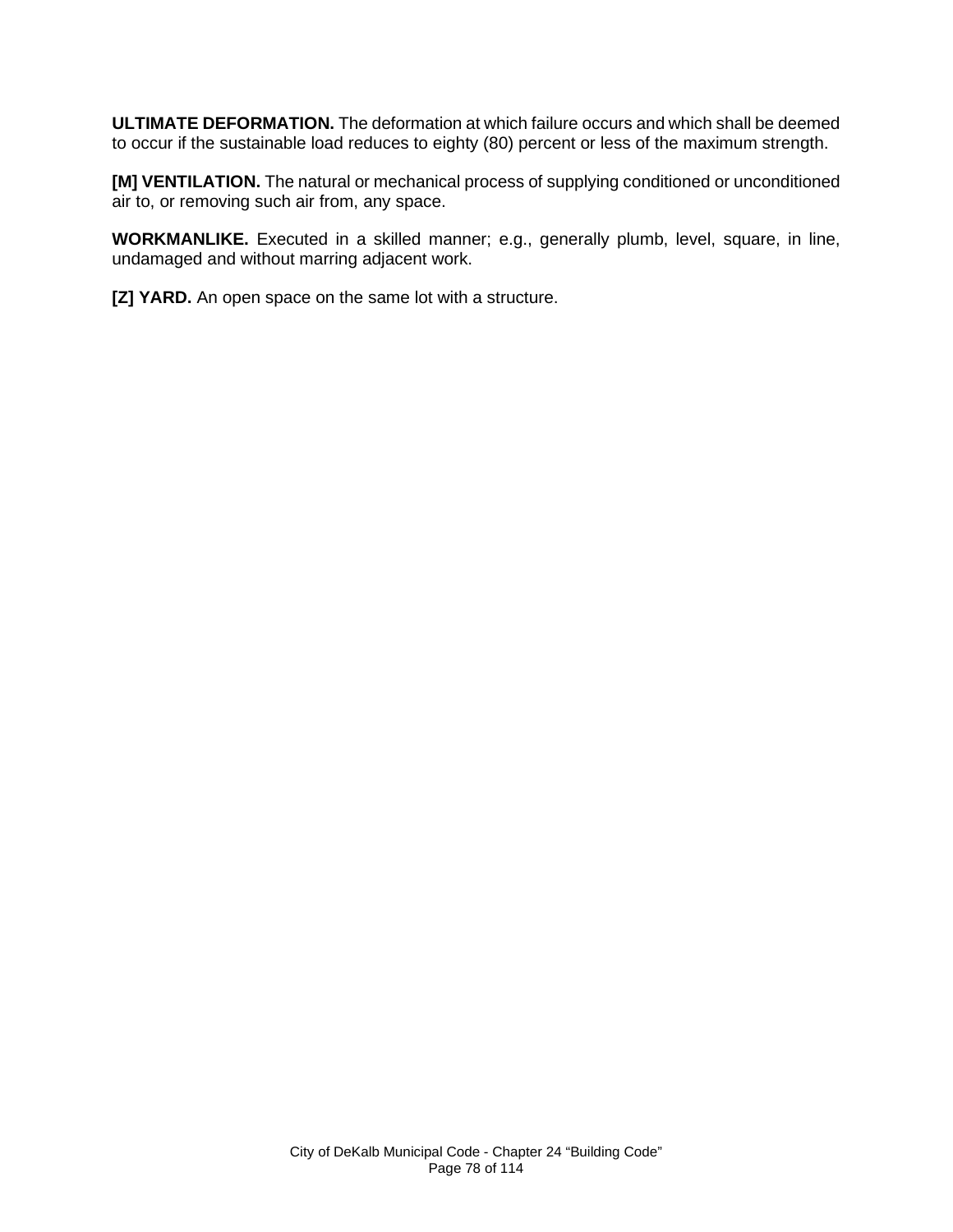## **CHAPTER 3 GENERAL REQUIREMENTS**

# **SECTION 301 GENERAL**

**301.1 Scope.** The provisions of this chapter shall govern the minimum conditions and the responsibilities of persons for maintenance of structures, equipment and *exteriorproperty*.

**301.2 Responsibility.** The *owner* of the *premises* shall maintain the structures and *exterior property* in compliance with these requirements, except as otherwise provided for in this Code. A person shall not occupy as owner-occupant or permit another person to occupy *premises* that are not in a sanitary and safe condition and that do not comply with the requirements of this chapter. *Occupants* of a *dwelling unit*, *rooming unit* or *housekeeping unit* are responsible for keeping in a clean, sanitary and safe condition that part of the *dwelling unit*, *rooming unit*, *housekeeping unit*  or *premises* which they occupy and control.

**301.3 Vacant structures and land.** Vacant structures and *premises* thereof or vacant land shall be maintained in a clean, safe, secure and sanitary condition as provided herein so as not to cause a blighting problem or adversely affect the public health or safety.

# **SECTION 302 EXTERIOR PROPERTY AREAS**

**302.1 Sanitation.** *Exterior property* and *premises* shall be maintained in a clean, safe and sanitary condition. The *occupant* shall keep that part of the *exterior property* that such *occupant* occupies or controls in a clean and sanitary condition.

Add **302.1.1 Planting of grass.** After demolition and/or alteration of any kind to the lot, the owner shall be required to properly fill, grade and seed or sod the lot within thirty (30) days of demolition and/or alteration or the commencement of seasonable weather or issuance of a new construction permit. Once seeded or sodded, new grass shall be maintained; if need be it shall be reseeded or resodded until such time as the grass takes hold, grows and survives. After new grass takes hold it must be maintained in accordance with Section 302.4 of this Code. (Example - parking in the yard that causes ruts which alters the grade of the lot).

**302.2 Grading and drainage.** Amended as follows: All premises shall be graded and maintained to prevent the erosion of soil and to prevent the accumulation of stagnant water thereon, or within any structure located thereon. Surface and subsurface water drainage shall be in accordance with Sections 6.26 and 6.26-5 of the City of DeKalb Municipal Code.

**Exception:** Approved retention areas and reservoirs.

**302.3 Sidewalks and driveways.** Amended as follows: **Sidewalks, driveways, parking lots and private streets.** All sidewalks, walkways, stairs, driveways, parking spaces, parking lots, private streets, and similar areas shall be kept in a proper state of repair, and maintained free from hazardous conditions. Existing gravel driveways and parking lots must be maintained but not expanded. Expansion of any gravel driveway or parking lot will require the entire driveway or parking lot be hard surfaced in accordance with Section 12.03.1 of the Unified Development Ordinance.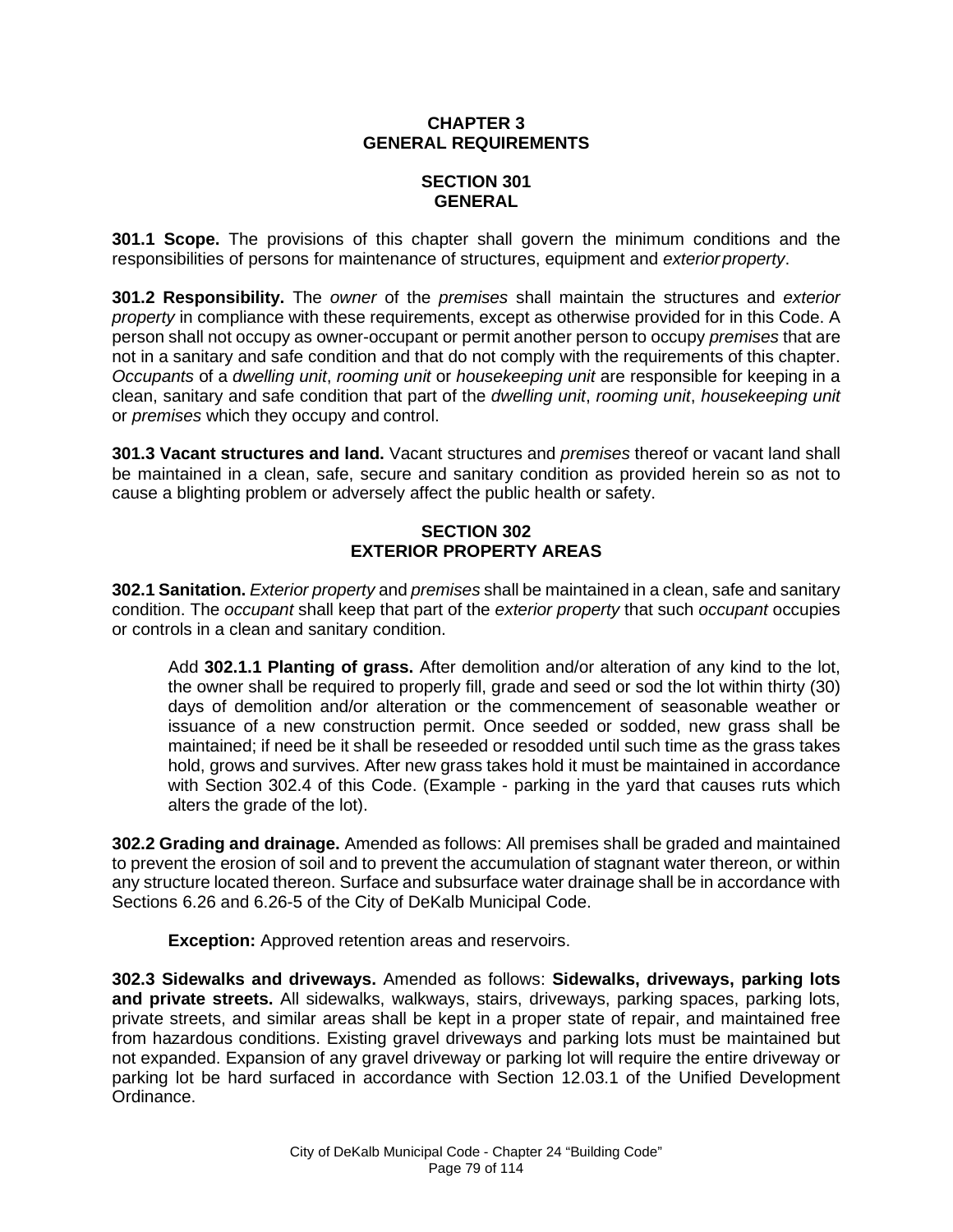Add **302.3.1 Public sidewalks.** All public sidewalks shall be kept clear of ice and snow after an accumulation of two (2) inches or more in accordance with Section 51.21-5 of the City of DeKalb Municipal Code.

Add **302.3.2 Clearing parking lots and private streets.** Any person owning or operating a parking lot or private street shall keep it clear, as may be practical, of snow, ice, dirt, debris and properly surfaced to include the repair of potholes in accordance with Section 12.05 of the City of DeKalb Unified Development Ordinance.

**302.4 Weeds.** Amended as follows: All premises and exterior property shall be maintained free from weeds or plant growth in excess of eight (8) inches. All noxious weeds shall be prohibited. Weeds shall be defined as all grasses, annual plants and vegetation, other than trees or shrubs provided; however, this term shall not include cultivated flowers and gardens.

Upon failure of the owner or agent having charge of a property to cut and destroy weeds after service of a notice of violation, they shall be subject to prosecution in accordance with Section 106.3. Upon failure to comply with the notice of violation, any duly authorized employee of the jurisdiction or contractor hired by the jurisdiction shall be authorized to enter upon the property in violation and cut and destroy the weeds growing thereon, and the costs of such removal shall be paid by the owner or agent responsible for the property. If the owner or agent fails to pay the costs of such removal, said costs shall be a lien on the property.

**302.5 Rodent harborage.** Amended as follows: All structures and exterior property shall be kept free from rodent harborage and infestation. Where rodents are found, they shall be promptly exterminated by approved processes which will not be injurious to human health. After extermination, proper precautions shall be taken to eliminate rodent harborage and prevent reinfestation.

Upon failure of the owner or agent having charge of a property to exterminate rodents after service of a notice of violation, they shall be subject to prosecution in accordance with Section 106.3. Upon failure to comply with the notice of violation, any duly authorized employee of the jurisdiction or contractor hired by the jurisdiction shall be authorized to enter upon the exterior of the property in violation and remove or exterminate any such rodents thereon, and the costs of such removal or extermination shall be paid by the owner or agent responsible for the property. If the owner or agent fails to pay the costs of such removal or extermination, said costs shall be a lien on the property.

**302.6 Exhaust vents.** Pipes, ducts, conductors, fans or blowers shall not discharge gases, steam, vapor, hot air, grease, smoke, odors or other gaseous or particulate wastes directly upon abutting or adjacent public or private property or that of another *tenant*.

**302.7 Accessory structures.** Accessory structures, including *detached* garages, fences and walls, shall be maintained structurally sound and in good repair.

**302.8 Motor vehicles.** Amended as follows: Except as provided for in other regulations, no motor vehicle which is inoperative, or without current registration shall be parked, kept or stored on any premises, and no vehicle shall at any time be in a state of major disassembly, disrepair, or in the process of being stripped or dismantled. Painting of vehicles is prohibited unless conducted inside an approved spray booth.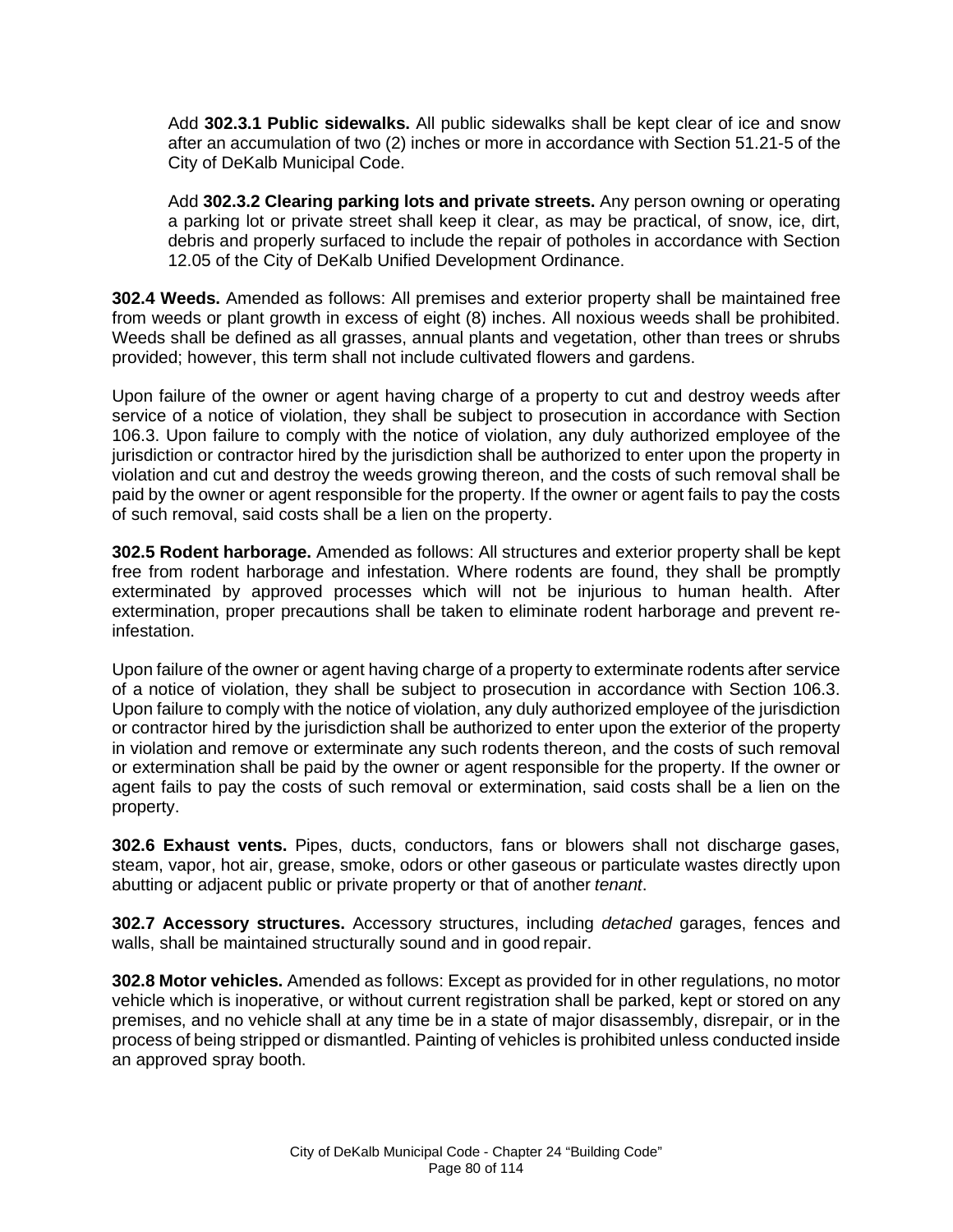**Exception:** A vehicle of any type is permitted to undergo major overhaul, including body work, provided that such work is performed inside a structure or similarly enclosed area designed and approved for such purposes in the proper zoning district. This is not allowed in residential zoning districts.

Add **302.8.1 Motor vehicle tarps.** Fitted motor vehicle tarps designed to cover the specific vehicle, provided they are in good condition, may be used to protect a vehicle but not to hide a code violation, and cannot remain in one location on the exterior of the property for more than thirty (30) days as set forth in Article 12 of the Unified Development Ordinance.

**302.9 Defacement of property.** Amended as follows: No person shall willfully or wantonly damage, mutilate or deface any exterior surface of any structure or building on any private or public property by placing thereon any marking, carving or graffiti.

It shall be the responsibility of the owner to restore said surface to an approved state of maintenance and repair in accordance with Section 52.75 of the City of DeKalb Municipal Code.

Add **302.10 Dangerous trees.** Maintenance and removal of trees, shrubs, and plantings shall be in accordance with Section 6.20 of the City of DeKalb Municipal Code.

Add **302.11 Unapproved surface parking.** Parking in all zoning districts shall be in compliance with Chapter 23 of the City of DeKalb Municipal Code.

Add **302.12 Declared nuisances.** All nuisance violations in Chapter 12 and any other violations that may be declared a nuisance shall be abated per Sections 12.03, 12.04 and 12.05 of the City of DeKalb Municipal Code.

### **SECTION 303 SWIMMING POOLS, SPAS AND HOT TUBS**

**303.1 Swimming pools.** Swimming pools shall be maintained in a clean and sanitary condition, and in goodrepair.

**303.2 Enclosures.** Private swimming pools, hot tubs and spas, containing water more than twenty-four (24) inches (610 mm) in depth shall be completely surrounded by a fence or barrier not less than forty-eight (48) inches (1219 mm) in height above the finished ground level measured on the side of the barrier away from the pool. Gates and doors in such barriers shall be self-closing and self-latching. Where the self-latching device is not less than fifty-four (54) inches (1372 mm) above the bottom of the gate, the release mechanism shall be located on the pool side of the gate. Self-closing and self-latching gates shall be maintained such that the gate will positively close and latch when released from an open position of six (6) inches (152 mm) from the gatepost. No existing pool enclosure shall be removed, replaced or changed in a manner that reduces its effectiveness as a safety barrier.

**Exception:** Spas or hot tubs with a safety cover that complies with ASTM F 1346 shall be exempt from the provisions of this section.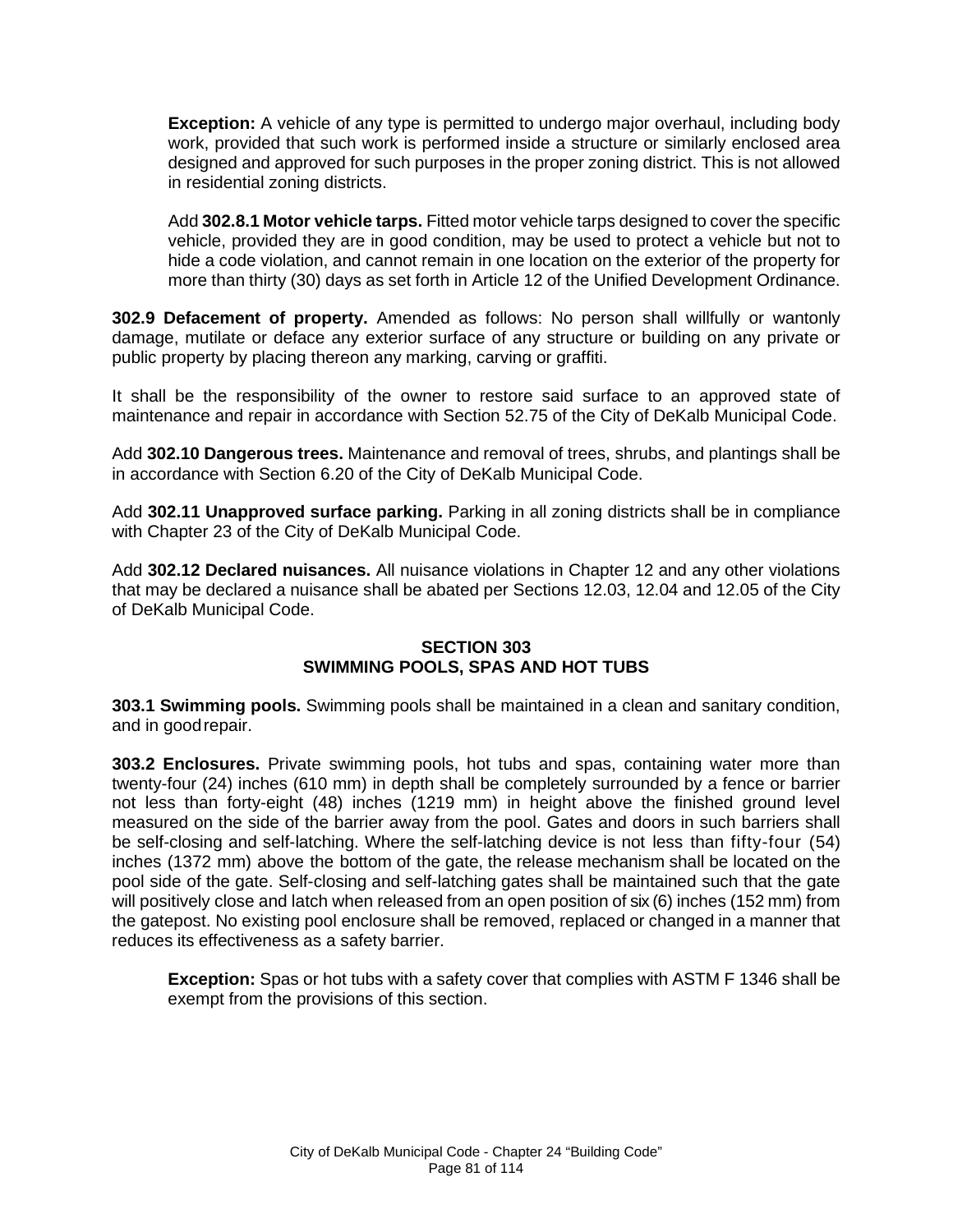#### **SECTION 304 EXTERIOR STRUCTURE**

**304.1 General.** The exterior of a structure shall be maintained in good repair, structurally sound and sanitary so as not to pose a threat to the public health, safety or welfare.

**304.1.1 Unsafe conditions.** The following conditions shall be determined as unsafe and shall be repaired or replaced to comply with the *International Building Code* or the *International Existing Building Code* as required for existing buildings:

- 1. The nominal strength of any structural member is exceeded by nominal loads, the load effects or the required strength;
- 2. The *anchorage* of the floor or roof to walls or columns, and of walls and columns to foundations is not capable of resisting all nominal loads or load effects;
- 3. Structures or components thereof that have reached their limit state;
- 4. Siding and masonry joints including joints between the building envelope and the perimeter of windows, doors and skylights are not maintained, weather resistant or water tight;
- 5. Structural members that have evidence of *deterioration* or that are not capable of safely supporting all nominal loads and load effects;
- 6. Foundation systems that are not firmly supported by footings, are not plumb and free from open cracks and breaks, are not properly *anchored* or are not capable of supporting all nominal loads and resisting all load effects;
- 7. Exterior walls that are not *anchored* to supporting and supported elements or are not plumb and free of holes, cracks or breaks and loose or rotting materials, are not properly *anchored* or are not capable of supporting all nominal loads and resisting all load effects;
- 8. Roofing or roofing components that have defects that admit rain, roof surfaces with inadequate drainage, or any portion of the roof framing that is not in good repair with signs of *deterioration*, fatigue or without proper anchorage and incapable of supporting all nominal loads and resisting all load effects;
- 9. Flooring and flooring components with defects that affect serviceability or flooring components that show signs of *deterioration* or fatigue, are not properly *anchored* or are incapable of supporting all nominal loads and resisting all load effects;
- 10. Veneer, cornices, belt courses, corbels, trim, wall facings and similar decorative features not properly anchored or that are anchored with connections not capable of supporting all nominal loads and resisting all load effects;
- 11. Overhang extensions or projections including, but not limited to, trash chutes, canopies, marquees, signs, awnings, fire escapes, standpipes and exhaust ducts not properly *anchored* or that are *anchored* with connections not capable of supporting all nominal loads and resisting all loadeffects;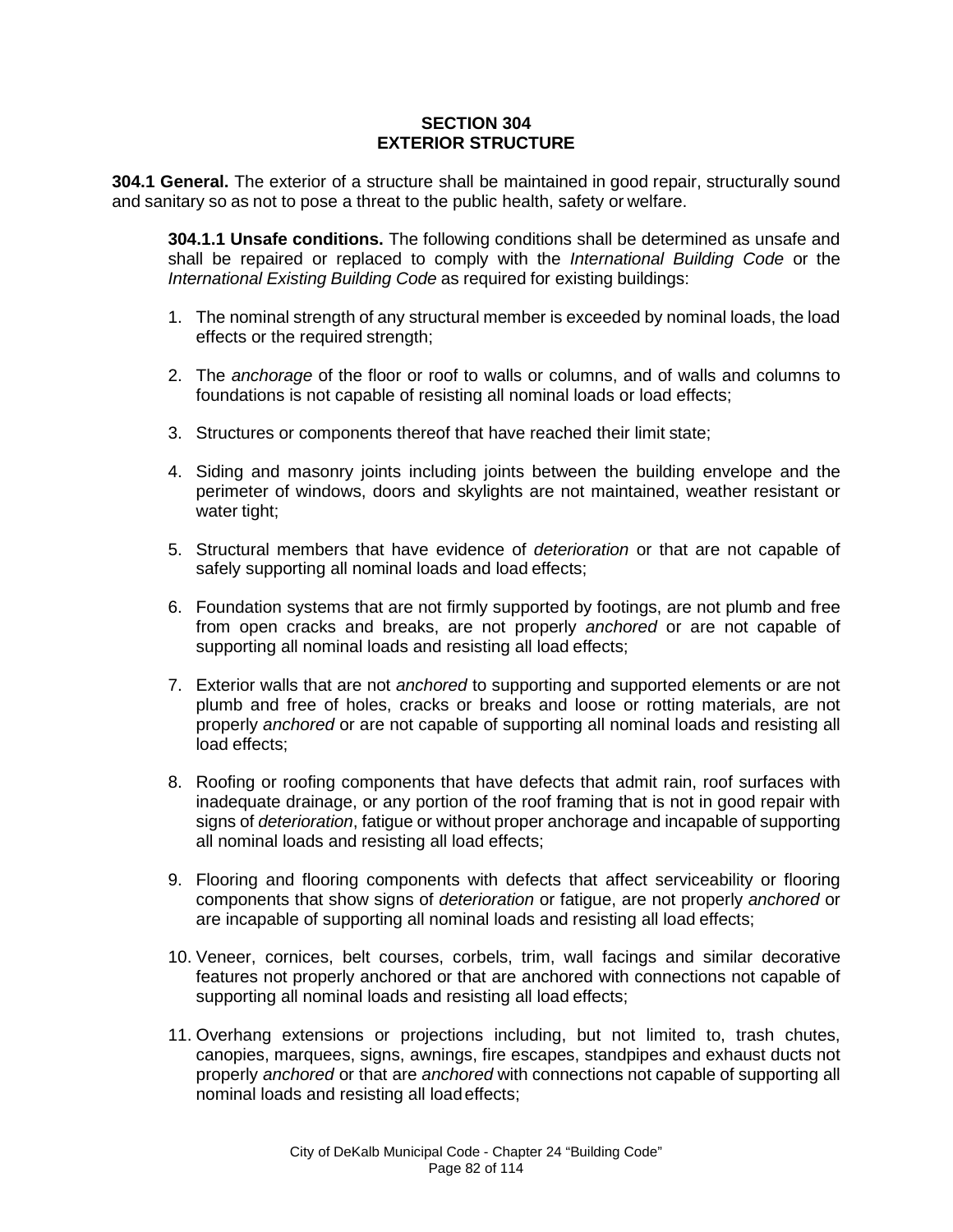- 12. Exterior stairs, decks, porches, balconies and all similar appurtenances attached thereto, including *guard*s and handrails, are not structurally sound, not properly *anchored* or that are *anchored* with connections not capable of supporting all nominal loads and resisting all load effects; or
- 13. Chimneys, cooling towers, smokestacks and similar appurtenances not structurally sound or not properly *anchored,* or that are anchored with connections not capable of supporting all nominal loads and resisting all load effects.

## **Exceptions:**

- i. Where substantiated otherwise by an *approved* method.
- ii. Demolition of unsafe conditions shall be permitted where *approved* by the *Chief Building Official*.

**304.2 Protective treatment.** Exterior surfaces, including but not limited to, doors, door and window frames, cornices, porches, trim, balconies, decks and fences, shall be maintained in good condition. Exterior wood surfaces, other than decay-resistant woods, shall be protected from the elements and decay by painting or other protective covering or treatment. Peeling, flaking and chipped paint shall be eliminated and surfaces repainted. Siding and masonry joints, as well as those between the building envelope and the perimeter of windows, doors and skylights, shall be maintained weather resistant and water tight. Metal surfaces subject to rust or corrosion shall be coated to inhibit such rust and corrosion, and surfaces with rust or corrosion shall be stabilized and coated to inhibit future rust and corrosion. Oxidation stains shall be removed from exterior surfaces. Surfaces designed for stabilization by oxidation are exempt from this requirement.

**[F] 304.3 Premises identification.** Amended as follows: Buildings shall have approved address numbers placed in a position to be plainly legible and visible from the street or road fronting the property. These numbers shall contrast with their background. Address numbers shall be Arabic numerals or alphabet letters. Numbers shall be a minimum of four (4) inches (102 mm) high with a minimum stroke width of 0.5 inch (12.7 mm). Further, all accessory structures, including, but not limited to, detached garages, sheds and fences, located on an alley shall have approved contrasting address numbers plainly legible from the alley.

**304.4 Structural members.** Structural members shall be maintained free from *deterioration*, and shall be capable of safely supporting the imposed dead and live loads.

**304.5 Foundation walls.** Foundation walls shall be maintained plumb and free from open cracks and breaks and shall be kept in such condition so as to prevent the entry of rodents and other pests.

**304.6 Exterior walls.** Exterior walls shall be free from holes, breaks, and loose or rotting materials; and maintained weatherproof and properly surface coated where required to prevent *deterioration*.

**304.7 Roofs and drainage.** Amended as follows: The roof and flashing shall be sound, tight and not have defects that admit rain. Roof drainage shall be adequate to prevent dampness or deterioration in the walls or interior portion of the structure. Roof drains, gutters and downspouts shall be maintained in good repair and free from obstructions. All gutters and downspouts removed for maintenance of the structure must be reinstalled upon completion of maintenance.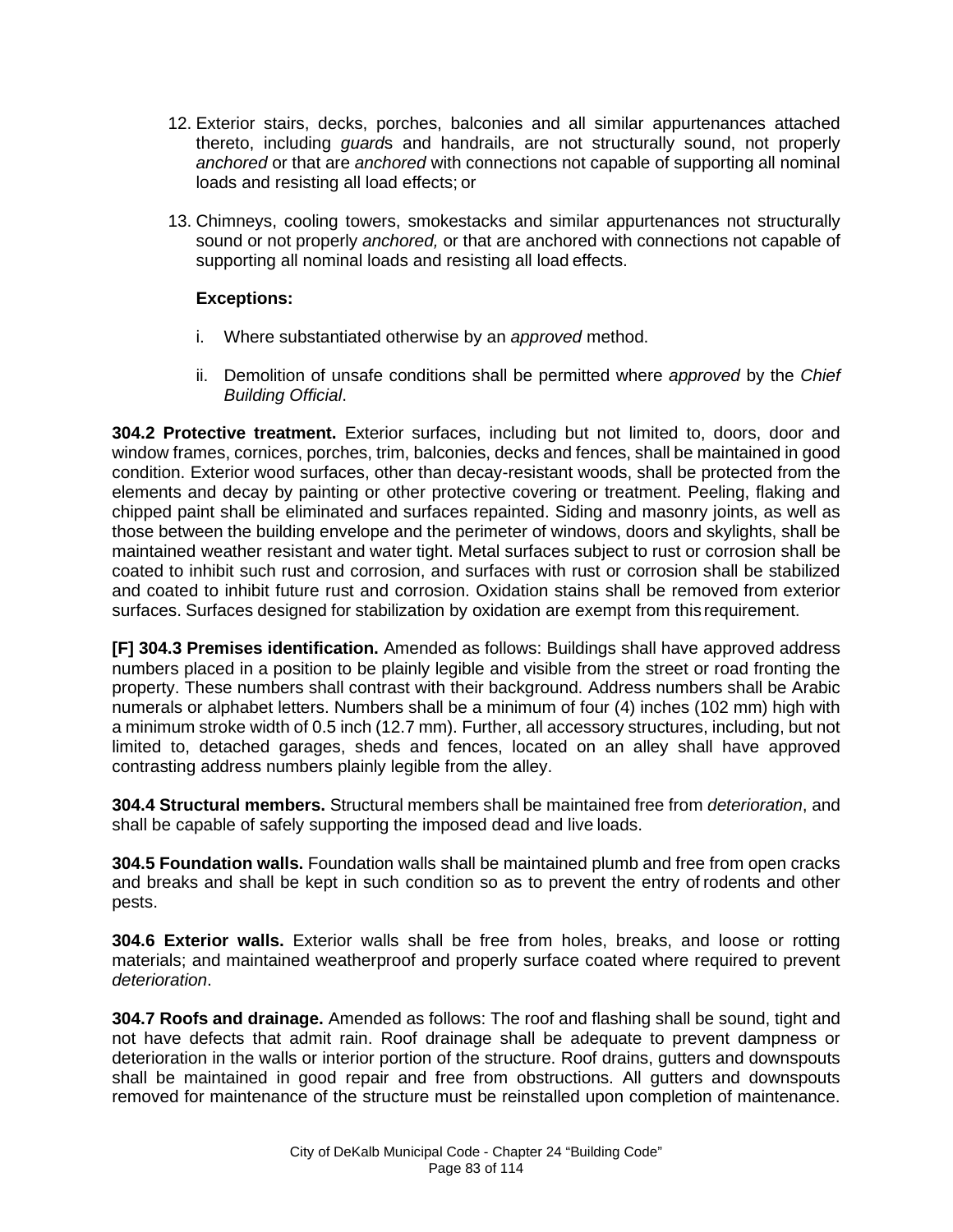Roof water shall not be discharged in a manner that creates a public and/or private nuisance. (Example - downspout cannot discharge directly from one property onto public property or private property that is owned by a neighbor.)

**304.8 Decorative features.** Cornices, belt courses, corbels, terra cotta trim, wall facings and similar decorative features shall be maintained in good repair with proper anchorage and in a safe condition.

**304.9 Overhang extensions.** Overhang extensions including, but not limited to, canopies, marquees, signs, metal awnings, fire escapes, standpipes and exhaust ducts shall be maintained in good repair and be properly *anchored* so as to be kept in a sound condition. Where required, all exposed surfaces of metal or wood shall be protected from the elements and against decay or rust by periodic application of weather-coating materials, such as paint or similar surface treatment.

**304.10 Stairways, decks, porches and balconies.** Every exterior stairway, deck, porch and balcony, and all appurtenances attached thereto, shall be maintained structurally sound, in good repair, with proper anchorage and capable of supporting the imposed loads.

**304.11 Chimneys and towers.** Chimneys, cooling towers, smokestacks, and similar appurtenances shall be maintained structurally safe and sound, and in good repair. Exposed surfaces of metal or wood shall be protected from the elements and against decay or rust by periodic application of weather-coating materials, such as paint or similar surface treatment.

**304.12 Handrails and guards.** Every handrail and *guard* shall be firmly fastened and capable of supporting normally imposed loads and shall be maintained in good condition.

**304.13 Window, skylight and door frames.** Every window, skylight, door and frame shall be kept in sound condition, good repair and weather tight.

**304.13.1 Glazing.** Glazing materials shall be maintained free from cracks and holes.

**304.13.2 Openable windows.** Every window, other than a fixed window, shall be easily openable and capable of being held in position by window hardware.

**304.14 Insect screens.** Amended as follows: During the period from March 1st to November 30th every door, window and other outside opening required for ventilation of habitable rooms, food preparation areas, food service areas or any areas where products to be included or utilized in food for human consumption are processed, manufactured, packaged or stored shall be supplied with approved tightly fitting screens of not less than sixteen (16) mesh per inch (16 mesh per 25 mm), and every screen door used for insect control shall have a self-closing device in good working condition.

**Exception:** Screens shall not be required where other approved means, such as air curtains or insect repellent fans, are employed.

**304.15 Doors.** Exterior doors, door assemblies, operator systems if provided, and hardware shall be maintained in good condition. Locks at all entrances to dwelling units and sleeping units shall tightly secure the door. Locks on means of egress doors shall be in accordance with Section 702.3.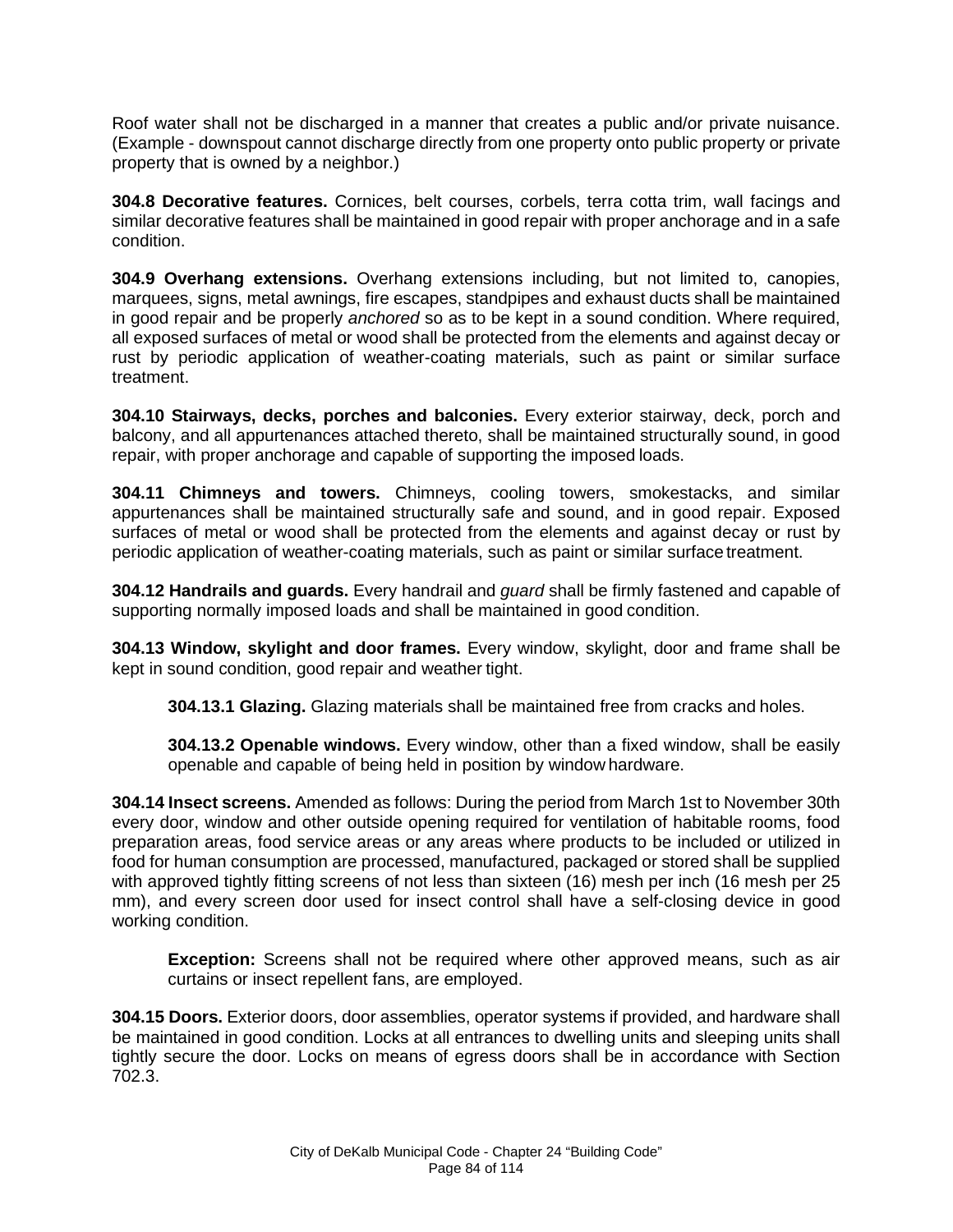**304.16 Basement hatchways.** Every *basement* hatchway shall be maintained to prevent the entrance of rodents, rain and surface drainage water.

**304.17 Guards for basement windows.** Every *basement* window that is openable shall be supplied with rodent shields, storm windows or other *approved* protection against the entry of rodents.

**304.18 Building security.** Doors, windows or hatchways for *dwelling units*, room units or *housekeeping units* shall be provided with devices designed to provide security for the *occupant*s and property within.

**304.18.1 Doors.** Doors providing access to a *dwelling unit*, *rooming unit* or *housekeeping unit* that is rented, leased or let shall be equipped with a deadbolt lock designed to be readily openable from the side from which egress is to be made without the need for keys, special knowledge or effort and shall have a minimum lock throw of one (1) inch (25 mm). Such deadbolt locks shall be installed according to the manufacturer's specifications and maintained in good working order. For the purpose of this section, a sliding bolt shall not be considered an acceptable deadbolt lock.

**304.18.2 Windows.** Amended as follows: All operable windows that provide access to a dwelling unit, rooming unit or housekeeping unit that is owner occupied, rented, leased or let shall be equipped with a window sash locking device.

**304.18.3 Basement hatchways.** Amended as follows: Basement hatchways that provide access to a dwelling unit, rooming unit or housekeeping unit that is owner occupied, rented, leased or let shall be equipped with devices that secure the units from unauthorized entry.

**304.19 Gates.** Exterior gates, gate assemblies, operator systems if provided, and hardware shall be maintained in good condition. Latches at all entrances shall tightly secure the gates.

# **SECTION 305 INTERIOR STRUCTURE**

**305.1 General.** The interior of a structure and equipment therein shall be maintained in good repair, structurally sound and in a sanitary condition. *Occupants* shall keep that part of the structure that they occupy or control in a clean and sanitary condition. Every *owner* of a structure containing a *rooming house*, *housekeeping units*, a hotel, a dormitory, two or more *dwelling unit*s or two or more nonresidential occupancies, shall maintain, in a clean and sanitary condition, the shared or public areas of the structure and *exterior property*.

**305.1.1 Unsafe conditions.** The following conditions shall be determined as unsafe and shall be repaired or replaced to comply with the *International Building Code* or the *International Existing Building Code* as required for existing buildings:

- 1. The nominal strength of any structural member is exceeded by nominal loads, the load effects or the required strength;
- 2. The anchorage of the floor or roof to walls or columns, and of walls and columns to foundations is not capable of resisting all nominal loads or load effects;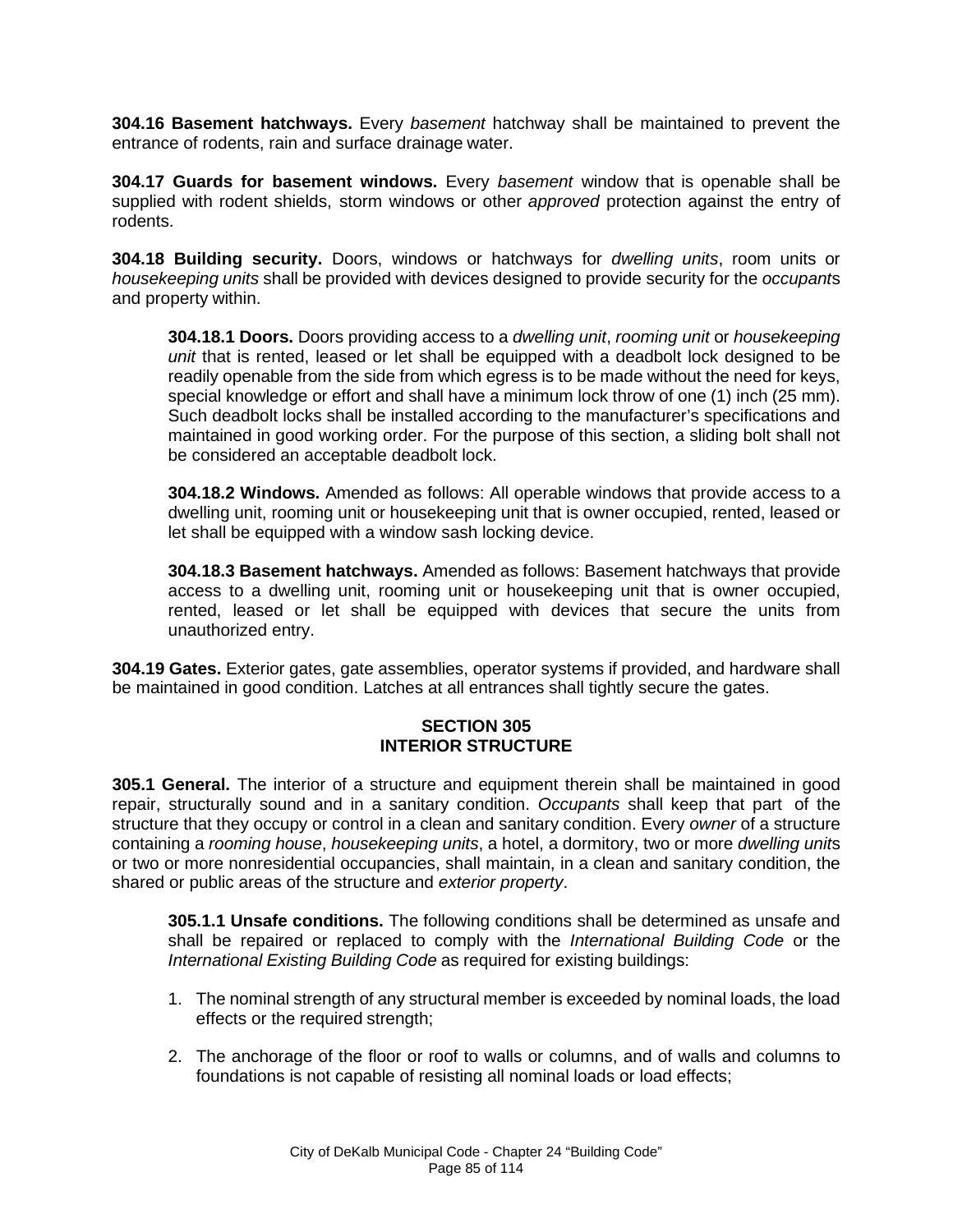- 3. Structures or components thereof that have reached their limit state;
- 4. Structural members are incapable of supporting nominal loads and load effects;
- 5. Stairs, landings, balconies and all similar walking surfaces, including *guards* and handrails, are not structurally sound, not properly *anchored* or are *anchored* with connections not capable of supporting all nominal loads and resisting all load effects;
- 6. Foundation systems that are not firmly supported by footings are not plumb and free from open cracks and breaks, are not properly *anchored* or are not capable of supporting all nominal loads and resisting all load effects.

### **Exceptions:**

- i. Where substantiated otherwise by an *approved* method.
- ii. Demolition of unsafe conditions shall be permitted when *approved* by the *Chief Building Official.*

**305.2 Structural members.** Structural members shall be maintained structurally sound, and be capable of supporting the imposed loads.

**305.3 Interior surfaces.** Interior surfaces, including windows and doors, shall be maintained in good, clean and sanitary condition. Peeling, chipping, flaking or abraded paint shall be repaired, removed or covered. Cracked or loose plaster, decayed wood and other defective surface conditions shall be corrected.

**305.4 Stairs and walking surfaces.** Every stair, ramp, landing, balcony, porch, deck or other walking surface shall be maintained in sound condition and good repair.

**305.5 Handrails and guards.** Every handrail and *guard* shall be firmly fastened and capable of supporting normally imposed loads and shall be maintained in good condition.

**305.6 Interior doors.** Every interior door shall fit reasonably well within its frame and shall be capable of being opened and closed by being properly and securely attached to jambs, headers or tracks as intended by the manufacturer of the attachment hardware.

#### **SECTION 306 COMPONENT SERVICEABILITY**

**306.1 General.** The components of a structure and equipment therein shall be maintained in good repair, structurally sound and in a sanitary condition.

**306.1.1 Unsafe conditions.** Where any of the following conditions cause the component or system to be beyond its limit state, the component or system shall be determined as unsafe and shall be repaired or replaced to comply with the *International Building Code* or the *International Existing Building Code* as required for existing buildings:

- 1. Soils that have been subjected to any of the following conditions:
	- 1.1 Collapse of footing or foundation system;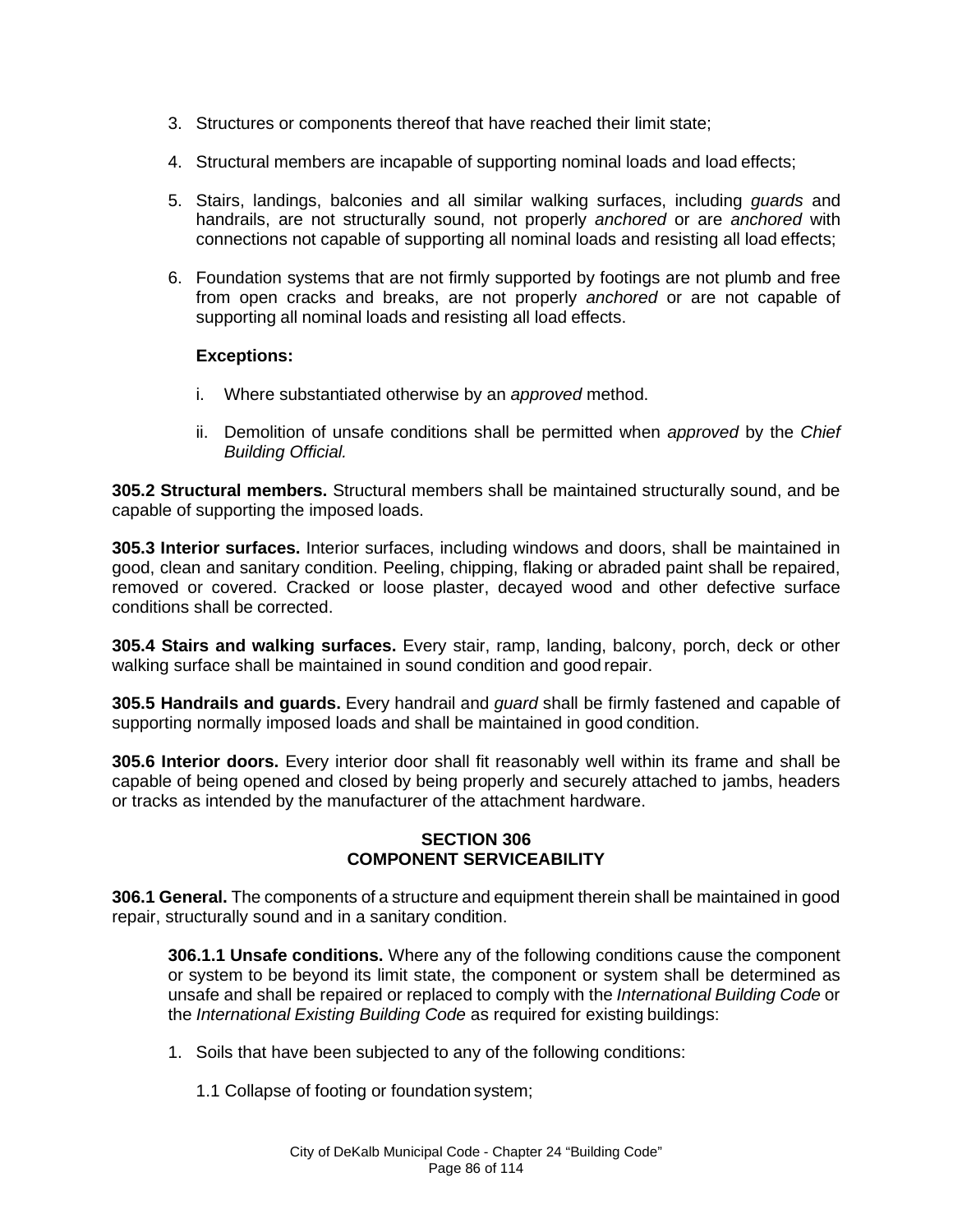- 1.2 Damage to footing, foundation, concrete or other structural element due to soil expansion;
- 1.3 Adverse effects to the design strength of footing, foundation, concrete or other structural element due to a chemical reaction from the soil;
- 1.4 Inadequate soil as determined by a geotechnical investigation;
- 1.5 Where the allowable bearing capacity of the soil is in doubt; or
- 1.6 Adverse effects to the footing, foundation, concrete or other structural element due to the ground water table.
- 2. Concrete that has been subjected to any of the following conditions:
	- 2.1 *Deterioration*;
	- 2.2 *Ultimate deformation*;
	- 2.3 Fractures;
	- 2.4 Fissures;
	- 2.5 Spalling;
	- 2.6 Exposed reinforcement; or
	- 2.7 *Detached*, dislodged or failing connections.
- 3. Aluminum that has been subjected to any of the following conditions:
	- 3.1 *Deterioration*;
	- 3.2 Corrosion;
	- 3.3 Elastic deformation;
	- 3.4 *Ultimate deformation*;
	- 3.5 Stress or strain cracks;
	- 3.6 Joint fatigue; or
	- 3.7 *Detached*, dislodged or failing connections.
- 4. Masonry that has been subjected to any of the following conditions:
	- 4.1 *Deterioration;*
	- 4.2 *Ultimate deformation;*
	- 4. 3 Fractures in masonry or mortar joints;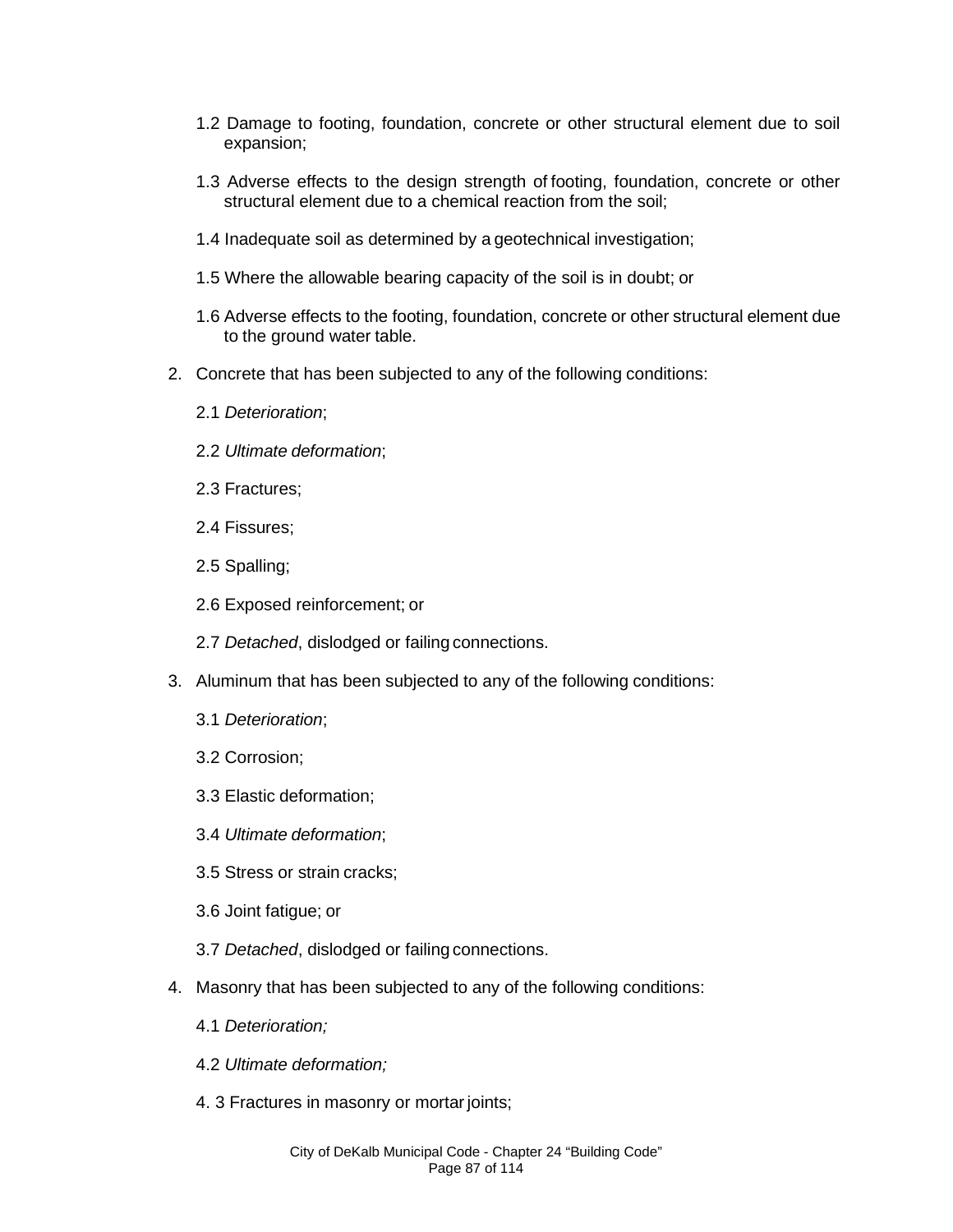- 4.4 Fissures in masonry or mortar joints;
- 4.5 Spalling;
- 4.6 Exposed reinforcement; or
- 4.7 *Detached,* dislodged or failing connections.
- 5. Steel that has been subjected to any of the following conditions:
	- 5.1 *Deterioration;*
	- 5.2 Elastic deformation;
	- 5.3 *Ultimate deformation;*
	- 5.4 Metal fatigue; or
	- 5.5 *Detached,* dislodged or failing connections.
- 6. Wood that has been subjected to any of the following conditions:
	- 6.1*Ultimate deformation;*
	- 6.2 *Deterioration;*
	- 6.3 Damage from insects, rodents and other vermin;
	- 6.4 Fire damage beyond charring;
	- 6.5 Significant splits and checks;
	- 6.6 Horizontal shear cracks;
	- 6.7 Vertical shear cracks;
	- 6.8 Inadequate support;
	- 6.9 *Detached,* dislodged or failing connections; or
	- 6.10 Excessive cutting and notching.

### **Exceptions:**

- i Where substantiated otherwise by an *approved* method.
- ii. Demolition of unsafe conditions shall be permitted where *approved* by the *Chief Building Official.*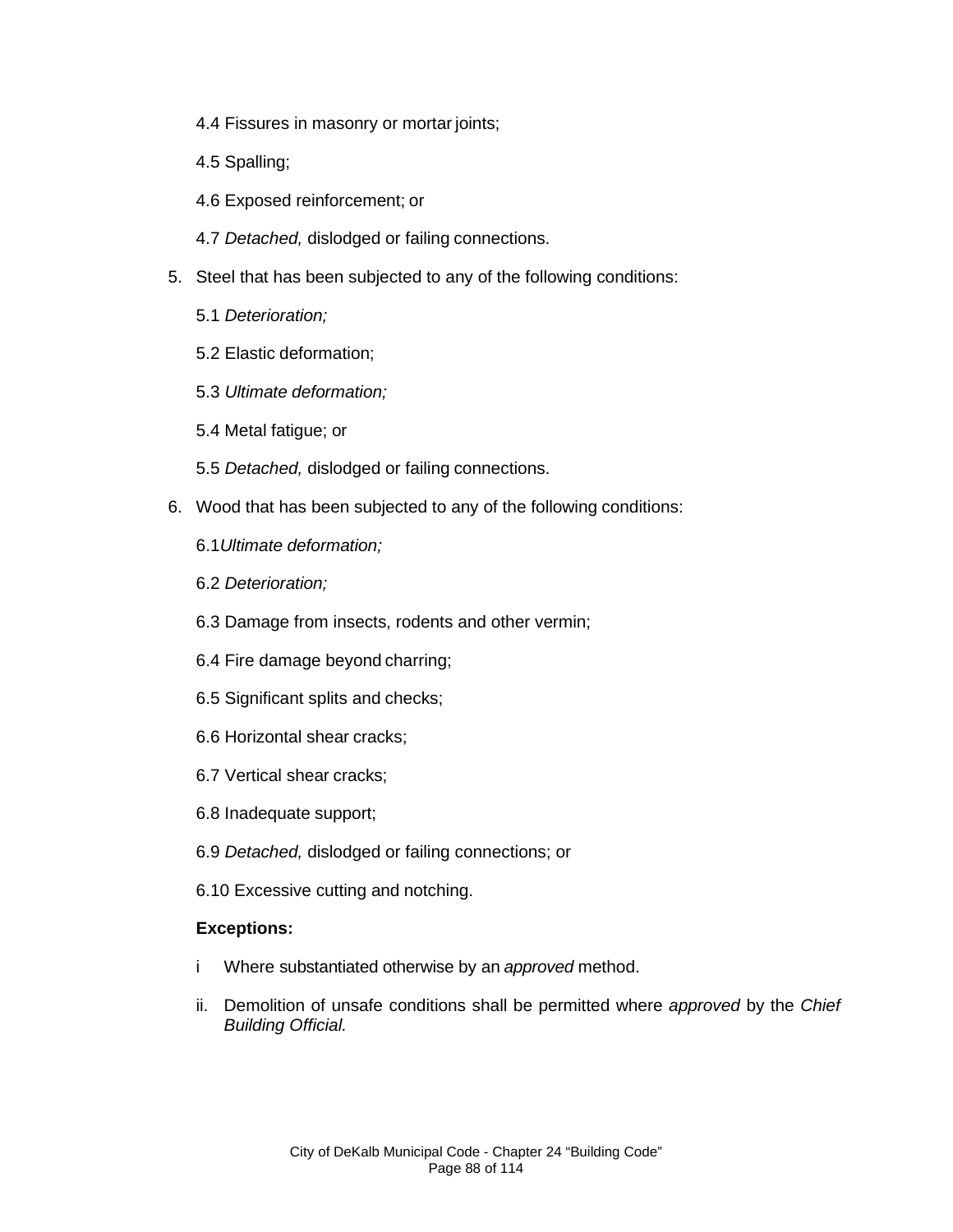### **SECTION 307 HANDRAILS AND GUARDRAILS**

**307.1 General.** Every exterior and interior flight of stairs having more than four risers shall have a handrail on one side of the stair and every open portion of a stair, landing, balcony, porch, deck, ramp or other walking surface that ismore than thirty (30) inches (762 mm) above the floor or grade below shall have *guards.* Handrails shall be not less than thirty (30) inches (762 mm) in height nor more than forty-two (42) inches (1067 mm) in height measured vertically above the nosing of the tread or above the finished floor of the landing or walking surfaces. *Guards* shall be not less than thirty (30) inches (762 mm) in height above the floor of the landing, balcony, porch, deck, or ramp or other walking surface.

**Exception:** *Guards* shall not be required where exempted by the adopted building code.

## **SECTION 308 RUBBISH AND GARBAGE**

**308.1 Accumulation of rubbish or garbage.** *Exterior property* and *premises,* and the interior of every structure, shall be free from any accumulation of *rubbish* or garbage.

**308.2 Disposal of rubbish.** Every *occupant* of a structure shall dispose of all *rubbish* in a clean and sanitary manner by placing such *rubbish* in *approved* containers.

**308.2.1 Rubbish storage facilities.** The *owner* of every occupied *premises* shall supply *approved* covered containers for *rubbish,* and the *owner* of the *premises* shall be responsible for the removal of *rubbish.*

**308.2.2 Refrigerators.** Refrigerators and similar equipment not in operation shall not be discarded, abandoned or stored on *premises* without first removing thedoors.

**308.3 Disposal of garbage.** Every *occupant* of a structure shall dispose of garbage in a clean and sanitary manner by placing such garbage in an *approved* garbage disposal facility or *approved*  garbage containers.

**308.3.1 Garbage facilities.** The *owner* of every dwelling shall supply one of the following: an *approved* mechanical food waste grinder in each *dwelling unit;* an *approved* incinerator unit in the structure available to the *occupants* in each *dwelling unit;* or an *approved* leakproof, covered, outside garbage container.

**308.3.2 Containers.** The *operator* of every establishment producing garbage shall provide, and at all times cause to be utilized, *approved* leak-proof containers provided with close-fitting covers for the storage of such materials until removed from the *premises* for disposal.

Add **308.3.2.1 Container maintenance.** Set out and removal times for all garbage and recycling containers shall comply with Chapter 15 of the City of DeKalb Municipal Code.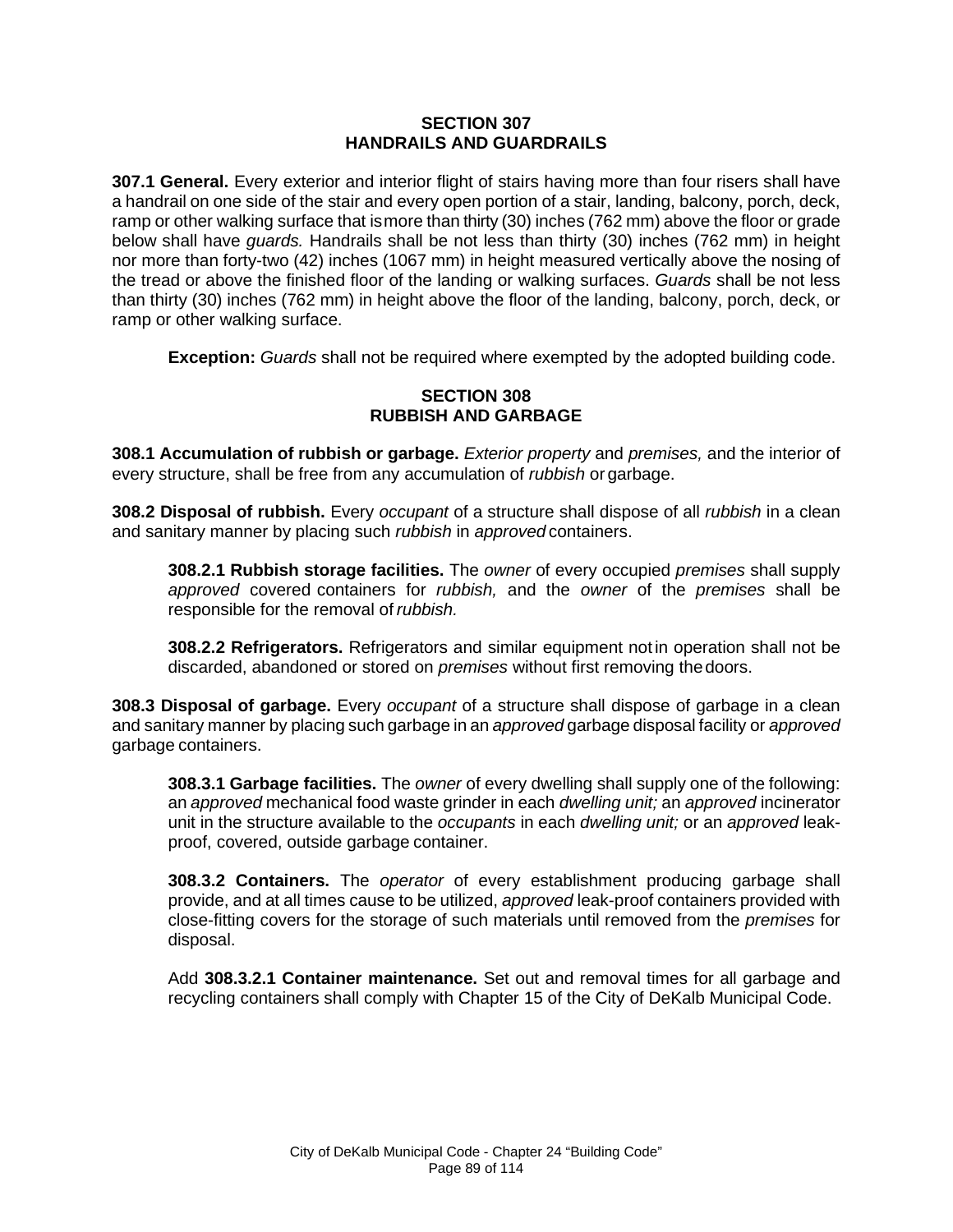#### **SECTION 309 PEST ELIMINATION**

**309.1 Infestation.** Structures shall be kept free from insect and rodent *infestation.* Structures in which insects or rodents are found shall be promptly exterminated by *approved* processes that will not be injurious to human health. After pest elimination, proper precautions shall be taken to prevent re-infestation.

**309.2 Owner.** The *owner* of any structure shall be responsible for pest elimination within the structure prior to renting or leasing the structure.

**309.3 Single occupant.** The *occupant* of a one-family dwelling or of a single-*tenant*  nonresidential structure shall be responsible for pest elimination on the *premises.*

**309.4 Multiple occupancy.** The *owner* of a structure containing two or more *dwelling unit*s, a multiple *occupancy,* a *rooming house* or a nonresidential structure shall be responsible for pest elimination in the public or shared areas of the structure and *exterior property*. If *infestation* is caused by failure of an *occupant* to prevent such *infestation* in the area occupied, the *occupant*  and *owner* shall be responsible for pest elimination.

**309.5 Occupant.** The *occupant* of any structure shall be responsible for the continued rodent and pest-free condition of the structure.

**Exception:** Where the *infestations* are caused by defects in the structure, the *owner* shall be responsible for pest elimination.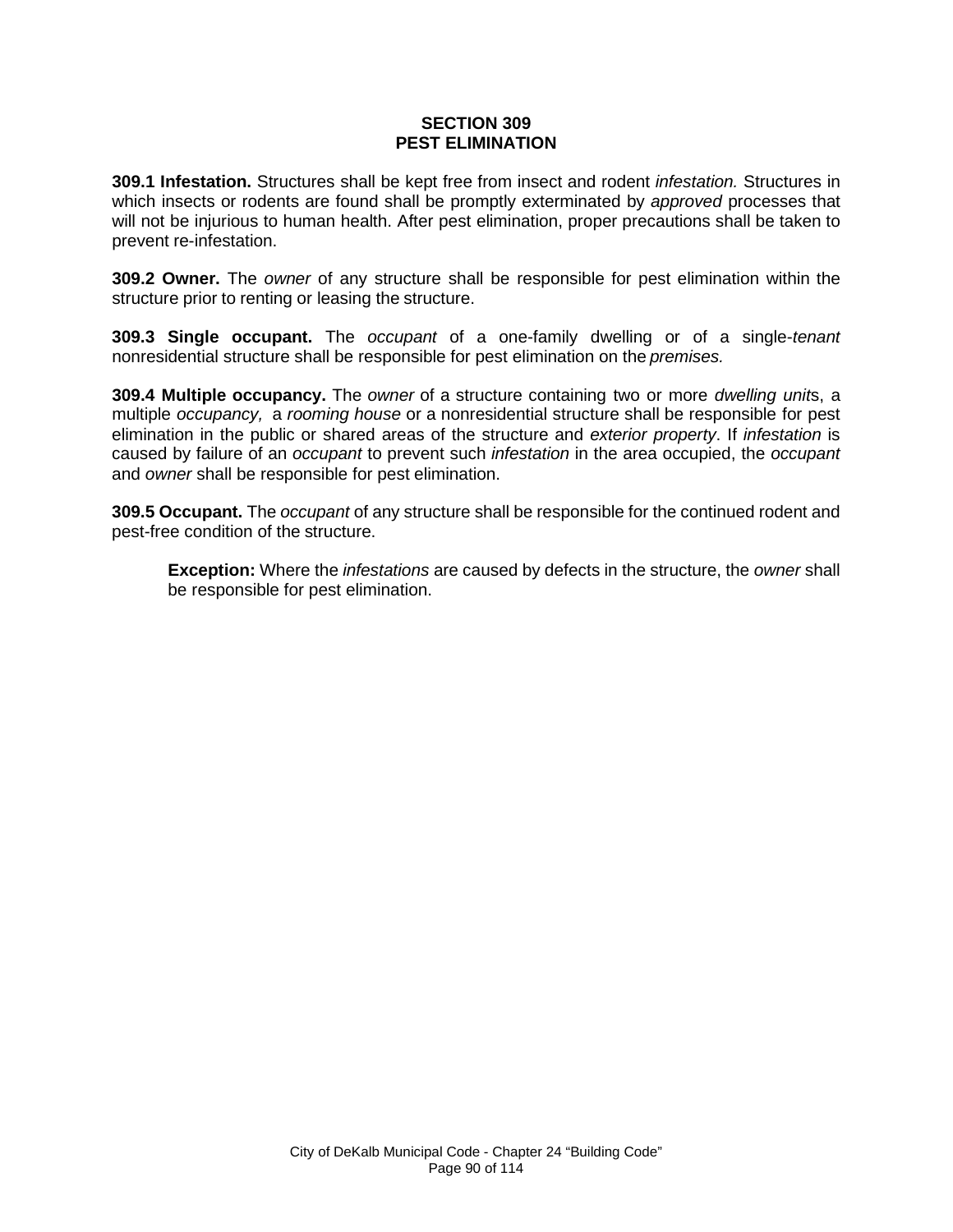## **CHAPTER 4 LIGHT, VENTILATION AND OCCUPANCY LIMITATIONS**

# **SECTION 401 GENERAL**

**401.1 Scope.** The provisions of this chapter shall govern the minimum conditions and standards for light, *ventilation* and space for occupying a structure.

**401.2 Responsibility.** The *owner* of the structure shall provide and maintain light, *ventilation* and space conditions in compliance with these requirements. A person shall not occupy as *owneroccupant*, or permit another person to occupy, any *premises* that do not comply with the requirements of this chapter.

**401.3 Alternative devices.** In lieu of the means for natural light and *ventilation* herein prescribed, artificial light or mechanical *ventilation* complying with the *International Building Code* shall be permitted.

#### **SECTION 402 LIGHT**

**402.1 Habitable spaces.** Every *habitable space* shall have not less than one window of *approved*  size facing directly to the outdoors or to a court. The minimum total glazed area for every *habitable space* shall be eight (8) percent of the floor area of such room. Wherever walls or other portions of a structure face a window of any room and such obstructions are located less than three (3) feet (914 mm) from the window and extend to a level above that of the ceiling of the room, such window shall not be deemed to face directly to the outdoors nor to a court and shall not be included as contributing to the required minimum total window area for the room.

**Exception:** Where natural light for rooms or spaces without exterior glazing areas is provided through an adjoining room, the unobstructed opening to the adjoining room shall be not less than eight (8) percent of the floor area of the interior room or space, but a minimum of twenty-five (25) square feet (2.33  $m^2$ ). The exterior glazing area shall be based on the total floor area being served.

**402.2. Common halls and stairways.** Amend as follows: Delete in its entirety and add: Every common hall and stairway shall be lighted at all times according to the following requirements:

Add **402.2.1** Every common hall and stairway in residential occupancies, other than in one- and two-family dwellings, shall be illuminated at all times with a minimum of five (5) foot candles.

Add **402.2.2** In other than residential occupancies, means of egress, including exterior means of egress, and stairways shall be illuminated at all times when the building space served by the means of egress is occupied with not less than one (1) foot candle (11 lux) at floors, landings and treads.

**402.3 Other spaces.** All other spaces shall be provided with natural or artificial light sufficient to permit the maintenance of sanitary conditions, and the safe *occupancy* of the space and utilization of the appliances, equipment and fixtures.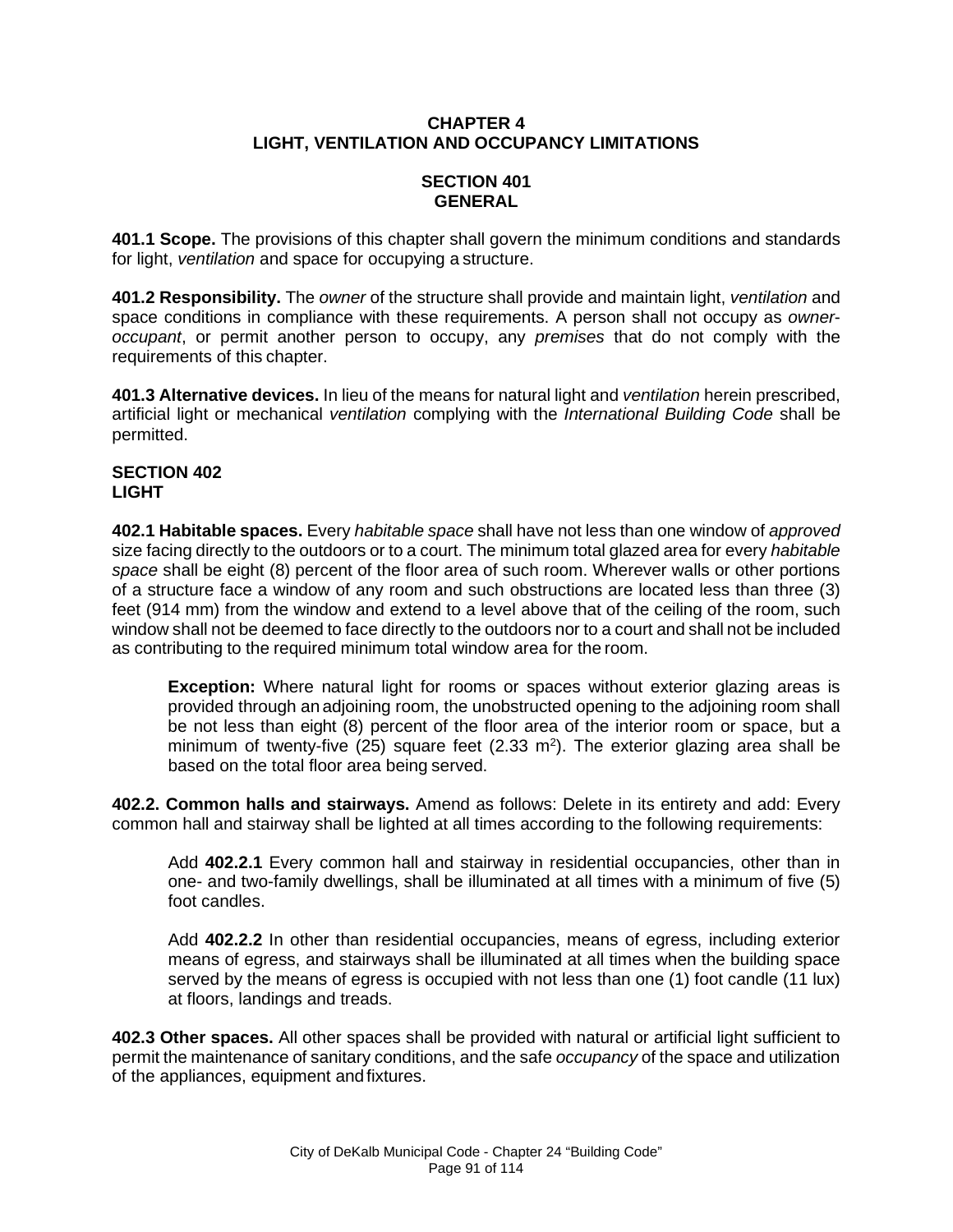## **SECTION 403 VENTILATION**

**403.1 Habitable spaces.** Every *habitable space* shall have not less than one openable window. The total openable area of the window in every room shall be equal to not less than forty-five (45) percent of the minimum glazed area required in Section 402.1.

**Exception:** Where rooms and spaces without openings to the outdoors are ventilated through an adjoining room, the unobstructed opening to the adjoining room shall be not less than eight (8) percent of the floor area of the interior room or space, but not less than twenty-five (25) square feet (2.33 m<sup>2</sup>). The *ventilation* openings to the outdoors shall be based on a total floor area being ventilated.

**403.2 Bathrooms and toilet rooms.** Every *bathroom* and *toilet room* shall comply with the *ventilation* requirements for *habitable spaces* as required by Section 403.1, except that a window shall not be required in such spaces equipped with a mechanical *ventilation* system. Air exhausted by a mechanical *ventilation* system from a *bathroom* or *toilet room* shall discharge to the outdoors and shall not be recirculated.

**403.3 Cooking facilities.** Unless *approved* through the certificate of *occupancy*, cooking shall not be permitted in any *rooming unit* or dormitory unit, and a cooking facility or appliance shall not be permitted to be present in the *rooming unit* or dormitory unit.

# **Exceptions:**

1. Where specifically *approved* in writing by the *Chief Building Official*.

2. Devices such as coffee pots and microwave ovens shall not be considered cooking appliances.

**403.4 Process ventilation.** Where injurious, toxic, irritating or noxious fumes, gases, dusts or mists are generated, a local exhaust *ventilation* system shall be provided to remove the contaminating agent at the source. Air shall be exhausted to the exterior and not be recirculated to any space.

**403.5 Clothes dryer exhaust.** Clothes dryer exhaust systems shall be independent of all other systems and shall be exhausted outside the structure in accordance with the manufacturer's instructions.

**Exception:** Listed and *labeled* condensing (ductless) clothes dryers.

# **SECTION 404 OCCUPANCY LIMITATIONS**

**404.1 Privacy.** *Dwelling units*, hotel units, *housekeeping units*, *rooming units* and dormitory units shall be arranged to provide privacy and be separate from other adjoining spaces.

**404.2 Minimum room widths.** A habitable room, other than a kitchen, shall be not less than seven (7) feet (2134 mm) in any plan dimension. Kitchens shall have a minimum clear passageway of three (3) feet (914 mm) between counterfronts and appliances or counterfronts and walls.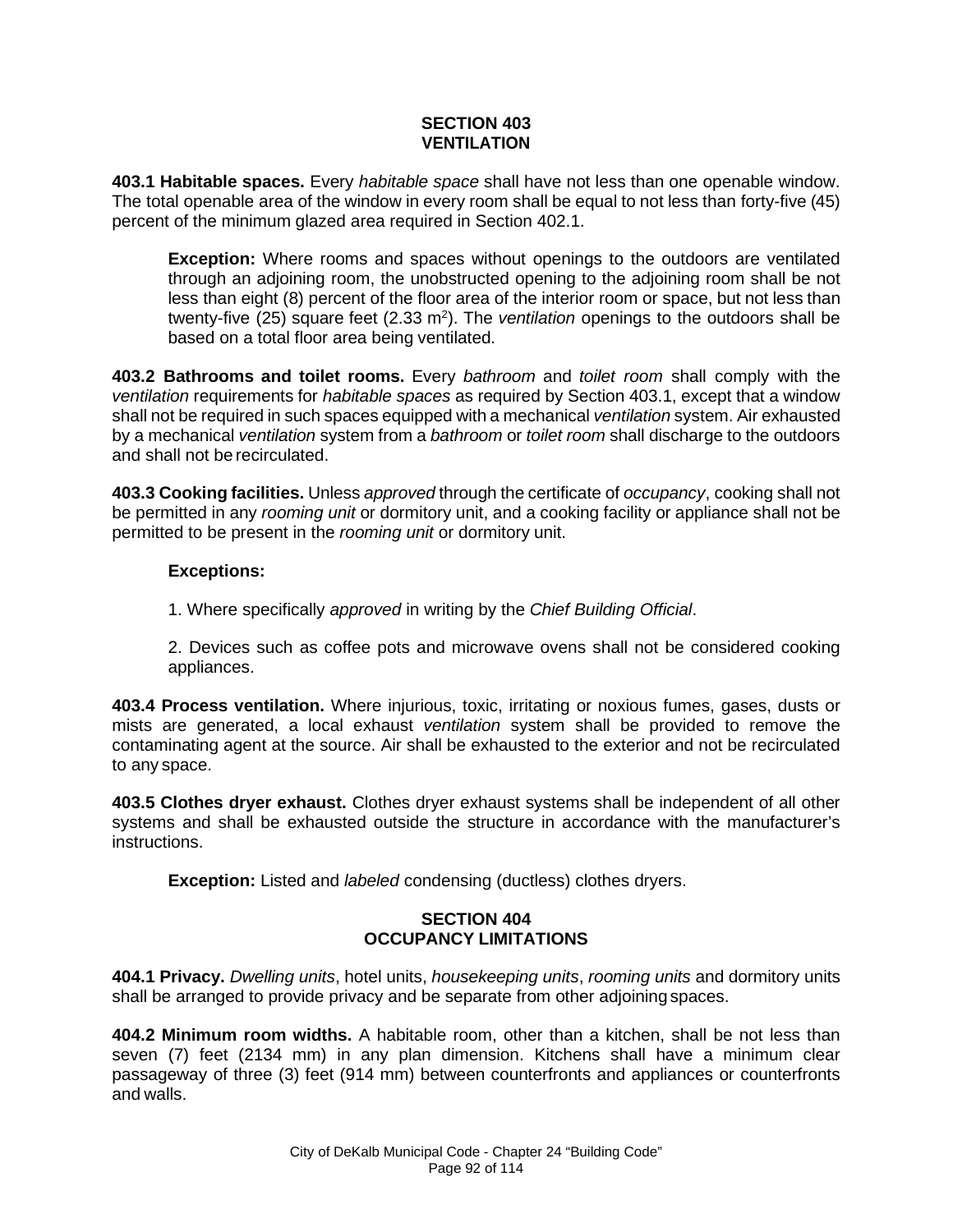**404.3 Minimum ceiling heights.** *Habitable spaces*, hallways, corridors, laundry areas, *bathrooms*, *toilet rooms* and habitable *basement* areas shall have a minimum clear ceiling height of seven (7) feet (2134 mm).

## **Exceptions:**

1. In one- and two-family dwellings, beams or girders spaced not less than four (4) feet (1219 mm) on center and projecting a maximum of six (6) inches (152 mm) below the required ceiling height.

2. *Basement* rooms in one- and two-family dwellings occupied exclusively for laundry, study or recreation purposes, having a minimum ceiling height of six (6) feet eight (8) inches (2033 mm) with a minimum clear height of six (6) feet four (4) inches (1932 mm) under beams, girders, ducts and similar obstructions.

3. Rooms occupied exclusively for sleeping, study or similar purposes and having a sloped ceiling over all or part of the room, with a minimum clear ceiling height of seven (7) feet (2134 mm) over not less than one-third of the required minimum floor area. In calculating the floor area of such rooms, only those portions of the floor area with a minimum clear ceiling height of five (5) feet (1524 mm) shall be included.

**404.4 Bedroom and living room requirements.** Every *bedroom* and living room shall comply with the requirements of Sections 404.4.1 through 404.4.5.

**404.4.1 Room area.** Every living room shall contain not less than one hundred twenty (120) square feet (11.2 m2) and every bedroom shall contain not less than seventy (70) square feet  $(6.5 \text{ m}^2)$  and every bedroom occupied by more than one person shall contain not less than fifty (50) square feet  $(4.6 \text{ m}^2)$  of floor area for each occupant thereof.

**404.4.2 Access from bedrooms.** *Bedrooms* shall not constitute the only means of access to other *bedrooms* or *habitable spaces* and shall not serve as the only means of egress from other *habitable spaces*.

**Exception:** Units that contain fewer than two *bedrooms*.

**404.4.3 Water closet accessibility.** Every *bedroom* shall have access to not less than one water closet and one lavatory without passing through another *bedroom*. Every *bedroom* in a *dwelling unit* shall have access to not less than one water closet and lavatory located in the same story as the *bedroom* or an adjacent story.

**404.4.4 Prohibited occupancy.** Kitchens and nonhabitable spaces shall not be used for sleeping purposes.

**404.4.5 Other requirements.** *Bedrooms* shall comply with the applicable provisions of this Code including, but not limited to, the light, *ventilation*, room area, ceiling height and room width requirements of this chapter; the plumbing facilities and water-heating facilities requirements of Chapter 5; the heating facilities and electrical receptacle requirements of Chapter 6; and the smoke detector and emergency escape requirements of Chapter7.

**404.5 Overcrowding.** Dwelling units shall not be occupied by more occupants than permitted by the minimum area requirements of Table 404.5.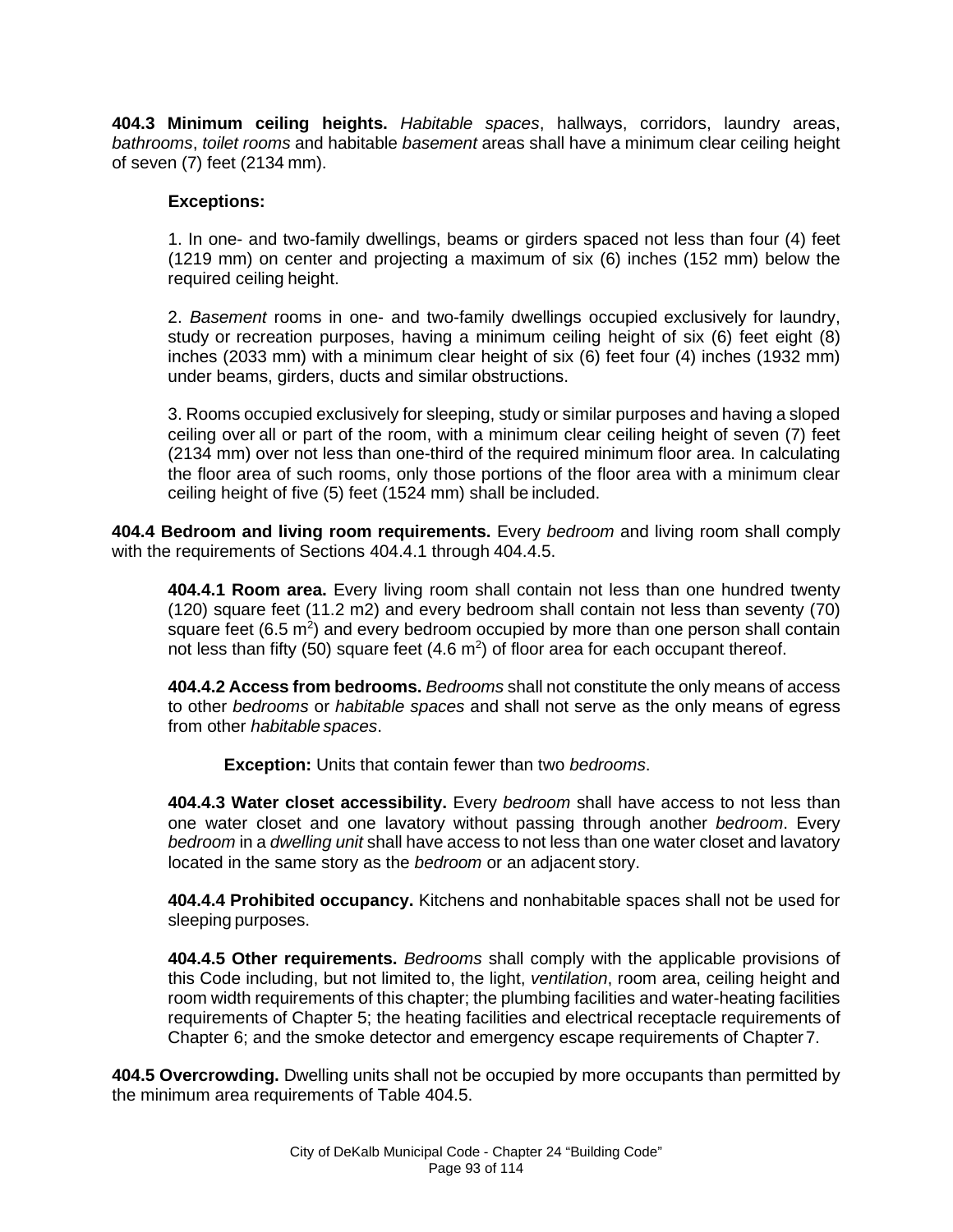### **TABLE 404.5 MINIMUM AREA REQUIREMENTS**

|                             | <b>MINIMUM AREA IN SQUARE FEET</b> |               |                     |
|-----------------------------|------------------------------------|---------------|---------------------|
| <b>SPACE</b>                | 1-2 occupants                      | 3-5 occupants | 6 or more occupants |
| Living room <sup>a, b</sup> | 120                                | 120           | 150                 |
| Dining room <sup>a, b</sup> | No requirement                     | 80            | 100                 |
| <b>Bedrooms</b>             | Shall comply with Section 404.4.1  |               |                     |

For SI: 1 square foot =  $0.0929$  m<sup>2</sup>.

a. See Section 404.5.2 for combined living room/dining room spaces.

b. See Section 404.5.1 for limitations on determining the minimum occupancy area for sleeping purposes.

**404.5.1 Sleeping area.** The minimum occupancy area required by Table 404.5 shall not be included as a sleeping area in determining the minimum occupancy area for sleeping purposes. Sleeping areas shall comply with Section 404.4.

**404.5.2 Combined spaces.** Combined living room and dining room spaces shall comply with the requirements of Table 404.5 if the total area is equal to that required for separate rooms and if the space is located so as to function as a combination living room/dining room.

**404.6 Efficiency unit.** Nothing in this section shall prohibit an efficiency living unit from meeting the following requirements:

1. A unit occupied by not more than one occupant shall have a minimum clear floor area of one hundred twenty (120) square feet (11.2  $m<sup>2</sup>$ ). A unit occupied by not more than two *occupants* shall have a minimum clear floor area of two hundred twenty (220) square feet (20.4 m<sup>2</sup>). A unit occupied by three *occupants* shall have a minimum clear floor area of three hundred (320) square feet (29.7  $m^2$ ). These required areas shall be exclusive of the areas required by Items 2 and 3.

2. The unit shall be provided with a kitchen sink, cooking appliance and refrigeration facilities, each having a minimum clear working space of thirty (30) inches (762 mm) in front. Light and *ventilation* conforming to this Code shall be provided.

3. The unit shall be provided with a separate *bathroom* containing a water closet, lavatory and bathtub or shower.

4. The maximum number of *occupants* shall be three (3).

**404.7 Food preparation.** All spaces to be occupied for food preparation purposes shall contain suitable space and equipment to store, prepare and serve foods in a sanitary manner. There shall be adequate facilities and services for the sanitary disposal of food wastes and refuse, including facilities for temporary storage.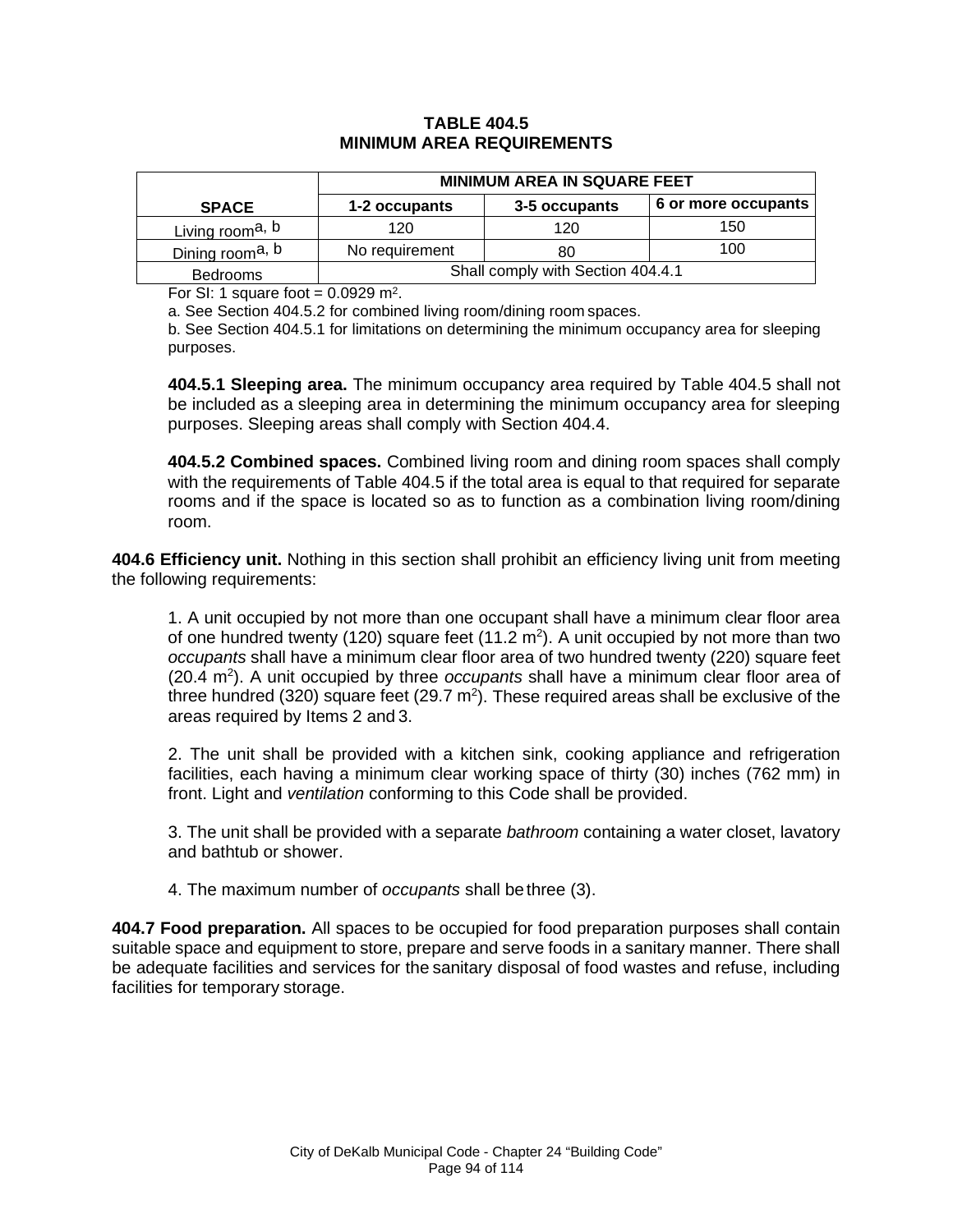## **CHAPTER 5 PLUMBING FACILITIES AND FIXTURE REQUIREMENTS**

## **SECTION 501 GENERAL**

**501.1 Scope.** The provisions of this chapter shall govern the minimum plumbing systems, facilities and plumbing fixtures to be provided.

**501.2 Responsibility.** The *owner* of the structure shall provide and maintain such plumbing facilities and plumbing fixtures in compliance with these requirements. A person shall not occupy as *owner*-*occupant* or permit another person to occupy any structure or *premises* that does not comply with the requirements of this chapter.

## **SECTION 502 REQUIRED FACILITIES**

**[P] 502.1 Dwelling units.** Every *dwelling unit* shall contain its own bathtub or shower, lavatory, water closet and kitchen sink that shall be maintained in a sanitary, safe working condition. The lavatory shall be placed in the same room as the water closet or located in close proximity to the door leading directly into the room in which such water closet is located. A kitchen sink shall not be used as a substitute for the required lavatory.

**[P] 502.2 Rooming houses.** Not less than one water closet, lavatory and bathtub or shower shall be supplied for each four *rooming units*.

**[P] 502.3 Hotels.** Where private water closets, lavatories and baths are not provided, one water closet, one lavatory and one bathtub or shower having access from a public hallway shall be provided for each ten (10) *occupants*.

**[P] 502.4 Employees' facilities.** Not less than one water closet, one lavatory and one drinking facility shall be available to employees.

**[P] 502.4.1 Drinking facilities.** Drinking facilities shall be a drinking fountain, water cooler, bottled water cooler or disposable cups next to a sink or water dispenser. Drinking facilities shall not be located in *toilet rooms* or *bathrooms*.

**[P] 502.5 Public toilet facilities.** Public toilet facilities shall be maintained in a safe, sanitary and working condition in accordance with the Illinois State Plumbing Code. Except for periodic maintenance or cleaning, public access and use shall be provided to the toilet facilities at all times during *occupancy* of the *premises*.

# **SECTION 503 TOILET ROOMS**

**[P] 503.1 Privacy.** *Toilet rooms* and *bathrooms* shall provide privacy and shall not constitute the only passageway to a hall or other space, or to the exterior. A door and interior locking device shall be provided for all common or shared *bathrooms* and *toilet rooms* in a multiple dwelling.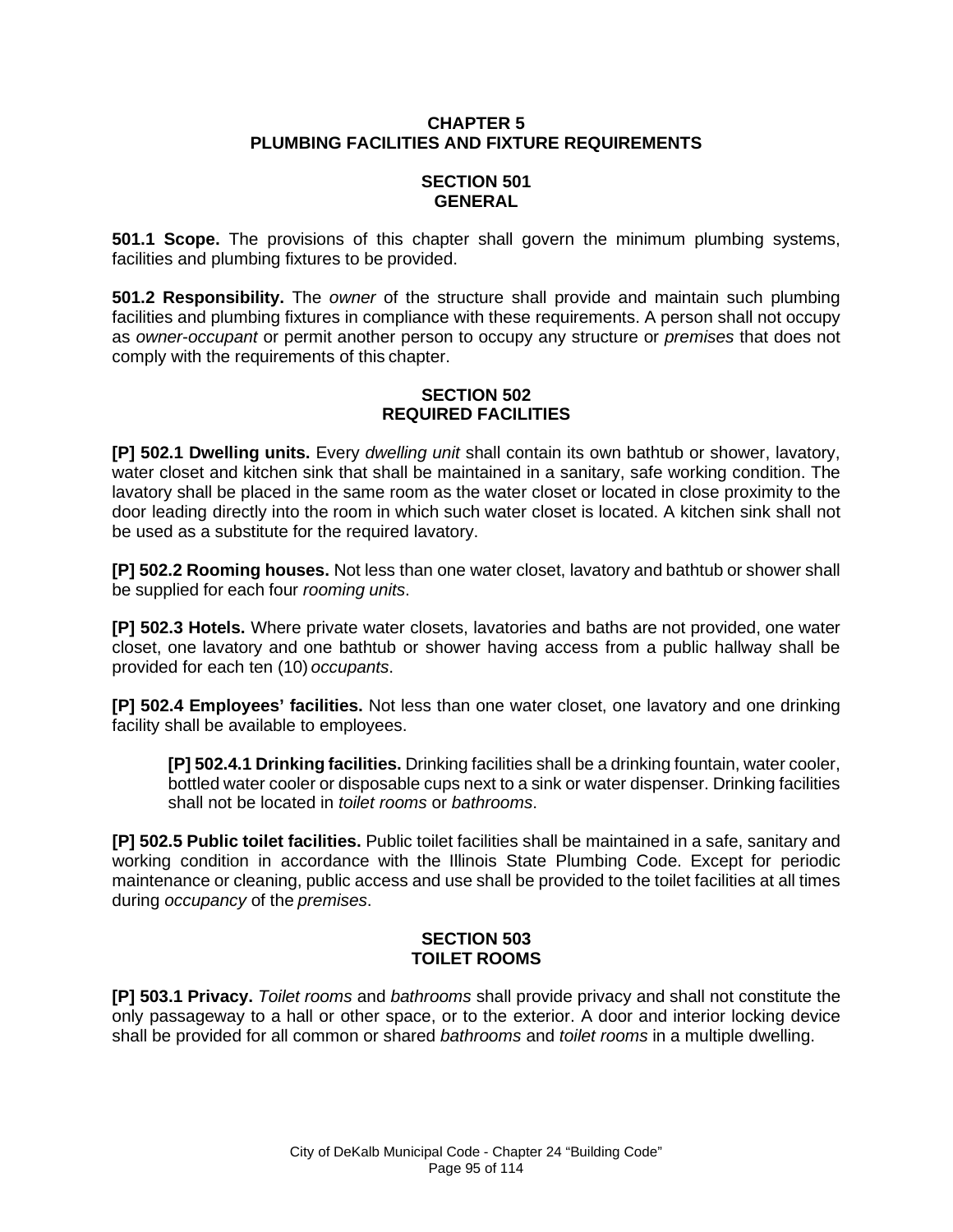**[P] 503.2 Location.** *Toilet rooms* and *bathrooms* serving hotel units, *rooming units* or dormitory units or *housekeeping units*, shall have access by traversing not more than one flight of stairs and shall have access from a common hall or passageway.

**[P] 503.3 Location of employee toilet facilities.** Toilet facilities shall have access from within the employees' working area. The required toilet facilities shall be located not more than one story above or below the employees' working area and the path of travel to such facilities shall not exceed a distance of five hundred (500) feet (152 m). Employee facilities shall either be separate facilities or combined employee and public facilities.

**Exception:** Facilities that are required for employees in storage structures or kiosks, which are located in adjacent structures under the same ownership, lease or control, shall not exceed a travel distance of five hundred (500) feet (152 m) from the employees' regular working area to the facilities.

**[P] 503.4 Floor surface.** In other than *dwelling units*, every *toilet room* floor shall be maintained to be a smooth, hard, nonabsorbent surface to permit such floor to be easily kept in a clean and sanitary condition.

## **SECTION 504 PLUMBING SYSTEMS AND FIXTURES**

**[P] 504.1 General.** Plumbing fixtures shall be properly installed and maintained in working order, and shall be kept free from obstructions, leaks and defects and be capable of performing the function for which such plumbing fixtures are designed. Plumbing fixtures shall be maintained in a safe, sanitary and functional condition.

**[P] 504.2 Fixture clearances.** Plumbing fixtures shall have adequate clearances for usage and cleaning.

**[P] 504.3 Plumbing system hazards.** Where it is found that a plumbing system in a structure constitutes a hazard to the *occupants* or the structure by reason of inadequate service, inadequate venting, cross connection, backsiphonage, improper installation, *deterioration* or damage or for similar reasons, the *Chief Building Official* shall require the defects to be corrected to eliminate the hazard.

### **SECTION 505 WATER SYSTEM**

**505.1 General.** Every sink, lavatory, bathtub or shower, drinking fountain, water closet or other plumbing fixture shall be properly connected to either a public water system or to an *approved*  private water system. Kitchen sinks, lavatories, laundry facilities, bathtubs and showers shall be supplied with hot or tempered and cold running water in accordance with the Illinois State Plumbing Code.

**[P] 505.2 Contamination.** The water supply shall be maintained free from contamination, and all water inlets for plumbing fixtures shall be located above the flood-level rim of the fixture. Shampoo basin faucets, janitor sink faucets and other hose bibs or faucets to which hoses are attached and left in place, shall be protected by an approved atmospheric-type vacuum breaker or an approved permanently attached hose connection vacuum breaker.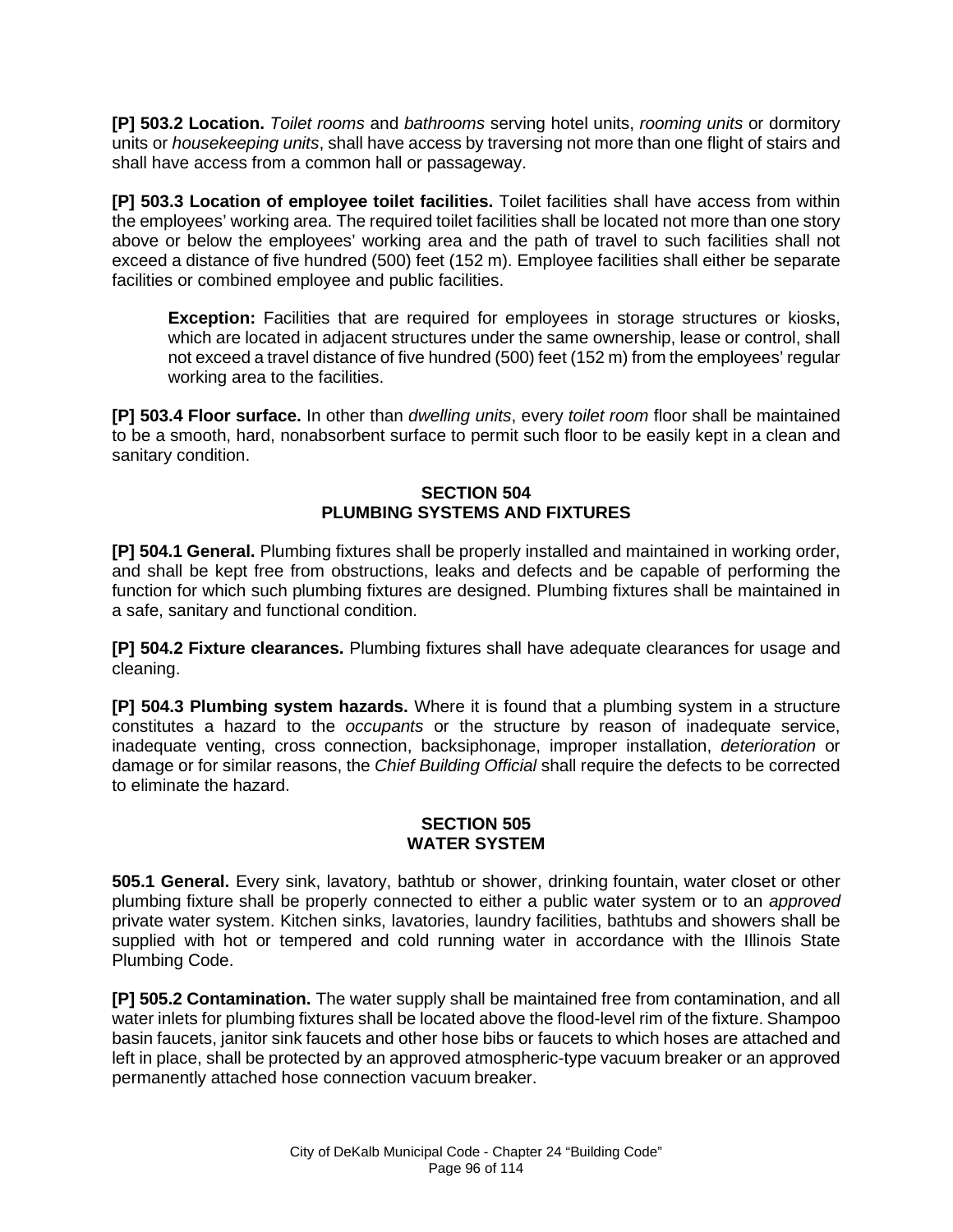**505.3 Supply.** The water supply system shall be installed and maintained to provide a supply of water to plumbing fixtures, devices and appurtenances in sufficient volume and at pressures adequate to enable the fixtures to function properly, safely, and free from defects and leaks.

**505.4 Water heating facilities.** Water heating facilities shall be properly installed, maintained and capable of providing an adequate amount of water to be drawn at every required sink, lavatory, bathtub, shower and laundry facility at a minimum temperature of 110°F (43°C). A gasburning water heater shall not be located in any *bathroom*, *toilet room*, *bedroom* or other occupied room normally kept closed, unless adequate combustion air is provided. An *approved* combination temperature and pressure-relief valve and relief valve discharge pipe shall be properly installed and maintained on water heaters.

### **SECTION 506 SANITARY DRAINAGE SYSTEM**

**[P] 506.1 General.** Plumbing fixtures shall be properly connected to either a public sewer system or to an *approved* private sewage disposal system.

**[P] 506.2 Maintenance.** Every plumbing stack, vent, waste and sewer line shall function properly and be kept free from obstructions, leaks and defects.

**[P] 506.3 Grease interceptors.** Grease interceptors and automatic grease removal devices shall be maintained in accordance with this Code and the manufacturer's installation instructions. Grease interceptors and automatic grease removal devices shall be regularly serviced and cleaned to prevent the discharge of oil, grease, and other substances harmful or hazardous to the building drainage system, the public sewer, the private sewage disposal system or the sewage treatment plant or processes. Records of maintenance, cleaning and repairs shall be available for inspection by the *Chief Building Official*.

### **SECTION 507 STORM DRAINAGE**

**[P] 507.1 General**. Drainage of roofs and paved areas, *yards* and courts, and other open areas on the *premises* shall not be discharged in a manner that creates a public nuisance.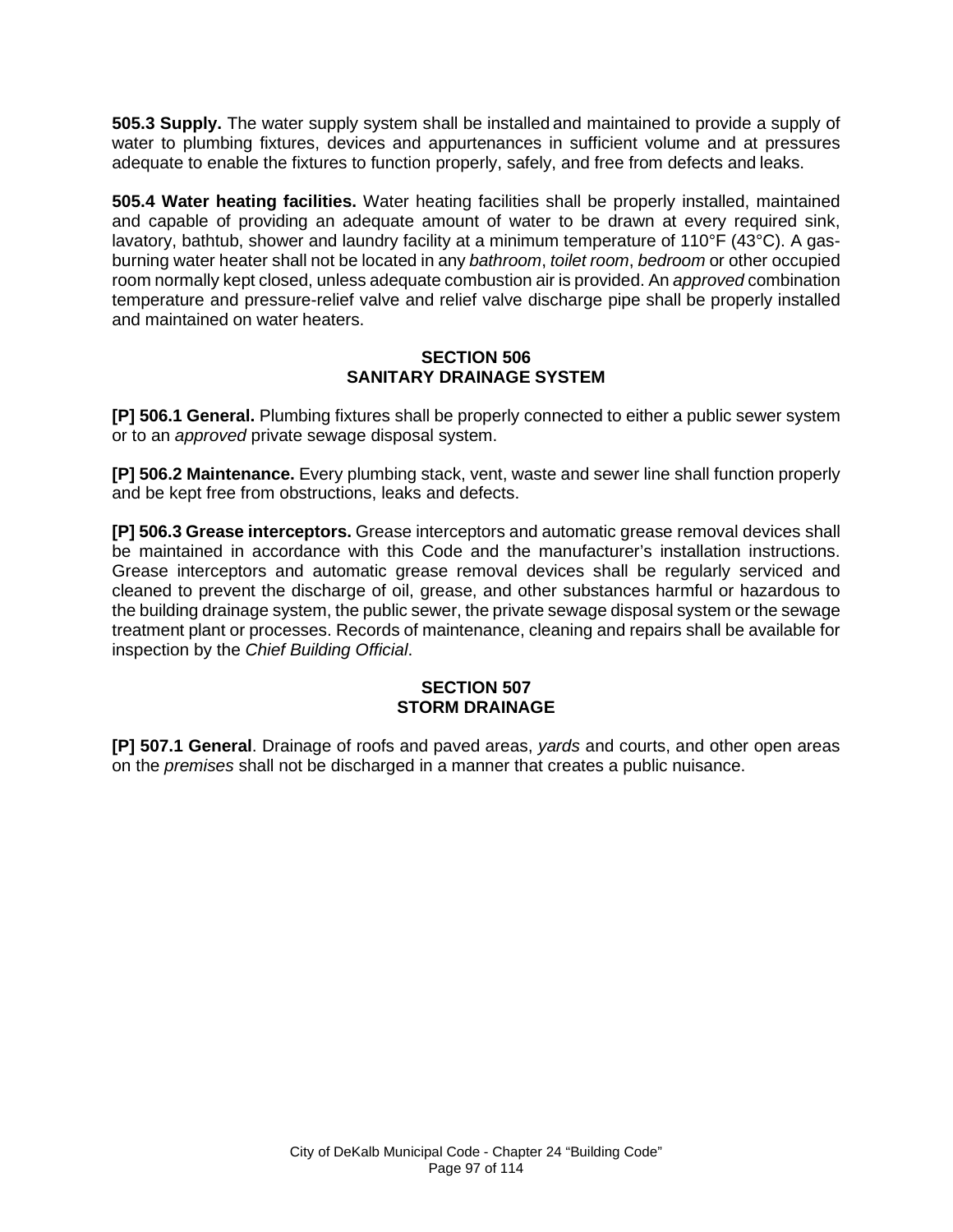### **CHAPTER 6 MECHANICAL AND ELECTRICAL REQUIREMENTS**

# **SECTION 601 GENERAL**

**601.1 Scope.** The provisions of this chapter shall govern the minimum mechanical and electrical facilities and equipment to be provided.

**602.2 Responsibility.** The *owner* of the structure shall provide and maintain mechanical and electrical facilities and equipment in compliance with these requirements. A person shall not occupy as *owner*-*occupant* or permit another person to occupy any *premises* that does not comply with the requirements of this chapter.

## **SECTION 602 HEATING FACILITIES**

**602.1 Facilities required.** Heating facilities shall be provided in structures as required by this section.

**602.2 Residential occupancies.** Amended as follows: Dwellings shall be provided with heating facilities capable of maintaining a room temperature of 68°F (20°C) in all habitable rooms, *bathrooms* and *toilet rooms* based on the winter outdoor design temperature for the locality indicated in Appendix D of the *International Plumbing Code*. Cooking appliances shall not be used, nor shall portable unvented fuel-burning space heaters be used, as a means to provide required heating.

**602.3 Heat supply.** Amended as follows: Every owner and operator of any building who rents, leases or lets one or more dwelling units or sleeping units on terms, either expressed or implied, to furnish heat to the occupants thereof shall supply heat during the period from September 15 to May 15 to maintain a temperature of not less than 68°F (20°C) in all habitable rooms, bathrooms, and toilet rooms during the hours between 6:30 AM and 10:30 PM of each day and not less than 62°F (16.6°C) during other hours. Failure to provide will require immediate repair and/or the living unit declared uninhabitable. Displacement of tenants will be at the owner's expense.

**Exception:** When the outdoor temperature is below the winter outdoor design temperature for the locality, maintenance of the minimum room temperature shall not be required provided that the heating system is operating at its full design capacity. The winter outdoor design temperature for the locality shall be as indicated in Appendix D of the *International Plumbing Code*.

**602.4 Occupiable work spaces.** Amended as follows: Indoor occupiable work spaces shall be supplied with heat during the period from September 15 to May 15 to maintain a temperature of not less than 65°F (18°C) during the period the spaces are occupied.

# **Exceptions:**

1. Processing, storage and operation areas that require cooling or special temperature conditions.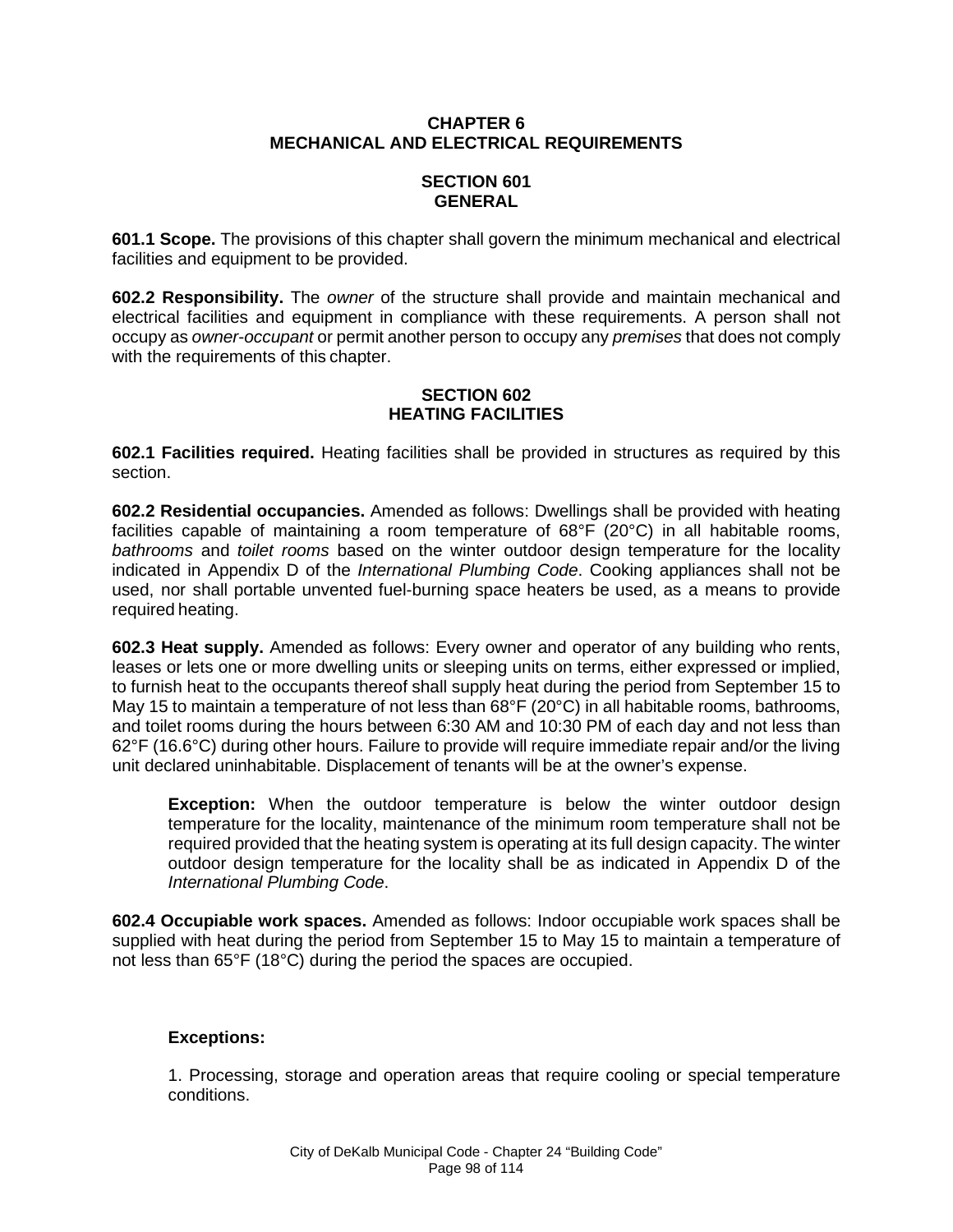2. Areas in which persons are primarily engaged in vigorous physical activities.

**602.5 Room temperature measurement.** The required room temperatures shall be measured three (3) feet (914 mm) above the floor near the center of the room and two (2) feet (610 mm) inward from the center of each exterior wall.

### **SECTION 603 MECHANICAL EQUIPMENT**

**603.1 Mechanical appliances.** Mechanical appliances, fireplaces, solid fuel-burning appliances, cooking appliances and water heating appliances shall be properly installed and maintained in a safe working condition, and shall be capable of performing the intended function.

**603.2 Removal of combustion products.** Fuel-burning equipment and appliances shall be connected to an *approved* chimney or vent.

**Exception:** Fuel-burning equipment and appliances that are *labeled* for unvented operation.

**603.3 Clearances.** Required clearances to combustible materials shall be maintained.

**603.4 Safety controls.** Safety controls for fuel-burning equipment shall be maintained in effective operation.

**603.5 Combustion air.** A supply of air for complete combustion of the fuel and for *ventilation* of the space containing the fuel-burning equipment shall be provided for the fuel-burning equipment.

**603.6 Energy conservation devices.** Devices intended to reduce fuel consumption by attachment to a fuel-burning appliance, to the fuel supply line thereto, or to the vent outlet or vent piping therefrom, shall not be installed unless *labeled* for such purpose and the installation is specifically *approved*.

### **SECTION 604 ELECTRICAL FACILITIES**

**604.1 Facilities required.** Every occupied building shall be provided with an electrical system in compliance with the requirements of this section and Section 605.

**604.2 Service.** The size and usage of appliances and equipment shall serve as a basis for determining the need for additional facilities in accordance with NFPA 70. *Dwelling units* shall be served by a three-wire, 120/240 volt, single-phase electrical service having a minimum rating of 60amperes.

**604.3 Electrical system hazards.** Where it is found that the electrical system in a structure constitutes a hazard to the *occupants* or the structure by reason of inadequate service, improper fusing, insufficient receptacle and lighting outlets, improper wiring or installation, *deterioration* or damage, or for similar reasons, the *Chief Building Official* shall require the defects to be corrected to eliminate the hazard.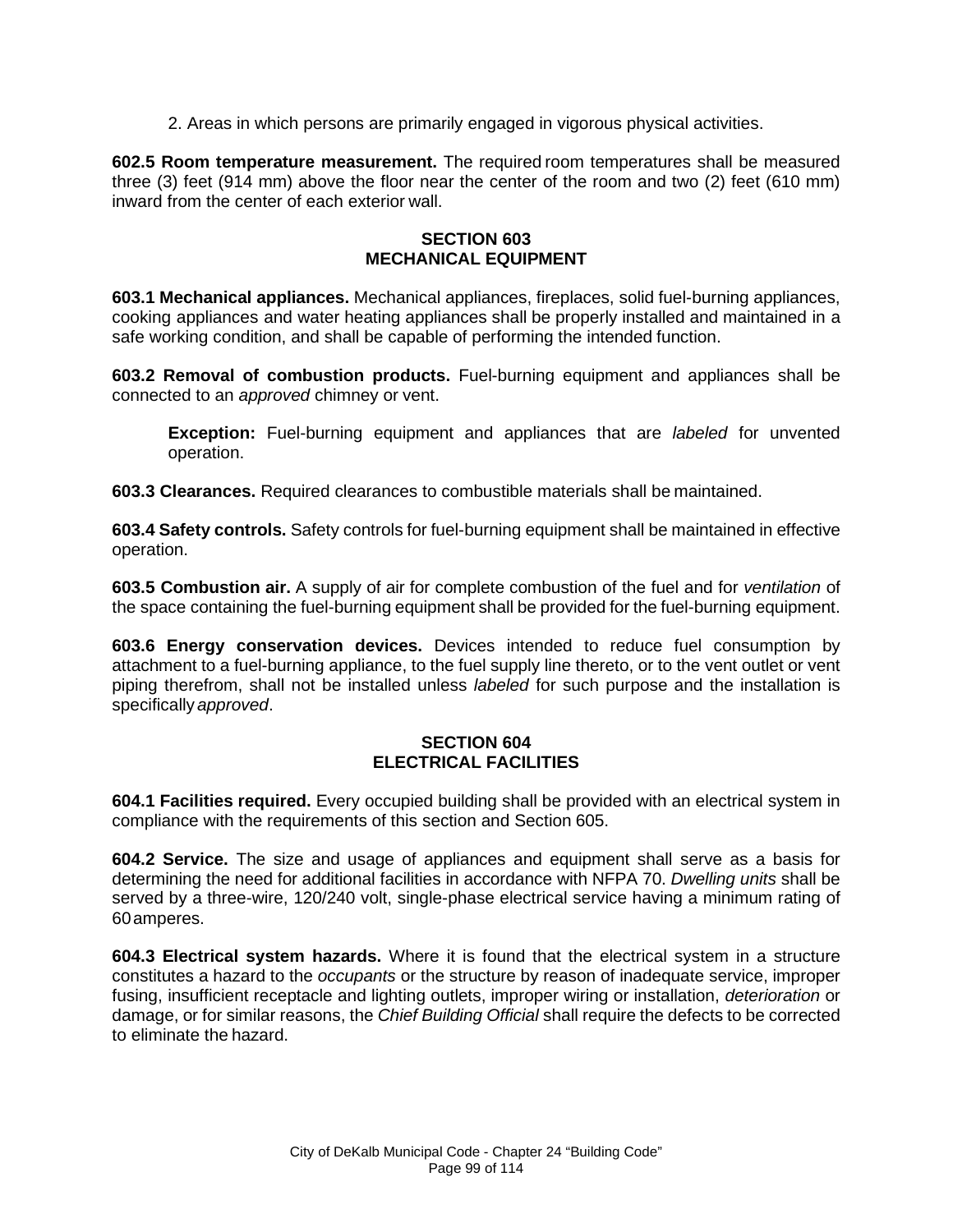**604.3.1 Abatement of electrical hazards associated with water exposure.** The provisions of this section shall govern the repair and replacement of electrical systems and equipment that have been exposed to water.

**604.3.1.1 Electrical equipment.** Electrical distribution equipment, motor circuits, power equipment, transformers, wire, cable, flexible cords, wiring devices, ground fault circuit interrupters, surge protectors, molded case circuit breakers, lowvoltage fuses, luminaires, ballasts, motors and electronic control, signaling and communication equipment that have been exposed to water shall be replaced in accordance with the provisions of the *International Building Code*.

**Exception:** The following equipment shall be allowed to be repaired where an inspection report from the equipment manufacturer or *approved*  manufacturer's representative indicates that the equipment has not sustained damage that requires replacement:

- 1. Enclosed switches, rated a maximum of 600 volts or less;
- 2. Busway, rated a maximum of 600 volts;
- 3. Panelboards, rated a maximum of 600volts;
- 4. Switchboards, rated a maximum of 600 volts;
- 5. Fire pump controllers, rated a maximum of 600 volts;
- 6. Manual and magnetic motor controllers;
- 7. Motor control centers;
- 8. Alternating current high-voltage circuit breakers;
- 9. Low-voltage power circuit breakers;
- 10. Protective relays, meters and current transformers;
- 11. Low- and medium-voltage switchgear;
- 12. Liquid-filled transformers;
- 13. Cast-resin transformers;

14. Wire or cable that is suitable for wet locations and whose ends have not been exposed to water;

15. Wire or cable, not containing fillers, that is suitable for wet locations and whose ends have not been exposed to water;

- 16. Luminaires that are listed as submersible;
- 17. Motors;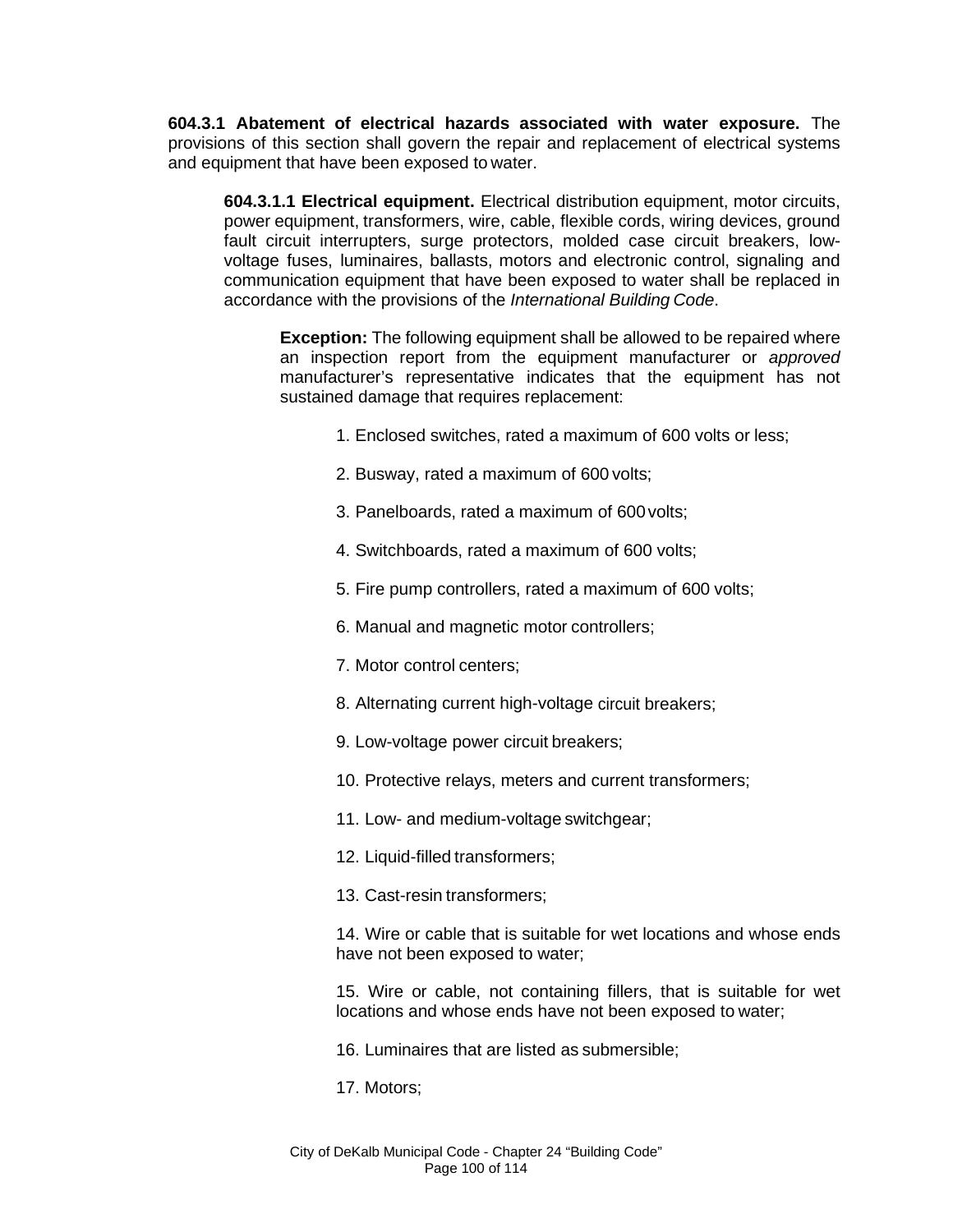18. Electronic control, signaling and communication equipment.

**604.3.2 Abatement of electrical hazards associated with fire exposure.** The provisions of this section shall govern the repair and replacement of electrical systems and equipment that have been exposed to fire.

**604.3.2.1 Electrical equipment.** Electrical switches, receptacles and fixtures, including furnace, water heating, security system and power distribution circuits that have been exposed to fire, shall be replaced in accordance with the provisions of the *International Building Code*.

**Exception:** Electrical switches, receptacles and fixtures that shall be allowed to be repaired where an inspection report from the equipment manufacturer or *approved* manufacturer's representative indicates that the equipment has not sustained damage that requires replacement.

## **SECTION 605 ELECTRICAL EQUIPMENT**

**605.1 Installation.** Electrical equipment, wiring and appliances shall be properly installed and maintained in a safe and *approved* manner.

**605.2 Receptacles.** Every *habitable space* in a dwelling shall contain not less than two separate and remote receptacle outlets. Every laundry area shall contain not less than one grounding-type receptacle or a receptacle with a ground fault circuit interrupter. Every *bathroom* shall contain not less than one receptacle. Any new *bathroom* receptacle outlet shall have ground fault circuit interrupter protection. All receptacle outlets shall have the appropriate faceplate cover for the location.

**605.3 Luminaires.** Every public hall, interior stairway, *toilet room*, kitchen, *bathroom*, laundry room, boiler room and furnace room shall contain not less than one electric luminaire. Pool and spa luminaires over 15 V shall have ground fault circuit interrupter protection.

**605.4 Wiring.** Flexible cords shall not be used for permanent wiring, or for running through doors, windows, or cabinets, or concealed within walls, floors, or ceilings.

### **SECTION 606 ELEVATORS, ESCALATORS AND DUMBWAITERS**

**606.1 General.** Elevators, dumbwaiters and escalators shall be maintained in compliance with ASME A17.1. The most current certificate of inspection shall be on display at all times within the elevator or attached to the escalator or dumb-waiter, be available for public inspection in the office of the building *operator* or be posted in a publicly conspicuous location *approved* by the *Chief Building Official*. The inspection and tests shall be performed at not less than the periodic intervals listed in ASME A17.1, Appendix N, except where otherwise specified by the authority having jurisdiction.

**606.2 Elevators.** In buildings equipped with passenger elevators, not less than one elevator shall be maintained in operation at all times when the building is occupied.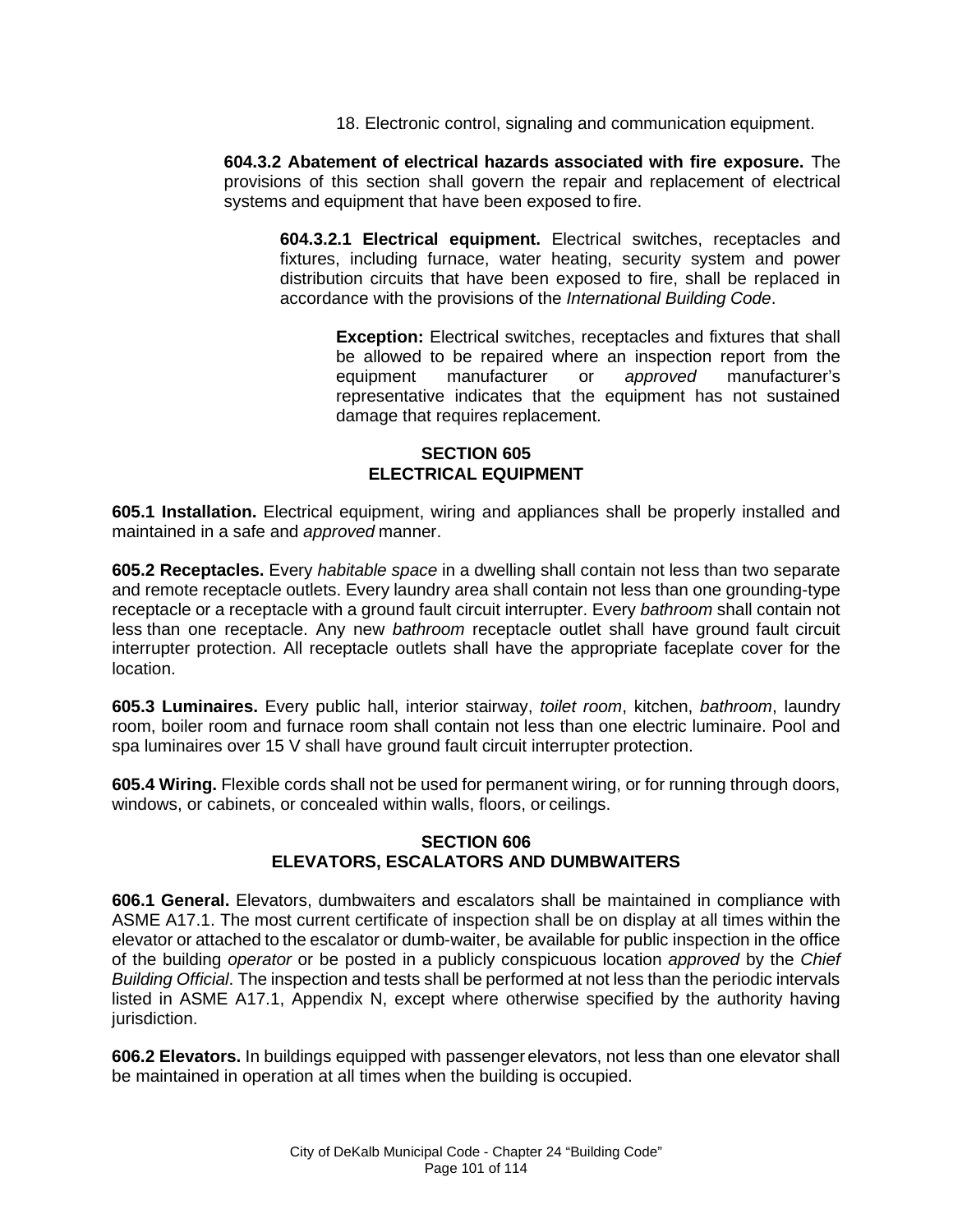**Exception:** Buildings equipped with only one elevator shall be permitted to have the elevator temporarily out of service for testing or servicing.

### **SECTION 607 DUCT SYSTEMS**

**607.1 General.** Duct systems shall be maintained free of obstructions and shall be capable of performing the required function.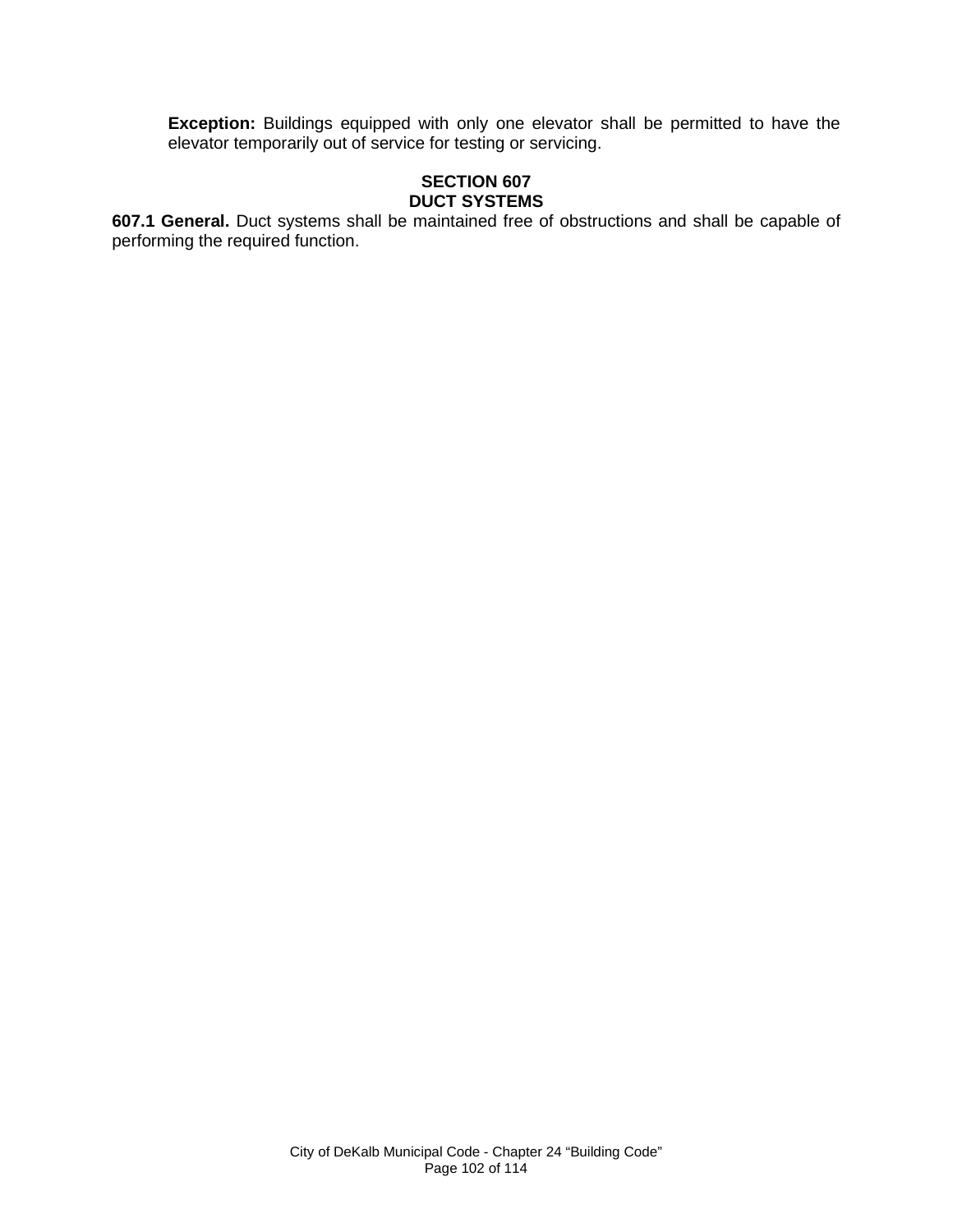## **CHAPTER 7 FIRE SAFETY REQUIREMENTS**

# **SECTION 701 GENERAL**

**701.1 Scope.** The provisions of this chapter shall govern the minimum conditions and standards for fire safety relating to structures and exterior *premises*, including fire safety facilities and equipment to be provided.

**701.2 Responsibility.** The *owner* of the *premises* shall provide and maintain such fire safety facilities and equipment in compliance with these requirements. A person shall not occupy as *owner*-*occupant* or permit another person to occupy any *premises* that do not comply with the requirements of this chapter.

# **SECTION 702 MEANS OF EGRESS**

**[F] 702.1 General.** A safe, continuous and unobstructed path of travel shall be provided from any point in a building or structure to the *public way*. Means of egress shall comply with the *International Fire Code.*

**[F] 702.2 Aisles.** The required width of aisles in accordance with the *International Fire Code* shall be unobstructed.

**[F] 702.3 Locked doors.** Means of egress doors shall be readily openable from the side from which egress is to be made without the need for keys, special knowledge or effort, except where the door hardware conforms to that permitted by the *International Building Code*.

**[F] 702.4 Emergency escape openings.** Amended as follows: Required emergency escape openings shall be maintained in accordance with the code in effect at the time of construction, and the following. Required emergency escape and rescue openings shall be operational from the inside of the room without the use of keys or tools. Bars, grilles, grates or similar devices are permitted to be placed over emergency escape and rescue openings provided the minimum net clear opening size complies with the code that was in effect at the time of construction and such devices shall be releasable or removable from the inside without the use of a key, tool or force greater than that which is required for normal operation of the escape and rescue opening. Any alteration to an existing structure will require compliance of all currently adopted applicable emergency escape opening code requirements.

# **SECTION 703 FIRE-RESISTANCE RATINGS**

**[F] 703.1 Fire-resistance-rated assemblies.** The required fire-resistance rating of fireresistance-rated walls, fire stops, shaft enclosures, partitions and floors shall be maintained.

**[F] 703.2 Opening protectives.** Required opening protectives shall be maintained in an operative condition. Fire and smokestop doors shall be maintained in operable condition. Fire doors and smoke barrier doors shall not be blocked or obstructed or otherwise made inoperable.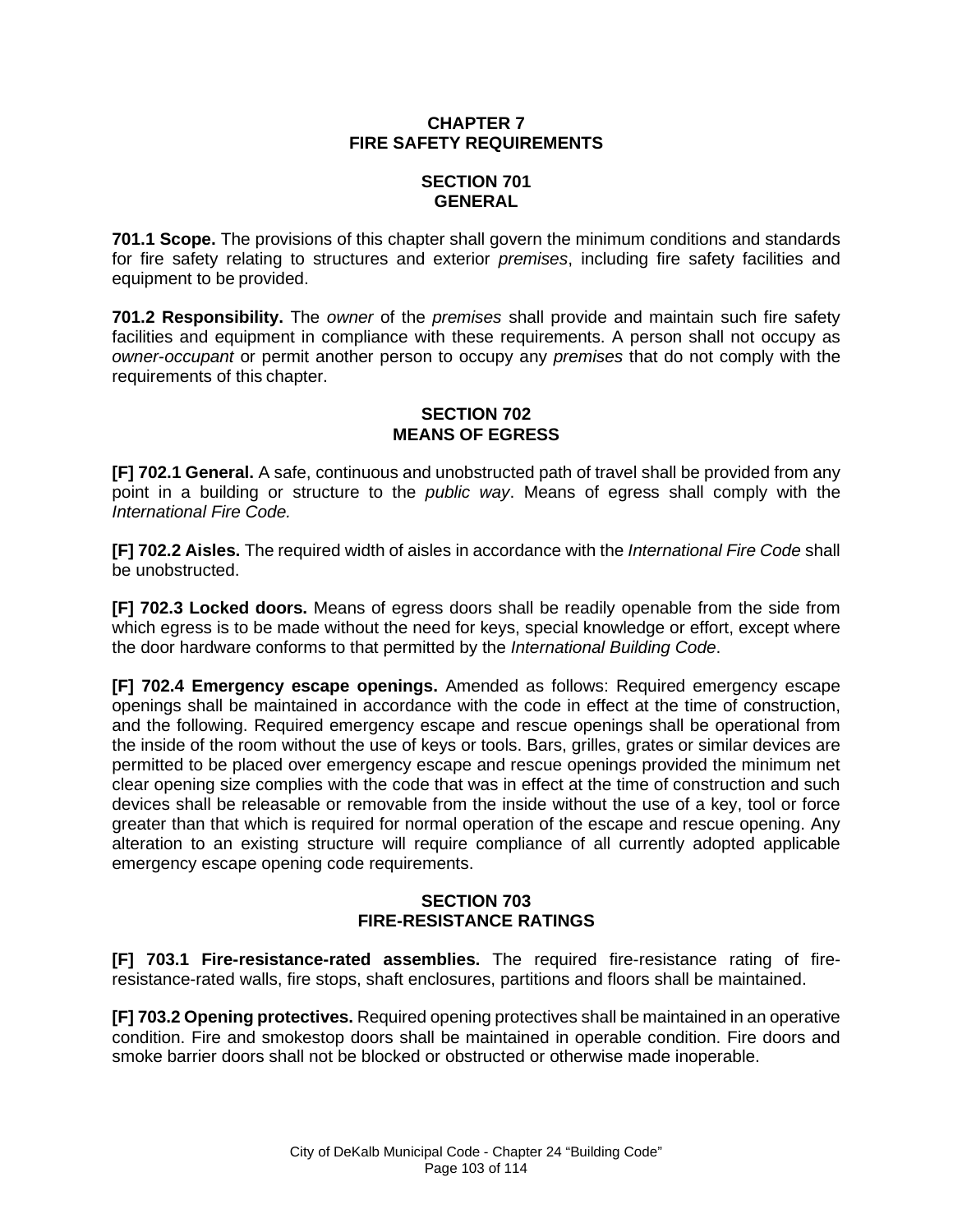#### **SECTION 704 FIRE PROTECTION SYSTEMS**

**[F] 704.1 General.** Systems, devices and equipment to detect a fire, actuate an alarm, or suppress or control a fire or any combination thereof shall be maintained in an operable condition at all times in accordance with the *International Fire Code*.

**[F] 704.1.1 Automatic sprinkler systems.** Inspection, testing and maintenance of automatic sprinkler systems shall be in accordance with NFPA 25.

**[F] 704.1.2 Fire department connection.** Where the fire department connection is not visible to approaching fire apparatus, the fire department connection shall be indicated by an *approved* sign mounted on the street front or on the side of the building. Such sign shall have the letters "FDC" not less than six (6) inches (152 mm) high and words in letters not less than two (2) inches (51 mm) high or an arrow to indicate the location. Such signs shall be subject to the approval of the fire code official.

**[F] 704.2 Single- and multiple-station smoke alarms.** Single- and multiple-station smoke alarms shall be installed in existing Group I-1 and R occupancies in accordance with Sections 704.2.1 through 704.2.3.

**[F] 704.2.1 Where required.** Existing Group I-1 and R occupancies shall be provided with single-station smoke alarms in accordance with Sections 704.2.1.1 through 704.2.1.4 Interconnection and power sources shall be in accordance with Sections 704.2.2 and 704.2.3.

#### **Exceptions:**

1. Where the code that was in effect at the time of construction required smoke alarms and smoke alarms complying with those requirements are already provided.

2. Where smoke alarms have been installed in occupancies and dwellings that were not required to have them at the time of construction, additional smoke alarms shall not be required provided that the existing smoke alarms comply with requirements that were in effect at the time of installation.

3. Where smoke detectors connected to a fire alarm system have been installed as a substitute for smoke alarms.

**[F] 704.2.1.1 Group R-1.** Single- or multiple-station smoke alarms shall be installed in all of the following locations in Group R-1:

1. In sleeping areas.

2. In every room in the path of the *means of egress* from the sleeping area to the door leading from the *sleeping unit*.

3. In each story within the *sleeping unit*, including basements. For *sleeping units* with split levels and without an intervening door between the adjacent levels, a smoke alarm installed on the upper level shall suffice for the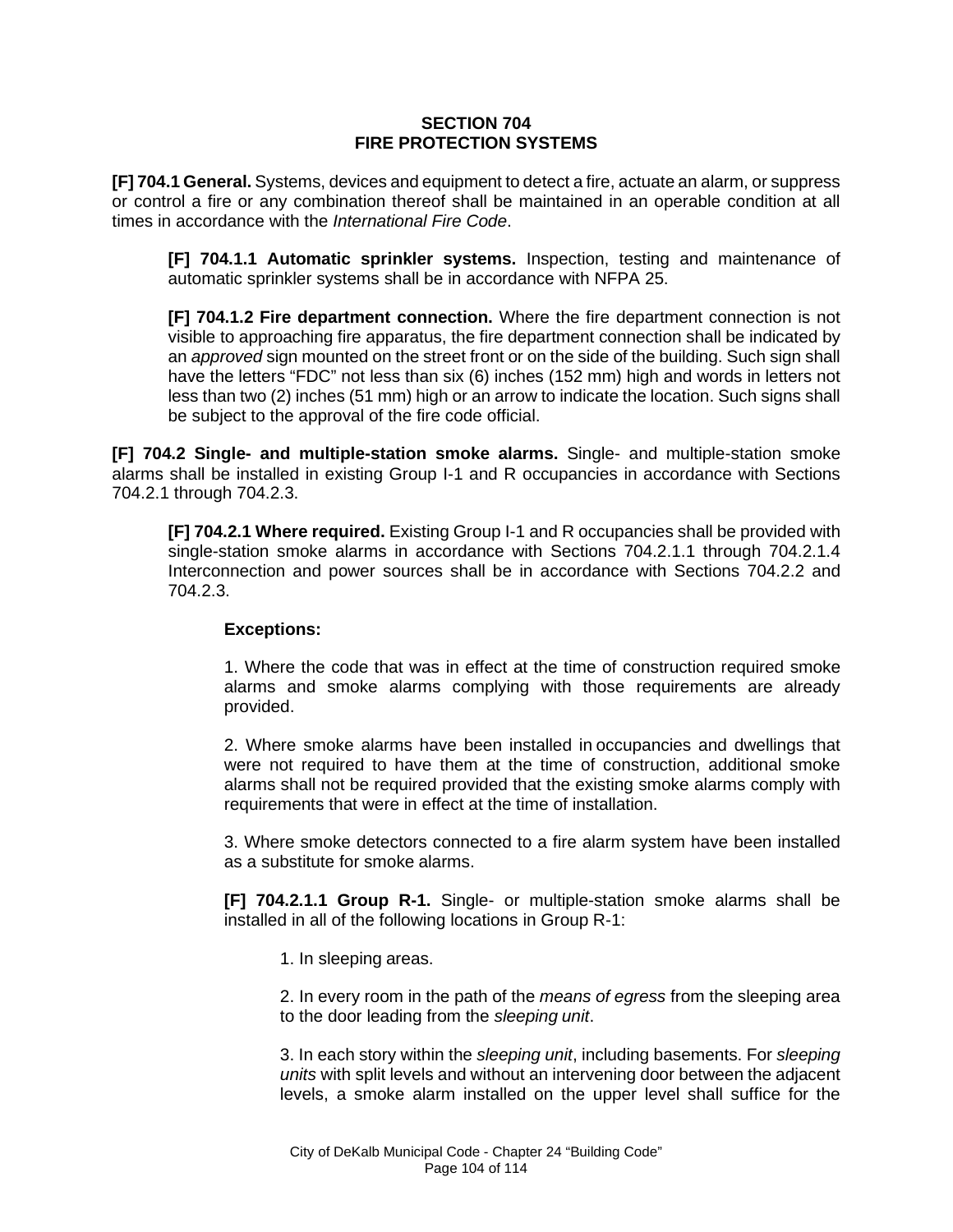adjacent lower level provided that the lower level is less than one full story below the upper level.

**[F] 704.2.1.2 Groups R-2, R-3, R-4 and I-1.** Single- or multiple-station smoke alarms shall be installed and maintained in Groups R-2, R-3, R-4 and I-1 regardless of *occupant load* at all of the following locations:

1. On the ceiling or wall outside of each separate sleeping area in the immediate vicinity of bedrooms.

2. In each room used for sleeping purposes.

3. In each story within a *dwelling unit*, including *basements* but not including crawl spaces and uninhabitable attics. In *dwellings* or *dwelling units* with split levels and without an intervening door between the adjacent levels, a smoke alarm installed on the upper level shall suffice for the adjacent lower level provided that the lower level is less than one full story below the upper level.

**[F] 704.2.1.3 Installation near cooking appliances.** Smoke alarms shall not be installed in the following locations unless this would prevent placement of a smoke alarm in a location required by Section 704.2.1.1 or 704.2.1.2.

1. Ionization smoke alarms shall not be installed less than twenty (20) feet (6096 m) horizontally from a permanently installed cooking appliance.

2. Ionization smoke alarms with an alarm-silencing switch shall not be installed less than ten (10) feet (3048 mm) horizontally from a permanently installed cooking appliance.

3. Photoelectric smoke alarms shall not be installed less than six (6) feet (1829 mm) horizontally from a permanently installed cooking appliance.

**[F] 704.2.1.4 Installation near bathrooms.** Smoke alarms shall be installed not less than three (3) feet (914 mm) horizontally from the door or opening of a bathroom that contains a bathtub or shower unless this would prevent placement of a smoke alarm required by Section 704.2.1.1 or 704.2.1.2.

**[F] 704.2.2 Interconnection.** Where more than one smoke alarm is required to be installed within an individual *dwelling* or *sleeping unit*, the smoke alarms shall be interconnected in such a manner that the activation of one alarm will activate all of the alarms in the individual unit. Physical interconnection of smoke alarms shall not be required where listed wireless alarms are installed and all alarms sound upon activation of one alarm. The alarm shall be clearly audible in all bedrooms over background noise levels with all intervening doors closed.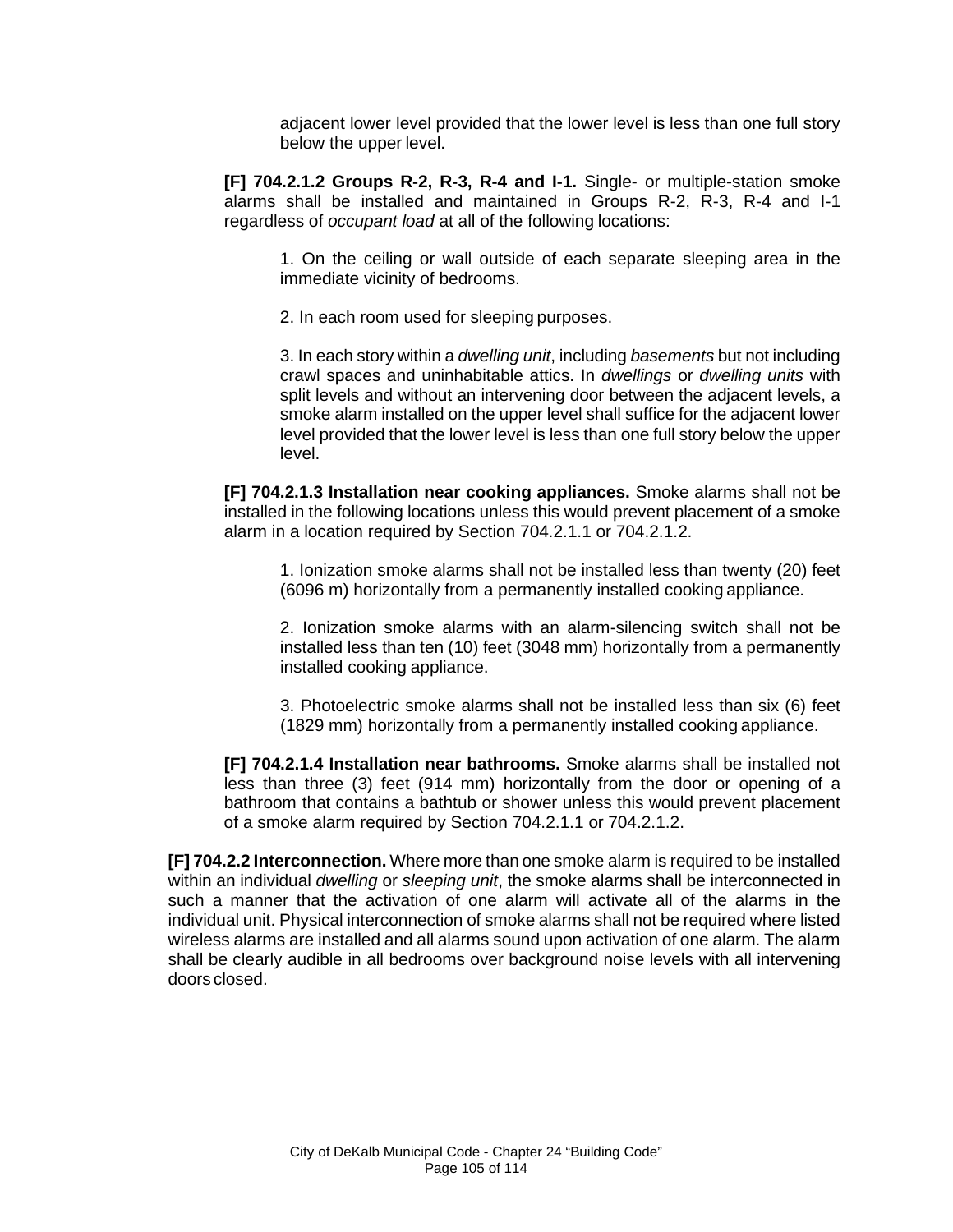## **Exceptions:**

1. Interconnection is not required in buildings that are not undergoing *alterations*, repairs or construction of any kind.

2. Smoke alarms in existing areas are not required to be interconnected where *alterations* or repairs do not result in the removal of interior wall or ceiling finishes exposing the structure, unless there is an attic, crawl space or basement available that could provide access for interconnection without the removal of interior finishes.

**[F] 704.2.3 Power source.** Single-station smoke alarms shall receive their primary power from the building wiring provided that such wiring is served from a commercial source and shall be equipped with a battery backup. Smoke alarms with integral strobes that are not equipped with battery backup shall be connected to an emergency electrical system. Smoke alarms shall emit a signal when the batteries are low. Wiring shall be permanent and without a disconnecting switch other than as required for over-current protection.

#### **Exceptions:**

1. Smoke alarms are permitted to be solely battery operated in existing buildings where no construction is taking place.

2. Smoke alarms are permitted to be solely battery operated in buildings that are not served from a commercial power source.

3. Smoke alarms are permitted to be solely battery operated in existing areas of buildings undergoing *alterations* or repairs that do not result in the removal of interior walls or ceiling finishes exposing the structure, unless there is an attic, crawl space or *basement* available that could provide access for building wiring without the removal of interior finishes.

**[F] 704.2.4 Smoke detection system.** Smoke detectors listed in accordance with UL 268 and provided as part of the building's fire alarm system shall be an acceptable alternative to single- and multiple-station smoke alarms and shall comply with the following:

1. The fire alarm system shall comply with all applicable requirements in Section 907 of the *International Fire Code*.

2. Activation of a smoke detector in a dwelling or sleeping unit shall initiate alarm notification in the *dwelling* or *sleeping unit* in accordance with Section 907.5.2 of the *International Fire Code*.

3. Activation of a smoke detector in a *dwelling* or *sleeping unit* shall not activate alarm notification appliances outside of the *dwelling* or *sleeping unit*, provided that a supervisory signal is generated and monitored in accordance with Section 907.6.5 of the *International Fire Code*.

Add the following section and subsections below:

# **SECTION 705**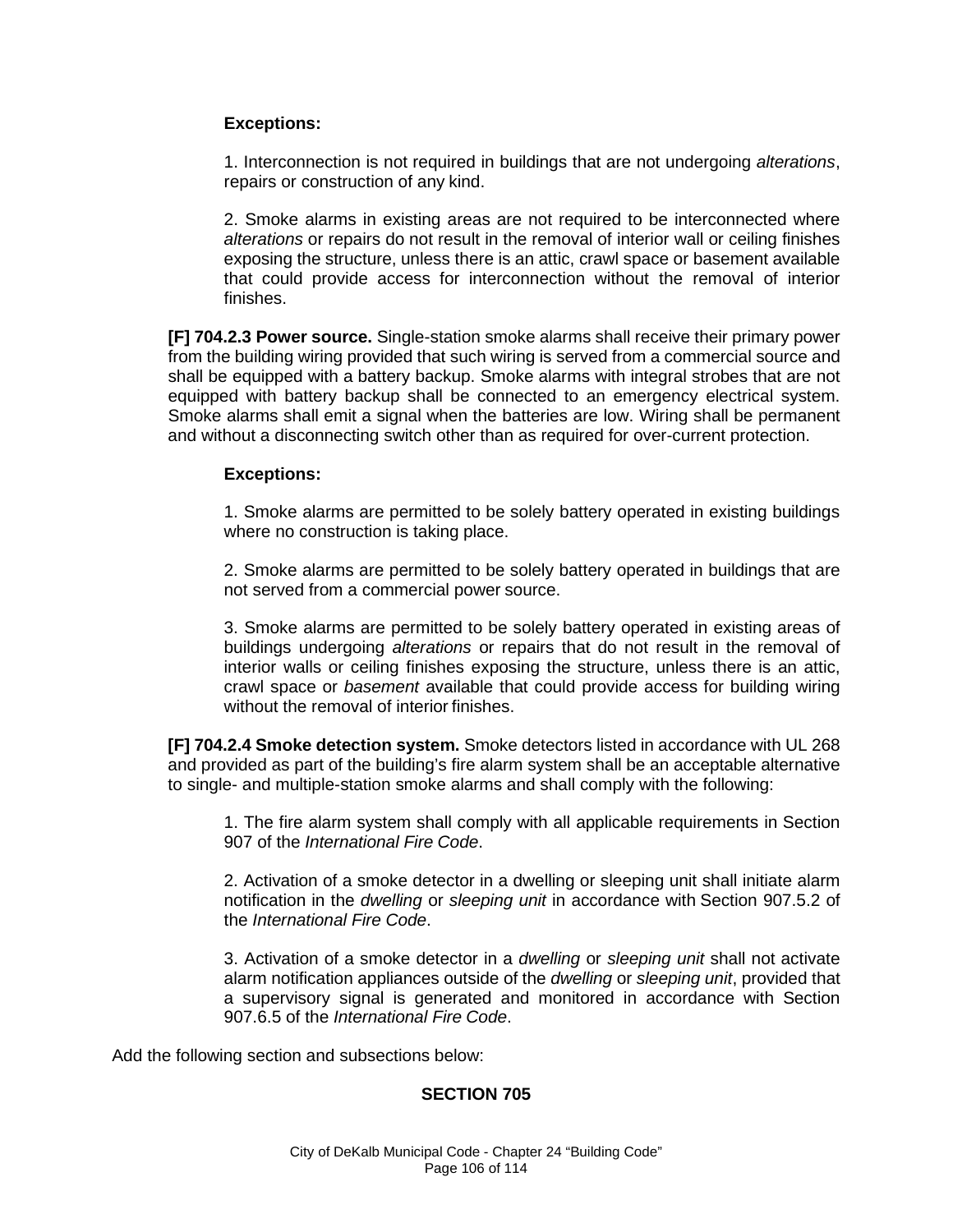#### **CARBON MONOXIDE DETECTOR REQUIREMENTS FOR EXISTING DWELLINGS, SINGLE-FAMILY DWELLINGS, MULTIPLE-USE DWELLINGS, MULTIPLE-FAMILY DWELLINGS AND ROOMING HOUSES.**

**705.1 Definition.** "Approved carbon monoxide alarm" means a carbon monoxide alarm that complies with all the requirements of the rules and regulations of the Illinois State Fire Marshal, bears the label of a nationally recognized testing laboratory and complies with the most recent standards of the Underwriters Laboratories.

**705.2 Standards.** The following installation and maintenance standards shall apply for all residential dwelling units and rooming houses in the City of DeKalb.

### a) Dwelling units

1. Every unit shall be equipped with at least one (1) approved carbon monoxide detector in an operating condition within fifteen (15) feet of every room used for sleeping purposes.

2. It shall be the responsibility of the owner of a structure to supply and install all required detectors. The owner shall be responsible for making reasonable efforts to test and maintain detectors in common hallways. It shall be the responsibility of an occupant to test and provide general maintenance for the detectors within the occupant's dwelling unit, and to notify the owner or the authorized agent of the owner in writing of any deficiencies which the occupant cannot correct. The owner shall be responsible for providing one (1) occupant per dwelling unit with written information regarding detector testing and maintenance.

3. The occupant shall be responsible for replacement of any required batteries in the carbon monoxide detectors in the occupant's dwelling unit, except that the owner shall ensure that such batteries are in operating condition at the time the occupant takes possession of the dwelling unit. The occupant shall provide the owner or the authorized agent of the owner with access to the dwelling unit to correct any deficiencies in the carbon monoxide detector which have been reported in writing to the owner or the authorized agent of the owner.

4. Alterations, repairs and additions. When interior alterations, repairs or additions requiring a permit occur, or when one or more sleeping rooms are added or created in existing dwellings, the individual dwelling unit shall be provided with carbon monoxide alarms located as required for new dwellings; the carbon monoxide alarms shall be hard wired.

# **Exceptions:**

i. Carbon monoxide alarms in existing areas shall not be required to be interconnected and hard wired where the alterations or repairs do not result in the removal of interior wall or ceiling finishes exposing the structure, unless there is an attic, crawl space, or basement available which could provide access for hard wiring without the removal of interior finishes.

ii. Repairs to the exterior surfaces of dwellings are exempt from the requirements of this Section.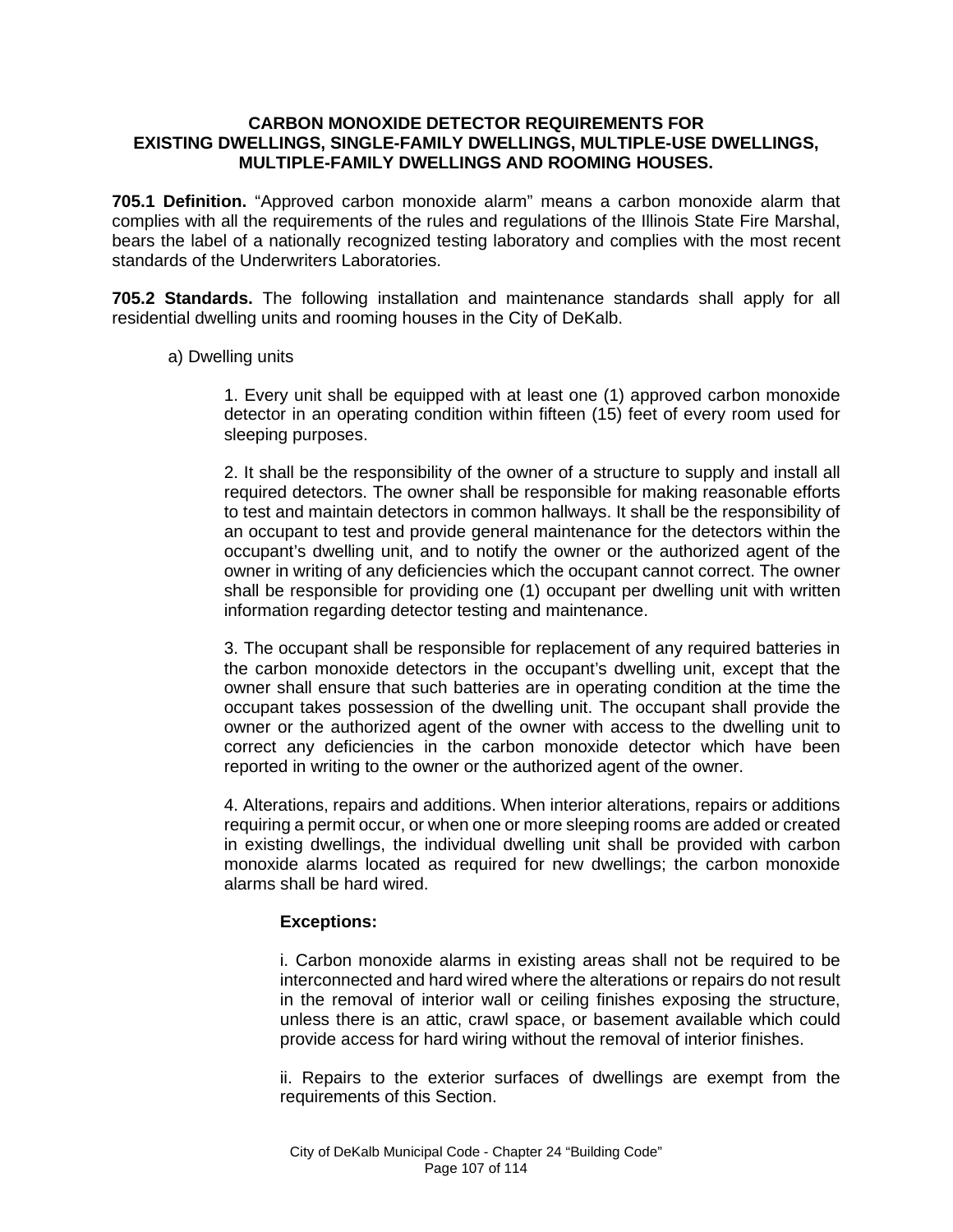5. All signaling circuits shall comply with the provisions defined in the 2014 National Electrical Code.

6. Exemptions are subject to provisions of Section 106 of the 2015 International Building and Residential Code as determined by the *Chief Building Official*. Submittals by an approved Illinois Registered Design Professional for exemption shall include a cover letter with an opinion of carbon monoxide risk and a complete building fuel systems risk analysis.

Inspection fees required for exemption are included under Chapter 24 Schedule D. The following residential units shall not require carbon monoxide detectors:

A) A residential unit in a building that:

i. Does not rely on combustion of fossil fuel for heat, ventilation, or hot water; and

ii. Is not connected in any way to a garage; and

iii. Is not sufficiently close to any ventilated source of carbon monoxide, subject to review and approval by the *Chief Building Official*, to receive carbon monoxide from that source.

B) A residential unit that is not sufficiently close to any source of carbon monoxide so as to be at risk of receiving carbon monoxide from that source, subject to review and approval by the *Chief Building Official*.

b) Rooming Houses.

1. One (1) carbon monoxide detector shall be located within fifteen (15) feet of each sleeping room.

2. It shall be the responsibility of the owner of a rooming house to supply and install all required detectors. The owner shall be responsible for making reasonable efforts to test and maintain detectors in common stairwells and hallways. It shall be the responsibility of a tenant to test and provide general maintenance for the detectors within the tenant's rooming unit, and to notify the owner or the authorized agent of the owner in writing of any deficiencies which the tenant cannot correct. The owner shall be responsible for providing one (1) tenant per structure with written information regarding detector testing and maintenance.

3. The tenant shall be responsible for replacement of any required batteries in the carbon monoxide detectors in the tenant's dwelling unit, except that the owner shall ensure that such batteries are in operating condition at the time the tenant takes possession of the dwelling unit. The tenant shall provide the owner or the authorized agent of the owner with access to the dwelling unit to correct any other deficiencies in the smoke detector which have been reported in writing to the owner of the authorized agent of the owner.

4. Alterations, repairs and additions. When interior alterations, repairs or additions requiring a permit occur, or when one or more sleeping rooms are added or created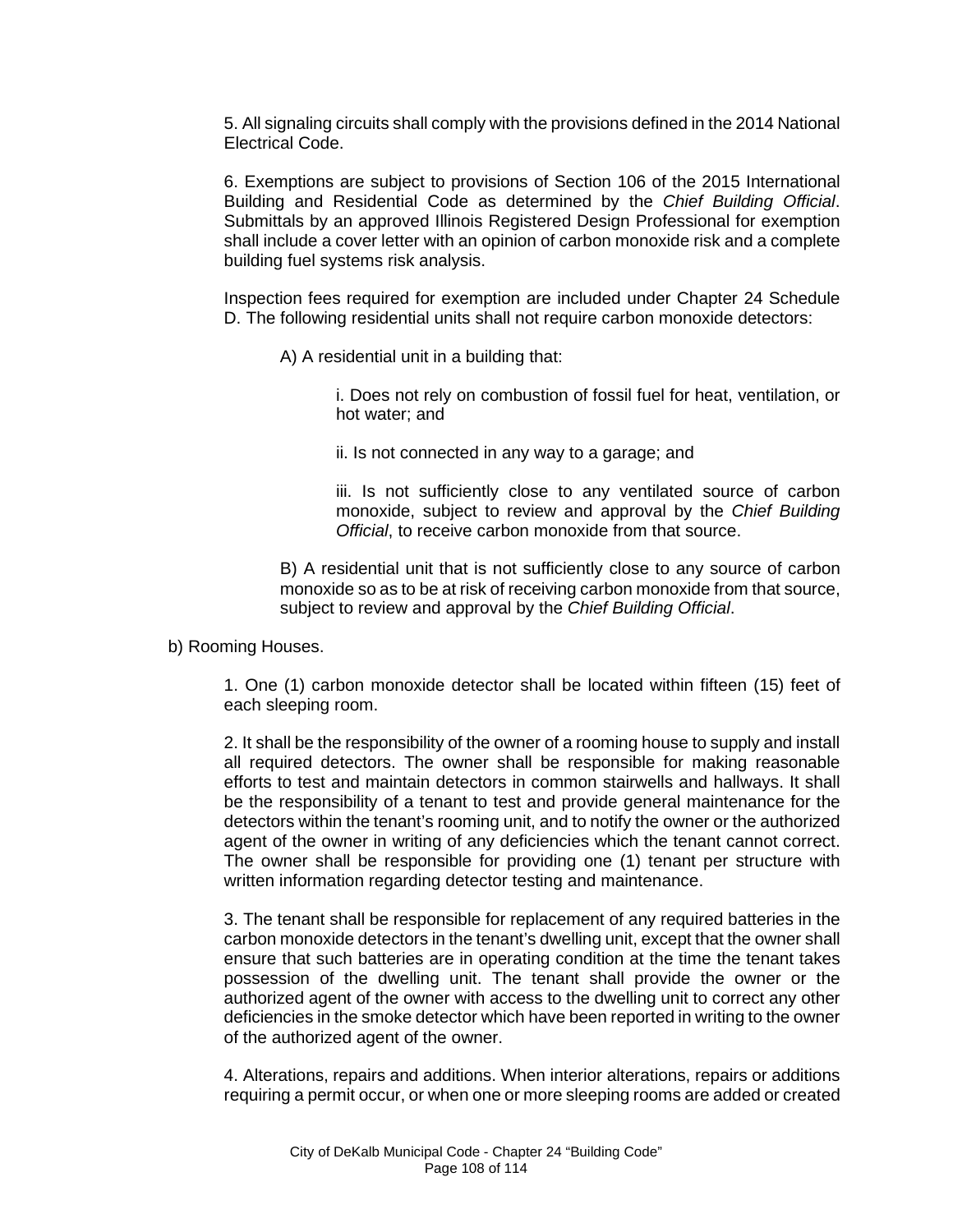in existing dwellings, the individual dwelling unit shall be provided with carbon monoxide alarms located as required for new dwellings; the carbon monoxide alarms shall be hard wired.

## **Exceptions:**

i. Carbon monoxide alarms in existing areas shall not be required to be interconnected and hard wired where the alterations or repairs do not result in the removal of interior wall or ceiling finishes exposing the structure, unless there is an attic, crawl space, or basement available which could provide access for hard wiring and interconnection without the removal of interior finishes.

ii. Repairs to the exterior surfaces of dwellings are exempt from the requirements of this section.

5. All signaling circuits shall comply with the provisions defined in the 2014 National Electrical Code.

6. Exemptions are subject to provisions of Section 106 of the 2015 International Building and Residential Code as determined by the *Chief Building Official*. Submittals by an approved Illinois Registered Design Professional for exemption shall include a cover letter with an opinion of carbon monoxide risk and a complete building fuel systems risk analysis.

Inspection fees required for exemption are included under Schedule D in Chapter 24 of the City of DeKalb Municipal Code. The following residential units shall not require carbon monoxide detectors:

A) A residential unit in a building that:

i. Does not rely on combustion of fossil fuel for heat, ventilation, or hot water; and

ii. Is not connected in any way to a garage.

iii. Is not sufficiently close to any ventilated source of carbon monoxide, subject to review and approval by the *Chief Building Official*, to receive carbon monoxide from that source.

B) A residential unit that is not sufficiently close to any source of carbon monoxide so as to be at risk of receiving carbon monoxide from that source, subject to review and approval by the *Chief Building Official*.

**705.3 Violations.** The following shall be violations of this Code and subject to the penalties set forth in Section 24.01 of Chapter 24 of the City of DeKalb Municipal Code:

1. Willful failure to install or maintain in operating condition any carbon monoxide alarm.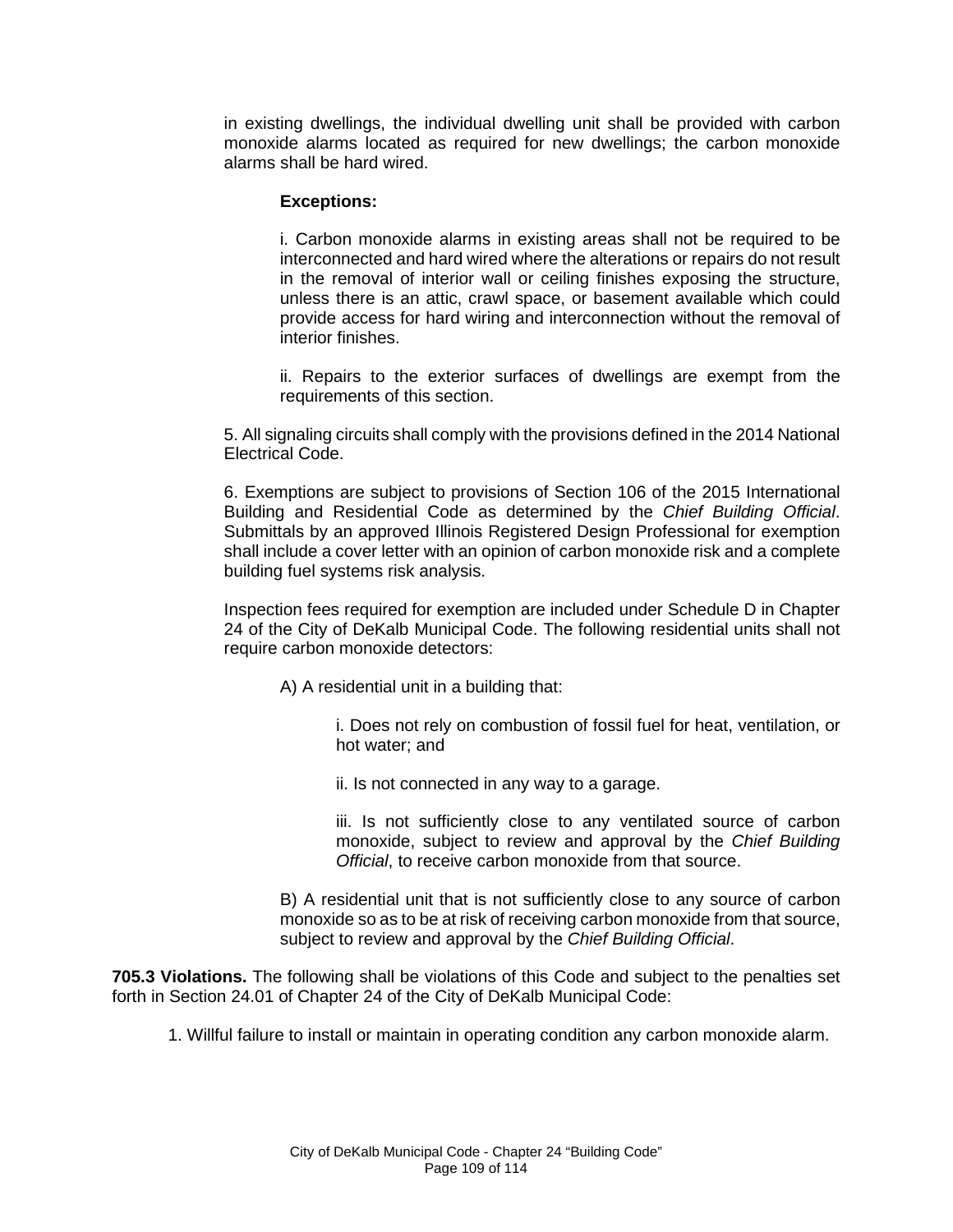2. Tampering with, removing, destroying, disconnecting, or removing the batteries from any installed carbon monoxide alarm, except in the course of inspection, maintenance, or replacement of the alarm.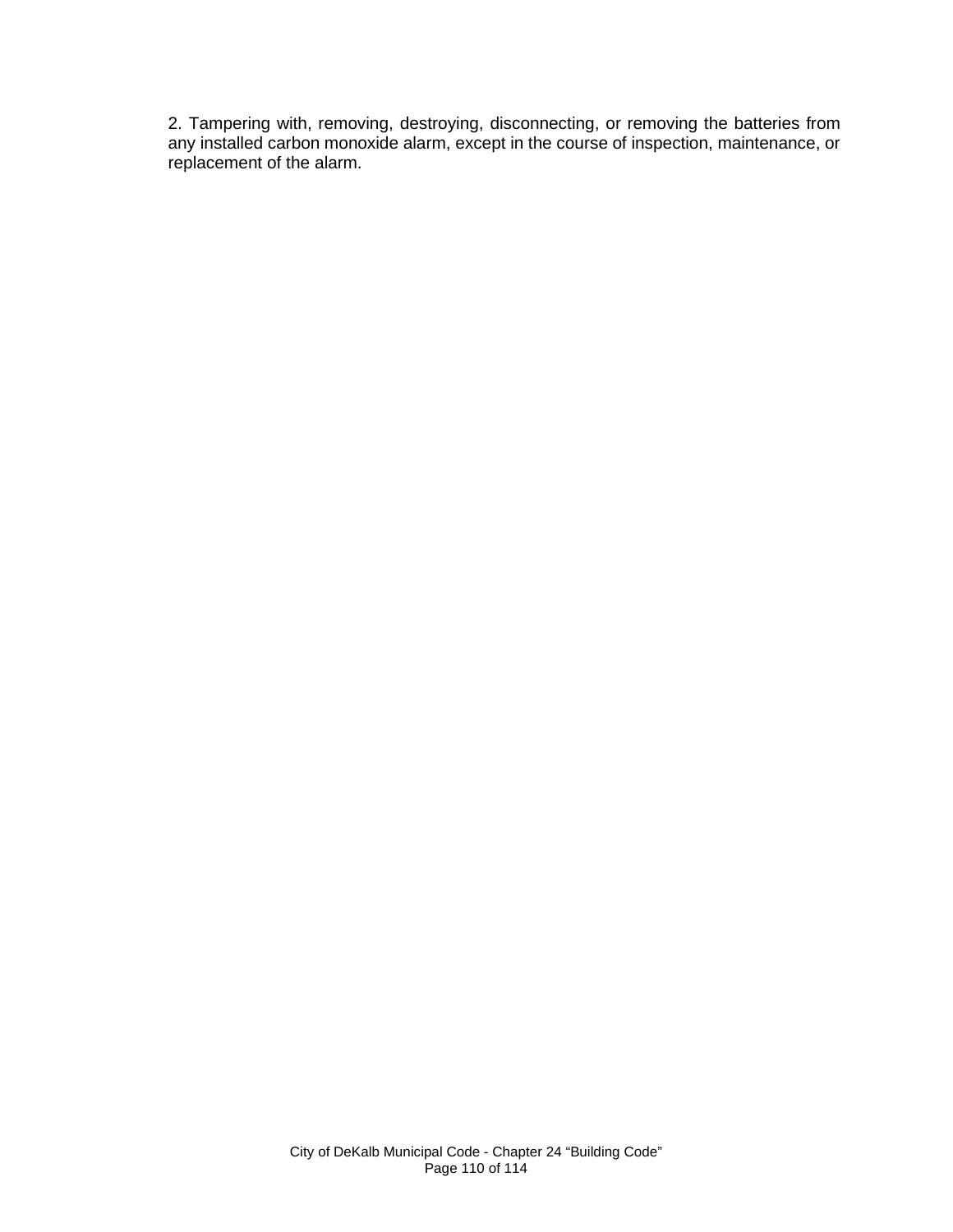## **CHAPTER 8 REFERENCED STANDARDS**

Amended as follows: This chapter lists the standards that are referenced in various sections of this Code. The standards are listed herein by the promulgating agency of the standard, the standard identification, the effective date and title and the section or sections of this Code that reference the standard. The application of the referenced standards shall be as specified in Section 102.7.

| <b>ASME</b>     | American Society of Mechanical Engineers                                                                               |
|-----------------|------------------------------------------------------------------------------------------------------------------------|
|                 | <b>Three Park Avenue</b><br>New York, NY 10016-5990                                                                    |
| Standard        | Referenced                                                                                                             |
| Reference       | in code                                                                                                                |
| Number          | section<br>Title                                                                                                       |
| $A17.1 -$       | Safety Code for Elevators and Escalators with A17.1 2013 Addenda 606.1                                                 |
|                 |                                                                                                                        |
| <b>ASTM</b>     | <b>ASTM International</b>                                                                                              |
|                 | 100 Barr Harbor Drive                                                                                                  |
|                 | West Conshohocken, PA 19428-2959                                                                                       |
| Standard        | Referenced                                                                                                             |
| Reference       | in code                                                                                                                |
| Number          | section<br>Title                                                                                                       |
| F1346-91        | Performance Specifications for Safety Covers and Labeling Requirements for All covers for                              |
| (2010)          |                                                                                                                        |
|                 |                                                                                                                        |
| <b>ICC</b>      | <b>International Code Council</b>                                                                                      |
|                 | 500 New Jersey Avenue, NW, 6th Floor                                                                                   |
|                 | Washington, DC 20001                                                                                                   |
| <b>Standard</b> | Referenced                                                                                                             |
| reference       | in code                                                                                                                |
| number          | section<br>Title                                                                                                       |
| $IBC-15$        |                                                                                                                        |
| IEBC-15         |                                                                                                                        |
| $IFC-15$        | International Fire Code <sup>®</sup> ························· 201.3, 604.3.1.1, 604.3.2.1, 702.1, 702.2, 704.1, 704.2 |
| IFGC-15         |                                                                                                                        |
| $IMC-15$        |                                                                                                                        |
| $IPC - 15$      |                                                                                                                        |
| $IRC-15$        |                                                                                                                        |
| $IZC-15$        |                                                                                                                        |
|                 |                                                                                                                        |
| <b>NFPA</b>     | <b>National Fire Protection Association</b>                                                                            |
|                 | 1 Batterymarch Park                                                                                                    |
|                 | Quincy, MA 02269                                                                                                       |
| Standard        | Referenced                                                                                                             |
| reference       | in code                                                                                                                |
| number          | section<br>Title                                                                                                       |
| $25 - 14$       | Standard for the Inspection, Testing and Maintenance of Water-Based Fire Protection Systems                            |
| $70 - 14$       |                                                                                                                        |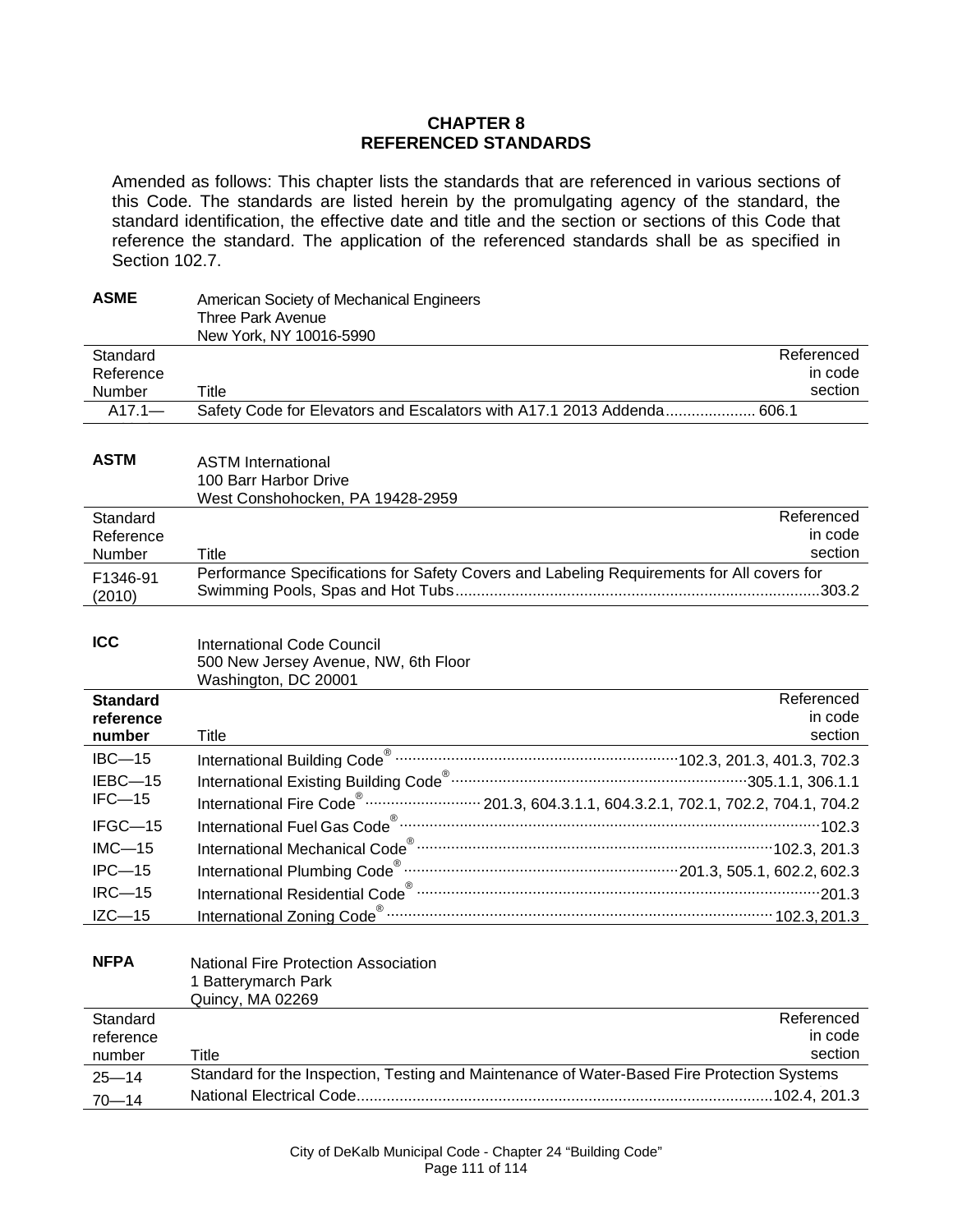# **APPENDIX A BOARDING STANDARD**

Amended as follows: The provisions contained in this appendix are mandatory and specifically referenced in the adopting ordinance.

# **A101 GENERAL**

**A101.1 General.** Windows and doors shall be boarded in an *approved* manner to prevent entry by unauthorized persons and shall be painted to correspond to the color of the existing structure.

## **A102 MATERIALS**

**A102.1 Boarding sheet material.** Boarding sheet material shall be minimum 1/2-inch thick (12.7 mm) wood structural panels complying with the *International Building Code*.

**A102.2 Boarding framing material.** Boarding framing material shall be minimum nominal two (2) inch by four (4) inch (51 mm by 102 mm) solid sawn lumber complying with the *International Building Code*.

**A102.3 Boarding fasteners.** Boarding fasteners shall be minimum 3/8-inch diameter (9.5 mm) carriage bolts of such a length as required to penetrate the assembly and as required to adequately attach the washers and nuts. Washers and nuts shall comply with the *International Building Code*.

#### **A103 INSTALLATION**

**A103.1 Boarding installation.** The boarding installation shall be in accordance with Figures A103.1(1) and A103.1(2) and Sections A103.2 through A103.5.

**A103.2 Boarding sheet material.** The boarding sheet material shall be cut to fit the door or window opening neatly or shall be cut to provide an equal overlap at the perimeter of the door or window.

**A103.3 Windows.** The window shall be opened to allow the carriage bolt to pass through or the window sash shall be removed and stored. The two (2) inch by four (4) inch (51 mm by 102 mm) strong back framing material shall be cut minimum two (2) inches (51 mm) wider than the window opening and shall be placed on the inside of the window opening six (6) inches (152 mm) minimum above the bottom and below the top of the window opening. The framing and boarding shall be predrilled. The assembly shall be aligned and the bolts, washers and nuts shall be installed and secured.

**A103.4 Door walls.** The door opening shall be framed with minimum two (2) inch by four (4) inch (51 mm by 102 mm) framing material secured at the entire perimeter and vertical members at a maximum of twenty-four (24) inches (610 mm) on center. Blocking shall also be secured at a maximum of forty-eight (48) inches (1219 mm) on center vertically. Boarding sheet material shall be secured with screws and nails alternating every six (6) inches (152 mm) on center.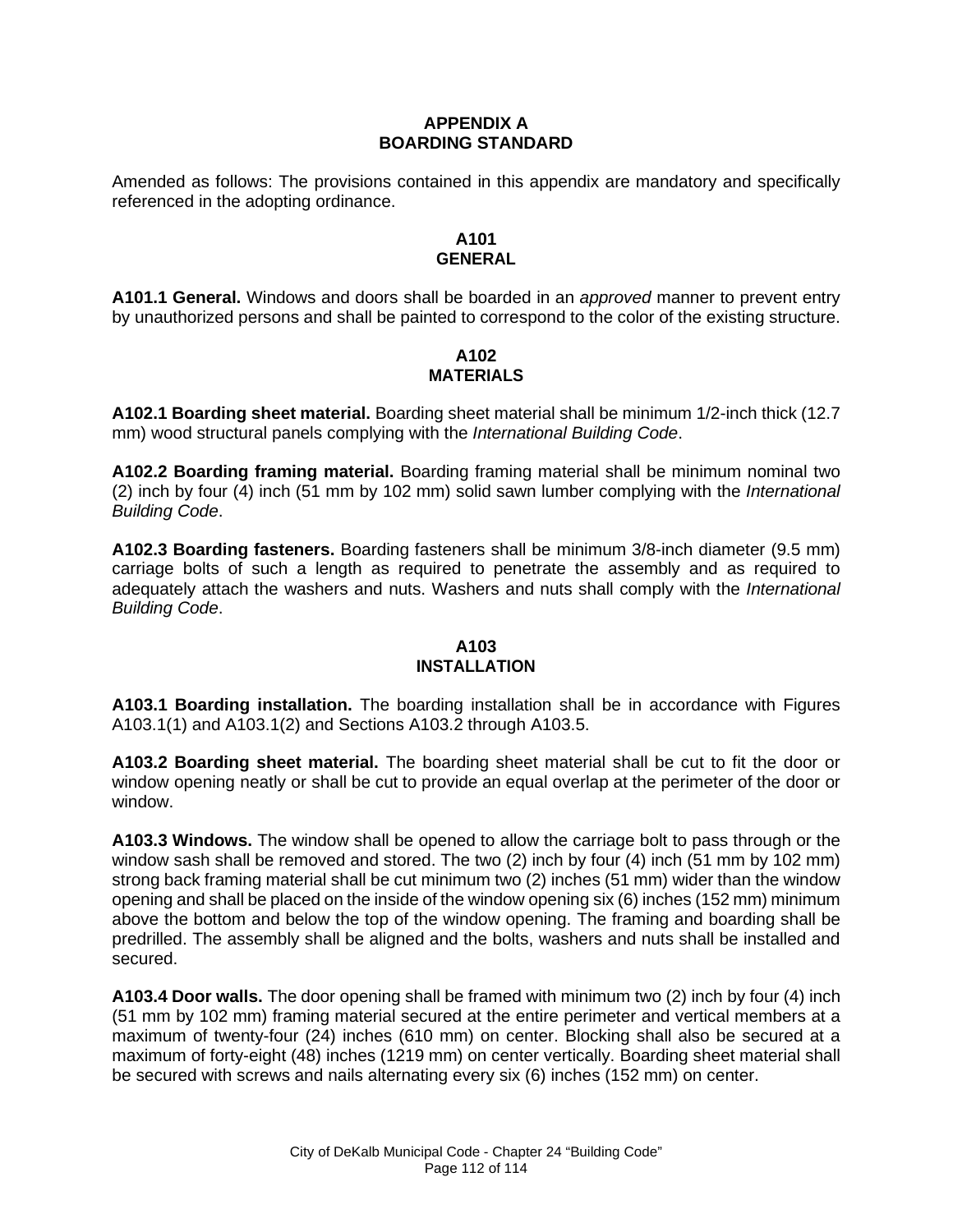**A103.5 Doors.** Doors shall be secured by the same method as for windows or door openings. One door to the structure shall be available for authorized entry and shall be secured and locked in an *approved* manner.

# **A104 REFERENCED STANDARD**

| Standard        |                                            | Referenced                 |
|-----------------|--------------------------------------------|----------------------------|
| reference       |                                            | in code                    |
| number          | Title                                      | section number             |
| $IBC-1^{\circ}$ | International Building Code <sup>®</sup> . | , A102.2, A102.3<br>A102.1 |